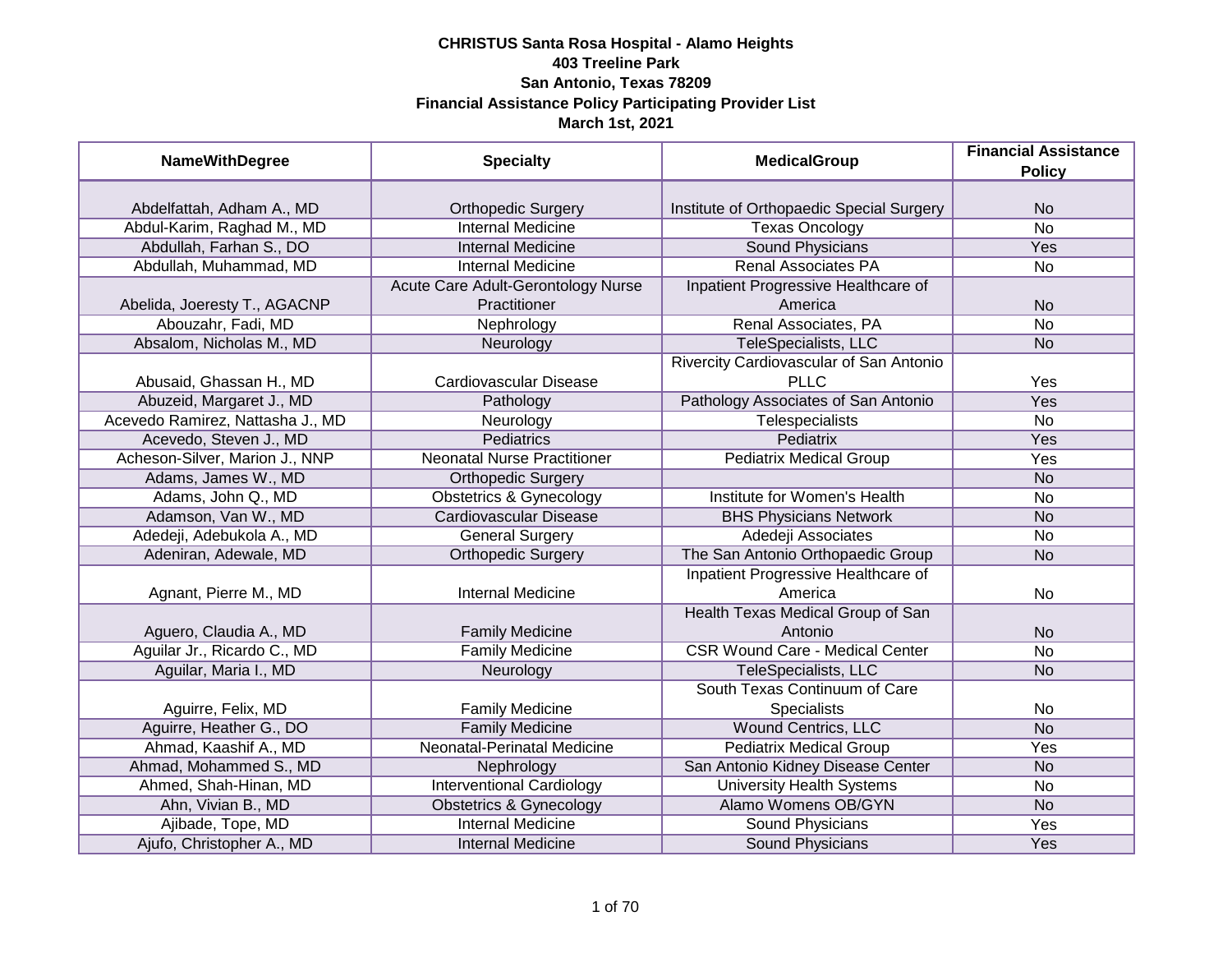| <b>NameWithDegree</b>           | <b>Specialty</b>                              | <b>MedicalGroup</b>                        | <b>Financial Assistance</b><br><b>Policy</b> |
|---------------------------------|-----------------------------------------------|--------------------------------------------|----------------------------------------------|
|                                 |                                               | Diabetes & Glandular Disease Clinic,       |                                              |
| Akhrass, Firas, MD              | Endocrinology, Diabetes and Metabolism        | P.A.                                       | No                                           |
| Akin, Travis T., MD             | Anesthesiology                                | Tejas Anesthesia, P.A.                     | N <sub>o</sub>                               |
| Akinwale, Abumere F., MD        | Ophthalmology                                 | Audie L. Murphy VA Hospital                | No                                           |
| Akonye, Angela C., MD           | <b>Obstetrics &amp; Gynecology</b>            | Womens Center at Westover Hills            | <b>No</b>                                    |
| Akright, Bruce D., MD           | <b>Obstetrics &amp; Gynecology</b>            | Northeast Ob/Gyn Associates, PLLC          | No                                           |
| Al-Ahmad, Amin, MD              | Cardiac Electrophysiology                     | Texas Cardiac Arrhythmia                   | N <sub>o</sub>                               |
| Alapati, Sindhura, MD           | Radiology                                     | <b>River City Imaging Associates</b>       | Yes                                          |
| Albert Jr., Ladislau, MD        | <b>Neurological Surgery</b>                   | Neurosurgery and Spine Consultants         | <b>No</b>                                    |
| Albrecht, Warren A., MD         | <b>Family Medicine</b>                        | <b>Hill Country Medical Associates</b>     | No                                           |
| Albright, William B., MD        | <b>Plastic Surgery</b>                        |                                            | <b>No</b>                                    |
| Alcantara, Mario A., MD         | <b>Colon and Rectal Surgery</b>               | South Texas Colorectal Center              | No                                           |
|                                 |                                               | Inpatient Progressive Healthcare of        |                                              |
| Aldawoodi, Tamarah, MD          | <b>Internal Medicine</b>                      | America                                    | <b>No</b>                                    |
| Alecozay, Abraham A., MD        | <b>Obstetrics &amp; Gynecology</b>            |                                            | No                                           |
| Aleman, Ashley V., MD           | <b>Internal Medicine</b>                      | <b>Medcare Associates PA</b>               | <b>No</b>                                    |
| Ales, Richard C., CRNA          | <b>Certified Registered Nurse Anesthetist</b> | <b>US Anesthesia Partners</b>              | Yes                                          |
| Al-Hakeem, Houmam, MD           | <b>Obstetrics &amp; Gynecology</b>            | Westover Hills Womens Health               | <b>No</b>                                    |
|                                 |                                               | Gastroenterology Consultants Of San        |                                              |
| Ali, Muhammad, MD               | Gastroenterology                              | Antonio, P.A.                              | No                                           |
| Ali, Reza A., MD                | Nephrology                                    | South Texas Renal Care Group               | <b>No</b>                                    |
| Allen, Cecilia D., PA           | <b>Physician Assistant</b>                    | <b>New Braunfels Cardiology</b>            | <b>No</b>                                    |
| Allen, Stacey L., MD            | Anesthesiology                                | <b>US Anesthesia Partners</b>              | Yes                                          |
| Allen, Zoel G., MD              | <b>Emergency Medicine</b>                     | Victoria Emergency Services                | Yes                                          |
| Allende, Hector D., MD          | Gastroenterology                              | <b>Texas Digestive Disease Consultants</b> | Yes                                          |
|                                 | Neurology w/Special Qualification in          |                                            |                                              |
| Almidani, Mazen A., MD          | <b>Child Neurology</b>                        | <b>Telespecialists LLC</b>                 | No                                           |
| Alsabrook, Grady D., MD         | <b>Vascular Surgery</b>                       | <b>Peripheral Vascular Associates</b>      | <b>No</b>                                    |
|                                 |                                               |                                            |                                              |
| Altemose, Gregory T., MD        | <b>Clinical Cardiac Electrophysiology</b>     | South Texas Cardiovascular Consultants     | No                                           |
| Althouse, Melissa H., MD        | Neonatal-Perinatal Medicine                   | <b>Pediatrix Medical Group</b>             | Yes                                          |
| Altmeyer, Mary D., MD           | Dermatology                                   | Mission Dermatopathology Laboratory        | No                                           |
| Aluyen III, Julius, MD          | Anesthesiology                                | <b>US Anesthesia Partners</b>              | Yes                                          |
| Alvarado, Antonio M., MD        | Nephrology                                    | San Antonio Kidney Disease Center          | No                                           |
| Alvarez Mosqueira, Erick F., MD | <b>Family Medicine</b>                        | Gonzaba Medical Group                      | <b>No</b>                                    |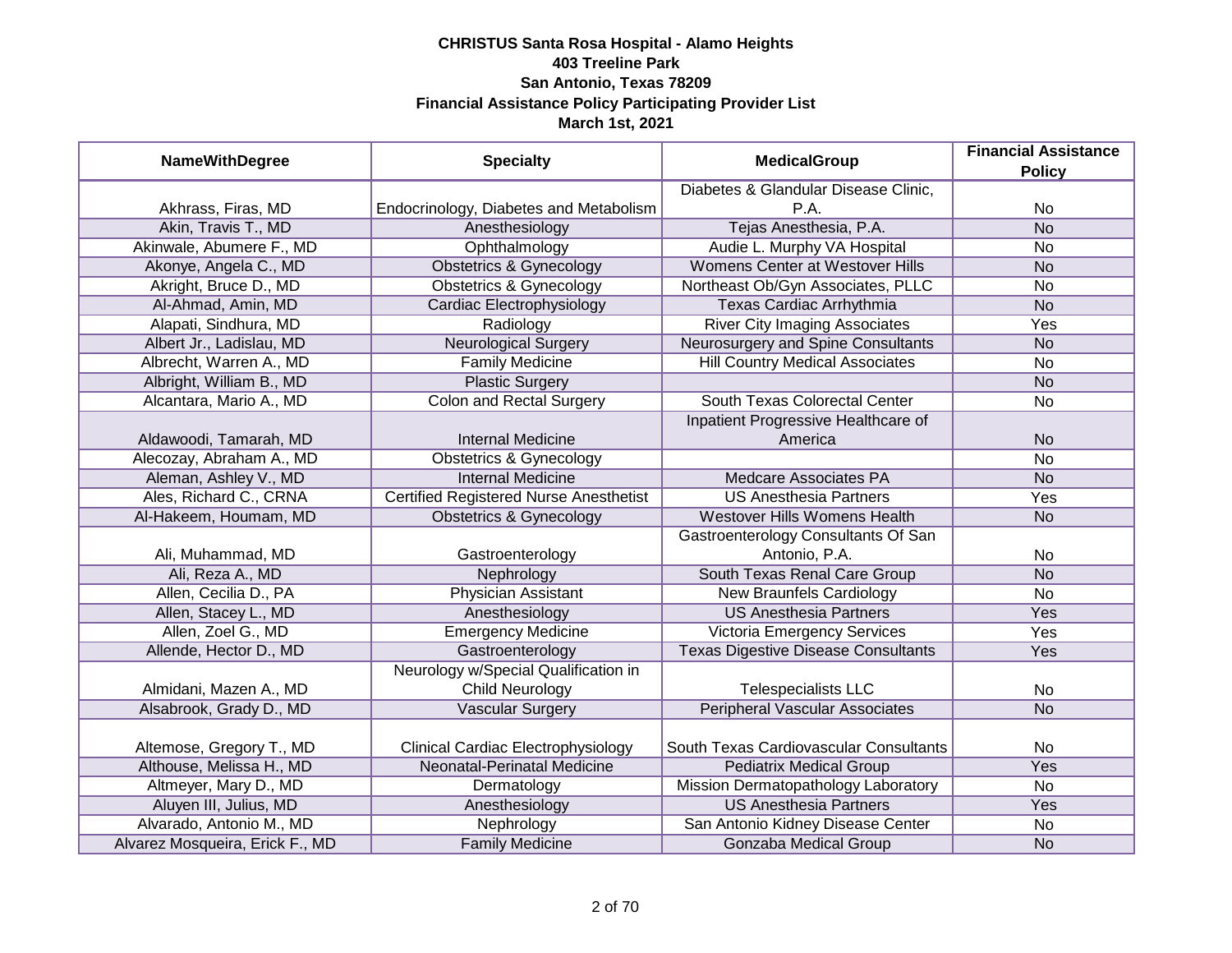|                                |                                        | <b>MedicalGroup</b>                     | <b>Financial Assistance</b> |
|--------------------------------|----------------------------------------|-----------------------------------------|-----------------------------|
| <b>NameWithDegree</b>          | <b>Specialty</b>                       |                                         | <b>Policy</b>               |
| Alvarez, Allen A., MD          | <b>General Surgery</b>                 | <b>SAGE Bariatric Institute</b>         | $\overline{No}$             |
| Alvarez, Flavio H., MD         | Nephrology                             | Renal Associates, P.A.                  | <b>No</b>                   |
|                                |                                        | San Antonio Preventative and Diagnostic |                             |
| Alves, Patrice, MD             | <b>Internal Medicine</b>               | Medicine                                | No                          |
| Alves, Tahira P., MD           | <b>Internal Medicine</b>               | San Antonio Kidney Disease Center       | <b>No</b>                   |
| Amante, Brigani G., MD         | Internal Medicine                      | Renal Associates, P.A.                  | No                          |
| Amin, Shivani, PA              | <b>Physician Assistant</b>             |                                         | Yes                         |
| Amir, Murtaza, MD              | Neurology                              | <b>Telespecialists LLC</b>              | <b>No</b>                   |
| Anaya Hoyos, Luis C., MD       | Endocrinology, Diabetes and Metabolism | Gomzaba Medical Group                   | <b>No</b>                   |
| Anderson, Clint K., MD         | <b>Family Medicine</b>                 | <b>Family Medical Home</b>              | <b>No</b>                   |
| Andrado, Deborah C., MD        | <b>Family Medicine</b>                 |                                         | <b>No</b>                   |
| Andrews, Clara M., MD          | Anesthesiology                         | Tejas Anesthesia, P.A.                  | No                          |
| Andry Sr., James M., MD        | <b>Sleep Medicine</b>                  |                                         | <b>No</b>                   |
|                                |                                        | Sleep Therapy And Research Center       |                             |
| Andry, Sarah, DO               | Sleep Medicine                         | <b>LLC</b>                              | No                          |
| Angulo-Pernett, Freddy, MD     | <b>Internal Medicine</b>               | <b>Inpatient Medicine Physicians</b>    | Yes                         |
| Aniemeke, Chidinma O., MD      | <b>Family Medicine</b>                 | <b>UTHSCSA</b>                          | No                          |
| Ansari, Shan N., MD            | <b>Internal Medicine</b>               | <b>Gonzaba Medical Group</b>            | <b>No</b>                   |
| Anschutz, Richard L., PA-C     | Physician Assistant                    | Victoria Emergency Associates           | Yes                         |
| Anson III, Byron H., MD        | Anesthesiology                         | <b>US Anesthesia Partners</b>           | Yes                         |
| Antosh, Ivan J., MD            | <b>Orthopedic Surgery</b>              | <b>BAMC</b>                             | No                          |
|                                |                                        | Cancer Care Network of South Texas,     |                             |
| Aponte, Emmalind, MD           | Hematology/Oncology                    | PA                                      | <b>No</b>                   |
| Apsley-Ambriz, Sara J., DO     | <b>Family Medicine</b>                 | <b>DeZavala Family Practice</b>         | <b>No</b>                   |
| Araujo, Julio C., MD           | <b>Internal Medicine</b>               |                                         | <b>No</b>                   |
| Arbelaez, Gilberto, MD         | <b>Emergency Medicine</b>              | Victoria Emergency Associates           | Yes                         |
|                                |                                        | Health Texas Medical Group of San       |                             |
| Arevalo-Sosa, Ricardo A., MD   | <b>Family Medicine</b>                 | Antonio                                 | <b>No</b>                   |
| Arias, Carolina, MD            | <b>Internal Medicine</b>               | South Texas Renal Care Group            | No                          |
| Arizaca-Dileo, Patricia K., MD | <b>Internal Medicine</b>               | <b>Gonzaba Medical Group</b>            | <b>No</b>                   |
| Arizmendi, Alejandro, MD       | <b>Internal Medicine</b>               | <b>Helotes Pediatrics</b>               | No                          |
| Arkhipov, Alexei, MD           | <b>Internal Medicine</b>               | Alexei Arkhipov MD PA                   | <b>No</b>                   |
| Armstrong, Valerie J., AGNP    | <b>Family Nurse Practitioner</b>       | In Patient Progressive Healthcare       | No                          |
| Arnett, Adrian K., MD          | <b>Emergency Medicine</b>              | Victoria Emergency Associates           | Yes                         |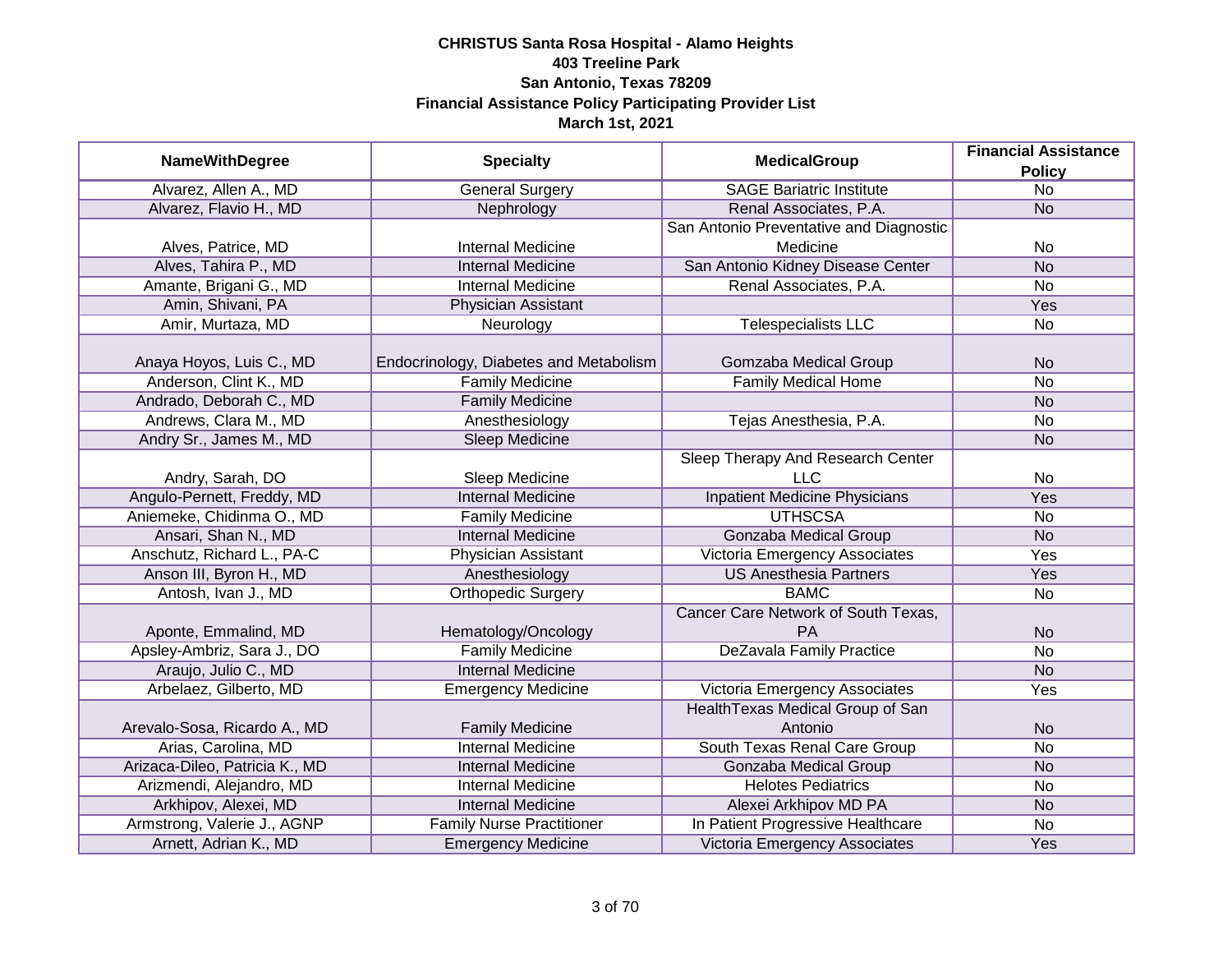|                               |                                           | <b>MedicalGroup</b>                        | <b>Financial Assistance</b> |
|-------------------------------|-------------------------------------------|--------------------------------------------|-----------------------------|
| <b>NameWithDegree</b>         | <b>Specialty</b>                          |                                            | <b>Policy</b>               |
| Arnold, James A., MD          | Anesthesiology                            | <b>US Anesthesia Partners</b>              | <b>Yes</b>                  |
|                               |                                           | San Antonio Infectious Disease             |                             |
| Arora, Suthep, MD             | <b>Infectious Disease</b>                 | Consultants                                | Yes                         |
| Arredondo, Esteban R., MD     | Anesthesiology                            | <b>US Anesthesia Partners</b>              | Yes                         |
| Arthur, Albert, MD            | <b>Family Medicine</b>                    | Sound Physicians                           | <b>Yes</b>                  |
|                               |                                           | San Antonio Vascular and Endovascular      |                             |
| Arthurs, Zachary M., MD       | Vascular Surgery                          | Surgery                                    | No                          |
|                               |                                           | Pulmonary Consultants of San Antonio,      |                             |
| Artiles Feliz, Cesar F., MD   | <b>Pulmonary Disease</b>                  | PA                                         | <b>No</b>                   |
| Asamoa, Joshua J., DO         | Internal Medicine                         | Medcare Associates, PA                     | <b>No</b>                   |
| Astilla, Thaddeus M., MD      | Anesthesiology                            | <b>US Anesthesia Partners</b>              | Yes                         |
| Atkins Jr., James H., MD      | Otolaryngology                            | <b>Texas Sinus Center</b>                  | No                          |
|                               |                                           |                                            |                             |
| Atkinson-Garza, Eloise L., MD | Dermatology                               | Dermatology Associates of San Antonio      | <b>No</b>                   |
| Attia, Ahmed S., MD           | Anesthesiology                            | <b>US Anesthesia Partners</b>              | Yes                         |
| Attreya, Akash K., DO         | <b>Family Medicine</b>                    | <b>Sound Physicians</b>                    | Yes                         |
| Aune, Christine N., MD        | <b>Pediatrics</b>                         | <b>Pediatrix Medical Group</b>             | Yes                         |
| Avila, Amanda J., MD          | Neurology                                 | TeleSpecialists, LLC                       | <b>No</b>                   |
|                               |                                           |                                            |                             |
| Ayala, John A., MD            | <b>Plastic Surgery</b>                    | Instiute Of Plastic Surgery in San Antonio | No                          |
| Ayala, Miguel A., MD          | <b>Internal Medicine</b>                  | South Alamo Medical Group                  | <b>No</b>                   |
|                               |                                           | San Antonio Endocrinology & Diabetes       |                             |
| Aziz, Shahid, MD              | Endocrinology, Diabetes and Metabolism    | Care                                       | No                          |
| Aziz, Wesam S., MD            | <b>Internal Medicine</b>                  | ApexMed, PLLC                              | N <sub>O</sub>              |
| Azizi, Aimel, MD              | <b>Internal Medicine</b>                  | Sound Physicians                           | Yes                         |
| Backenstose, Suzanne N., NNP  | <b>Neonatal Nurse Practitioner</b>        | <b>Pediatrix Medical Group</b>             | Yes                         |
| Baden, Eric Y., MD            | <b>Emergency Medicine</b>                 | Victoria Emergency Associates              | <b>Yes</b>                  |
| Badireddy, Madhu, MD          | <b>Internal Medicine</b>                  | <b>Sound Physicians</b>                    | Yes                         |
|                               |                                           | Kidney Hypertension & Transplant           |                             |
| Badran, Nidal J., MD          | <b>Internal Medicine</b>                  | Specialists                                | No                          |
|                               |                                           | Health Texas Medical Group of San          |                             |
| Bahr, Douglas F., MD          | <b>Internal Medicine</b>                  | Antonio                                    | <b>No</b>                   |
| Bailey, Shane M., MD          | <b>Clinical Cardiac Electrophysiology</b> | <b>Texas Cardiac Arrhythmia</b>            | No                          |
| Bailey, Steven R., MD         | <b>Interventional Cardiology</b>          | <b>MARC Cardiothoracic Surgery</b>         | <b>No</b>                   |
| Baker, Whitney L., FNP        | <b>Family Nurse Practitioner</b>          | San Antonio Spine Center                   | No                          |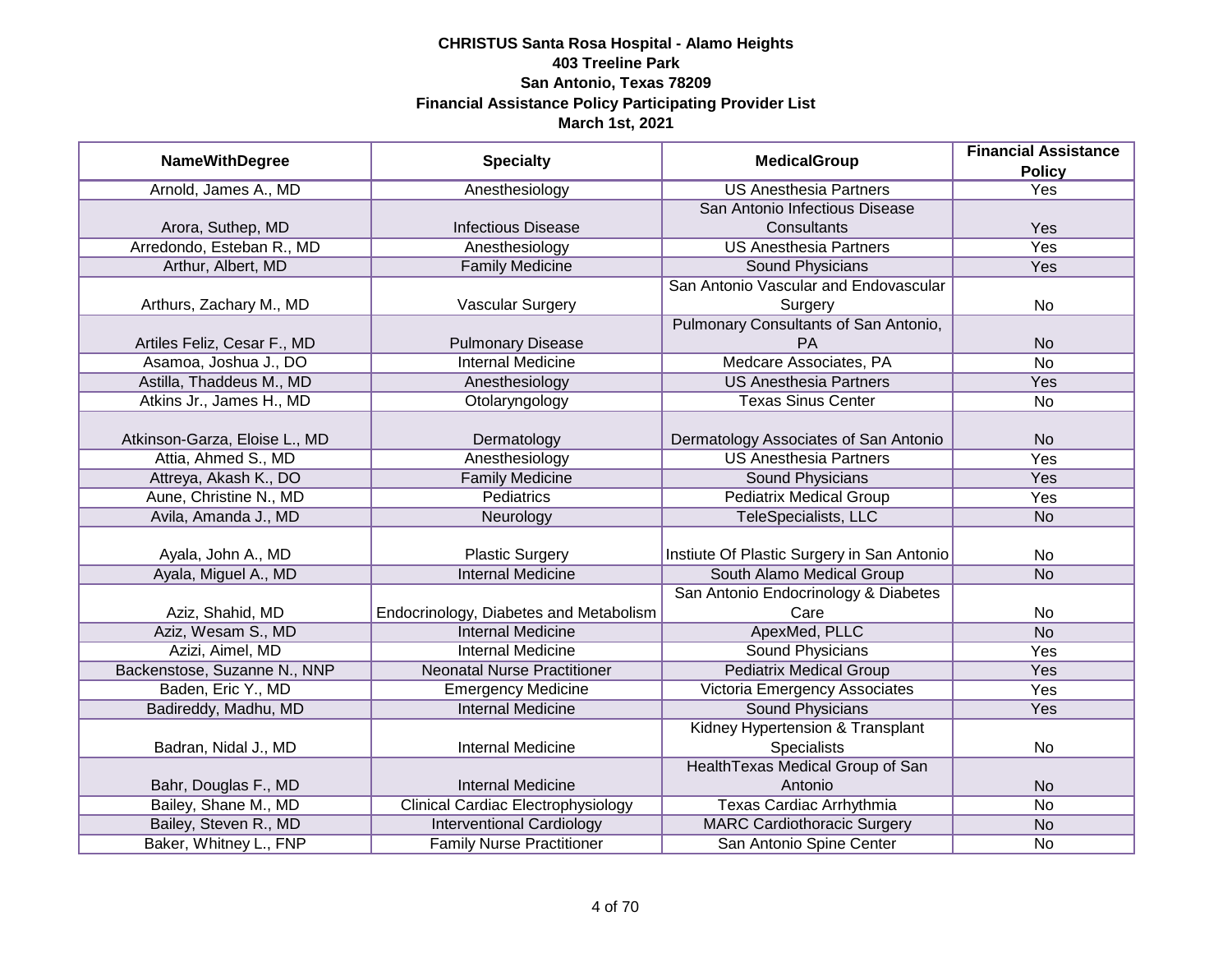| <b>NameWithDegree</b>         | <b>Specialty</b>                     | <b>MedicalGroup</b>                      | <b>Financial Assistance</b> |
|-------------------------------|--------------------------------------|------------------------------------------|-----------------------------|
|                               |                                      |                                          | <b>Policy</b>               |
|                               |                                      |                                          |                             |
| Balasingh, Alberta S., FNP    | <b>Family Nurse Practitioner</b>     | Next Generation Orthopadic & Spine Inst  | <b>No</b>                   |
|                               |                                      | Pediatrix Medical Group-SA               |                             |
| Baldizon, Eugenia, PNP        | <b>Pediatric Nurse Practitioner</b>  | Developmental                            | Yes                         |
| Balldin, Bjorn C., MD         | <b>Orthopedic Surgery</b>            | San Antonio Orthopaedic Group            | $\overline{No}$             |
| Ballester-Fiallo, Ana M., MD  | Rheumatology                         | Gonzaba Medical Group                    | <b>No</b>                   |
|                               |                                      | <b>CHRISTUS Santa Rosa Family Health</b> |                             |
| Ballesteros, Maria D., MD     | <b>Family Medicine</b>               | Center                                   | <b>No</b>                   |
| Baluja, Vivek, MD             | Neurology                            | <b>TeleSpecialists, LLC</b>              | <b>No</b>                   |
| Banks, Heather E., MD         | Nephrology                           | San Antonio Kidney Disease Center        | <b>No</b>                   |
| Banner, Jenna N., MD          | <b>Obstetrics &amp; Gynecology</b>   | <b>Alamo Womens OB/GYN</b>               | No                          |
| Barbaro III, Salvatore A., MD | <b>Cardiovascular Disease</b>        | Salvatore Barbaro III MD                 | <b>No</b>                   |
| Baribeau, Alan D., MD         | Ophthalmology                        |                                          | No                          |
| Barnard, Jami J., MD          | <b>Obstetrics &amp; Gynecology</b>   | Institute For Womens Health              | <b>No</b>                   |
| Barnett, Michael A., MD       | <b>Cardiovascular Disease</b>        | Patriot Heart & Vascular                 | <b>No</b>                   |
| Barnwell, Robert, MD          | <b>Emergency Medicine</b>            | Victoria Emergency Associates            | Yes                         |
| Barone, Constance M., MD      | <b>Plastic Surgery</b>               | constance M Barone MD PLLC               | No                          |
| Barrella, Amanda L., MD       | Anesthesiology                       | <b>US Anesthesia Partners</b>            | Yes                         |
| Barrera, Jose E., MD          | Otolaryngology                       | Texas Facial Plastic Surgery and ENT     | <b>No</b>                   |
| Barrett, Michael, DPM         | Podiatry                             | <b>Barrett Quality Medical</b>           | <b>No</b>                   |
| Bartay, James R., MD          | <b>Family Medicine</b>               | James Ray Bartay, MD                     | No                          |
| Barton, Paul E., MD           | Anesthesiology                       | South Texas Anesthesia Group, PLLC       | <b>No</b>                   |
| Basaldu-Prado, Isabel M., MD  | <b>Neonatal-Perinatal Medicine</b>   | <b>Pediatrix Medical Group</b>           | Yes                         |
| Basler, Joseph W., MD         | Urology                              | <b>UTHSCSA Department of Urology</b>     | <b>No</b>                   |
|                               |                                      | <b>CHRISTUS Santa Rosa Family Health</b> |                             |
| Bassiri, Troy, MD             | <b>Family Medicine</b>               | Center                                   | No                          |
| Bates III, John C., MD        | Anesthesiology                       | <b>US Anesthesia Partners</b>            | Yes                         |
| Batra, Dev, MD                | Radiology                            | <b>River City Imaging Associates</b>     | Yes                         |
| Battista, Michael A., MD      | <b>Neonatal-Perinatal Medicine</b>   | <b>Pediatrix Medical Group</b>           | Yes                         |
| Battle, Sandra, AGACNP        | <b>Acute Care Nurse Practitioner</b> | Sigma Physician Associates               | No                          |
| Bauman Jr., Wendall C., MD    | Ophthalmology                        | <b>Retinal Associates of South Texas</b> | <b>No</b>                   |
| Baumholtz, Michael A., MD     | <b>Plastic Surgery</b>               | <b>Baumholtz Plastic Surgery</b>         | No                          |
| Baylan, Salvador, MD          | Physical Medicine & Rehabilitation   | Salvador Pintado Baylan, M.D., P.A.      | <b>No</b>                   |
| Bazan, Fernando, MD           | Radiology                            | <b>River City Imaging Associates</b>     | Yes                         |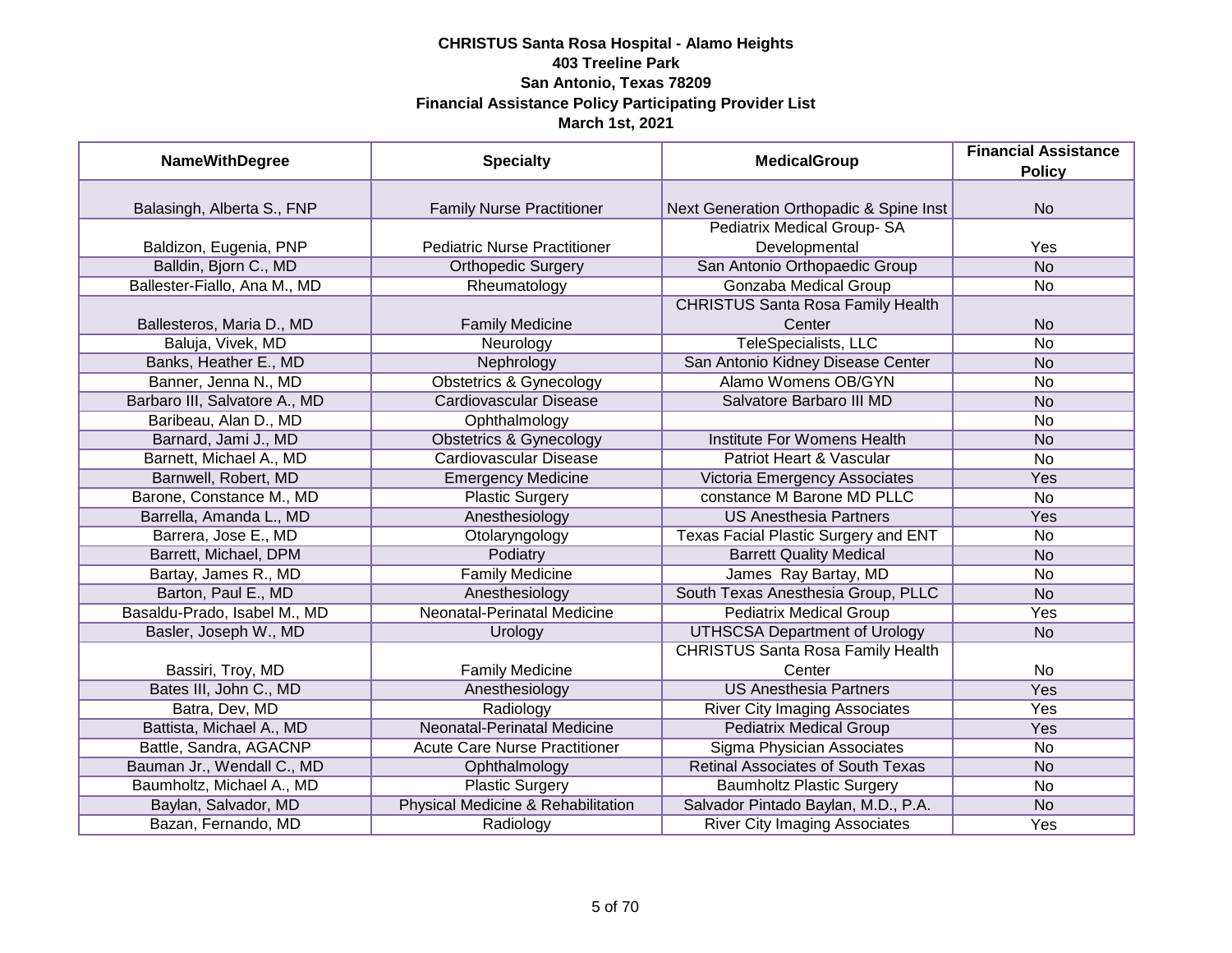| <b>NameWithDegree</b>        | <b>Specialty</b>                         | <b>MedicalGroup</b>                               | <b>Financial Assistance</b><br><b>Policy</b> |
|------------------------------|------------------------------------------|---------------------------------------------------|----------------------------------------------|
|                              |                                          |                                                   |                                              |
| Beadle Jr., Thomas J., MD    | <b>Vascular Surgery</b>                  | Vascular & Endovascular Surgery of Tx             | <b>No</b>                                    |
| Bearden, Aimee L., AGACNP    | <b>Acute Care Nurse Practitioner</b>     | Inpatient Medicine Physicians PA                  | <b>Yes</b>                                   |
| Beauchamp, Kristine L., MD   | <b>Family Medicine</b>                   | MedCare Associates, P.A.                          | <b>No</b>                                    |
| Becker, Emily M., MD         | Dermatology                              | <b>UTHSCSA</b>                                    | <b>No</b>                                    |
| Beeram, Muralidhar, MD       | <b>Medical Oncology</b>                  | South Texas Oncology & Hematology,<br><b>PLLC</b> | <b>No</b>                                    |
| Beeram, Sridhar, MD          | Hematology/Oncology                      | <b>Texas Oncology</b>                             | <b>No</b>                                    |
| Behravan, Vahid, MD          | Neurology                                | TeleSpecialists, LLC                              | <b>No</b>                                    |
| Beito, Steven B., DPM        | Podiatry                                 | New Braunfels Podiatry Associates                 | <b>No</b>                                    |
| Belitsos, Theodore G., MD    | Anesthesiology                           | Tejas Anesthesia, P.A.                            | <b>No</b>                                    |
| Bell, Randall C., MD         | <b>Pulmonary Disease</b>                 |                                                   | <b>No</b>                                    |
| Bell, Stephen J., MD         | <b>Orthopedic Surgery</b>                | San Antonio Orthopedic Group                      | <b>No</b>                                    |
|                              |                                          | San Antonio Podiatry Associates-San               |                                              |
| Bellacosa, Richard A., DPM   | Podiatry                                 | Pedro                                             | <b>No</b>                                    |
| Belz, Jessica M., MD         | <b>Plastic Surgery</b>                   | Jessica M. Belz, M.D., PLLC                       | <b>No</b>                                    |
| Benavides, Lorenzo J., MD    | Anesthesiology                           | <b>US Anesthesia Partners</b>                     | Yes                                          |
| Benavides, Philip J., MD     | Anesthesiology                           | <b>US Anesthesia Partners</b>                     | Yes                                          |
| Benca, Michael J., MD        | Cardiovascular Disease                   | Live Oak Health Partners                          | <b>No</b>                                    |
| Benedikt, Amy C., MD         | Anesthesiology                           | Tejas Anesthesia, P.A.                            | <b>No</b>                                    |
| Bengali, Raheel, MD          | Pain Medicine                            |                                                   | <b>No</b>                                    |
| Benitez-Rupp, Deborah M., MD | Anesthesiology                           | <b>US Anesthesia Partners</b>                     | Yes                                          |
| Bennett, Penny C., NNP       | <b>Neonatal Nurse Practitioner</b>       | <b>Pediatrix Medical Group</b>                    | Yes                                          |
| Bennion, Kristopher K., DMD  | <b>Pediatric Dentistry</b>               | <b>Children's Dental Ark</b>                      | <b>No</b>                                    |
| Berardo, Melora D., MD       | <b>Anatomic &amp; Clinical Pathology</b> | Pathology Associates of SA                        | Yes                                          |
| Beras-Matos, Julio M., MD    | <b>Internal Medicine</b>                 | <b>CentroMed Southside Clinic</b>                 | <b>No</b>                                    |
| Berg, Sarah R., MD           | <b>Obstetrics &amp; Gynecology</b>       | Northeast OB/GYN Associates, PLLC                 | <b>No</b>                                    |
| Berios, Ioannis J., DO       | <b>Emergency Medicine</b>                | Victoria Emergency Associates                     | Yes                                          |
|                              |                                          | San Antonio Infectious Diseases                   |                                              |
| Berkowitz, Carl M., MD       | <b>Infectious Disease</b>                | Consultants                                       | Yes                                          |
| Berlanga, Gemma A., MD       | <b>Internal Medicine</b>                 | San Antonio Infectious Diseases<br>Consultants    | Yes                                          |
| Bernal, Nathan J., MD        | <b>Family Medicine</b>                   | Sound Physicians                                  | Yes                                          |
| Bernardo, Kristine A., MD    | <b>Internal Medicine</b>                 | Inpatient Progressive Healthcare of<br>America    | <b>No</b>                                    |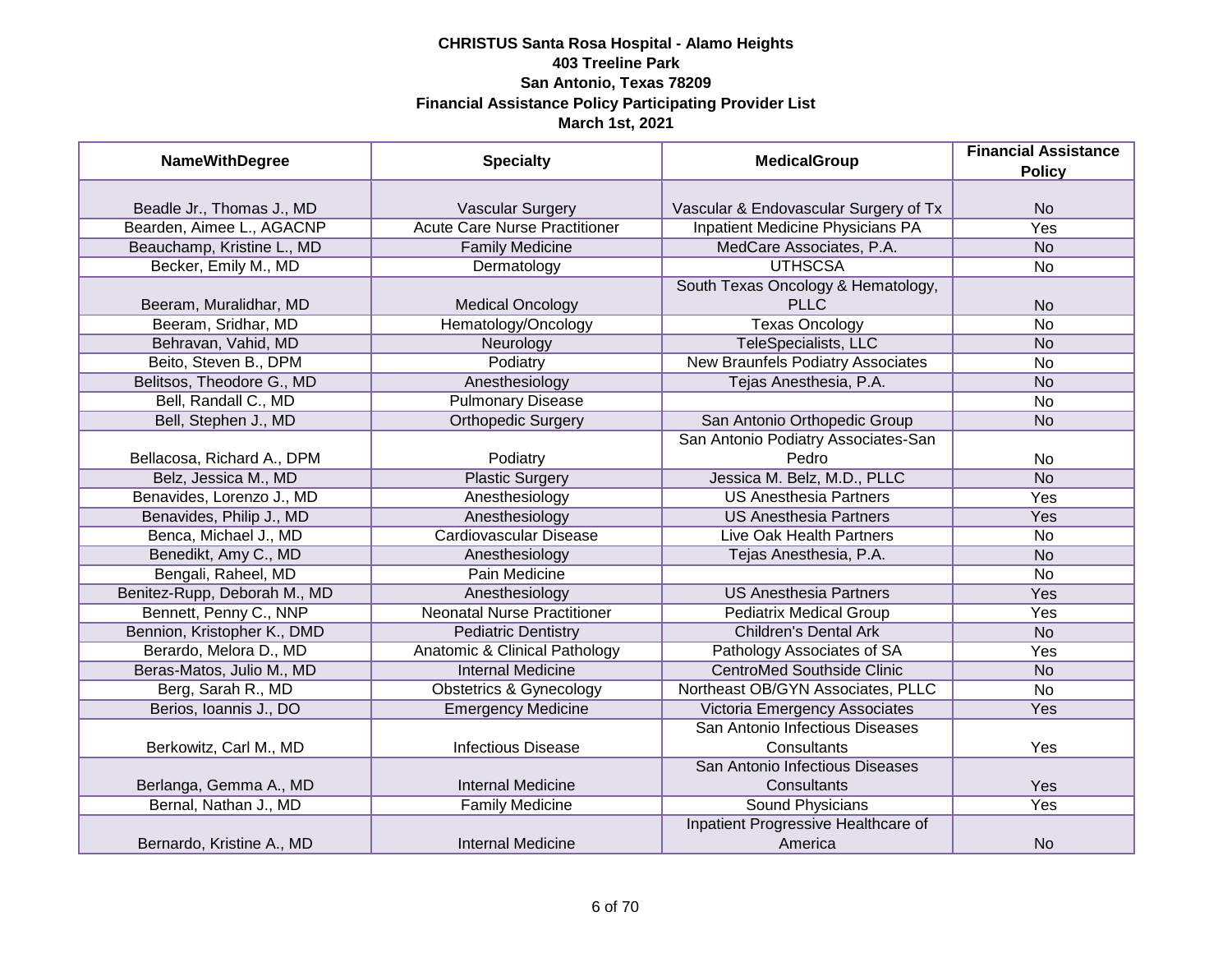|                             |                                           |                                         | <b>Financial Assistance</b> |
|-----------------------------|-------------------------------------------|-----------------------------------------|-----------------------------|
| <b>NameWithDegree</b>       | <b>Specialty</b>                          | <b>MedicalGroup</b>                     | <b>Policy</b>               |
| Bernardy, Michelle L., MD   | Pediatrics                                | <b>New Braunfels Pediatric Group</b>    | $\overline{No}$             |
| Bernstein, Eric, MD         | <b>Family Medicine</b>                    | San Antonio Family Physicians           | <b>No</b>                   |
| Berry, Ronald L., DMD       | <b>Oral and Maxillofacial Surgery</b>     |                                         | $\overline{No}$             |
| Betancourt, Eve M., MD      | Anatomic & Clinical Pathology             | Pathology Associates of San Antonio     | Yes                         |
|                             |                                           |                                         |                             |
| Bhachawat, Devendra K., MD  | <b>Medical Oncology</b>                   | Lone Star Cancer & Blood Disorder, P.A. | No                          |
| Bhandari, Amitabh, MD       | Anesthesiology                            | South Texas Anesthesia Group, PLLC      | N <sub>o</sub>              |
| Bhatia, Neera, MD           | <b>Obstetrics &amp; Gynecology</b>        |                                         | No                          |
| Biediger, Charles P., MD    | Otolaryngology                            | Alamo ENT Associates, P.A. (Stone Oak)  | <b>No</b>                   |
| Biela, Timothy A., MD       | <b>Neonatal-Perinatal Medicine</b>        | <b>Pediatrix Medical Group</b>          | Yes                         |
|                             |                                           | New Braunfels Orthopedic Surgery and    |                             |
| Biernacki, Katrennah A., PA | Physician Assistant                       | <b>Sports Medicine</b>                  | <b>No</b>                   |
| Bietz, Gabriel J., MD       | <b>Vascular Surgery</b>                   | Peripheral Vascular Associates, P.A.    | <b>No</b>                   |
| Bilica, Paula, DO           | <b>Obstetrics &amp; Gynecology</b>        | Institute for Women's Health            | <b>No</b>                   |
|                             |                                           | MGB Plastic Surgery Associates of San   |                             |
| Bindewald, Matthew G., MD   | <b>Plastic Surgery</b>                    | Antonio                                 | No                          |
| Birdwell, Angela L., DO     | <b>Internal Medicine</b>                  | Leonard E Deal MD PA                    | <b>No</b>                   |
| Bitar, Jamil N., MD         | Cardiovascular Disease                    | Jamil N Bitar MD                        | <b>No</b>                   |
| Bjerk, Jessica A., ACNP     | <b>Acute Care Nurse Practitioner</b>      | Michael A Barnett MD PLLC               | <b>No</b>                   |
| Blackstock, Briana, NNP     | <b>Neonatal Nurse Practitioner</b>        |                                         | No                          |
| Blair, Kevin D., MD         | <b>Obstetrics &amp; Gynecology</b>        |                                         | <b>No</b>                   |
|                             |                                           |                                         |                             |
| Blanck, Zalmen, MD          | <b>Clinical Cardiac Electrophysiology</b> | Rivercity Cardiovascular of San Antonio | Yes                         |
| Blasko, Melissa W., MD      | Anesthesiology                            | <b>US Anesthesia Partners</b>           | Yes                         |
|                             |                                           | San Antonio Kidney Disease Center       |                             |
| Blond, Carl J., MD          | Nephrology                                | Physicians Group PLLP                   | No                          |
|                             |                                           | Footprints Podiatric Medicine & Surgery |                             |
| Bluhm, James M., DPM        | Podiatry                                  | <b>PLLC</b>                             | <b>No</b>                   |
| Boatman, Erik A., MD        | Anesthesiology                            | <b>US Anesthesia Partners</b>           | Yes                         |
| Bobbala, Govardhan R., MD   | <b>Family Medicine</b>                    | Sound Physicians                        | Yes                         |
| Boecker, Anna M., MD        | <b>Pediatrics</b>                         | <b>Gruene Lake Medical</b>              | No                          |
| Bogaev, Christopher A., MD  | Neurological Surgery                      | Neurosurgical Associates of San Antonio | <b>No</b>                   |
| Bolnick, Harold L., MD      | Anesthesiology                            | EmeRgencHealth, LLC                     | No                          |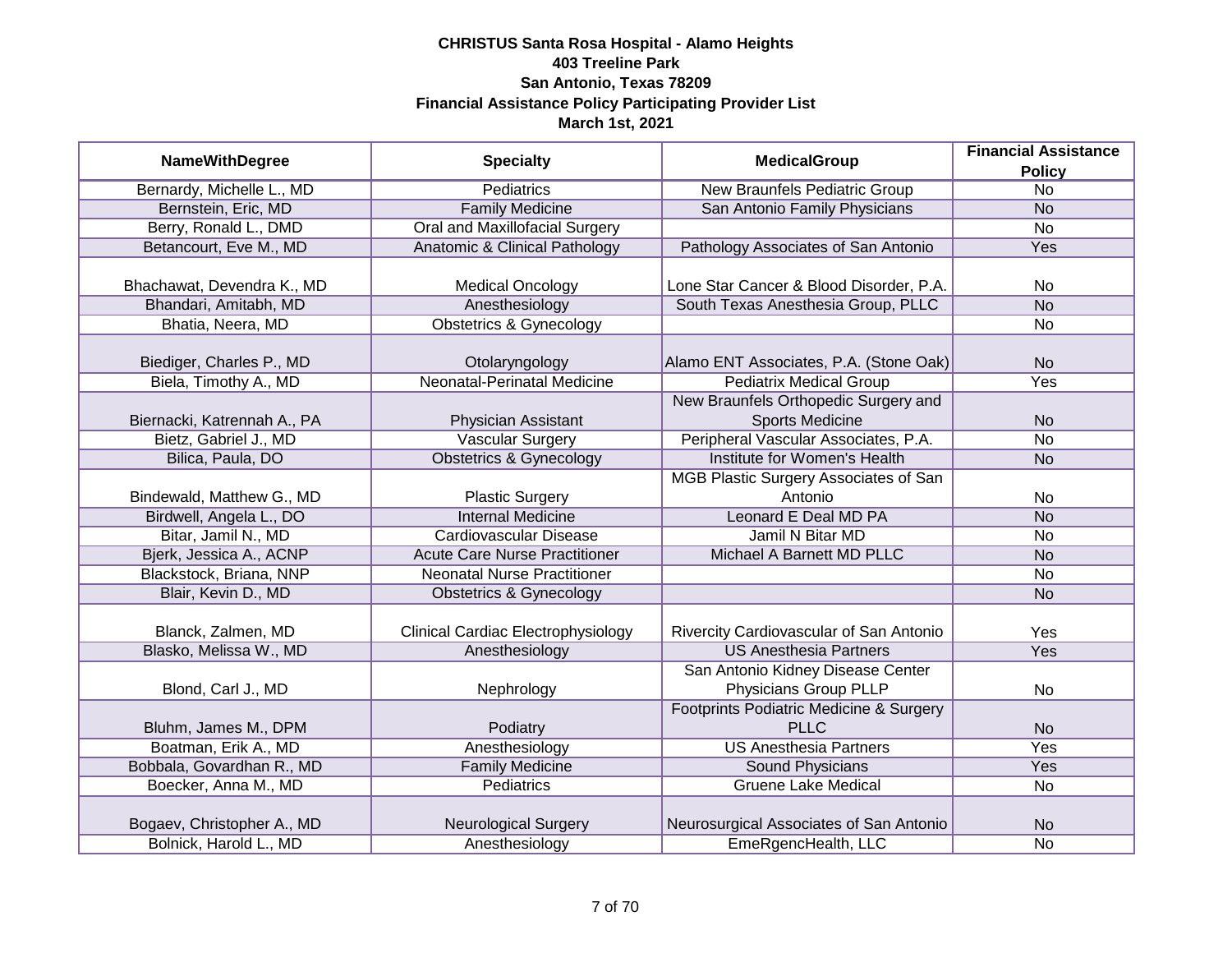|                             | <b>Specialty</b>                   | <b>MedicalGroup</b>                         | <b>Financial Assistance</b> |
|-----------------------------|------------------------------------|---------------------------------------------|-----------------------------|
| <b>NameWithDegree</b>       |                                    |                                             | <b>Policy</b>               |
| Bonilla, Jorge A., MD       | Anesthesiology                     | <b>US Anesthesia Partners</b>               | Yes                         |
|                             |                                    | <b>CHRISTUS Santa Rosa Specialty Clinic</b> |                             |
| Bordon, Anthony S., MD      | <b>General Surgery</b>             | <b>New Braunfels</b>                        | No                          |
| Borgman, Kristie Y., MD     | <b>Pediatric Cardiology</b>        | <b>Pediatrix Cardiology Associates</b>      | <b>No</b>                   |
| Borrego III, Robert A., MD  | <b>Internal Medicine</b>           | Robert A Borrego III MD                     | No                          |
| Borshch, Yurii D., MD       | Pain Medicine                      | Precision Spine & Pain Management           | <b>No</b>                   |
| Borte, Bernadette N., MD    | Neurology                          | Telespecialists, LLC                        | No                          |
| Bose, Rahul, MD             | Interventional Cardiology          | Lone Star Heart and Vascular Clinic PA      | <b>No</b>                   |
| Bosley, Veronica, FNP       | <b>Family Nurse Practitioner</b>   | Inpatient Profressive Healthcare America    | No                          |
| Botello, Sara M., NNP       | <b>Neonatal Nurse Practitioner</b> | <b>Pediatrix Medical Group</b>              | Yes                         |
| Bothwell, Nici E., MD       | Otolaryngology                     | <b>Endomir Surgical, PLLC</b>               | No                          |
| Botla, Ravi, MD             | Gastroenterology                   | <b>Texas Digestive Disease Consultants</b>  | Yes                         |
| Boucher, Jean-Denis, MD, MD | Dermatology                        | Lone Star State Dermatology Clinic          | No                          |
| Boudreau, Michelle M., DO   | Neurology                          | TeleSpecialists, LLC                        | <b>No</b>                   |
| Bouvier, Stephanie A., MD   | Anesthesiology                     |                                             | Yes                         |
| Bowe, Lisa M., MD           | Anesthesiology                     | <b>US Anesthesia Partners</b>               | Yes                         |
| Bowen, Stephanie, MD        | Anesthesiology                     | <b>US Anesthesia Partners</b>               | Yes                         |
| Bowers, Karen M., FNP       | <b>Family Nurse Practitioner</b>   | <b>Surgery Professionals</b>                | <b>No</b>                   |
| Bowser, Andrew N., MD       | <b>Vascular Surgery</b>            | <b>Texas Hills Vascular Specialists</b>     | <b>No</b>                   |
| Boyd, Daniel R., MD         | Anesthesiology                     | <b>US Anesthesia Partners</b>               | Yes                         |
| Boyd, Sherri Y., MD         | <b>Cardiovascular Disease</b>      | <b>New Braunfels Cardiology</b>             | <b>No</b>                   |
| Bradley, Nina G., DO        | Neurology                          | <b>Telespecialists LLC</b>                  | <b>No</b>                   |
| Bradley, Sandra K., NNP     | <b>Neonatal Nurse Practitioner</b> | <b>Pediatrix Medical Group</b>              | Yes                         |
| Bragan, John F., MD         | <b>Emergency Medicine</b>          | Victoria Emergency Associates               | Yes                         |
| Brahmbhatt, Reshma R., MD   | <b>Vascular Surgery</b>            | <b>UTHSCSA</b>                              | No                          |
| Brandt, Katherine M., MD    | <b>Pediatrics</b>                  | <b>Pediatrix Medical Group</b>              | Yes                         |
| Bregman, Brandon, MD        | Anesthesiology                     | <b>US Anesthesia Partners</b>               | Yes                         |
|                             |                                    | The San Antonio Orthopaedic Group,          |                             |
| Brenman, Ephraim K., DO     | Physical Medicine & Rehabilitation | <b>LLP</b>                                  | <b>No</b>                   |
| Brenner, John R., DO        | Anesthesiology                     | <b>US Anesthesia Partners</b>               | <b>Yes</b>                  |
| Brewer, Raymond L., MD      | Anesthesiology                     | <b>US Anesthesia Partners</b>               | Yes                         |
| Bricco, Diane D., MD        | Radiology                          |                                             | No                          |
| Bridges, Bobbi J., AGACNP   |                                    | <b>Inpatient Consultants of Texas</b>       | <b>No</b>                   |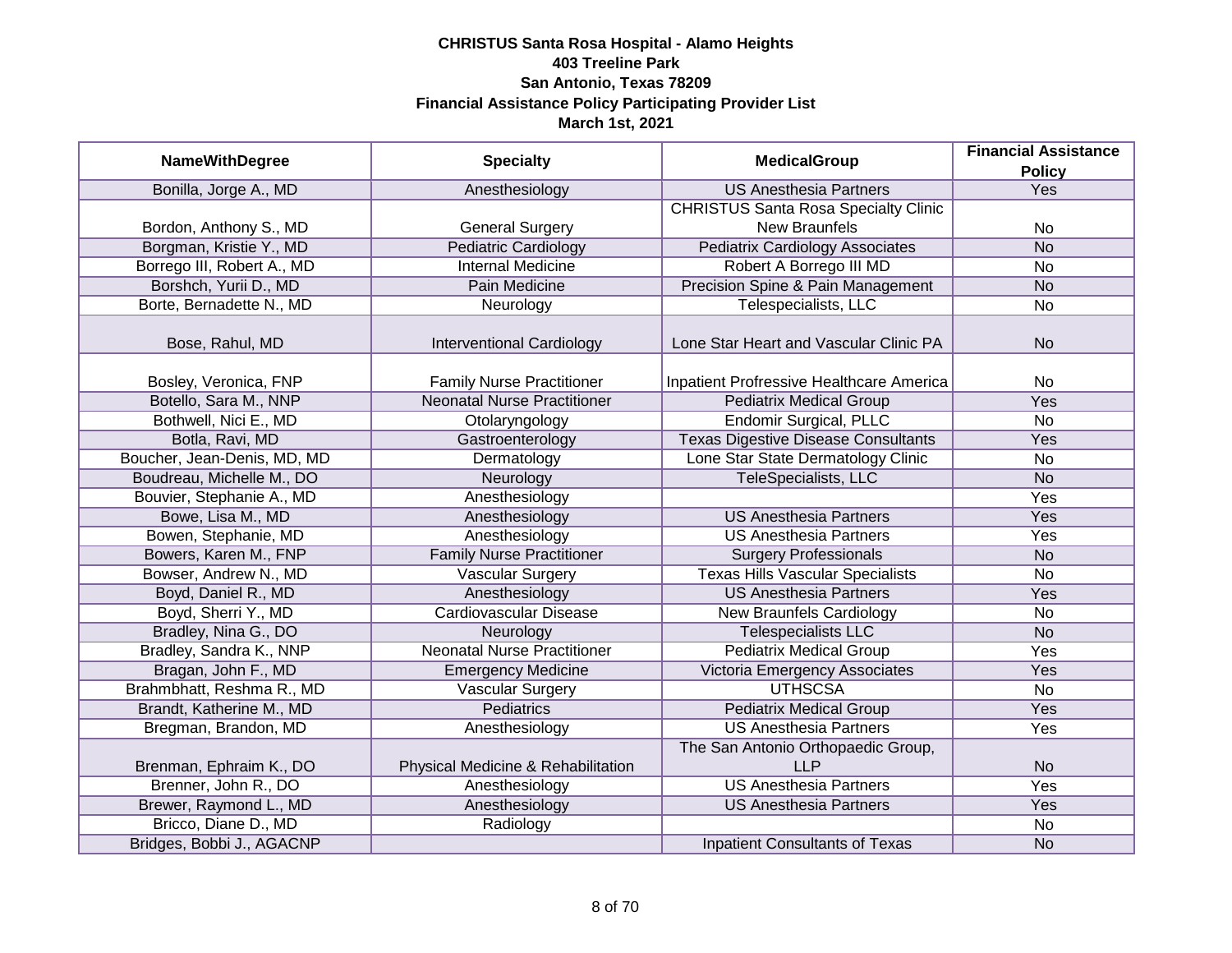|                               |                                                  |                                           | <b>Financial Assistance</b> |
|-------------------------------|--------------------------------------------------|-------------------------------------------|-----------------------------|
| <b>NameWithDegree</b>         | <b>Specialty</b>                                 | <b>MedicalGroup</b>                       | <b>Policy</b>               |
| Brietzke, Alessandra, NNP     | <b>Neonatal Nurse Practitioner</b>               | <b>Pediatrix Medical Group</b>            | <b>Yes</b>                  |
| Briggs, Edward D., MD         | Anesthesiology                                   | <b>US Anesthesia Partners</b>             | Yes                         |
| Briggs, Emily D., MD          | <b>Family Medicine</b>                           | <b>Briggs Family Medicine</b>             | <b>No</b>                   |
| Briggs, Jeffrey D., DO        | Psychiatry                                       | Asana Integrated Medical Group            | <b>No</b>                   |
| Brockway, Bruce A., MD        | Nephrology                                       | Kindney and Blood Pressure Clinic         | <b>No</b>                   |
| Brody, Jennifer D., MD        | <b>Pulmonary Disease</b>                         | Sonterra Pulmonary Consultants            | <b>No</b>                   |
| Brogan, Lisa, CNP             | <b>Family Nurse Practitioner</b>                 | <b>Medcede Physician Services</b>         | <b>No</b>                   |
| Brothers, Brenna J., DNP, FNP | <b>Family Nurse Practitioner</b>                 | Arrhythmia Associates of South Texas      | <b>No</b>                   |
| Broumand, Varshasb, MD        | Nephrology                                       |                                           | <b>No</b>                   |
| Brown Jr., Jeremiah, MD       | Ophthalmology                                    | <b>Brown Retina Institute</b>             | <b>No</b>                   |
|                               |                                                  | San Antonio Head And Neck Surgical        |                             |
| Brown, Patrick N., MD         | Otolaryngology                                   | Associates                                | <b>No</b>                   |
| Bruce, Helena D., PA          | <b>Physician Assistant</b>                       | <b>Precision Assist</b>                   | <b>No</b>                   |
| Bruggeman, Adam, MD           | <b>Orthopedic Surgery</b>                        |                                           | No                          |
|                               |                                                  | Aesthetic, Facial and Oculoplastic        |                             |
| Brundridge, Wesley, DO        | Ophthalmology                                    | Surgery                                   | <b>No</b>                   |
| Brune, Sonja D., CNS-CC       | <b>Clinical Nurse Specialist - Critical Care</b> |                                           | <b>No</b>                   |
|                               |                                                  | Inpatient Progressive Healthcare of       |                             |
| Buccellato, Divina G., AGACNP | <b>Acute Care Nurse Practitioner</b>             | America                                   | <b>No</b>                   |
| Buchanan, Clay T., MD         | <b>Family Medicine</b>                           | <b>MedCare Associates</b>                 | <b>No</b>                   |
|                               |                                                  |                                           |                             |
| Bucheit, Amanda D., MD        | Hematology/Oncology                              | South Texas Oncology and Hematology       | <b>No</b>                   |
| Bui, Christina M., MD         | Ophthalmology                                    | Eye Associates                            | <b>No</b>                   |
| Bulengo, Stella M., MD        | Dermatology                                      | Dermatology Associates of San Antonio     | <b>No</b>                   |
| Bullock, Jeff S., MD          | Gastroenterology                                 | San Antonio Gastroenterology Assoc.       | <b>No</b>                   |
| Bunton, Paulette S., MD       | Anesthesiology                                   | <b>US Anesthesia Partners</b>             | Yes                         |
| Burgess, Megan M., MD         | <b>Plastic Surgery</b>                           |                                           | <b>No</b>                   |
| Burgos, Alejandro D., MD      | Anesthesiology                                   | <b>US Anesthesia Partners</b>             | Yes                         |
| Burguete, Sergio R., MD       | <b>Pulmonary Disease</b>                         | S Rodrigo Burguete MD PA                  | <b>No</b>                   |
|                               |                                                  | <b>CHRISTUS Orthopaedics &amp; Sports</b> |                             |
| Burns, Travis C., MD          | <b>Orthopedic Surgery</b>                        | Medicine-San Antonio                      | <b>No</b>                   |
|                               |                                                  | Vascular & Endovascular Surgery of        |                             |
| Busken, Christopher J., MD    | Vascular Surgery                                 | Texas, PLLC                               | No                          |
| Bustamante, Julia A., MD      | Anesthesiology                                   | <b>US Anesthesia Partners</b>             | Yes                         |
|                               |                                                  |                                           |                             |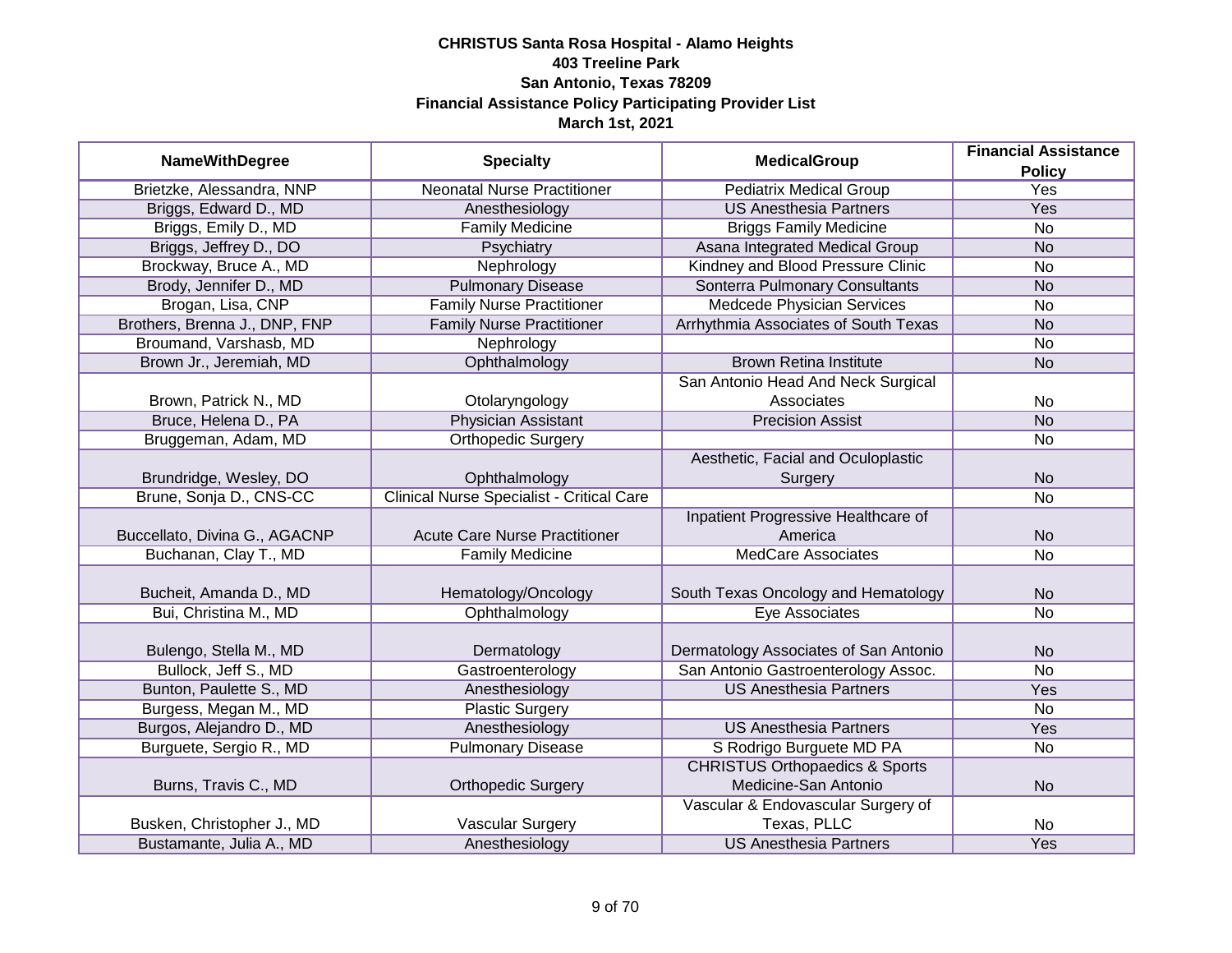|                               |                                    | <b>MedicalGroup</b>                    | <b>Financial Assistance</b> |
|-------------------------------|------------------------------------|----------------------------------------|-----------------------------|
| <b>NameWithDegree</b>         | <b>Specialty</b>                   |                                        | <b>Policy</b>               |
| Butler, Dimple T., MD         | <b>Family Medicine</b>             | <b>Sound Physicians</b>                | <b>Yes</b>                  |
| Butler, Jasmin S., PA         | Physician Assistant                | Vita Sana Clinic                       | N <sub>o</sub>              |
| Butt, Qasim A., MD            | <b>Internal Medicine</b>           | South Texas Renal Care Group           | No                          |
| Butter, Robert D., DO         | Undersea & Hyperbaric Medicine     | Wound Care and Hyperbaric Center       | <b>No</b>                   |
| Buzenas, Jessica, MD          | <b>Internal Medicine</b>           | <b>Inpatient Care of South Texas</b>   | Yes                         |
| Byrne, John J., MD            | <b>Obstetrics &amp; Gynecology</b> | <b>Baylor College</b>                  | <b>No</b>                   |
|                               |                                    | South Texas Continuum of Care          |                             |
| Cabello, Maria M., MD         | <b>Family Medicine</b>             | Specialists                            | No                          |
| Cabrera III, Timoteo, MD      | Nephrology                         | Renal Associates, PA                   | <b>No</b>                   |
| Caddell, Heather O., MD       | <b>Obstetrics &amp; Gynecology</b> | Northeast Ob/Gyn Associates            | No                          |
| Cajas, George W., MD          | <b>Obstetrics &amp; Gynecology</b> | <b>Womens Center at Westover Hills</b> | <b>No</b>                   |
|                               |                                    | All American Allergy Asthma &          |                             |
| Calais, Charles J., DO, MS    | Allergy & Immunology               | Immunology Center                      | No                          |
| Caldarola, Vincent A., MD     | <b>General Surgery</b>             | <b>VR Surgical Associates</b>          | <b>No</b>                   |
| Calderon, Guido J., MD        | <b>Internal Medicine</b>           | Inpatient Medicine Physicians PA       | Yes                         |
| Calhoun, Wesley B., MD        | Nephrology                         | San Antonio Kidney Disease Center      | <b>No</b>                   |
| Camplen, Kathryn, CNM         | <b>Nurse Midwife</b>               | Alamo Womens OB/GYN                    | No                          |
| Campos, Carlos, MD            | <b>Family Medicine</b>             | Carlos Campos, M.D., P.A.              | <b>No</b>                   |
|                               |                                    | <b>CSR Family Medicine Residency</b>   |                             |
| Campos, Rebecca L., MD        | <b>Family Medicine</b>             | Program                                | No                          |
| Canales, John F., MD          | <b>Interventional Cardiology</b>   | Cardiology Clinic of San Antonio       | <b>No</b>                   |
|                               |                                    |                                        |                             |
| Canales, Mark L., MD          | Cardiovascular Disease             | Adult Cardiovascular Consultants, P.A. | <b>No</b>                   |
|                               |                                    | Gastroenterology Consultants of San    |                             |
| Canedo, Monica M., CNS        | <b>Clinical Nurse Specialist</b>   | Antonio                                | <b>No</b>                   |
| Cano, Oscar, MD               | Radiology                          | <b>River City Imaging Associates</b>   | Yes                         |
| Cantrill, Christopher H., MD  | Urology                            | Urology San Antonio, P.A.              | Yes                         |
| Cantu, Judy, MD               | <b>Internal Medicine</b>           | Gonzaba Medical Group                  | No                          |
| Capella, Jose J., MD          | Anesthesiology                     | <b>US Anesthesia Partners</b>          | Yes                         |
| Capener, Dale C., MD          | Anesthesiology                     | <b>US Anesthesia Partners</b>          | Yes                         |
| Capps, Alicia M., PA          | Physician Assistant                | <b>Surgery Professionals</b>           | <b>No</b>                   |
| Carcamo, Gerardo E., MD       | <b>General Surgery</b>             | South Texas Surgeons PA                | No                          |
| Carcamo, Karen M., MD         | <b>Obstetrics &amp; Gynecology</b> | Institute for Women's Health           | <b>No</b>                   |
| Cardenas Rosales, Juan C., MD | <b>Internal Medicine</b>           | Gonzaba Medical Group                  | No                          |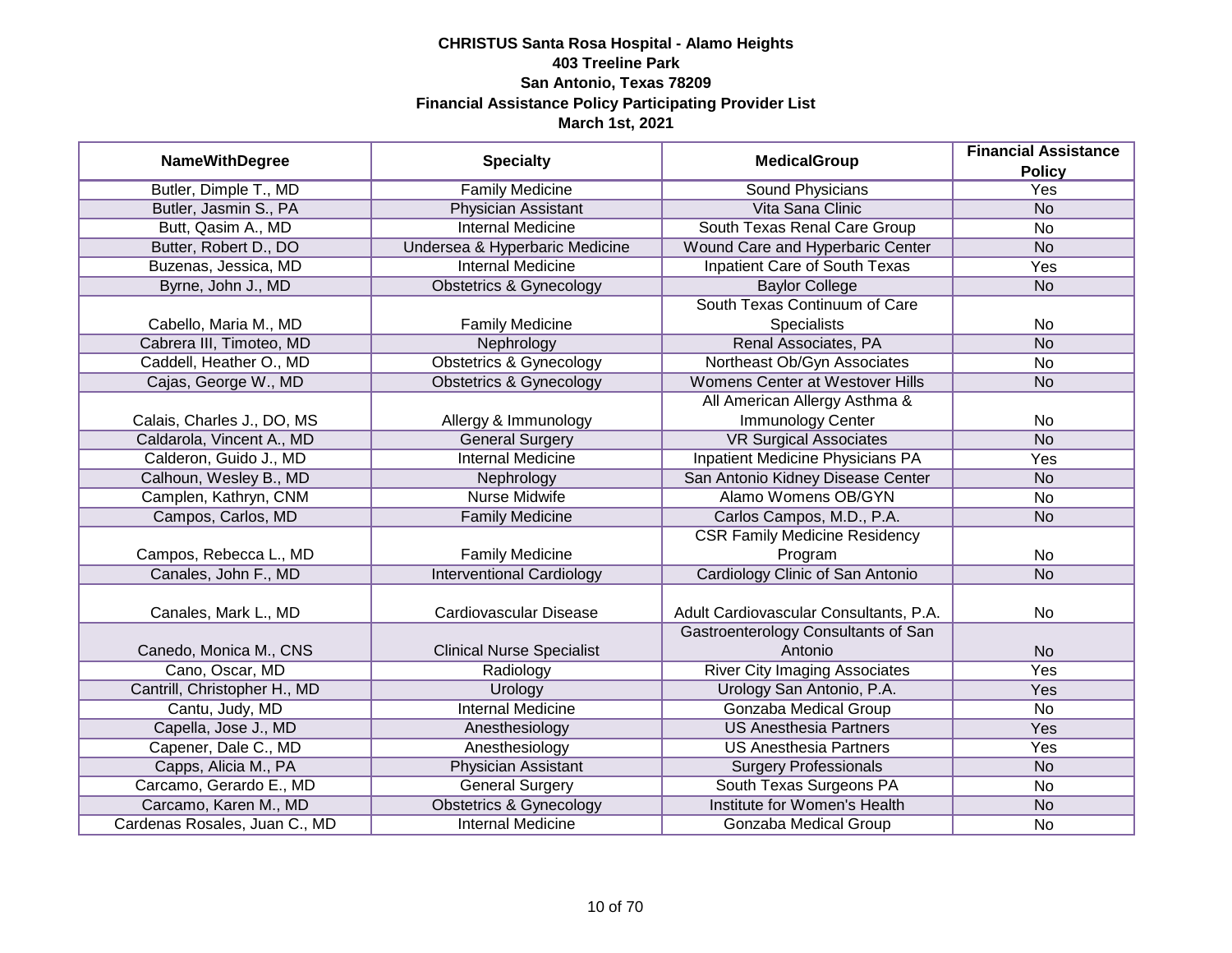| <b>NameWithDegree</b>            | <b>Specialty</b>                              | <b>MedicalGroup</b>                                | <b>Financial Assistance</b><br><b>Policy</b> |
|----------------------------------|-----------------------------------------------|----------------------------------------------------|----------------------------------------------|
|                                  |                                               | <b>Central Texas OB/GYN Associates PLLC</b>        |                                              |
| Cardenas, Carlos A., MD          | <b>Obstetrics &amp; Gynecology</b>            | dba Womens Health                                  | <b>No</b>                                    |
| Cardona Orellana, Iliana L., MD  | Nephrology                                    | Renal Associates, P.A.                             | $\overline{No}$                              |
| Carey, Stephen C., MD            | <b>Cardiovascular Disease</b>                 | <b>CCJ Cardiology</b>                              | <b>No</b>                                    |
| Carney, Jennifer E., NNP         | <b>Neonatal Nurse Practitioner</b>            | <b>Pediatrix Medical Group</b>                     | <b>Yes</b>                                   |
| Carrasco, Arnulfo T., MD         | Pain Medicine                                 | Carrasco Pain Institute                            | <b>No</b>                                    |
|                                  |                                               | <b>Synaptic Resources/Hill Country</b>             |                                              |
| Carrau, Jose L., MD              | Neurology                                     | <b>Monitoring LLC</b>                              | <b>No</b>                                    |
| Carren Simpson, Cristina P., MD  | <b>Obstetrics &amp; Gynecology</b>            | Riverwalk OBGYN, PLLC                              | Yes                                          |
| Carreras, Yuly D., MD            | Pediatrics                                    | <b>CentroMed Pediatrics</b>                        | <b>No</b>                                    |
| Carroll, Craig G., DO            | Neurology                                     | Rocky Mountain Neurodiagnostic                     | <b>No</b>                                    |
| Carroll, Elisa F., MD            | <b>Obstetrics &amp; Gynecology</b>            | Institute for Women's Health                       | <b>No</b>                                    |
| Carter, James C., CRNA           | <b>Certified Registered Nurse Anesthetist</b> |                                                    | <b>No</b>                                    |
| Carter-Rubenstein, Vaucheria, MD | Anesthesiology                                | <b>US Anesthesia Partners</b>                      | Yes                                          |
| Case, John R., MD                | Urology                                       | Urology San Antonio, P.A.                          | Yes                                          |
| Casmaer, Monica L., PA           | <b>Physician Assistant</b>                    | Victoria Emergency Associates                      | Yes                                          |
| Castillo, Javier, MD             | Maternal-Fetal Medicine                       | <b>Pediatrix Medical Group</b>                     | Yes                                          |
| Castro Pena, Norys A., MD        | <b>Infectious Disease</b>                     | <b>Gonzaba Medical Group</b>                       | <b>No</b>                                    |
| Castro, David M., MD             | Pediatrics                                    | Caring for Kids Pediatrics, PA                     | <b>No</b>                                    |
| Catland, Deborah K., NNP         | <b>Neonatal Nurse Practitioner</b>            | <b>Pediatrix Medical Group</b>                     | Yes                                          |
| Caulfield, Christopher T., MD    | <b>Family Medicine</b>                        | Health Texas Medical Group Of SA                   | <b>No</b>                                    |
|                                  |                                               | San Antonio Vascular and Endovascular              |                                              |
| Causey, Marlin W., MD            | Vascular Surgery                              | <b>Clinic PLLC</b>                                 | <b>No</b>                                    |
| Cauthon, David, DPM              | Podiatry                                      | Robert Vranes, DPM                                 | <b>No</b>                                    |
| Cavazos, Jorge M., MD            | Gastroenterology                              | <b>Texas Digestive Disease Consultants</b>         | Yes                                          |
| Cavazos, Ramiro D., MD           | <b>General Surgery</b>                        | Sage Bariatric Institure                           | <b>No</b>                                    |
| Cecava, Nathan D., MD            | <b>Diagnostic Radiology</b>                   | <b>River City Imaging Associates</b>               | Yes                                          |
| Cecchini, Michelle M., MD        | <b>Neurological Surgery</b>                   | <b>Texas Neurosurgical Spine</b>                   | <b>No</b>                                    |
| Cecconi, Patricia P., MD         | Urology                                       | <b>Urology San Antonio</b>                         | Yes                                          |
| Cedillo-Couvert, Esteban A., MD  | Nephrology                                    | South Texas Renal Care Group                       | <b>No</b>                                    |
| Cena, Marek W., MD               | <b>Cardiovascular Disease</b>                 | Alamo Cardiovascular Consultants                   | Yes                                          |
| Cerda, Oscar J., MD              | <b>Family Medicine</b>                        |                                                    | N <sub>o</sub>                               |
| Cesta, Mark A., MD               | <b>Emergency Medicine</b>                     |                                                    | Yes                                          |
| Chalaby, Marc A., MD             | <b>Pulmonary Disease</b>                      | Pulmonary Consultants of San Antonio,<br><b>PA</b> | <b>No</b>                                    |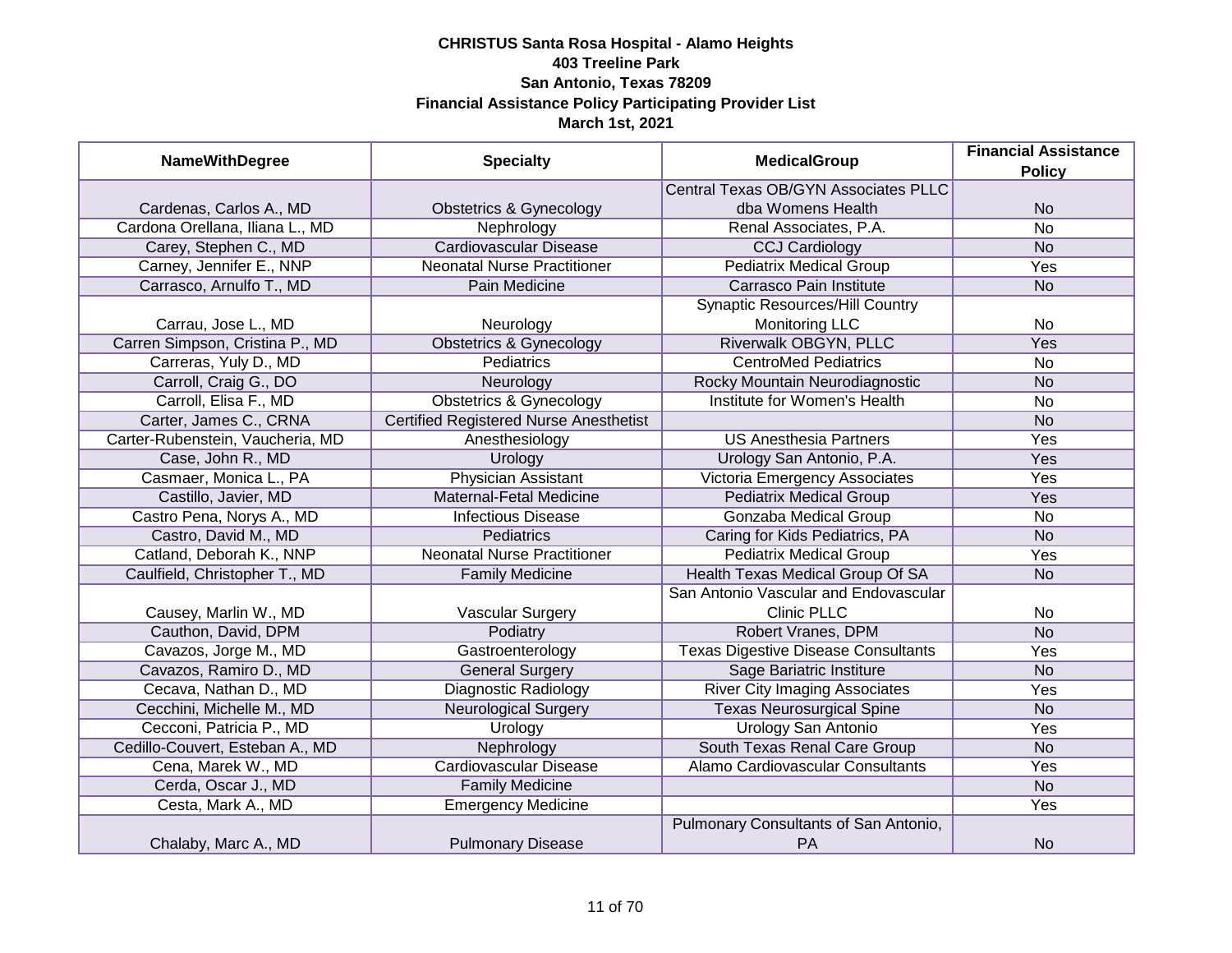| <b>NameWithDegree</b>          | <b>Specialty</b>              | <b>MedicalGroup</b>                         | <b>Financial Assistance</b> |
|--------------------------------|-------------------------------|---------------------------------------------|-----------------------------|
|                                |                               |                                             | <b>Policy</b>               |
| Chalasani, Meghana, MD         | <b>Internal Medicine</b>      | <b>SAKD Physician Group PLLC</b>            | $\overline{No}$             |
|                                |                               | Texas Oncology - San Antonio Medical        |                             |
| Challagundla, Suneetha, MD     | <b>Medical Oncology</b>       | Center                                      | <b>No</b>                   |
| Challapalli, Vishnu Prasad, MD | Psychiatry                    | Asana Integrated Medicla Group              | No                          |
| Chan, Rodney K., MD            | <b>Plastic Surgery</b>        | <b>STARS Plastic Surgery</b>                | <b>No</b>                   |
|                                |                               |                                             |                             |
| Chance III, John, MD           | <b>Orthopedic Surgery</b>     | Northeast Orthopedics & Sports Medicine     | No                          |
| Chaney, Dennis M., DPM         | Podiatry                      | San Antonio Podiatry Associates             | <b>No</b>                   |
| Chang, Kuang-Yu M., MD         | Anesthesiology                |                                             | Yes                         |
| Chapa IV, Luis, MD             | <b>Emergency Medicine</b>     | Victoria Emergency Associates               | Yes                         |
| Chapa, Maria D., MD            | <b>Internal Medicine</b>      | <b>Vivir with Salud</b>                     | <b>No</b>                   |
| Chapman, Monica E., PA         | Physician Assistant           | <b>UT Medicine/UTHSCSA</b>                  | <b>No</b>                   |
|                                |                               | South Texas Orthopaedic Speciality          |                             |
| Charlton, Michael T., MD       | <b>Orthopedic Surgery</b>     | Group                                       | No                          |
| Chattar-Cora, Deowall, MD      | <b>Plastic Surgery</b>        |                                             | <b>No</b>                   |
|                                |                               | San Antonio Infectious Diseases             |                             |
| Chee, David O., MD             | <b>Infectious Disease</b>     | Consultants                                 | Yes                         |
| Cheek, Jay M., MD              | <b>General Surgery</b>        |                                             | <b>No</b>                   |
| Cheleuitte, Elias R., DPM      | Podiatry                      | The Podiatry Group of South Texas           | No                          |
| Chen, Alexander, MD            | Anesthesiology                | Sigma Pain                                  | <b>No</b>                   |
|                                |                               | <b>Real Time Neuromonitoring Associates</b> |                             |
| Chen, Jonathan, MD             | Neurology                     | of California, PC                           | No                          |
| Chen, Ping-Sun K., MD          | Radiology                     | <b>River City Imaging Associates</b>        | Yes                         |
| Cheng, Jason A., MD            | Radiology                     | <b>River City Imaging Associates</b>        | Yes                         |
| Cheshire, Amanda L., MD        | Neurology                     | TeleSpecialists, LLC                        | <b>No</b>                   |
| Chiang, Eric, MD               | Anesthesiology                | <b>US Anesthesia Partners</b>               | Yes                         |
| Chica II, Gerardo A., MD       | Nephrology                    | San Antonio Kidney Disease Center           | <b>No</b>                   |
| Childers, Richard L., DPM      | Podiatry                      | The Pediatry Group South Texas PA           | <b>No</b>                   |
| Chilton, Robert, DO            | <b>Cardiovascular Disease</b> | <b>UTHSCSA Department of Medicine</b>       | <b>No</b>                   |
| Chinea, Eugenio R., MD         | <b>Internal Medicine</b>      | <b>WellMed Medical Management</b>           | No                          |
|                                |                               |                                             |                             |
| Cho, Mickey S., MD             | <b>Orthopedic Surgery</b>     | South Texas Orthopedic Specialty Group      | <b>No</b>                   |
| Choi, Stephanie S., PA         | <b>Physician Assistant</b>    | Precision Assist of San Antonio, LLC        | No                          |
| Chou, Jui-Lien, MD             | <b>Radiation Oncology</b>     | <b>Radiation Oncology Associates</b>        | <b>No</b>                   |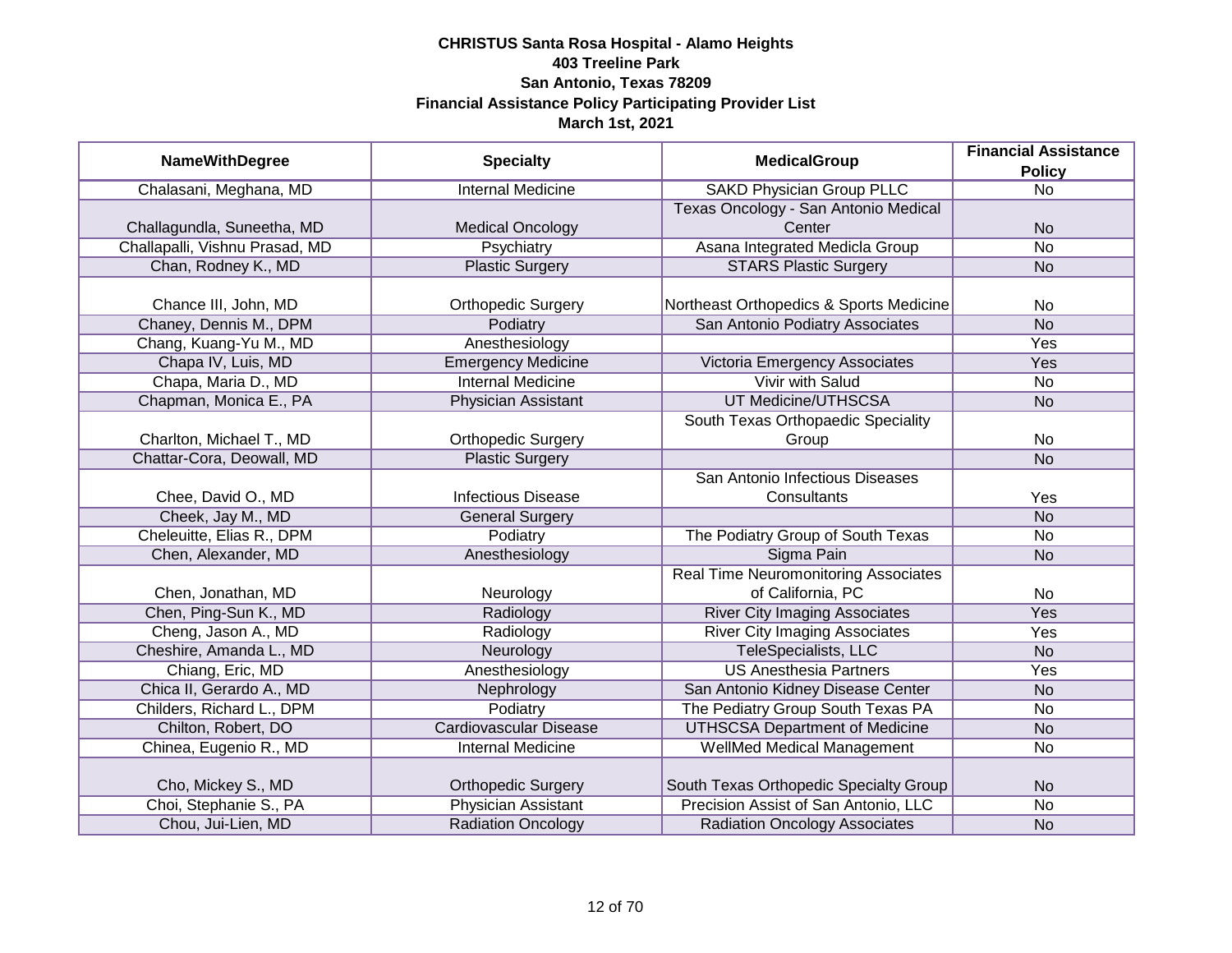| <b>NameWithDegree</b>              | <b>Specialty</b>                          | <b>MedicalGroup</b>                      | <b>Financial Assistance</b><br><b>Policy</b> |
|------------------------------------|-------------------------------------------|------------------------------------------|----------------------------------------------|
|                                    |                                           | Heart & Rhythm Institute of South Texas, |                                              |
| Choucair, Wassim K., MD            | <b>Clinical Cardiac Electrophysiology</b> | PA                                       | <b>No</b>                                    |
| Christal, Jeffrey L., MD           | Anatomic & Clinical Pathology             | Pathology Associates of San Antonio      | <b>Yes</b>                                   |
| Christodoulou, Christodoulos, MD   | Allergy & Immunology                      | <b>MedCare Associates</b>                | No                                           |
|                                    |                                           | River City Cardiovascular of San Antonio |                                              |
| Christopherson, Chad R., MD        | Cardiovascular Disease                    | <b>PLLC</b>                              | Yes                                          |
| Chuang, Richard S., MD             | <b>Emergency Medicine</b>                 | Victoria Emergency Associates            | <b>Yes</b>                                   |
| Chumble, Shubhangi A., MD          | Neurology                                 | Telespecialists, LLC                     | <b>No</b>                                    |
| Church-Hajduk, Robin, MD           | Anesthesiology                            | Tejas Anesthesia, P.A.                   | No                                           |
| Cigarroa, Francisco G., MD         | <b>General Surgery</b>                    | University Hospital/ Transplant Center   | <b>No</b>                                    |
|                                    |                                           | San Antonio Infectious Disease           |                                              |
| Cisneros, Luis A., MD              | <b>Infectious Disease</b>                 | Consultants                              | Yes                                          |
| Clanton, David B., MD              | Anesthesiology                            | <b>US Anesthesia Partners</b>            | Yes                                          |
|                                    |                                           |                                          |                                              |
| Clanton, Elizabeth B., MD          | <b>Plastic Surgery</b>                    | Elizabeth Bohnenblust Clanton, MD, PA    | No                                           |
| Clark, Anthony E., MD              | Anesthesiology                            | <b>US Anesthesia Partners</b>            | Yes                                          |
|                                    |                                           | Clark and Gossett Implant & Oral         |                                              |
| Clark, Charles L., DDS             | Oral and Maxillofacial Surgery            | Surgery                                  | No                                           |
| Clark, Kindra J., FNP              | <b>Family Nurse Practitioner</b>          | <b>Wound Centrics</b>                    | <b>No</b>                                    |
| Clark, Kristi G., MD               | <b>Internal Medicine</b>                  | <b>Health Texas Medical Group</b>        | No                                           |
| Clayton, Sara M., MD               | <b>Diagnostic Radiology</b>               | <b>River City Imaging Associates</b>     | Yes                                          |
| Clemons, Richard, MD               | <b>Internal Medicine</b>                  |                                          | No                                           |
| Clifton, J. C., MD                 | Anesthesiology                            | <b>US Anesthesia Partners</b>            | Yes                                          |
| Clifton, John B., MD               | Anesthesiology                            | <b>US Anesthesia Partners</b>            | Yes                                          |
| Clinkscales, Christopher P., MD    | Anesthesiology                            | <b>US Anesthesia Partners</b>            | Yes                                          |
| Clinton-Jordan, Deborah A., CNS-CC | Clinical Nurse Specialist - Critical Care | Gonzaba Medical Group                    | No                                           |
| Cluley, John D., MD                | Gastroenterology                          | Tx Digestive Disease Consultants         | <b>No</b>                                    |
| Cockerill, Katherine J., MD        | Urology                                   | Urology San Antonio, P.A.                | Yes                                          |
| Cockerill, Patrick, MD             | Urology                                   | <b>Urology San Antonio</b>               | Yes                                          |
|                                    |                                           | San Antonio Pediatric Surgery            |                                              |
| Cofer, Barry R., MD                | <b>Pediatric Surgery</b>                  | Associates                               | No                                           |
| Cogburn, Robyn N., FNP             | <b>Family Nurse Practitioner</b>          | <b>Physicians Unity PA</b>               | <b>No</b>                                    |
| Cohen, Gary R., MD                 | Anesthesiology                            | <b>US Anesthesia Partners</b>            | Yes                                          |
| Cole, Joe L., MD                   | Rheumatology                              | Adult & Pediatric Rheumatology           | <b>No</b>                                    |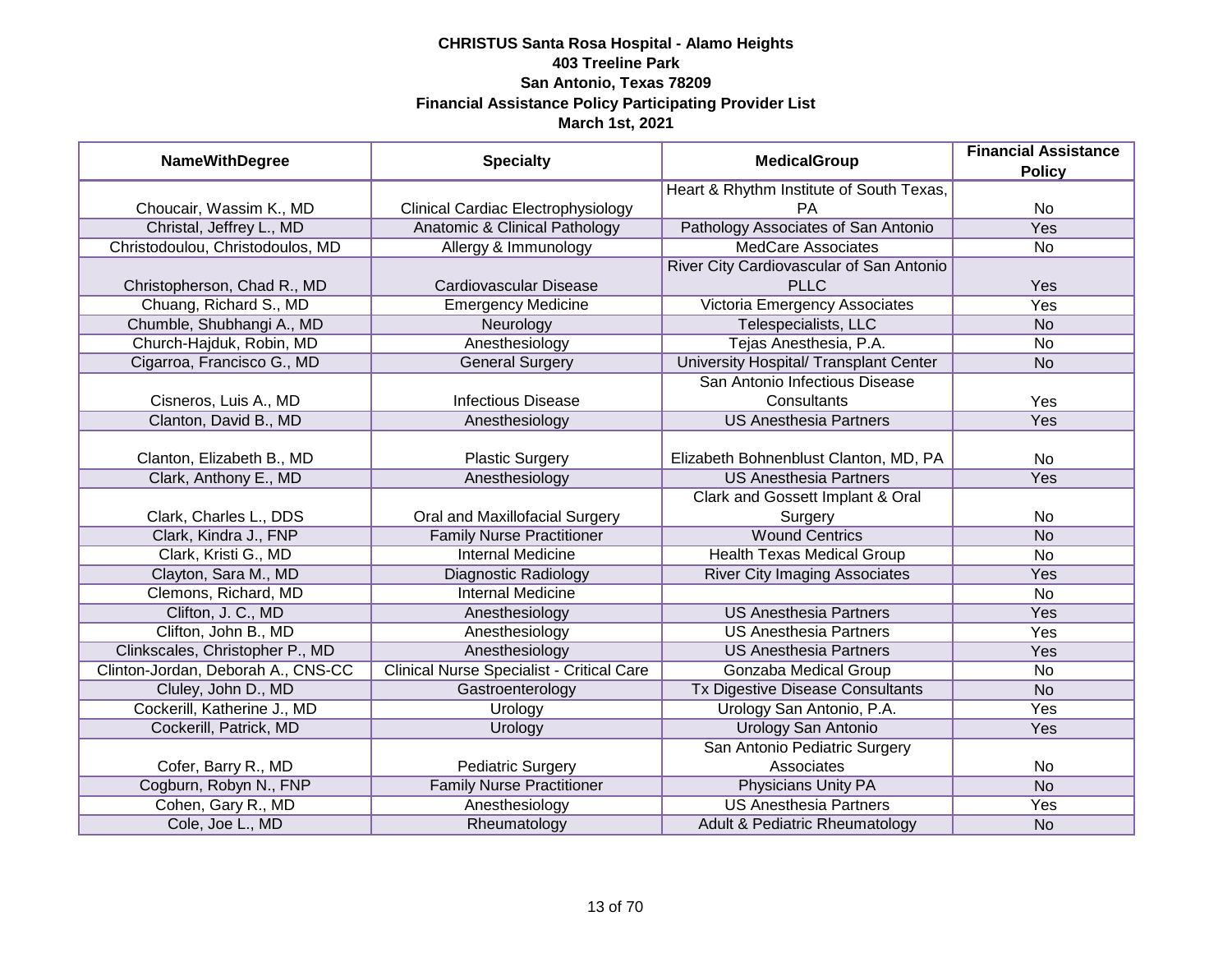| <b>NameWithDegree</b>               | <b>Specialty</b>                   | <b>MedicalGroup</b>                        | <b>Financial Assistance</b><br><b>Policy</b> |
|-------------------------------------|------------------------------------|--------------------------------------------|----------------------------------------------|
|                                     |                                    |                                            |                                              |
| Coleman, Woodward L., MD            | Surgery of the Hand                | The Hand and Thumb Specialty Centers       | No                                           |
| Coles, Edward F., MD                | Gastroenterology                   |                                            | <b>No</b>                                    |
|                                     |                                    | <b>CSR Family Medicine Residency</b>       |                                              |
| Collins, Claudia E., MD             | <b>Family Medicine</b>             | Program                                    | <b>No</b>                                    |
| Colon-Garcia, Patricia, MD          | Neurology                          | TeleSpecialists, LLC                       | <b>No</b>                                    |
| Conde, Alfredo E., MD               | <b>Pulmonary Disease</b>           |                                            | <b>Yes</b>                                   |
|                                     |                                    | South Texas Oncology & Hematology,         |                                              |
| Conde, Sara M., MD                  | Hematology/Oncology                | <b>PLLC</b>                                | <b>No</b>                                    |
| Conley, Carolyn M., MD              | Anesthesiology                     | <b>US Anesthesia Partners</b>              | Yes                                          |
| Conlin, Giselle M., MD              | Anesthesiology                     | <b>US Anesthesia Partners</b>              | Yes                                          |
| Connaughton, James C., MD           | <b>Colon and Rectal Surgery</b>    | South Texas Colorectal Center              | No                                           |
|                                     |                                    |                                            |                                              |
| Contreras Valdes, Fernando M., MD   | Clinical Cardiac Electrophysiology | Cardiology Clinic of San Antonio, PLLC     | N <sub>o</sub>                               |
|                                     |                                    | South Texas Oncology & Hematology,         |                                              |
| Contreras, Jeanne Y., FNP           | <b>Family Nurse Practitioner</b>   | PLLC                                       | No                                           |
| Conway, Bruce E., MD                | <b>General Surgery</b>             | <b>Start Center Surgical Consultants</b>   | <b>No</b>                                    |
|                                     |                                    | <b>CHRISTUS Surgical Clinic - Westover</b> |                                              |
| Corneille, Michael G., MD           | <b>Surgical Critical Care</b>      | Hill                                       | No                                           |
| Cornejo Esquerra, Agustin, MD       | <b>Plastic Surgery</b>             |                                            | <b>No</b>                                    |
| Cornforth, Katherine E., MD         | <b>Obstetrics &amp; Gynecology</b> | Institute for Women's Health               | <b>No</b>                                    |
| Cortez, Cristina, MD                | <b>Family Medicine</b>             | <b>Health Texas</b>                        | <b>No</b>                                    |
| Coston, Amber D., PA                | <b>Physician Assistant</b>         | <b>Pediatrix Medical Group</b>             | Yes                                          |
| Couch, Linda S., MD                 | <b>Medical Oncology</b>            | Cancer Care Centers of South Texas, PA     | N <sub>o</sub>                               |
| Covey, Brenda K., MD                | Anesthesiology                     | <b>US Anesthesia Partners</b>              | Yes                                          |
| Covington, Andrea L., MD            | <b>Internal Medicine</b>           | Sound ED                                   | Yes                                          |
| Covington, Cody J., MD              | <b>Orthopedic Surgery</b>          | Orthopaedic San Antonio LLC                | <b>No</b>                                    |
| Craig, John A., MD                  | Anesthesiology                     | <b>US Anesthesia Partners</b>              | <b>Yes</b>                                   |
| Craig, William E., MD               | <b>Cardiovascular Disease</b>      | Craig Cardiovascular Center                | No                                           |
| Crawley, Melissa A., MD             | <b>Internal Medicine</b>           | <b>Texas Oncology</b>                      | <b>No</b>                                    |
|                                     |                                    | <b>CHRISTUS Santa Rosa Family Health</b>   |                                              |
| Criscuolo-Higgins, Christine D., MD | <b>Family Medicine</b>             | Center                                     | No                                           |
| Crittenden, Kimberly N., MD         | <b>Obstetrics &amp; Gynecology</b> | <b>Womens Center at Westover Hills</b>     | N <sub>o</sub>                               |
| Crockett, Richard W., MD            | Anesthesiology                     | <b>US Anesthesia Partners</b>              | <b>Yes</b>                                   |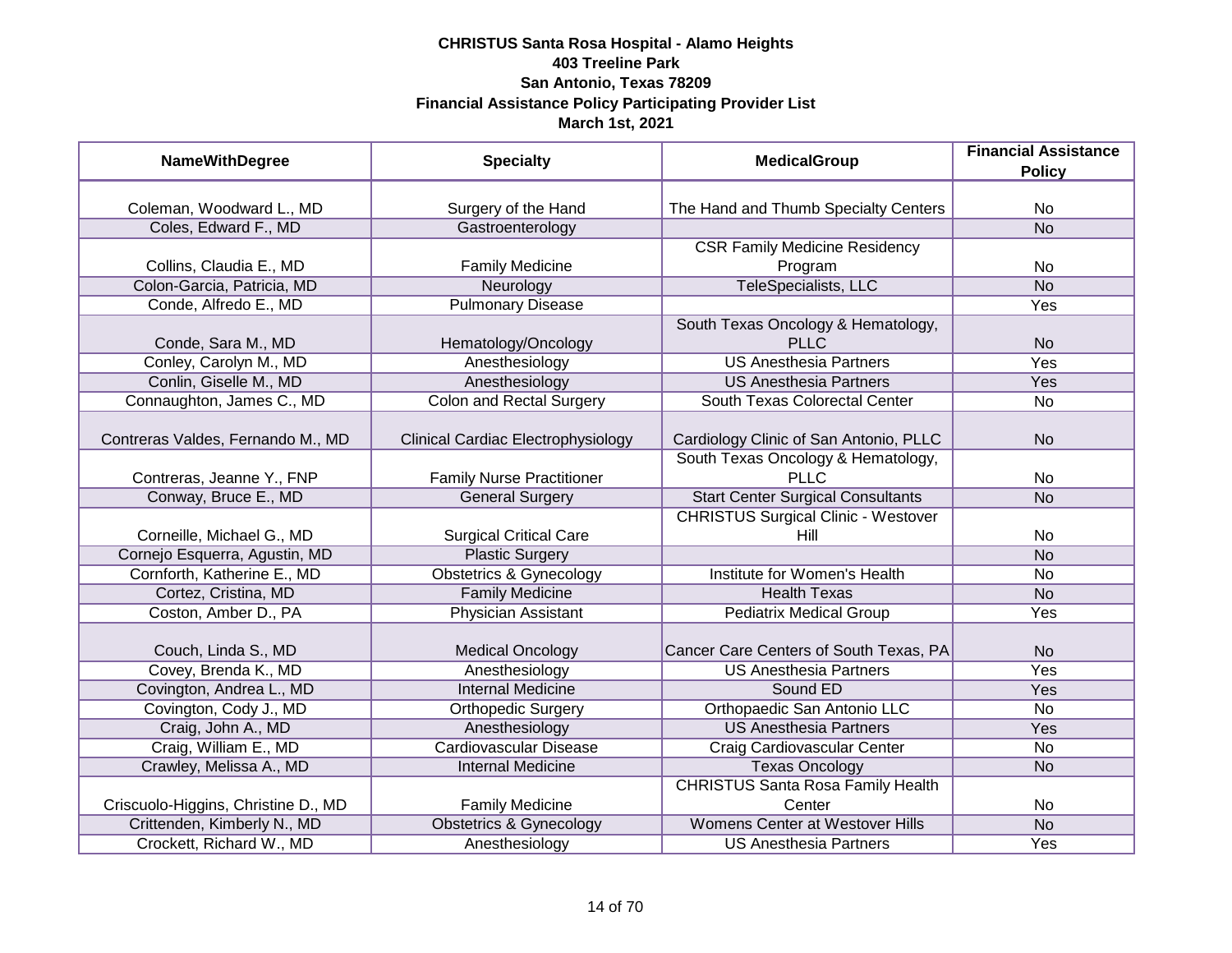| <b>NameWithDegree</b>     | <b>Specialty</b>                       | <b>MedicalGroup</b>                        | <b>Financial Assistance</b> |
|---------------------------|----------------------------------------|--------------------------------------------|-----------------------------|
|                           |                                        |                                            | <b>Policy</b>               |
| Cromack, Douglas T., MD   | <b>Plastic Surgery</b>                 | <b>UTHSCSA</b>                             | N <sub>o</sub>              |
| Cross, Criss C., MD       | <b>Emergency Medicine</b>              | Victoria Emergency Associates              | <b>Yes</b>                  |
| Crow, Gillian J., PA      | Physician Assistant                    | Victoria Emergency Associates              | Yes                         |
| Crownover, Richard L., MD | Radiation Oncology                     | <b>UTHSCSA at San Antonio</b>              | No                          |
| Crum, Mark, MD            | Anesthesiology                         | Tejas Anesthesia, P.A.                     | <b>No</b>                   |
| Cruz Jr., Amador, PA      | Physician Assistant                    | The San Antonio Orthopaedic Group          | No                          |
| Cruz, Daniel R., DPM      | Podiatry                               | <b>Gonzaba Medical Group</b>               | <b>No</b>                   |
|                           |                                        |                                            |                             |
| Cruz, Jaime O., MD        | Endocrinology, Diabetes and Metabolism | Diabetes and Endocrinology Consultants     | No                          |
| Cruz, Sarah K., PNP       | <b>Pediatric Nurse Practitioner</b>    | <b>Pediatrix Medical Group</b>             | <b>Yes</b>                  |
| Cubriel, Andres A., MD    | Anesthesiology                         | <b>US Anesthesia Partners</b>              | Yes                         |
| Cullinan, Patrick C., DO  | <b>Internal Medicine</b>               | Victoria Emergency Associates              | Yes                         |
|                           | Acute Care Adult-Gerontology Nurse     |                                            |                             |
| Cumming, Tara L., AGACNP  | Practitioner                           | Texas Urology Group, PA                    | No                          |
|                           |                                        | <b>Gastroenterology Consultants of San</b> |                             |
| Cunningham, John R., MD   | Gastroenterology                       | Antonio                                    | <b>No</b>                   |
| Curry, Mitchell R., MD    | <b>Internal Medicine</b>               | <b>Impact Physicans</b>                    | No                          |
|                           |                                        | Sports Medicine Associates of San          |                             |
| Curtis Jr., Ralph J., MD  | <b>Orthopedic Surgery</b>              | Antonio                                    | <b>No</b>                   |
| Dabbous, Ash M., MD       | <b>Obstetrics &amp; Gynecology</b>     |                                            | <b>No</b>                   |
| Daggubati, Sreedevi, MD   | <b>Medical Oncology</b>                | <b>Texas Oncology - New Braunfels</b>      | <b>No</b>                   |
| Dalton, Warren R., MD     | <b>Emergency Medicine</b>              | Victoria Emergency Associates              | Yes                         |
| Dao Campi, Haisar E., MD  | <b>Colon and Rectal Surgery</b>        | <b>UTHSCSA Department of Surgery</b>       | <b>No</b>                   |
| Dar, Urfan A., MD         | Pain Medicine                          | <b>Tricity Pain Associates PA</b>          | No                          |
| Dark, Foy E., DO          | <b>Emergency Medicine</b>              | Victoria Emergency Associates              | Yes                         |
|                           |                                        | Texas Digestive Disease Consultants,       |                             |
| Dasher, Kevin J., MD      | Gastroenterology                       | <b>PA</b>                                  | Yes                         |
| Davidson, James M., MD    | <b>Emergency Medicine</b>              | Victoria Emergency Associates              | <b>Yes</b>                  |
| Davidson, Joseph L., MD   | Anesthesiology                         | <b>US Anesthesia Partners</b>              | Yes                         |
| Davies, Mark G., MD       | <b>Vascular Surgery</b>                | <b>University Vascular Clinic</b>          | <b>No</b>                   |
| Davila, Angelica E., MD   | <b>Family Medicine</b>                 | UT Health Geriatric and Palliative Care    | No                          |
| Davis, David F., MD       | Anesthesiology                         | Tejas Anesthesia, P.A.                     | <b>No</b>                   |
| Davis, Kenneth M., MD     | <b>Internal Medicine</b>               | <b>CHRISTUS Health</b>                     | No                          |
|                           |                                        | San Antonio Kidney Disease Center          |                             |
| Davis, Larry R., MD       | Nephrology                             | Physicians Group, P.L.L.C.                 | <b>No</b>                   |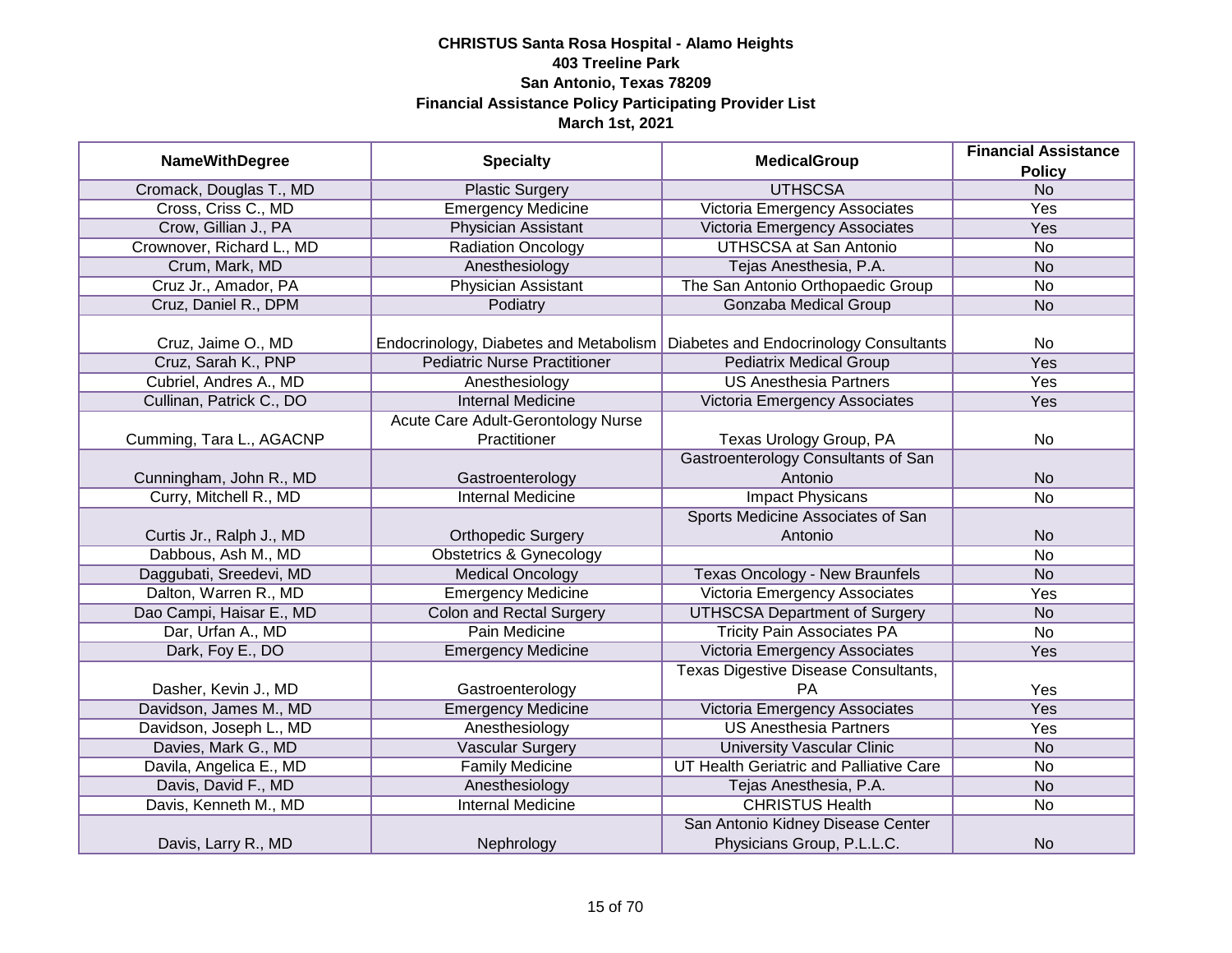|                              |                                      | <b>Financial Assistance</b>                   |                 |
|------------------------------|--------------------------------------|-----------------------------------------------|-----------------|
| <b>NameWithDegree</b>        | <b>Specialty</b>                     | <b>MedicalGroup</b>                           | <b>Policy</b>   |
| Davis, Michael R., MD        | <b>Plastic Surgery</b>               | <b>STARS Plastic Surgery</b>                  | $\overline{No}$ |
| Davis, Sharon S., PA         | <b>Physician Assistant</b>           | <b>Surgery Professionals</b>                  | <b>No</b>       |
|                              |                                      | South Texas Cardiothoracic & Vascular         |                 |
| Davis, William M., MD        | <b>Thoracic Surgery</b>              | <b>Surgical Associates</b>                    | <b>No</b>       |
| Day, Sara M., NNP            | <b>Neonatal Nurse Practitioner</b>   | <b>Pediatrix Medical Group</b>                | <b>Yes</b>      |
| De la Cerda III, Jose, MD    | Urology                              | Urology San Antonio                           | Yes             |
| De La Garza, Joseph A., MD   | <b>Gynecologic Oncology</b>          |                                               | <b>No</b>       |
| De La Rosa, Ralph A., MD     | <b>Family Medicine</b>               | Gonzaba Medical Group                         | <b>No</b>       |
| De La Vega, Michael J., PA   | Physician Assistant                  | Victoria Emergency Associates                 | Yes             |
|                              |                                      | <b>Pulmonary and Critical Care Associates</b> |                 |
| De Silva, Palla M., MD       | <b>Internal Medicine</b>             | of San Antonio                                | <b>No</b>       |
|                              |                                      | San Antonio Infectious Disease                |                 |
| De Witt, Caroline C., MD     | <b>Infectious Disease</b>            | Consultants                                   | Yes             |
| Deal, Leonard E., MD         | <b>Pulmonary Disease</b>             |                                               | <b>No</b>       |
| Dean, Jeffrey A., MD         | <b>Orthopedic Surgery</b>            | <b>Westover Hills Orthopaedics</b>            | <b>No</b>       |
| Dean, Lara C., MD            | <b>Emergency Medicine</b>            | Victoria Emergency Associates                 | Yes             |
| Dean, Sarah R., FNP          | <b>Family Nurse Practitioner</b>     | <b>Victoria Emergency Associates</b>          | Yes             |
| DeArmond, Gregory M., MD     | <b>General Surgery</b>               | South Texas Surgical Group                    | <b>No</b>       |
|                              |                                      | Facial & Oculoplastic Surgery Center of       |                 |
| DeBacker, Christopher M., MD | Ophthalmology                        | Texas                                         | <b>No</b>       |
|                              |                                      |                                               |                 |
| DeBerardino, Thomas M., MD   | <b>Orthopedic Surgery</b>            | The San Antonio Orthopaedic Group LLC         | <b>No</b>       |
|                              |                                      | South Texas Oncology & Hematology,            |                 |
| DeBerry, Brittany B., MD     | <b>General Surgery</b>               | <b>PLLC</b>                                   | <b>No</b>       |
| Decena, Katie L., FNP        | <b>Family Nurse Practitioner</b>     | <b>WoundCentrics LLC</b>                      | <b>No</b>       |
| Decherd, Michael E., MD      | <b>Plastic Surgery</b>               | San Antonio Plastic Surgery Insitute          | <b>No</b>       |
| Deering, Shad, MD            | Maternal-Fetal Medicine              | <b>Baylor College of Medicine</b>             | <b>No</b>       |
| DeGaetano, Michael V., DO    | Nephrology                           | Renal Associates, PA                          | <b>No</b>       |
|                              |                                      | Inpatient Progressive Healthcare of           |                 |
| Del Rio, Manuel, AGACNP      | <b>Acute Care Nurse Practitioner</b> | America                                       | Yes             |
| Delaney, Kevin T., MD        | Anesthesiology                       | Tejas Anesthesia, P.A.                        | N <sub>o</sub>  |
| Delaney, Todd A., MD         | Anesthesiology                       | Tejas Anesthesia, P.A.                        | <b>No</b>       |
| Delcambre, Matthew J., MD    | Anesthesiology                       | <b>US Anesthesia Partners</b>                 | Yes             |
| DeLee, Jesse C., MD          | <b>Orthopedic Surgery</b>            | Ortho San Antonio                             | No              |
| DeLeon, Clarissa M., MD      | <b>Pediatrics</b>                    | <b>Pediatrix Medical Group</b>                | Yes             |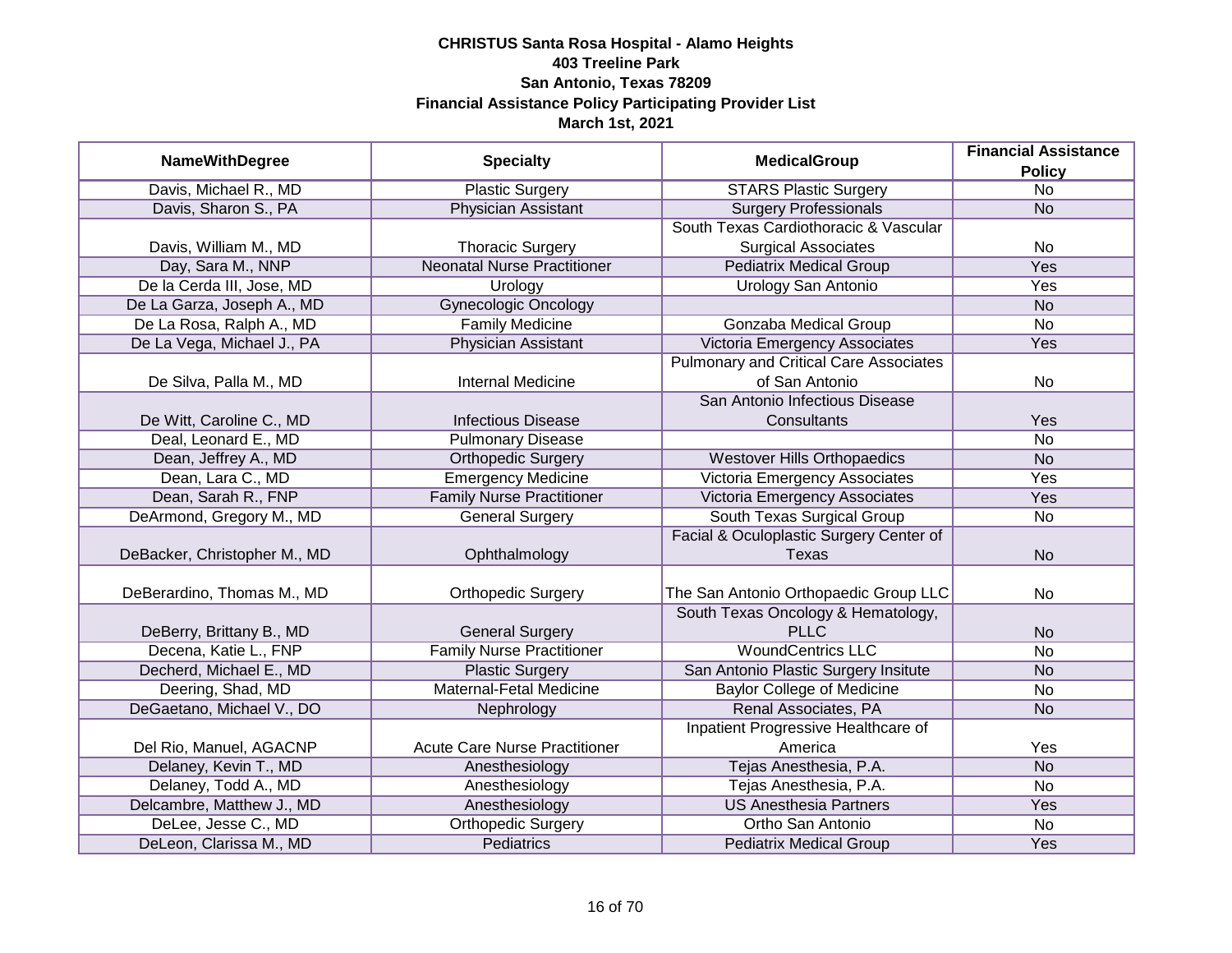| <b>NameWithDegree</b>         | <b>Specialty</b>                          | <b>MedicalGroup</b>                         | <b>Financial Assistance</b> |
|-------------------------------|-------------------------------------------|---------------------------------------------|-----------------------------|
|                               |                                           |                                             | <b>Policy</b>               |
| Demehri, Natasha, MD          | <b>Emergency Medicine</b>                 | Victoria Emergency Associates               | <b>Yes</b>                  |
| Denapoli, Thomas S., MD       | <b>Anatomic &amp; Clinical Pathology</b>  | Pathology Associates of San Antonio         | <b>Yes</b>                  |
| Denker, Adam J., MD           | <b>Clinical Cardiac Electrophysiology</b> | South Texas Cardiology Institute            | <b>No</b>                   |
| Dennis, Michael D., MD        | <b>Orthopedic Surgery</b>                 | South Texas Spinal Clinic, PA               | <b>No</b>                   |
|                               |                                           | San Antonio Head And Neck Surgical          |                             |
| Desai, Devang P., MD          | Otolaryngology - Head & Neck Surgery      | Associates                                  | No                          |
| Deschner, William K., MD      | Gastroenterology                          | <b>TX Digestive Disease Consultants</b>     | <b>No</b>                   |
|                               |                                           |                                             |                             |
| Devillena, Chantal B., MD     | Dermatology                               | Dermatology Associates of San Antonio       | <b>No</b>                   |
| Devries, Lindsay, MD          | Neonatal-Perinatal Medicine               | <b>Pediatrix Medical Group</b>              | Yes                         |
| Devulapally, Pavan, MD        | Nephrology                                | South Texas Renal Group                     | <b>No</b>                   |
| Dhadwal, Neetu, MD            | Neurology                                 | <b>TeleSpecialists, LLC</b>                 | <b>No</b>                   |
|                               |                                           | Cancer Care Network of South Texas,         |                             |
| Dham, Anu, MD                 | Hematology/Oncology                       | P.A.                                        | No                          |
| Diaz Rodriguez, Hector J., MD | Nephrology                                | San Antonio Kidney Disease Center           | <b>No</b>                   |
| Diaz Velez, Carlos J., MD     | <b>Internal Medicine</b>                  |                                             | No                          |
| Diaz Wong, Roque A., MD       | Nephrology                                |                                             | <b>No</b>                   |
| Diaz, Jaime A., MD            | <b>Internal Medicine</b>                  | <b>Inpatient Medicine Physicians</b>        | Yes                         |
| Diaz, Jose A., MD             | Cardiovascular Disease                    | <b>Texas Cardiovascular and Vein Center</b> | <b>No</b>                   |
| Diaz, Joseph D., MD           | Allergy & Immunology                      |                                             | No                          |
| Diaz, Paul M., MD             | Anesthesiology                            | Tejas Anesthesia, P.A.                      | <b>No</b>                   |
| Didier, Thomas J., MD         | Anesthesiology                            | Tejas Anesthesia, P.A.                      | No                          |
| Dimmitt, Dean B., MD          | Anesthesiology                            | <b>US Anesthesia Partners</b>               | Yes                         |
| Dinges, Ronald W., PA         | Physician Assistant                       | Victoria Emergency Associates               | Yes                         |
| Diocares, Juan P., MD         | <b>Internal Medicine</b>                  | TX Digestive Disease ConsItants, PA         | <b>No</b>                   |
| Dire, Daniel J., MD           | <b>Emergency Medicine</b>                 | <b>Victoria Emergency Associates</b>        | Yes                         |
| Dix-Emperador, Lisa M., MD    | <b>Internal Medicine</b>                  | Medcede Physician Services                  | <b>No</b>                   |
| Djenic, Brano, MD             | <b>Colon and Rectal Surgery</b>           |                                             | <b>No</b>                   |
| Doan, Chuck Q., MD            | Anesthesiology                            | <b>US Anesthesia Partners</b>               | Yes                         |
| Doane, Reena, PA              | <b>Physician Assistant</b>                | <b>Texas Digestive Disease Consultants</b>  | Yes                         |
| Dodd, Meagan G., MD           | Anesthesiology                            |                                             | Yes                         |
| Doles, Bradley R., DO         | <b>Pediatrics</b>                         |                                             | $\overline{No}$             |
| Donovan, Colin M., DO         | <b>Pediatric Anesthesiology</b>           |                                             | Yes                         |
| Donovan, Daniel J., MD        | <b>Interventional Cardiology</b>          | Cardiology Clinic of San Antonio            | <b>No</b>                   |
| Dorsey, Kathryn D., MD        | Anesthesiology                            | <b>US Anesthesia Partners</b>               | Yes                         |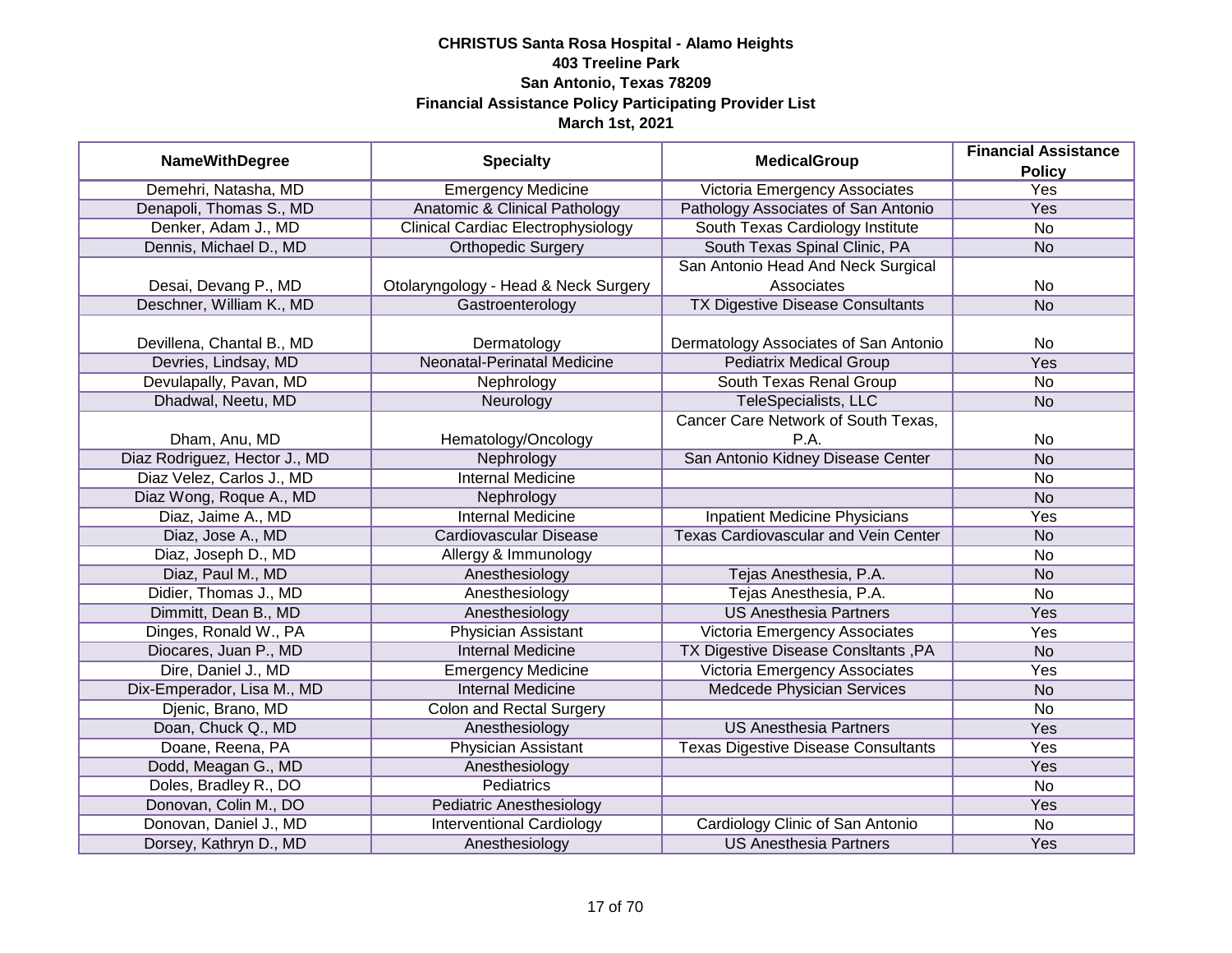| <b>NameWithDegree</b>              | <b>Specialty</b>                              | <b>MedicalGroup</b>                                  | <b>Financial Assistance</b><br><b>Policy</b> |
|------------------------------------|-----------------------------------------------|------------------------------------------------------|----------------------------------------------|
|                                    |                                               | San Antonio Pediatric Surgery                        |                                              |
| Doski, John J., MD                 | <b>General Surgery</b>                        | Associates                                           | No                                           |
| Dotzler, Susan A., MD              | <b>Neonatal-Perinatal Medicine</b>            | <b>Pediatrix Medical Group</b>                       | <b>Yes</b>                                   |
| Dougherty, Mylinh, PNP             | <b>Pediatric Nurse Practitioner</b>           | <b>Pediatrix Medical Group</b>                       | <b>Yes</b>                                   |
| Douglas, Allison L., CRNA          | <b>Certified Registered Nurse Anesthetist</b> | <b>US Anesthesia Partners</b>                        | Yes                                          |
| Dowell, Ginger D., AGACNP          | <b>Acute Care Nurse Practitioner</b>          | Renal Associates, P.A.                               | No                                           |
| Dreher, Daniel J., MD              | Anesthesiology                                | Tejas Anesthesia, P.A.                               | <b>No</b>                                    |
|                                    |                                               | South Texas Oncology & Hematology,                   |                                              |
| Drengler, Ronald L., MD            | Hematology/Oncology                           | <b>PLLC</b>                                          | No                                           |
| Drumm, Caitlin M., MD              | Neonatal-Perinatal Medicine                   | <b>Pediartix Medical Group</b>                       | <b>No</b>                                    |
| Duan, Michael, MD                  | Anesthesiology                                | <b>US Anesthesia Partners</b>                        | Yes                                          |
| DuBois, Jeffery C., MD             | Anesthesiology                                | Tejas Anesthesia, P.A.                               | <b>No</b>                                    |
| Dubois, Joshua, MD                 | Anesthesiology                                | Tejas Anesthesia, P.A.                               | <b>No</b>                                    |
| Duenes Jr., Aristeo S., MD         | <b>Family Medicine</b>                        | Victoria Emergency Associates                        | Yes                                          |
|                                    |                                               | Pulmonary Consultants of San Antonio,                |                                              |
| Duncan, Charles A., MD             | <b>Pulmonary Disease</b>                      | <b>PA</b>                                            | No                                           |
| Duncan, Ellen B., MD               | Anesthesiology                                | <b>US Anesthesia Partners</b>                        | Yes                                          |
| Duncan, Jonathan S., MD            | Orthopedic Surgery                            | The San Antonio Orthopaedic Group                    | No                                           |
|                                    |                                               | Pulmonary Consultants of San Antonio,                |                                              |
| Duncan, Maritza T., ACNP           | <b>Acute Care Nurse Practitioner</b>          | <b>PA</b>                                            | <b>No</b>                                    |
| Dunn, Bryan M., MD                 | <b>Emergency Medicine</b>                     | Victoria Emergency Associates                        | Yes                                          |
| Duperier, Frank D., MD             | <b>General Surgery</b>                        | Bariatric Medical Institute of Texas, PLLC           | <b>No</b>                                    |
| Duran Jr., Cresencio, DO           | <b>Family Medicine</b>                        |                                                      | $\overline{No}$                              |
| Duron Jr., Adolfo, NNP             | <b>Neonatal Nurse Practitioner</b>            | <b>Pediatrix Medical Group</b>                       | Yes                                          |
| Dutta, Ritu, MD                    | <b>Obstetrics &amp; Gynecology</b>            | Institute for Womens Health                          | No                                           |
| Dwivedi, Sunil K., MD              | Gastroenterology                              | Gastroenterology Consultants Of San<br>Antonio, P.A. | <b>No</b>                                    |
| Dwyer, Matthew M., MD              | <b>Orthopedic Surgery</b>                     |                                                      | <b>No</b>                                    |
| Dwyer, Megan, MD                   | <b>Emergency Medicine</b>                     | Victoria Emergency Associates                        | Yes                                          |
| Dyer, Gawain, MD                   | Ophthalmology                                 | San Antonio Eye Center PA                            | No                                           |
| Eads, Shawna L., NNP               | <b>Neonatal Nurse Practitioner</b>            | <b>Pediatrix Medical Group</b>                       | Yes                                          |
| Eaton, Alesia A., NNP              | <b>Neonatal Nurse Practitioner</b>            | <b>Pediatrix Medical Group</b>                       | Yes                                          |
| Eby, Steven P., CRNA               | <b>Certified Registered Nurse Anesthetist</b> | <b>US Anesthesia Partners</b>                        | Yes                                          |
| Edwards Kolasinski, Jessica P., MD | Anesthesiology                                | Tejas Anesthesia, P.A.                               | No                                           |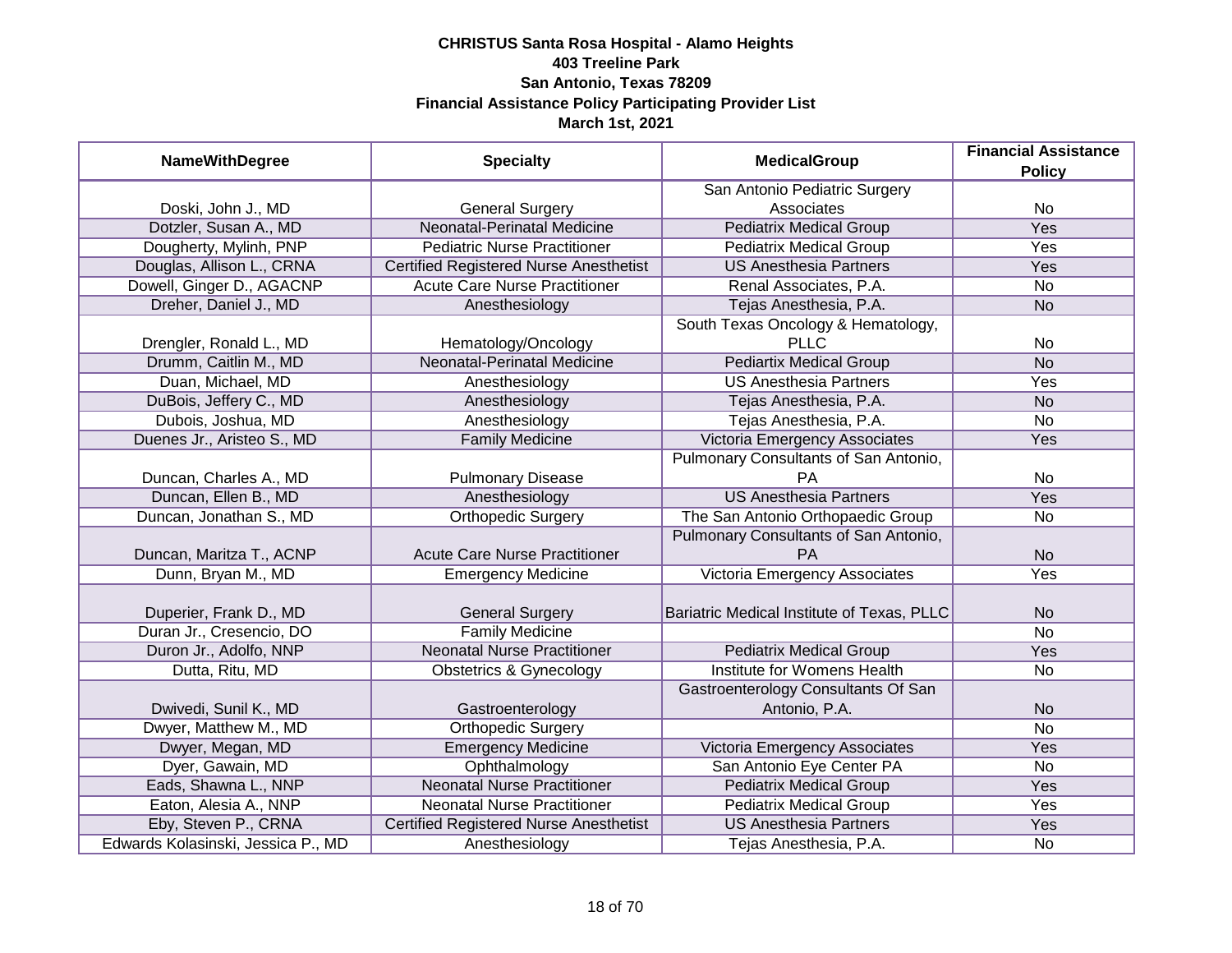|                               |                                    |                                             | <b>Financial Assistance</b> |
|-------------------------------|------------------------------------|---------------------------------------------|-----------------------------|
| <b>NameWithDegree</b>         | <b>Specialty</b>                   | <b>MedicalGroup</b>                         | <b>Policy</b>               |
| Edwards, Jessica I., DO       | <b>Family Medicine</b>             | <b>Zara Medical Aesthetics</b>              | <b>No</b>                   |
| El Maraghy, Hala R., MD       | Pediatrics                         | <b>Almouie Pediatrics</b>                   | <b>No</b>                   |
|                               |                                    | Heart Endovascular and Rhythm of            |                             |
| El-Bash, Salah M., MD         | Cardiovascular Disease             | <b>Texas</b>                                | Yes                         |
| Elizalde, Lisa M., NNP        | <b>Neonatal Nurse Practitioner</b> | <b>Pediatrix Medical Group</b>              | <b>Yes</b>                  |
| Elizondo, Emma M., MD         | <b>Family Medicine</b>             | Emma M Elizondo, M.D.                       | <b>No</b>                   |
| Elkenany, Ahmed M., MD        | Urology                            |                                             | No                          |
| Elliott, Jehan D., MD         | Anesthesiology                     | Tejas Anesthesia, PA                        | <b>No</b>                   |
|                               | Acute Care Adult-Gerontology Nurse | Inpatient Progressive Healthcare of         |                             |
| Elliott, Jennifer K., AGACNP  | Practitioner                       | America                                     | No                          |
|                               |                                    | <b>Central Texas OB/GYN Associates PLLC</b> |                             |
| Ellis, Viviana S., MD         | <b>Obstetrics &amp; Gynecology</b> | dba Womens Health                           | <b>No</b>                   |
|                               |                                    |                                             |                             |
| Elmer, Kathleen B., MD        | Dermatology                        | Dermatology Associates of San Antonio       | <b>No</b>                   |
| Emery, Carmen R., MD          | Pediatric Radiology                | <b>River City Imaging Associates</b>        | Yes                         |
|                               |                                    | CHRISTUS Santa Rosa Med Grp Alamo           |                             |
| Emmons, Marisa E., MD         | <b>Family Medicine</b>             | <b>Heights Family Medicine</b>              | <b>No</b>                   |
| Encarnacion, Orlando J., MD   | <b>Emergency Medicine</b>          | Victoria Emergency Associates               | Yes                         |
| Eng, David R., MD             | Anesthesiology                     | Tejas Anesthesia, P.A.                      | <b>No</b>                   |
| English, William P., MD       | <b>Vascular Surgery</b>            | <b>Peripheral Vascular Associates</b>       | <b>No</b>                   |
| Erian, Jennifer L., MD        | Anesthesiology                     | <b>Consultants in Pain Medicine PA</b>      | No                          |
| Erian, Ralph F., MD           | Anesthesiology                     | <b>US Anesthesia Partners</b>               | Yes                         |
| Erikson, John M., MD          | <b>Cardiovascular Disease</b>      | <b>University Health System</b>             | <b>No</b>                   |
| Escobar Vasco, Maria A., MD   | <b>Internal Medicine</b>           | <b>Gonzaba Medical Group</b>                | <b>No</b>                   |
| Esparza, Gina M., MD          | <b>Family Medicine</b>             | Gonzaba Medical Group                       | No                          |
|                               |                                    | Gastroenterology Consultants of San         |                             |
| Espinoza, Alfredo A., MD      | Gastroenterology                   | Antonio                                     | <b>No</b>                   |
| Esquivel, Linda I., MD        | <b>Family Medicine</b>             | Linda I Esquivel, M.D., PA                  | <b>No</b>                   |
| Estrada-Goodell, Barbara, FNP | <b>Family Nurse Practitioner</b>   | Medcede Physician Services                  | <b>No</b>                   |
| Estronza, Nordeli, MD         | Neurology                          | TeleSpecialists, LLC                        | No                          |
| Ethridge, Jacob D., PA        | <b>Physician Assistant</b>         | <b>Westover Hills Orthopaedics</b>          | <b>No</b>                   |
| Ethridge, Jeff D., MD         | <b>Family Medicine</b>             | <b>Bulverde Family Medicine</b>             | <b>No</b>                   |
| Etlinger, John E., MD         | <b>General Surgery</b>             |                                             | <b>No</b>                   |
| Evans, Carl R., MD            | Anatomic & Clinical Pathology      | Pathology Associates of San Antonio         | Yes                         |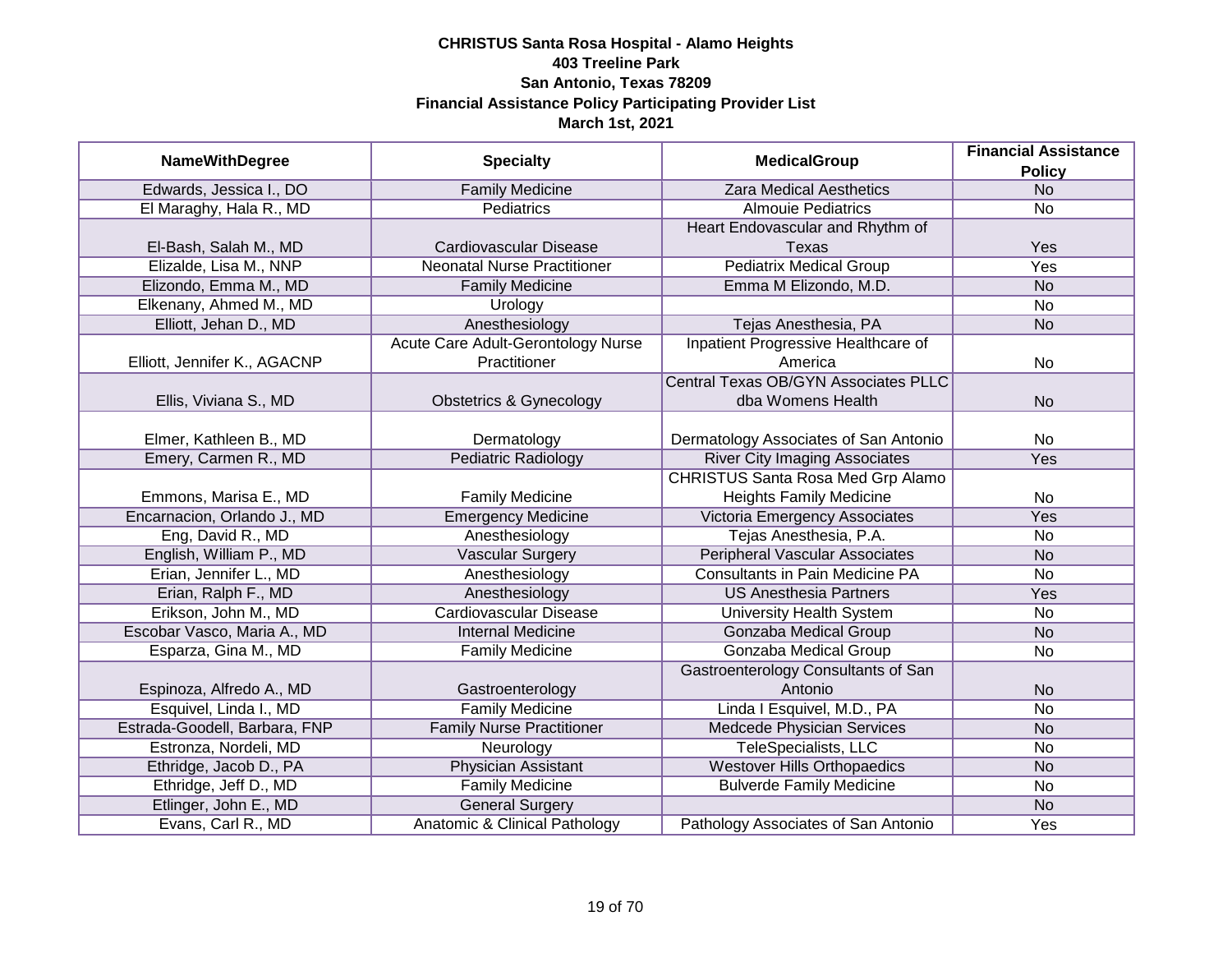| <b>NameWithDegree</b>          | <b>Specialty</b>                          | <b>MedicalGroup</b>                       | <b>Financial Assistance</b> |
|--------------------------------|-------------------------------------------|-------------------------------------------|-----------------------------|
|                                |                                           |                                           | <b>Policy</b>               |
|                                |                                           | Santa Rosa-Alamo CHRISTUS Heights         |                             |
| Evans, John A., MD             | <b>Orthopedic Surgery</b>                 | Orth HOPD                                 | <b>No</b>                   |
|                                |                                           | South Texas Oncology & Hematology,        |                             |
| Eyre, Keith E., MD             | <b>Radiation Oncology</b>                 | <b>PLLC</b>                               | No                          |
| Faiz, Mohammadullah, MD        | <b>Family Medicine</b>                    | Wellmed (at Ingram Park)                  | <b>No</b>                   |
| Falebita, Opeyemi A., MD       | <b>Family Medicine</b>                    | <b>HovaCare Clinic</b>                    | No                          |
| Farber II, Robert B., DPM      | Podiatry                                  | San Antonio Podiatry Associates PC        | <b>No</b>                   |
| Farias, Judy A., MD            | Urology                                   | <b>Urology San Antonio</b>                | Yes                         |
| Farivar-Mohseni, Mirhassan, MD | <b>Cardiovascular Disease</b>             | Mirhassan M. Farivar-Mohseni MD           | <b>No</b>                   |
| Farooq, Malik U., MD           | Psychiatry                                | Asana Integrated Medical Group            | <b>No</b>                   |
| Farra, Yasser M., MD           | <b>Internal Medicine</b>                  | <b>New Braunfels Cardiology</b>           | <b>No</b>                   |
| Favazza, Terence, MD           | Urology                                   | <b>Urology San Antonio</b>                | Yes                         |
|                                |                                           | Rivercity Cardiovascular of San Antonio   |                             |
| Faz, Gabriel T., MD            | Cardiovascular Disease                    | <b>PLLC</b>                               | Yes                         |
| Fearmonti, Regina M., MD       | <b>Plastic Surgery</b>                    |                                           | <b>No</b>                   |
| Fehlis, Kyle H., MD            | <b>Family Medicine</b>                    |                                           | <b>No</b>                   |
| Feldman, Marc D., MD           | <b>Interventional Cardiology</b>          | <b>UTHSCSA Cardiology</b>                 | No                          |
| Felton, Heidi N., PA           | <b>Physician Assistant</b>                | <b>Texas Urology Group PA</b>             | <b>No</b>                   |
|                                |                                           | Rivercity Cardiovascular of San Antonio,  |                             |
| Fenton, Alexis M., MD          | <b>Clinical Cardiac Electrophysiology</b> | <b>PLLC</b>                               | Yes                         |
| Ferenz, Gregory J., DO         | Neurology                                 | <b>Rocky Mountain Neurodiagnostics</b>    | <b>No</b>                   |
|                                |                                           |                                           |                             |
| Ferguson III, Earl E., MD      | <b>Plastic Surgery</b>                    | Dermatology Associates Of San Antonio     | No                          |
| Fernandez, Mario B., MD        | <b>Emergency Medicine</b>                 | Victoria Emergency Associates, LLC        | Yes                         |
| Fernando, Chaminda, DO         | Hospitalist                               | <b>Sound Physicians</b>                   | Yes                         |
| Ferrer, Aracely I., MD         | Pediatrics                                | Caring for Kids Pediatrics, PA            | <b>No</b>                   |
| Fetchick, Richard J., MD       | <b>Infectious Disease</b>                 | <b>SA Infectious Diseases Consultants</b> | Yes                         |
| Fiala, Lois A., MD             | <b>Vascular Surgery</b>                   |                                           | <b>No</b>                   |
| Fiallo, Alfredo J., MD         | Nephrology                                | San Antonio Kidney Disease Center         | No                          |
| Fichtel, Frank M., MD          | <b>Neurological Surgery</b>               | Frank M. Fichtel, MD, P.A.                | <b>No</b>                   |
|                                |                                           | South Texas Oncology and Hematology,      |                             |
| Fichtel, Lisa M., MD           | <b>Medical Oncology</b>                   | PA                                        | No                          |
| Fidellow, Rebecca E., MD       | <b>Family Medicine</b>                    | <b>UT Health</b>                          | N <sub>o</sub>              |
| Fields, Aaron, MD              | Anesthesiology                            | <b>US Anesthesia Partners</b>             | <b>Yes</b>                  |
| Fields, Rachel D., NNP         | <b>Neonatal Nurse Practitioner</b>        | <b>Pediatrix Medical Group</b>            | Yes                         |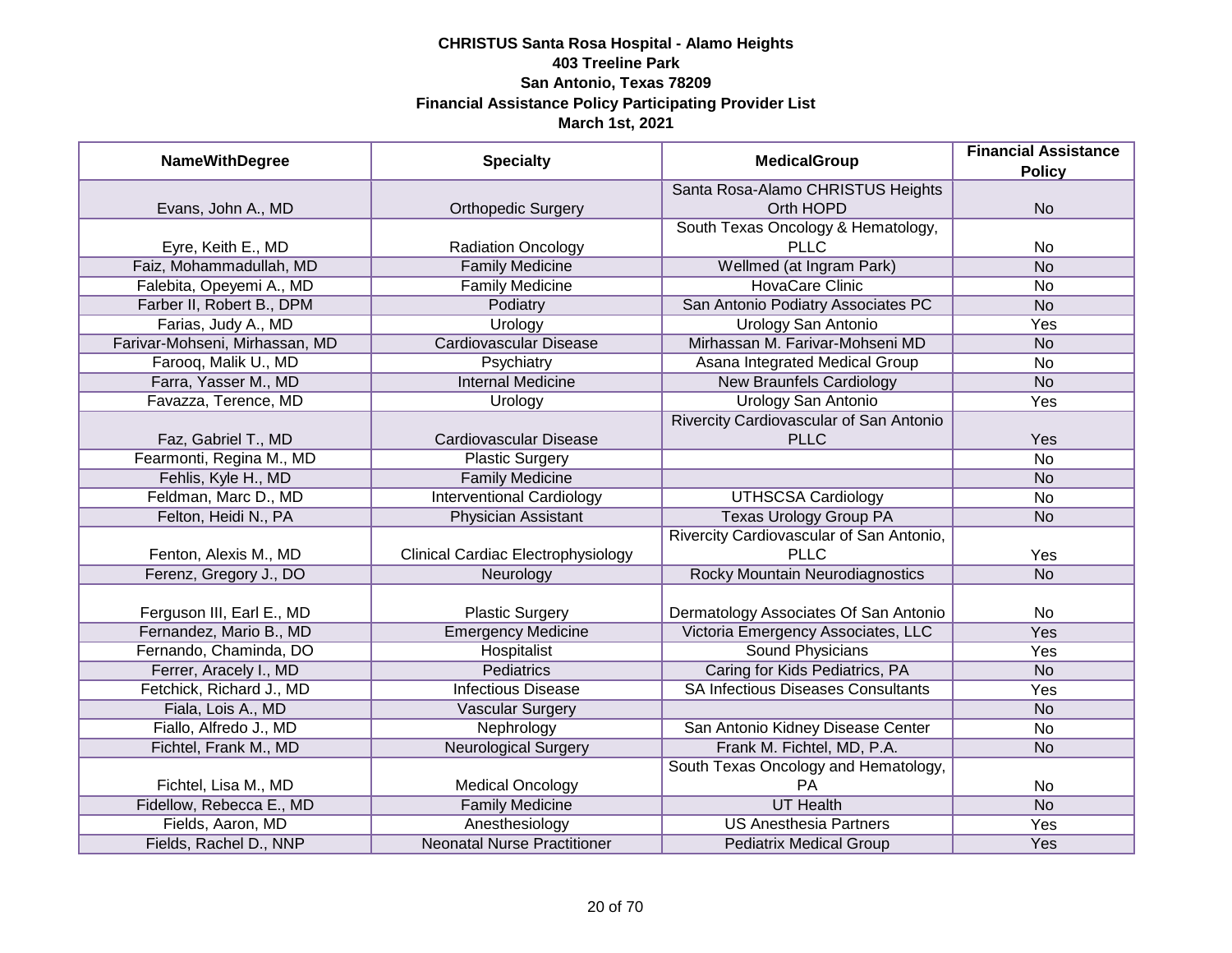| <b>NameWithDegree</b>             | <b>Specialty</b>                      | <b>MedicalGroup</b>                          | <b>Financial Assistance</b> |
|-----------------------------------|---------------------------------------|----------------------------------------------|-----------------------------|
|                                   |                                       |                                              | <b>Policy</b>               |
| Fierro, Mario A., MD              | Developmental - Behavioral Pediatrics | <b>Pediatrix Medical Group</b>               | <b>Yes</b>                  |
| Figueroa, Ramon L., MD            | <b>Family Medicine</b>                | WellMed @ Crockett                           | N <sub>o</sub>              |
| Figueroa-Garcia, Alberto R., MD   | Neurology                             | TeleSpecialists, LLC                         | <b>No</b>                   |
|                                   |                                       |                                              |                             |
| Finley, Margaret R., MD           | <b>Geriatric Medicine</b>             | <b>UTHSC Family &amp; Community Medicine</b> | <b>No</b>                   |
| Finnie, Mitchell F., MD           | <b>Family Medicine</b>                | Shavano Family Practice, P.A.                | <b>No</b>                   |
|                                   |                                       | Cancer Care Network of South Texas,          |                             |
| Fisher, Thomas D., MD             | Hematology/Oncology                   | P.A.                                         | <b>No</b>                   |
|                                   |                                       |                                              |                             |
| Fisk, Bryan A., MD                | <b>Critical Care Medicine</b>         | Christus Santa Rosa Intensive Care Unit      | <b>No</b>                   |
| Fitzgerald, Brian M., MD          | Anesthesiology                        | <b>US Anesthesia Partners</b>                | Yes                         |
| Flanagan, John R., MD             | <b>Emergency Medicine</b>             | Victoria Emergency Associates                | Yes                         |
| Fleischer, Lauren B., MD          | <b>Internal Medicine</b>              | <b>Sound Physicians</b>                      | Yes                         |
| Fleischer, Raymond A., MD         | <b>Internal Medicine</b>              | <b>Sound Physicians</b>                      | Yes                         |
| Fleming, Christine L., MD         | Anesthesiology                        | Tejas Anesthesia, P.A.                       | <b>No</b>                   |
|                                   |                                       | San Antonio Head and Neck Surgical           |                             |
| Fleming, Daniel J., MD            | Otolaryngology                        | Associates PA                                | <b>No</b>                   |
| Fletcher Jr, Jeffrey C., DO       | <b>Cardiovascular Disease</b>         | Cardiology Clinic of San Antonio             | <b>No</b>                   |
|                                   |                                       | Pulmonary Consultants of San Antonio,        |                             |
| Flores Guardado, Francisco J., MD | <b>Pulmonary Disease</b>              | <b>PA</b>                                    | <b>No</b>                   |
| Flores, Carlos A., PA             | <b>Physician Assistant</b>            | <b>Victoria Emergency Services</b>           | Yes                         |
|                                   |                                       | San Antonio Gastroenterology                 |                             |
| Flores, Eddie, MD                 | Gastroenterology                      | Associates, P.A.                             | <b>No</b>                   |
| Floyd, Jessica P., MD             | Neurology                             | TeleSpecialists, LLC                         | <b>No</b>                   |
| Flynn, William J., MD             | Ophthalmology                         | William J Flynn                              | <b>No</b>                   |
| Fogel, Guy R., MD                 | <b>Orthopedic Surgery</b>             | Guy R Fogel MD                               | <b>No</b>                   |
| Foldes, Andrea E., MD             | <b>Pediatrics</b>                     |                                              | <b>No</b>                   |
|                                   |                                       | Inpatient Progressive Healthcare of          |                             |
| Fonteneaux, Nina P., FNP          | <b>Family Nurse Practitioner</b>      | America                                      | <b>No</b>                   |
| Ford, Renata B., MD               | <b>Thoracic Surgery</b>               |                                              | <b>No</b>                   |
| Forzani, Brian, MD                | Physical Medicine & Rehabilitation    | Irvin Sahni MD, PA                           | <b>No</b>                   |
| Fowler, Darrah D., NNP            | <b>Neonatal Nurse Practitioner</b>    | <b>Pediatrix Medical Group</b>               | Yes                         |
| Fox, Christina A., MD             | <b>Diagnostic Radiology</b>           | <b>River City Imaging Associates</b>         | Yes                         |
| Fox, David L., MD                 | <b>Orthopedic Surgery</b>             | Northeast Orthopedics & Sports Medicine      | No                          |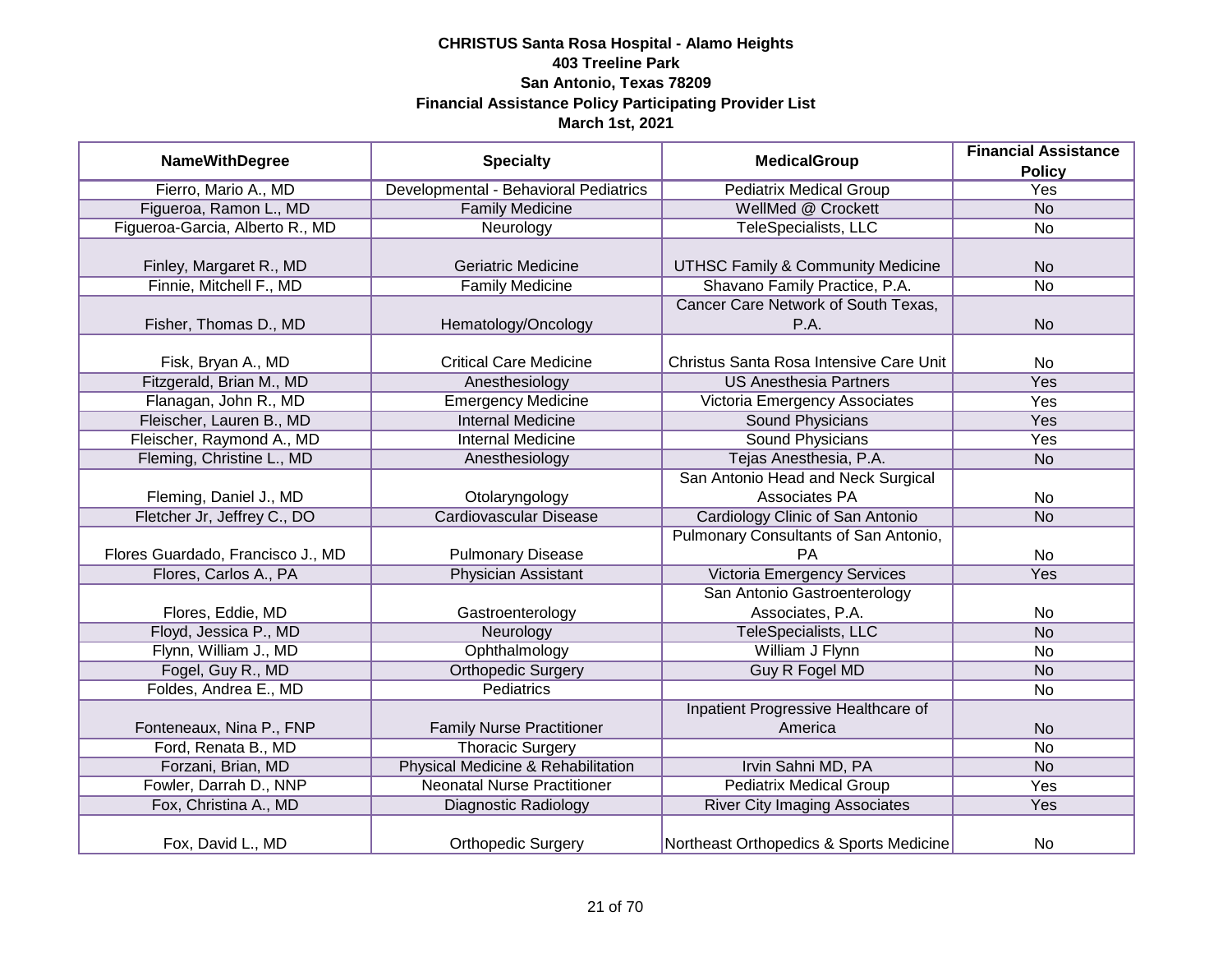|                                    |                                           |                                             | <b>Financial Assistance</b> |
|------------------------------------|-------------------------------------------|---------------------------------------------|-----------------------------|
| <b>NameWithDegree</b>              | <b>Specialty</b>                          | <b>MedicalGroup</b>                         | <b>Policy</b>               |
| Franck, Laurel A., MD              | <b>Pediatrics</b>                         | Caring for Kids Pediatrics, PA              | <b>No</b>                   |
| Franklin, Gerald M., MD            | Otolaryngology                            | The ENT Center of New Braunfels             | No                          |
|                                    |                                           | San Antonio Gastroenterology                |                             |
| Franklin, Kevin J., MD             | Gastroenterology                          | Associates, P.A.                            | <b>No</b>                   |
| Fred-Miranda, Iliana, MD           | Nephrology                                | Renal Associates, P.A.                      | <b>No</b>                   |
| Freiha, Ghassan S., MD             | Urology                                   | Comal Urology, PA                           | <b>No</b>                   |
| Frey, Charlotte S., PA             | <b>Physician Assistant</b>                | <b>Pediatrix Medical Group</b>              | <b>Yes</b>                  |
| Freytag, Jennifer, ACNP            | <b>Acute Care Nurse Practitioner</b>      | <b>Inpatient Medicine Physicians</b>        | <b>No</b>                   |
| Friedman, David J., MD             | Hematology/Oncology                       | <b>Texas Oncology</b>                       | <b>No</b>                   |
|                                    |                                           | Rivercity Cardiovascular Of San Antonio     |                             |
| Frierson, John H., MD              | Cardiovascular Disease                    | <b>PLLC</b>                                 | Yes                         |
|                                    |                                           | New Braunfels Orthopedics Surgery and       |                             |
| Friesenhahn, Britney A., PA        | Physician Assistant                       | Sports                                      | No                          |
| Fritcher, Seth H., MD              | <b>Vascular Surgery</b>                   | <b>Peripheral Vascular Associates</b>       | <b>No</b>                   |
| Fuentes, Leonel M., MD             | Anesthesiology                            | <b>US Anesthesia Partners</b>               | Yes                         |
| Fuentez Jr., Jose E., PA           | Physician Assistant                       | Precision Assist of San Antonio             | <b>No</b>                   |
| Furman, Jaime, MD                  | Anatomic & Clinical Pathology             | Pathology Associates of San Antonio         | Yes                         |
|                                    |                                           | <b>Real Time Neuromonitoring Associates</b> |                             |
| Fussner, Steven, MD                | Neurology                                 | of California, PC                           | <b>No</b>                   |
| Gaiennie, Cyril C., DNP, BSN       | <b>Family Nurse Practitioner</b>          | <b>IPHA</b>                                 | <b>No</b>                   |
| Gallagher, Margaret, MD            | <b>Pediatric Surgery</b>                  | <b>Pediatrix Medical Group</b>              | Yes                         |
| Gallegos, Jennifer J., MD          | Anesthesiology                            | Tejas Anesthesia, P.A.                      | No                          |
| Gallinghouse Jr., Gerald J., MD    | <b>Clinical Cardiac Electrophysiology</b> | Texas Cardiac Arrhythmia                    | <b>No</b>                   |
| Galvan, George M., MD              | <b>Neurological Surgery</b>               |                                             | No                          |
| Gampala, Ranjitha, MD              | <b>Family Medicine</b>                    | <b>Sound Physicians</b>                     | Yes                         |
|                                    |                                           | Texas Digestive Disease Consultants,        |                             |
| Gancayco, John G., MD              | Gastroenterology                          | <b>PA</b>                                   | Yes                         |
|                                    |                                           | San Antonio Kidney Disease Center           |                             |
| Gandhi, Jeet, MD                   | <b>Internal Medicine</b>                  | Physicians Group                            | <b>No</b>                   |
| Ganeshappa, Ravi L., MD            | Gastroenterology                          | <b>Texas Digestive Disease Consultants</b>  | Yes                         |
| Gantz, Annette J., FNP             | <b>Family Nurse Practitioner</b>          | South Texas Spinal Clinic                   | <b>No</b>                   |
| Garcia de Mitchell, Cecilia A., MD | <b>Plastic Surgery</b>                    | San Antonio Pediatric Surgery Center        | No                          |
|                                    |                                           | Pulmonary Consultants of San Antonio,       |                             |
| Garcia Plaza, Monica J., AGCNS     | Adult-Gerontological Nurse Practitioner   | PA                                          | <b>No</b>                   |
| Garcia, Andrea, MD                 | <b>General Surgery</b>                    | South Texas Surgical Group                  | No                          |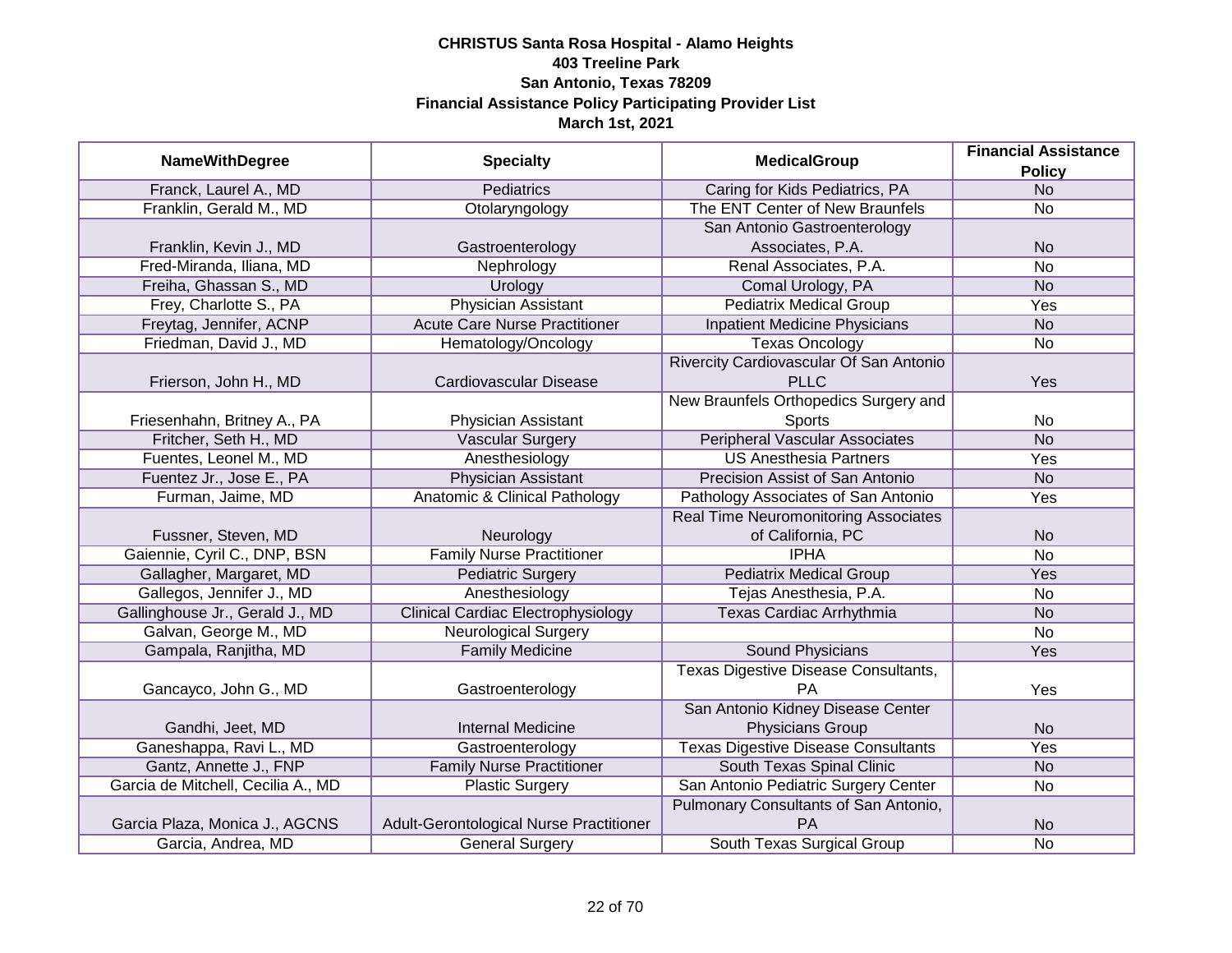| <b>NameWithDegree</b>         | <b>Specialty</b>                              | <b>MedicalGroup</b>                      | <b>Financial Assistance</b> |
|-------------------------------|-----------------------------------------------|------------------------------------------|-----------------------------|
|                               |                                               |                                          | <b>Policy</b>               |
| Garcia, Daniel V., MD         | <b>Emergency Medicine</b>                     | Victoria Emergency Services              | Yes                         |
| Garcia, Dorothea, CRNA        | <b>Certified Registered Nurse Anesthetist</b> | <b>US Anesthesia Partners</b>            | Yes                         |
|                               |                                               | The San Antonio Orthopaedic Group,       |                             |
| Garcia, Francisco J., MD      | <b>Orthopedic Surgery</b>                     | <b>LLP</b>                               | <b>No</b>                   |
| Garcia, Jacob M., MD          | <b>Obstetrics &amp; Gynecology</b>            | <b>Institute For Woman's Health</b>      | <b>No</b>                   |
| Garcia, Nickolas B., PA       | Physician Assistant                           | EVT, Inc.                                | <b>No</b>                   |
| Garcia, Ronnie L., MD         | Cardiovascular Disease                        | <b>New Braunfels Cardiology</b>          | <b>No</b>                   |
| Garcia, Sergio A., MD         | Anesthesiology                                | <b>US Anesthesia Partners</b>            | Yes                         |
| Garcia, Stephen D., MD        | Anesthesiology                                | Tejas Anesthesia, P.A.                   | <b>No</b>                   |
| Garcia-Gallegos, Jesus G., MD | <b>Family Medicine</b>                        | Gonzaba Medical Group, P.A.              | <b>No</b>                   |
| Garcia-Gil, Maurilio, MD      | Urology                                       | <b>Urology San Antonio PA</b>            | Yes                         |
| Garoutte, M G., MD            | <b>Cardiovascular Disease</b>                 | <b>Max Garoutte MD</b>                   | <b>No</b>                   |
| Garrett, Zackary C., PA       | Physician Assistant                           | <b>Surgery Professionals</b>             | <b>No</b>                   |
|                               |                                               | South Texas Cardiothoracic and           |                             |
| Garrison Jr., James R., MD    | <b>Thoracic Surgery</b>                       | <b>Vascular Surgical Associates</b>      | <b>No</b>                   |
| Garza II, Romeo N., FNP       | <b>Family Nurse Practitioner</b>              | Victoria Emergency Associates            | Yes                         |
| Garza, Angela, NNP            | <b>Neonatal Nurse Practitioner</b>            | Pediatrix                                | Yes                         |
| Garza, David E., MD           | <b>Obstetrics &amp; Gynecology</b>            |                                          | <b>No</b>                   |
| Garza, Jaime R., MD           | Otolaryngology                                |                                          | <b>No</b>                   |
| Garza, Joseph A., MD          | <b>Obstetrics &amp; Gynecology</b>            | NE Ob/Gyn Associates, PLLC               | <b>No</b>                   |
| Garza, Joseph R., MD          | <b>Obstetrics &amp; Gynecology</b>            |                                          | <b>No</b>                   |
| Garza, Ralph Z., MD           | <b>Orthopedic Surgery</b>                     | South Texas Spinal Clinic, PA            | <b>No</b>                   |
| Garza-Cox, Sanjuanita, MD     | Neonatal-Perinatal Medicine                   | <b>Pediatrix Medical Group</b>           | Yes                         |
|                               |                                               | Pulmonary Consultants of San Antonio,    |                             |
| Garza-Gutierrez, Gerardo, MD  | <b>Pulmonary Disease</b>                      | PA                                       | No                          |
| Gaspard Jr., James J., MD     | <b>Family Medicine</b>                        | Partner in Primary Care PA/ Conviva      | <b>No</b>                   |
| Gates Jr, Cameron H., DO      | Diagnostic Radiology                          | <b>River City Imaging Assiociates</b>    | Yes                         |
| Gaynor, Caroline D., DPM      | Podiatry                                      | San Antonio Foot and Ankle Center        | <b>No</b>                   |
| Gee, Michelle L., MD          | Anesthesiology                                | Tejas Anesthesia, PA                     | <b>No</b>                   |
| Geldernick, Mary E., MD       | <b>Obstetrics &amp; Gynecology</b>            |                                          | <b>No</b>                   |
|                               |                                               |                                          |                             |
| Genosa, Bernadette, AGACNP    | Adult-Gerontological Nurse Practitioner       | Medcede Physician Services               | No                          |
|                               |                                               | <b>CHRISTUS Santa Rosa Family Health</b> |                             |
| Georges, Rebekah L., MD       | <b>Family Medicine</b>                        | Center                                   | <b>No</b>                   |
| Gerges, Anwar S., MD          | Nephrology                                    | <b>I-Vascular Center</b>                 | <b>No</b>                   |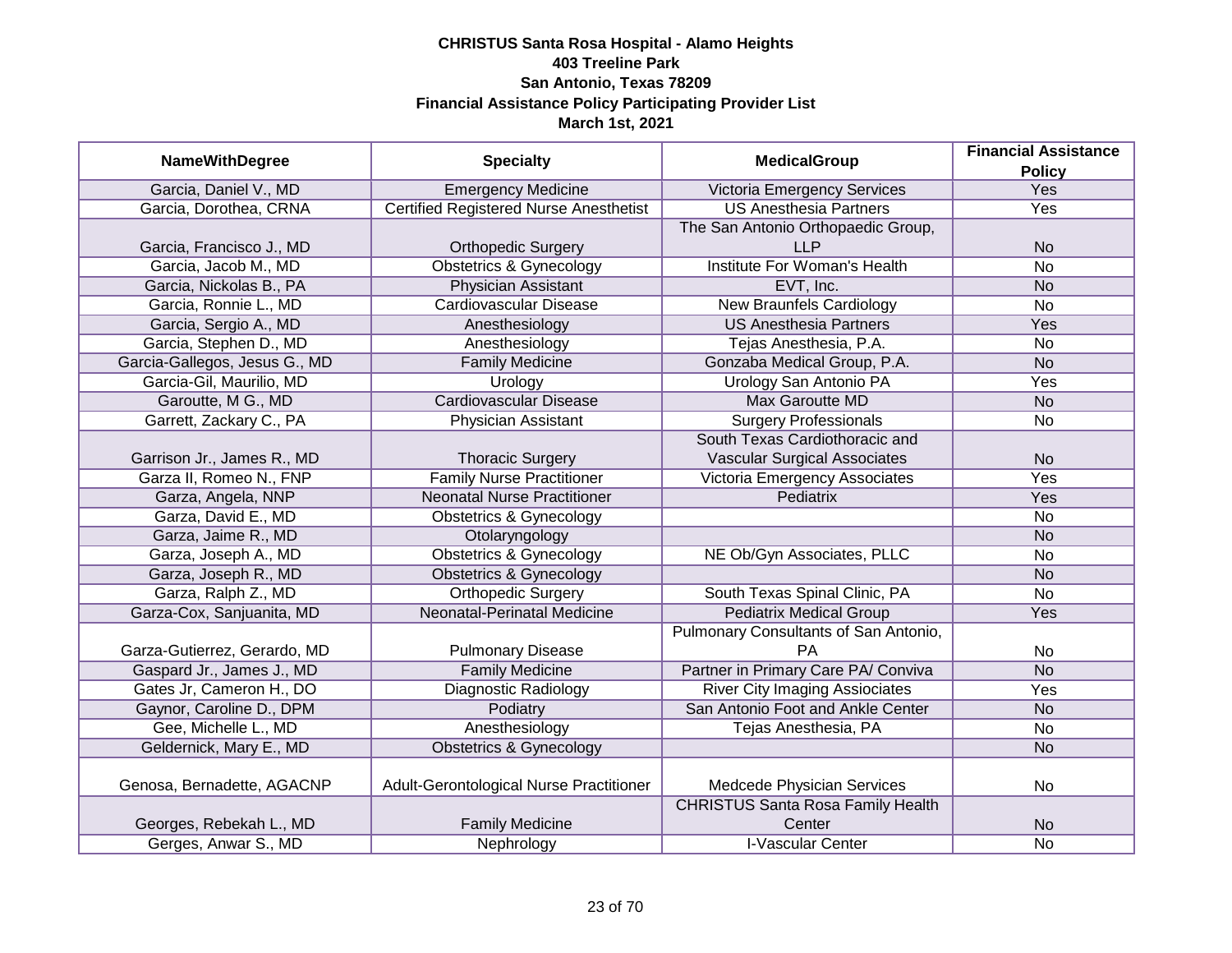|                               |                                           | <b>MedicalGroup</b>                            | <b>Financial Assistance</b> |
|-------------------------------|-------------------------------------------|------------------------------------------------|-----------------------------|
| <b>NameWithDegree</b>         | <b>Specialty</b>                          |                                                | <b>Policy</b>               |
| Gerhardt, Robert T., MD       | <b>Emergency Medicine</b>                 |                                                | N <sub>o</sub>              |
| Gerken, Nicholas E., MD       | <b>Orthopedic Surgery</b>                 | Alamo Orthopedics                              | No                          |
|                               |                                           |                                                |                             |
| Ghamarian, Yusef, FNP         | <b>Family Nurse Practitioner</b>          | SPOHN EMCARE Emergency Medicine                | Yes                         |
| Ghattamaneni, Swapna, MD      | <b>Internal Medicine</b>                  | <b>Health Texas Medical Group</b>              | $\overline{No}$             |
| Ghitis, Leon, MD              | Anesthesiology                            | <b>US Anesthesia Partners</b>                  | Yes                         |
|                               |                                           | Vascular and Endovacular Surgery of            |                             |
| Giardina, Amanda R., FNP      | <b>Family Nurse Practitioner</b>          | Texas                                          | No                          |
| Gibbs, Matthew P., MD         | <b>Family Medicine</b>                    | <b>HealthTexas Medical Group</b>               | <b>No</b>                   |
| Gilliam, Christine L., MD     | Otolaryngology                            | Everyones ENT and Sinus Center                 | <b>No</b>                   |
|                               | <b>Acute Care Adult-Gerontology Nurse</b> | San Antoino Kidney Disease Center              |                             |
| Gilliam, Rebecca R., AGACNP   | Practitioner                              | Physicians Group, PLLC                         | <b>No</b>                   |
| Gips, Colleen M., NNP         | <b>Neonatal Nurse Practitioner</b>        | <b>Pediatrix Medical Group</b>                 | Yes                         |
|                               |                                           | Good Hands Family Medicine-Westover            |                             |
| Girgis, George, MD            | <b>Family Medicine</b>                    | <b>Hills</b>                                   | <b>No</b>                   |
| Girgis, Hanaa, MD             | <b>Family Medicine</b>                    | El Centro Del Barrio Inc                       | <b>No</b>                   |
| Gitterle, Marcus L., MD       | Undersea & Hyperbaric Medicine            | <b>Wound Care Specialists</b>                  | <b>No</b>                   |
|                               |                                           |                                                |                             |
| Glanton, Christopher W., MD   | Nephrology                                | SA Kidney Disease Ctr Physicians Group         | No                          |
| Glass, Jeffrey L., MD         | <b>General Surgery</b>                    | <b>Southeast Surgical Associates</b>           | <b>No</b>                   |
| Glassinger, Michael C., MD    | <b>Emergency Medicine</b>                 |                                                | Yes                         |
| Gleinser, David M., MD        | Otolaryngology                            | ENT Clinics of San Antonio, PA                 | <b>No</b>                   |
| Glick, Jonathan M., MD        | <b>Emergency Medicine</b>                 | <b>Victoria Emergency Services</b>             | Yes                         |
| Goedecke, Elizabeth A., PA    | <b>Physician Assistant</b>                | <b>Surgery Professionals</b>                   | <b>No</b>                   |
| Goetz, Jessica T., DO         | <b>Pediatric Urology</b>                  | <b>UTHSCSA Dept of Urology</b>                 | No                          |
| Goh, Daryl, MD                | <b>Internal Medicine</b>                  | <b>Sound Physicians</b>                        | Yes                         |
| Gonima, Camilo A., MD         | <b>Obstetrics &amp; Gynecology</b>        | Institute for Women's Health                   | No                          |
| Gonzaba, Gillian G., NNP      | <b>Neonatal Nurse Practitioner</b>        | <b>Pediatrix Medical Group</b>                 | Yes                         |
| Gonzaba, Vincent G., MD       | <b>Internal Medicine</b>                  | Gonzaba Medical Group                          | No                          |
| Gonzaba, William T., MD       | <b>Internal Medicine</b>                  | Gonzaba Medical Group                          | <b>No</b>                   |
| Gonzales, Amy J., MD          | <b>Obstetrics &amp; Gynecology</b>        | Alamo Womens OB/GYN                            | No                          |
| Gonzales, Michael R., MD      | <b>Cardiovascular Disease</b>             | South Texas Cardiology Institute               | <b>No</b>                   |
| Gonzalez Jr., Filomeno P., MD | <b>Family Medicine</b>                    | New Braunfels Pak Medical Group                | No                          |
|                               |                                           | <b>Texas Center for Medical &amp; Surgical</b> |                             |
| Gonzalez Jr., John J., MD     | <b>General Surgery</b>                    | <b>Weight Loss</b>                             | <b>No</b>                   |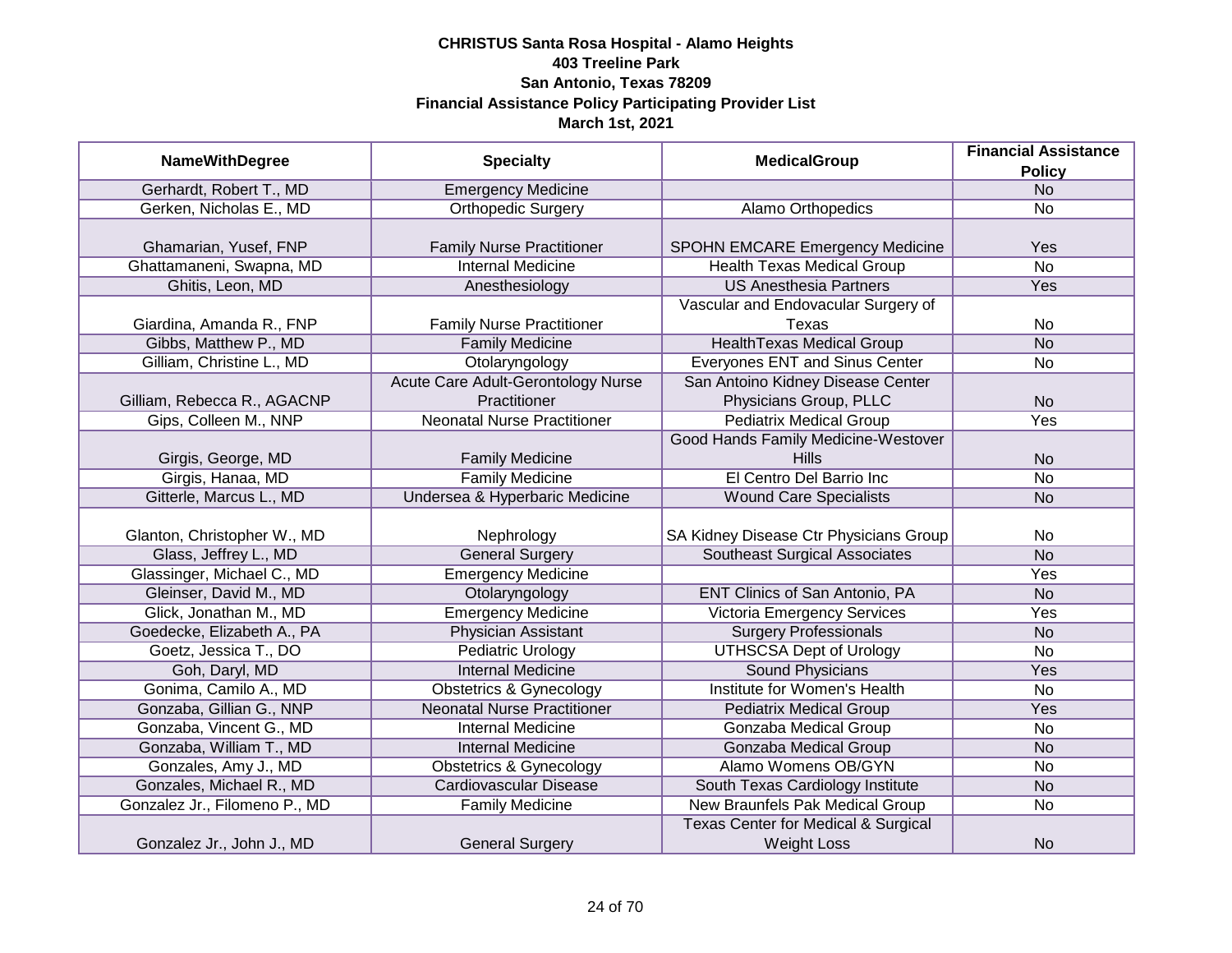|                                     |                                    |                                            | <b>Financial Assistance</b> |
|-------------------------------------|------------------------------------|--------------------------------------------|-----------------------------|
| <b>NameWithDegree</b>               | <b>Specialty</b>                   | <b>MedicalGroup</b>                        | <b>Policy</b>               |
| Gonzalez, Abelardo G., MD           | Anesthesiology                     | <b>US Anesthesia Partners</b>              | <b>Yes</b>                  |
|                                     |                                    | Texas Oaks Orhtopaedic and Sports          |                             |
| Gonzalez, David M., MD              | <b>Orthopedic Surgery</b>          | Med.                                       | <b>No</b>                   |
| Gonzalez, David, MD                 | <b>Emergency Medicine</b>          | <b>Victoria Emergency Services</b>         | <b>Yes</b>                  |
| Gonzalez, Valeska S., MD            | <b>Pediatrics</b>                  | PediDocs, PLLC                             | <b>No</b>                   |
| Gonzalez-Marrero, Virnalisis M., MD | Dermatology                        | The Skin Center of San Antonio, PLLC       | No                          |
|                                     |                                    | Pathology Associates of San Antonio,       |                             |
| Goodman, Steven, MD                 | Anatomic & Clinical Pathology      | <b>LLP</b>                                 | Yes                         |
| Gordon Jr., Gregory D., MD          | <b>Orthopedic Surgery</b>          |                                            | <b>No</b>                   |
|                                     |                                    | Inpatient Progressive Healthcare of        |                             |
| Gorospe Yadao, Edralin E., AGACNP   |                                    | America                                    | Yes                         |
| Gorospe, Maria E., MD               | Pathology                          | Pathology Associates of San Antonio        | Yes                         |
|                                     |                                    | Clark & Gossett Implant and Oral           |                             |
| Gossett, James D., DDS              | Oral and Maxillofacial Surgery     | Surgery, PA                                | <b>No</b>                   |
| Goswami, Sushanta K., MD            | <b>Internal Medicine</b>           | Kidney & Hypertension Specialists          | <b>No</b>                   |
| Gotimukula, Anupama, MD             | Anesthesiology                     | <b>US Anesthesia Partners</b>              | Yes                         |
| Goyal, Abhijeet, MD                 | Nephrology                         | South Texas Renal Care Center              | No                          |
|                                     |                                    | <b>Texas Digestive Disease Consultants</b> |                             |
| Goyal, Amit, MD                     | Gastroenterology                   | <b>PLLC</b>                                | Yes                         |
| Grabow, Maria T., MD                | Anesthesiology                     | <b>US Anesthesia Partners</b>              | Yes                         |
| Graebe, Robert S., MD               | <b>Obstetrics &amp; Gynecology</b> | New Braunfels OB/GYN                       | <b>No</b>                   |
| Graham, Christopher W., MD          | Urology                            | Urology San Antonio, P.A.                  | Yes                         |
| Grant, Andrine K., MD               | <b>Family Medicine</b>             | <b>Health Texas Medical Group</b>          | <b>No</b>                   |
| Grantham, Krista A., PA             | <b>Physician Assistant</b>         | EVT, Inc                                   | <b>No</b>                   |
| Gray, Martha A., MD                 | Anesthesiology                     | <b>US Anesthesia Partners</b>              | Yes                         |
| Graydon, Robert D., PA-C            | <b>Physician Assistant</b>         |                                            | Yes                         |
| Greenfield Jr., Gerald Q., MD       | <b>Orthopedic Surgery</b>          | South Texas Spinal Clinic                  | <b>No</b>                   |
|                                     |                                    | South Texas Aesthetic and                  |                             |
| Gronet, Edward M., MD               | <b>Plastic Surgery</b>             | Reconstructuve Surgery, PLLC               | No                          |
| Gross, Glenn W., MD                 | Gastroenterology                   | <b>University Health Systems UTHSCSA</b>   | <b>No</b>                   |
| Grove Dominguez, Leah, FNP          |                                    | <b>Inpatient Progressive Health</b>        | No                          |
| Gruhlkey, Jay L., MD                | <b>Family Medicine</b>             | <b>Lone Star Medical</b>                   | <b>No</b>                   |
| Grun, Tanya R., MD                  | <b>Family Medicine</b>             |                                            | No                          |
| Grunberg, Wendie I., DO             | <b>General Surgery</b>             | <b>Decherd Plastic Surgery</b>             | <b>No</b>                   |
| Grunspan, Avie A., MD               | <b>Internal Medicine</b>           | <b>Texas Medical and Sleep Specialists</b> | No                          |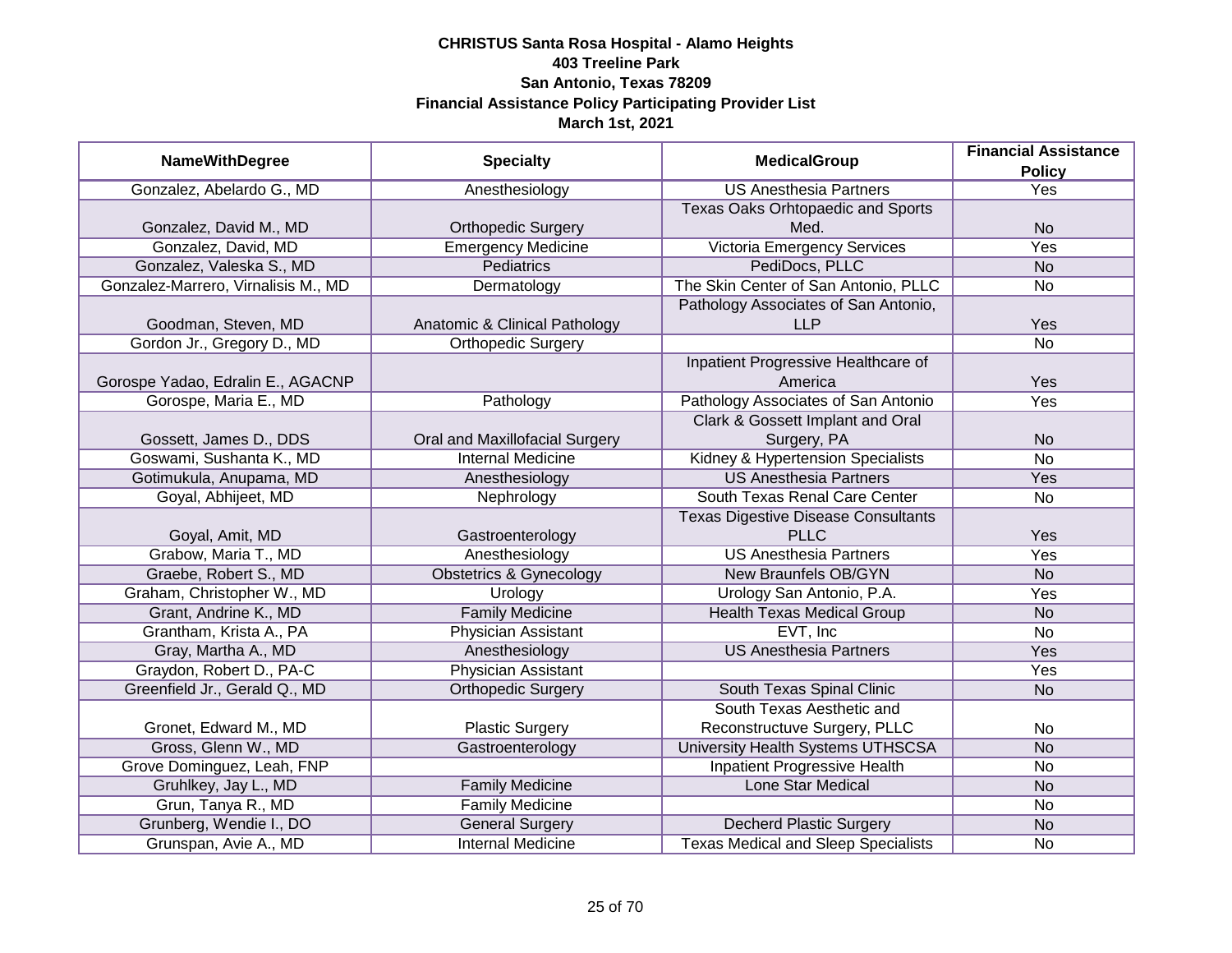|                                   |                                          | <b>MedicalGroup</b>                      | <b>Financial Assistance</b> |
|-----------------------------------|------------------------------------------|------------------------------------------|-----------------------------|
| <b>NameWithDegree</b>             | <b>Specialty</b>                         |                                          | <b>Policy</b>               |
| Guerra Jr., Ernesto, MD           | Gastroenterology                         |                                          | N <sub>O</sub>              |
| Guerrero, Jessica D., MD          | <b>Obstetrics &amp; Gynecology</b>       | Institute for Women's Health             | $\overline{No}$             |
| Guerrero, Jorge A., MD            | Anesthesiology                           | <b>US Anesthesia Partners</b>            | <b>Yes</b>                  |
|                                   |                                          |                                          |                             |
| Guerrero, Karen T., MD            | Dermatology                              | Dermatology Associates of San Antonio    | <b>No</b>                   |
| Gug, Ionela M., FNP               |                                          | Gastroenterology Consultants of SA       | <b>No</b>                   |
| Guler, Rebecca L., PA             | Physician Assistant                      | <b>New Braunfels Surgical Associates</b> | $\overline{No}$             |
| Gunuganti, Vijay K., MD           | <b>Medical Oncology</b>                  | Texas Oncology- San Antonio              | <b>No</b>                   |
| Gupta, Priyanka, MD               | Allergy & Immunology                     | Central Texas Allergy & Asthma           | <b>No</b>                   |
| Gupta, Raina S., MD               | Neurology                                | TeleSpecialists, LLC                     | <b>No</b>                   |
| Gupta, Sambit, MD                 | <b>Emergency Medicine</b>                | Victoria Emergency Associates            | Yes                         |
|                                   |                                          |                                          |                             |
| Gurgiolo-Romero, Cassandra M., MD | <b>Internal Medicine</b>                 | Complete Care Medical Associates PLLC    | <b>No</b>                   |
| Gurram, Nandkishore R., MD        | <b>Interventional Cardiology</b>         | Heart and Vascular Institute of Texas    | No                          |
| Gurwitz, Brad W., MD              | <b>General Surgery</b>                   |                                          | <b>No</b>                   |
| Gutenberg, Larina V., DO          | Pain Medicine                            | Premier Pain Consultants, P.A.           | No                          |
| Gutierrez, Daniel E., DO          | <b>Neurological Surgery</b>              | Dr. Daniel Gutierrez                     | <b>No</b>                   |
| Gutzman, Dennis R., MD            | <b>Orthopedic Surgery</b>                |                                          | No                          |
| Guzley, Gregory J., MD            | Hematology                               | <b>Texas Oncology</b>                    | <b>No</b>                   |
| Guzman Jr., Alonzo, MD            | <b>Hospice &amp; Palliative Medicine</b> | <b>Methodist Ministries</b>              | <b>No</b>                   |
| Gwosdz-Gilman, Elaine M., MD      | <b>Family Medicine</b>                   |                                          | <b>No</b>                   |
| Ha, Chul S., MD                   | <b>Radiation Oncology</b>                | <b>UTHSCSA Radiation Oncology</b>        | <b>No</b>                   |
| Haedge, Philip W., MD             | Anesthesiology                           | <b>US Anesthesia Partners</b>            | Yes                         |
| Haerens, Olaf J., DDS             | Dentistry                                | <b>Olaf Haerens DDS</b>                  | No                          |
| Hagl, Dianna J., CNM              | Nurse Midwife                            | Westover Hill Women's Health             | <b>No</b>                   |
| Hailparn, Troy R., MD             | <b>Obstetrics &amp; Gynecology</b>       |                                          | <b>No</b>                   |
| Haines, David N., DO              | <b>Emergency Medicine</b>                | Victoria Emergency Associates            | Yes                         |
| Haischer-Rollo, Gayle, MD         | Neonatal-Perinatal Medicine              | <b>Pediatrix Medical Group</b>           | Yes                         |
| Hakim, Samuel, MD                 | Urology                                  | <b>Urology San Antonio</b>               | Yes                         |
| Hale, Tyson D., MD                | Radiology                                | <b>River City Imaging Associates</b>     | Yes                         |
|                                   |                                          | San Antonio Head and Neck Surgical       |                             |
| Hales, Nathan W., MD              | Otolaryngology - Head & Neck Surgery     | Associates                               | <b>No</b>                   |
| Hall, Gary M., MD                 | <b>General Surgery</b>                   | <b>Alamo City Surgeons</b>               | $\overline{No}$             |
| Halsell, Jeffrey S., DO           | Physical Medicine & Rehabilitation       | Electrodiagnostic Medicine of Tulsa      | <b>No</b>                   |
| Hambric, Bryan W., MD             | <b>General Surgery</b>                   |                                          | No                          |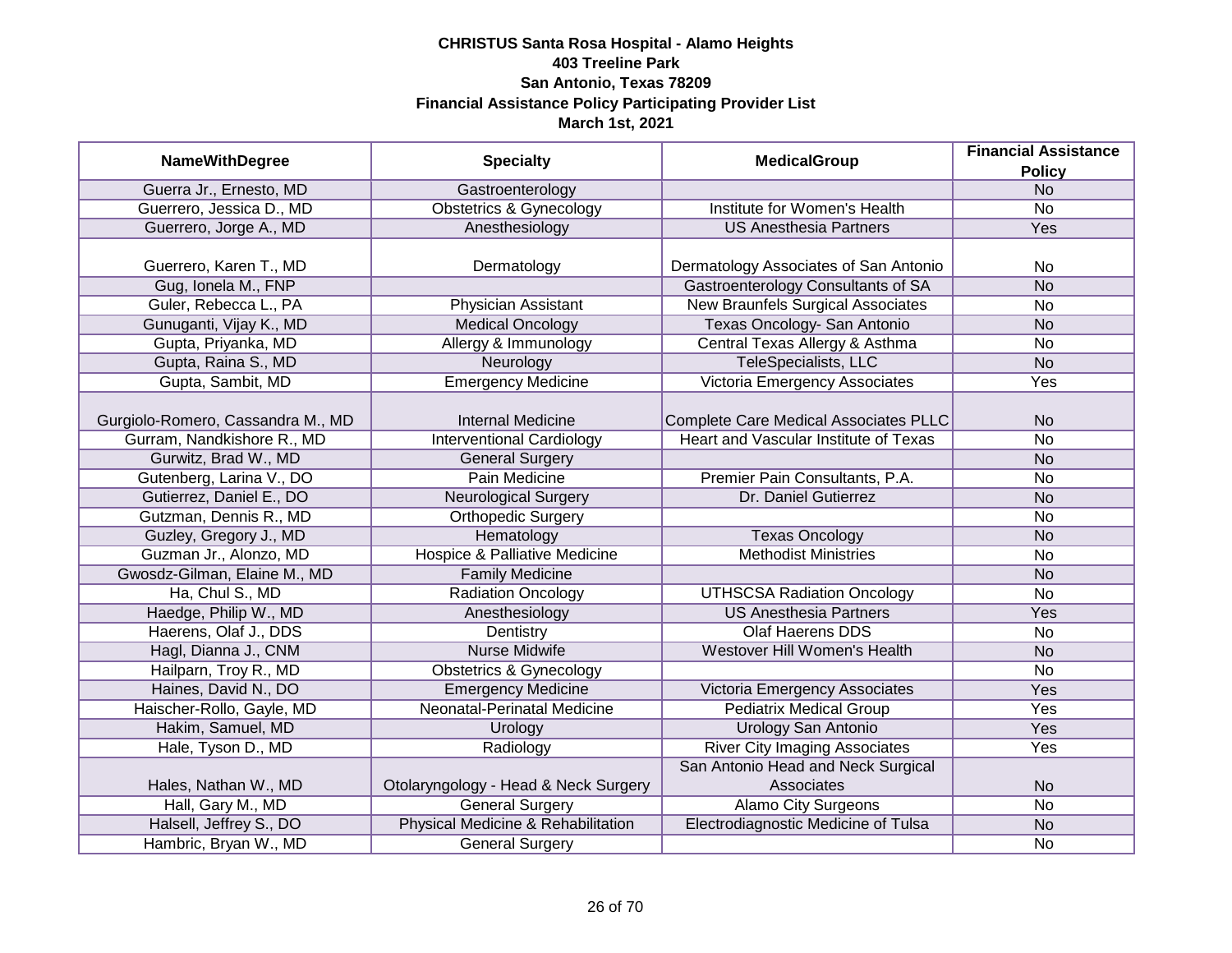| <b>NameWithDegree</b>          | <b>Specialty</b>                   | <b>MedicalGroup</b>                         | <b>Financial Assistance</b> |
|--------------------------------|------------------------------------|---------------------------------------------|-----------------------------|
|                                |                                    |                                             | <b>Policy</b>               |
| Hamby, Philip M., MD           | <b>General Surgery</b>             | <b>Southeast Surgical Associates</b>        | <b>No</b>                   |
| Hamilton, Kathryn R., MD       | Anesthesiology                     | Tejas Anesthesia, P.A.                      | No                          |
| Hamner III, Lawrence R., MD    | <b>Thoracic Surgery</b>            |                                             | N <sub>o</sub>              |
| Hamon, Gregory A., MD          | <b>General Surgery</b>             |                                             | No                          |
| Hans, Sartaj S., MD            | <b>Interventional Cardiology</b>   | BHS Physician's Network Inc.                | <b>No</b>                   |
| Hardee, Steven, MD             | Pathology                          | Pathology Associates of San Antonio         | <b>Yes</b>                  |
| Harhara, Haleema F., MD        | <b>Internal Medicine</b>           | Sound Inpatient Physicians of Texas 1       | Yes                         |
| Harle, Mark A., MD             | Anesthesiology                     | Tejas Anesthesia, P.A.                      | No                          |
| Harmon, William J., MD         | Urology                            | Urology San Antonio                         | Yes                         |
| Harney, Travis C., FNP         | <b>Family Nurse Practitioner</b>   | Physicians Unity PA                         | No                          |
|                                |                                    |                                             |                             |
| Harnisch, Michael C., MD       | <b>General Surgery</b>             | <b>Comprehensive Center for Weight Loss</b> | <b>No</b>                   |
| Harrington, Erin, MD           | Anesthesiology                     | South Texas Anethesia Group                 | <b>No</b>                   |
| Harris, Elizabeth S., MD       | <b>Plastic Surgery</b>             | <b>Elizabeth Harris MD</b>                  | <b>No</b>                   |
| Harrison, Corey D., MD         | <b>Emergency Medicine</b>          | Victoria Emergency Services                 | Yes                         |
| Harroff, Allyson L., MD        | Hematology                         | <b>Texas Oncology</b>                       | <b>No</b>                   |
| Harshman Olson, Leeanne K., MD | Radiology                          | <b>River City Imaging Associates</b>        | Yes                         |
| Hartman, Janna L., MD          | Anesthesiology                     | <b>US Anesthesia Partners</b>               | Yes                         |
| Hartmann, Helena M., FNP       | <b>Family Nurse Practitioner</b>   | Medcede                                     | No                          |
| Hartmann, Molly M., MD         | <b>General Surgery</b>             | <b>UTHSCSA Med Arts &amp; Research Ctr</b>  | <b>No</b>                   |
| Hartsell, P A., MD             | <b>Vascular Surgery</b>            | Peripheral Vascular Associates, PA          | No                          |
| Hartzler, Robert U., MD        | <b>Orthopedic Surgery</b>          | The San Antonio Orthopaedic Group           | <b>No</b>                   |
| Hasmukh, Neeta, DPM            | Podiatry                           | <b>Total Podiatry</b>                       | <b>No</b>                   |
| Hatchett, Tiffany, NNP         | <b>Neonatal Nurse Practitioner</b> | <b>Pediatrix Medical Group</b>              | Yes                         |
| Hatem, Hatem, MD               | <b>Obstetrics &amp; Gynecology</b> | <b>BHS Physician's Network Inc.</b>         | <b>No</b>                   |
| Hau, Horacio G., MD            | <b>Family Medicine</b>             |                                             | <b>No</b>                   |
| Hauser, Joshua M., MD          | Anesthesiology                     | <b>US Anesthesia Partners</b>               | Yes                         |
| Havalda, Diane I., DO          | Anesthesiology                     | <b>US Anesthesia Partners</b>               | Yes                         |
| Haverkorn, Rashel T., MD       | Urology                            | Urology San Antonio, P.A.                   | Yes                         |
| Haworth, Brian J., MD          | Anesthesiology                     | South Texas Anesthesia Group                | <b>No</b>                   |
| Haws, Andrea L., MD            | Anatomic & Clinical Pathology      | Pathology Associates of San Antonio         | Yes                         |
| Healy, Betty J., MD            | Anesthesiology                     | <b>US Anesthesia Partners</b>               | Yes                         |
| Healy, John P., MD             | Anesthesiology                     | <b>US Anesthesia Partners</b>               | Yes                         |
| Helbling, Antonia R., MD       | <b>Emergency Medicine</b>          | Victoria Emergency Associates               | Yes                         |
| Heller, Adam L., MD            | Neurology                          | <b>TeleSpecialists, LLC</b>                 | No                          |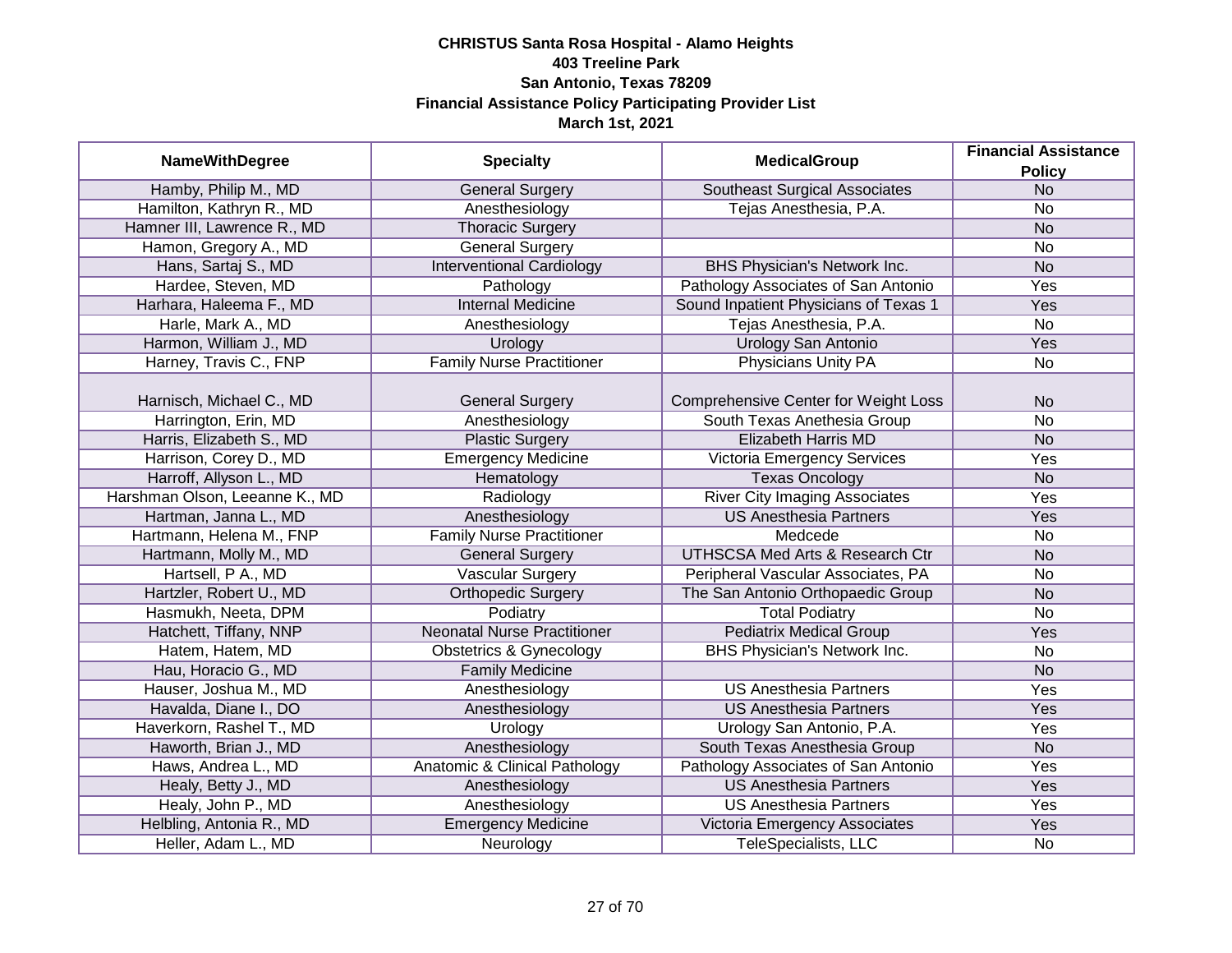| <b>NameWithDegree</b>        | <b>Specialty</b>                         | <b>MedicalGroup</b>                          | <b>Financial Assistance</b> |
|------------------------------|------------------------------------------|----------------------------------------------|-----------------------------|
|                              |                                          |                                              | <b>Policy</b>               |
| Helm, Cole, MD               | Anesthesiology                           | <b>UTHSCSA</b>                               | <b>Yes</b>                  |
| Heltzel, Sarah J., FNP       | <b>Family Nurse Practitioner</b>         | Solo Practice                                | $\overline{No}$             |
| Hemachandra, Loren A., MD    | Anesthesiology                           | <b>US Anesthesia Partners</b>                | <b>Yes</b>                  |
|                              |                                          | <b>CHRISTUS Santa Rosa Family Health</b>     |                             |
| Henderson II, James H., MD   | <b>Pulmonary Disease</b>                 | Center                                       | <b>No</b>                   |
| Henderson, Cody L., MD       | Neonatal-Perinatal Medicine              | <b>Pediatrix Medical Group</b>               | Yes                         |
| Henderson, Jonathan, MD      | <b>Emergency Medicine</b>                | Victoria Emergency Associates                | Yes                         |
| Hendrickson, Karla, AGACNP   | <b>Acute Care Nurse Practitioner</b>     | <b>AAST</b>                                  | <b>No</b>                   |
| Henkes, David N., MD         | Anatomic & Clinical Pathology            | Pathology Associates of San Antonio          | Yes                         |
| Hensley, Hank H., FNP        | <b>Family Nurse Practitioner</b>         |                                              | <b>No</b>                   |
|                              |                                          |                                              |                             |
| Hensley, Justin P., MD       | <b>Emergency Medicine</b>                | <b>SPOHN EMCARE Emergency Medicine</b>       | Yes                         |
| Hensley, Richard G., MD      | <b>Anatomic &amp; Clinical Pathology</b> | Pathology Associates of San Antonio          | Yes                         |
| Hernandez Jr., Fransisco, MD | Hospitalist                              | Inpatient Medicine Physicians, P.A.          | Yes                         |
| Hernandez Jr., Jesse, MD     | Anesthesiology                           | <b>US Anesthesia Partners</b>                | Yes                         |
| Hernandez, Carlos O., MD     | <b>Internal Medicine</b>                 | WellMed @ NW 410                             | <b>No</b>                   |
|                              |                                          | Alamo Osteopathic Physicians &               |                             |
| Hernandez, Harry, DO         | <b>Family Medicine</b>                   | Surgeons                                     | <b>No</b>                   |
| Hernandez, Javier, MD        | Urology                                  |                                              | <b>No</b>                   |
| Hernandez, Jo Anna C., WHNP  | <b>Women's Health Nurse Practitioner</b> | <b>Texas Perinatal Group</b>                 | <b>No</b>                   |
| Hernandez, Judith, MD        | Nephrology                               | Renal Associates, PA                         | <b>No</b>                   |
| Hernandez, Tania F., MD      | <b>Pediatrics</b>                        | <b>Magella Medical Associates</b>            | <b>No</b>                   |
| Herrera, Daniela G., FNP     | <b>Family Nurse Practitioner</b>         | <b>WoundCentrics LLC</b>                     | <b>No</b>                   |
| Herring, Keith G., MD        | Anesthesiology                           | <b>US Anesthesia Partners</b>                | Yes                         |
|                              |                                          |                                              |                             |
| Herzik, Michael A., MD       | <b>Internal Medicine</b>                 | <b>Complete Care Medical Associates PLLC</b> | <b>No</b>                   |
| Hesita, Edsel L., MD         | <b>Medical Oncology</b>                  | <b>Texas Oncology</b>                        | <b>No</b>                   |
|                              |                                          | The San Antonio Orthopaedic Group,           |                             |
| Hibberd, Alan E., MD         | <b>Orthopedic Surgery</b>                | <b>LLP</b>                                   | <b>No</b>                   |
| Hickey, Darryl L., PA        | <b>Physician Assistant</b>               | <b>River City Imaging Associates</b>         | Yes                         |
| Hidalgo, Raul, DPM           | Podiatry                                 |                                              | <b>No</b>                   |
| Hilburn, Steven, MD          | <b>Pulmonary Disease</b>                 | <b>Leonard Deal MD PA</b>                    | <b>No</b>                   |
| Hill, Barry T., MD           | Physical Medicine & Rehabilitation       | South Texas PM & R                           | <b>No</b>                   |
| Hill, Christina C., MD       | <b>Maternal-Fetal Medicine</b>           | <b>BCM</b>                                   | <b>No</b>                   |
| Hill, James B., MD           | Maternal-Fetal Medicine                  | <b>Baylor College of Medicine</b>            | <b>No</b>                   |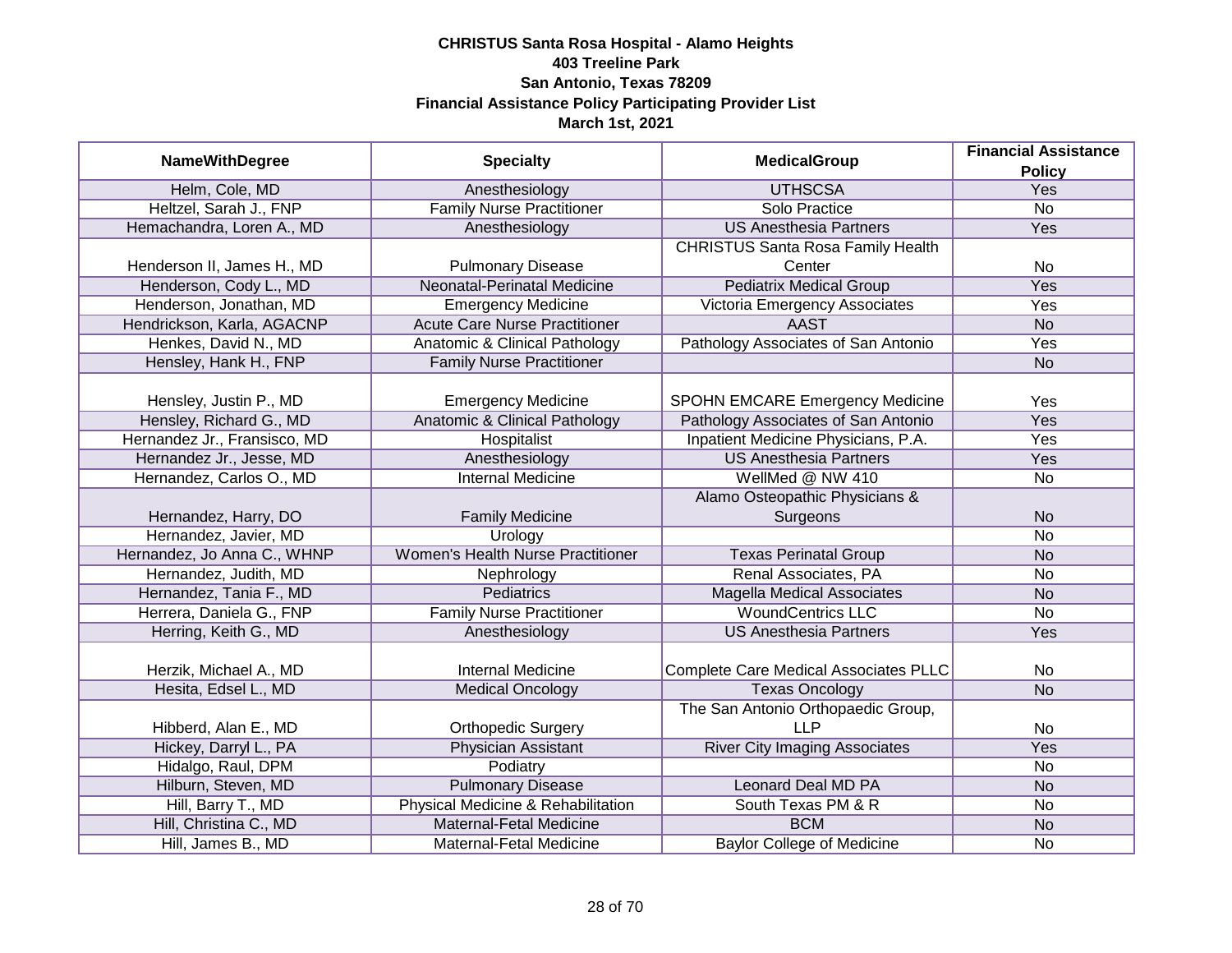| <b>NameWithDegree</b>      | <b>Specialty</b>                          | <b>MedicalGroup</b>                      | <b>Financial Assistance</b> |
|----------------------------|-------------------------------------------|------------------------------------------|-----------------------------|
|                            |                                           |                                          | <b>Policy</b>               |
| Hilsabeck, Janet S., NNP   | <b>Neonatal Nurse Practitioner</b>        | <b>Pediatrix Medical Group</b>           | Yes                         |
| Hinchey, John W., MD       | <b>Orthopedic Surgery</b>                 |                                          | $\overline{No}$             |
| Hinchey, William W., MD    | Anatomic & Clinical Pathology             | Pathology Associates of San Antonio      | <b>Yes</b>                  |
| Hindman, Michael G., MD    | <b>Family Medicine</b>                    | <b>Hill Country Medical Associates</b>   | $\overline{No}$             |
| Hines, Aisha, DO           | Psychiatry                                |                                          | <b>No</b>                   |
|                            |                                           | <b>CHRISTUS Santa Rosa Family Health</b> |                             |
| Hinojosa II, Jose R., MD   | <b>Family Medicine</b>                    | Center                                   | <b>No</b>                   |
| Hinton, Mark Allan, MD     | Psychiatry                                | Asana Integrated Medical Group           | <b>No</b>                   |
| Hirsch, David M., DO       | Physical Medicine & Rehabilitation        | South Texas Spinal Clinic PA             | No                          |
| Hirsch, John V., MD        | Anesthesiology                            | Tejas Anesthesia, P.A.                   | <b>No</b>                   |
|                            |                                           |                                          |                             |
| Hivnor, Chad M., MD        | Dermatology                               | Dermatology Associates of San Antonio    | No                          |
| Hockley III, Alfred J., MD | Dermatology                               | <b>Elect Dermatology</b>                 | <b>No</b>                   |
| Hoelscher, Jay M., MD      | <b>Internal Medicine</b>                  | Jay M. Hoelscher, MD P.A.                | No                          |
| Hofer, Matthias D., MD     | Urology                                   | Urology San Antonio, P.A.                | Yes                         |
| Hoffman, Michael R., MD    | Anesthesiology                            | <b>US Anesthesia Partners</b>            | Yes                         |
|                            |                                           | South Texas Oncology & Hematology,       |                             |
| Holahan, Joseph R., MD     | Hematology                                | <b>PLLC</b>                              | <b>No</b>                   |
|                            |                                           | Aesthetic, Facial and Oculoplastic       |                             |
| Holck, David E., MD        | Ophthalmology                             | Surgery                                  | No                          |
| Holder, Allen D., MD       | <b>Emergency Medicine</b>                 | Victoria Emergency Associates            | Yes                         |
| Holets, Heidi A., DPM      | Podiatry                                  | <b>Barrett Quality Medical</b>           | <b>No</b>                   |
| Hollimon, Peter W., MD     | <b>General Surgery</b>                    |                                          | <b>No</b>                   |
| Holloway, Kathryn S., MD   | <b>Obstetrics &amp; Gynecology</b>        | <b>Institute for Women's Health</b>      | <b>No</b>                   |
| Holloway, Travis L., MD    | <b>General Surgery</b>                    |                                          | <b>No</b>                   |
| Holmgreen, Kimberly A., MD | Anesthesiology                            | <b>US Anesthesia Partners</b>            | Yes                         |
| Holub, Robert A., MD       | Nephrology                                | Renal Associates, PA.                    | <b>No</b>                   |
| Homas, Dallas W., MD       | <b>Plastic Surgery</b>                    | <b>New Image Plastic Surgery</b>         | No                          |
|                            |                                           | Pulmonary Consultants of San Antonio,    |                             |
| Homma, Arturo, MD          | <b>Pulmonary Disease</b>                  | PA                                       | <b>No</b>                   |
| Hope, Donald N., MD        | <b>Orthopedic Surgery</b>                 | <b>Brooke Army Medical Center</b>        | $\overline{No}$             |
| Horan, Terri T., MD        | Rheumatology                              |                                          | <b>No</b>                   |
| Horton, Rodney P., MD      | <b>Clinical Cardiac Electrophysiology</b> | Texas Cardiac Arrhythmia                 | No                          |
| Hospenthal, Duane R., MD   | <b>Infectious Disease</b>                 |                                          | <b>Yes</b>                  |
| Houser II, Philip T., MD   | Anesthesiology                            | <b>US Anesthesia Partners</b>            | Yes                         |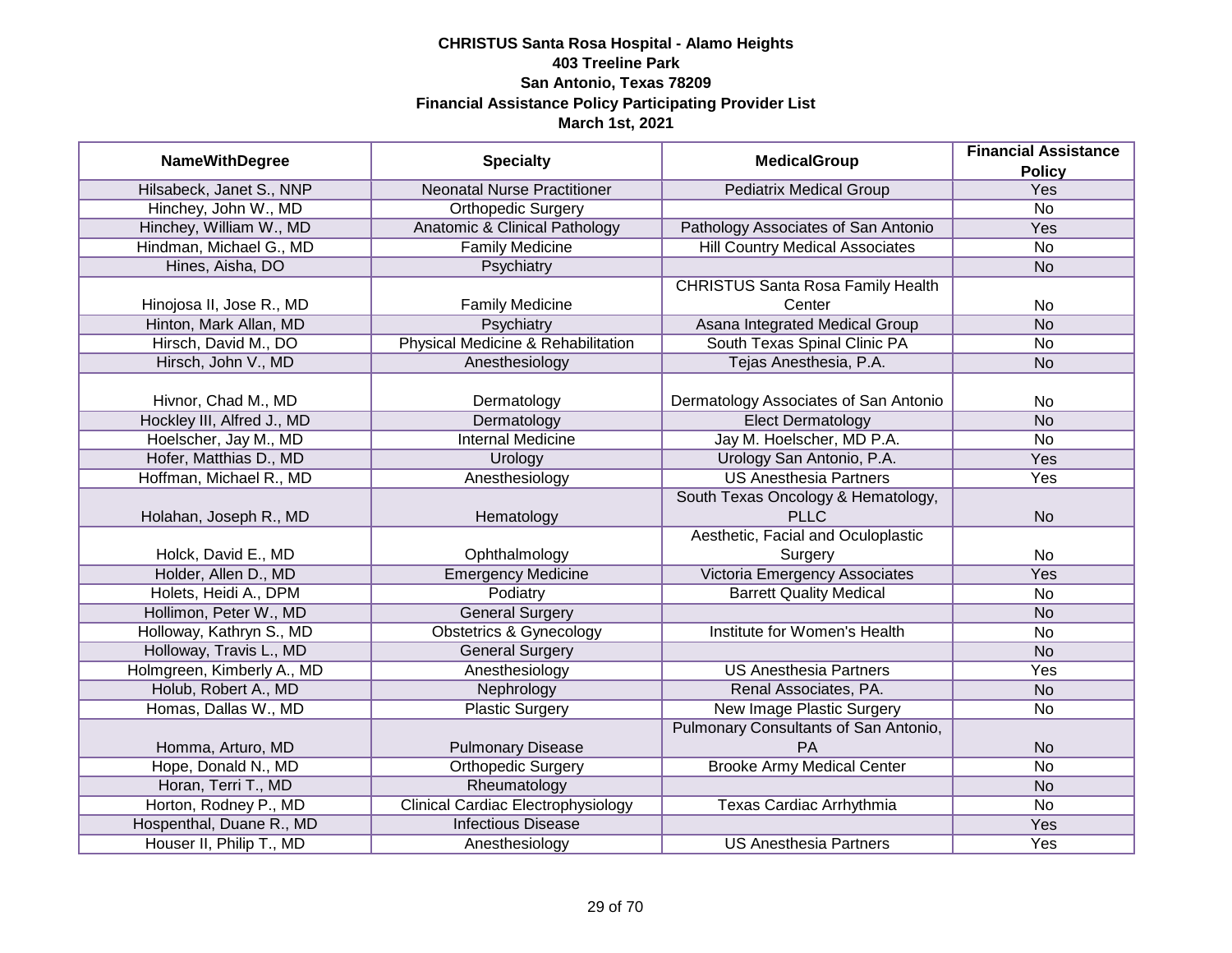| <b>NameWithDegree</b>          | <b>Specialty</b>                   | <b>MedicalGroup</b>                         | <b>Financial Assistance</b> |
|--------------------------------|------------------------------------|---------------------------------------------|-----------------------------|
| Howard Jr., Robert L., MD      | Anesthesiology                     | <b>US Anesthesia Partners</b>               | <b>Policy</b><br>Yes        |
| Howard, Jonathan M., MD        | Anesthesiology                     | <b>US Anesthesia Partners</b>               | Yes                         |
| Hranitzky, Patrick M., MD      | Cardiac Electrophysiology          | Texas Cardiac Arrhythmia, PLLC              | N <sub>o</sub>              |
| Hrdlicka, Christine A., NNP    | <b>Neonatal Nurse Practitioner</b> | <b>Pediatrix Medical Group</b>              | Yes                         |
|                                |                                    | South Texas Oncology and Hematology,        |                             |
| Hsieh, George R., MD           | <b>General Surgery</b>             | <b>PLLC</b>                                 | <b>No</b>                   |
| Hsiung, Grace E., MD           | <b>General Surgery</b>             | <b>General Surgical Associates</b>          | $\overline{No}$             |
| Hubbard, Lael D., MD           | <b>Emergency Medicine</b>          | Victoria Emergency Services                 | Yes                         |
| Hudnall, Clayton H., MD        | Urology                            | Urology San Antonio, P.A.                   | Yes                         |
|                                |                                    | <b>CHRISTUS Family Medical Group - New</b>  |                             |
| Huff, Tammy R., CNM            | Nurse Midwife                      | <b>Braunfels</b>                            | <b>No</b>                   |
| Hussain, Akhtar, MD            | <b>Internal Medicine</b>           | <b>ProCare Internal Medicine Associates</b> | <b>No</b>                   |
| Hutchins, Michael W., MD       | Anesthesiology                     | <b>US Anesthesia Partners</b>               | Yes                         |
| Hutting, Haley G., MD          | Anesthesiology                     | Tejas Anesthesia, PLLC                      | <b>No</b>                   |
| Huynh, Mylien, MD              | <b>Family Medicine</b>             | Victoria Emergency Associates               | Yes                         |
| Hyams, Darren G., MD           | <b>Emergency Medicine</b>          | Victoria Emergency Associates               | Yes                         |
| Hyams, Jessica M., MD          | <b>Emergency Medicine</b>          | Victoria Emergency Associates               | Yes                         |
| Ibilibor, Christine, MD        | Urology                            | <b>UTHSCSA - Department of Urology</b>      | <b>No</b>                   |
| Ibrahim, Badreldin A., MD      | Neurology                          | Rocky Mountain Neurodiagnostics             | <b>No</b>                   |
| Iglehart, Elena I., MD         | <b>Internal Medicine</b>           | <b>Inpatient Consultants of Texas PLLC</b>  | <b>No</b>                   |
| Inam, Fahad, MD                | <b>Internal Medicine</b>           | Victoria Emergency Medicine                 | Yes                         |
| Iorember, Franca M., MD        | <b>Pediatrics</b>                  | <b>Baylor College of Medicine</b>           | <b>No</b>                   |
| Isaac, John, MD                | Neonatal-Perinatal Medicine        | <b>Pediatrix Medical Group</b>              | Yes                         |
| Isbell, Melissa R., MD         | Nephrology                         | Renal Associates, PA                        | <b>No</b>                   |
| Isiguzo, Obinna G., MD         | Cardiovascular Disease             | South Texas Cardiovascular Consultants      | <b>No</b>                   |
| Iskander, Nader G., MD         | Ophthalmology                      |                                             | <b>No</b>                   |
| Iturbe, Jose M., MD            | <b>Cardiovascular Disease</b>      | Cardiology Clinic of San Antonio            | <b>No</b>                   |
| Izfar, Seema, MD               | <b>Colon and Rectal Surgery</b>    | South Texas Colorectal Center               | <b>No</b>                   |
| Iznaola-Esquivel, Oscar A., MD | Nephrology                         | Sound Physicians                            | Yes                         |
| Jacks, Randal K., MD           | <b>Family Medicine</b>             | <b>Hill Country Medical Associates</b>      | <b>No</b>                   |
| Jackson III, James F., MD      | Gastroenterology                   | <b>Texas Digestive Disease Consultants</b>  | Yes                         |
| Jackson, Lindsey A., MD        | <b>Obstetrics &amp; Gynecology</b> | Urogynecology of San Antonio                | <b>No</b>                   |
| Jackson, Richard B., MD        | <b>Colon and Rectal Surgery</b>    | <b>Texas Oncology</b>                       | <b>No</b>                   |
| Jackson, Shaun C., MD          | Pain Medicine                      | Consultants in Pain Medicine, PA            | <b>No</b>                   |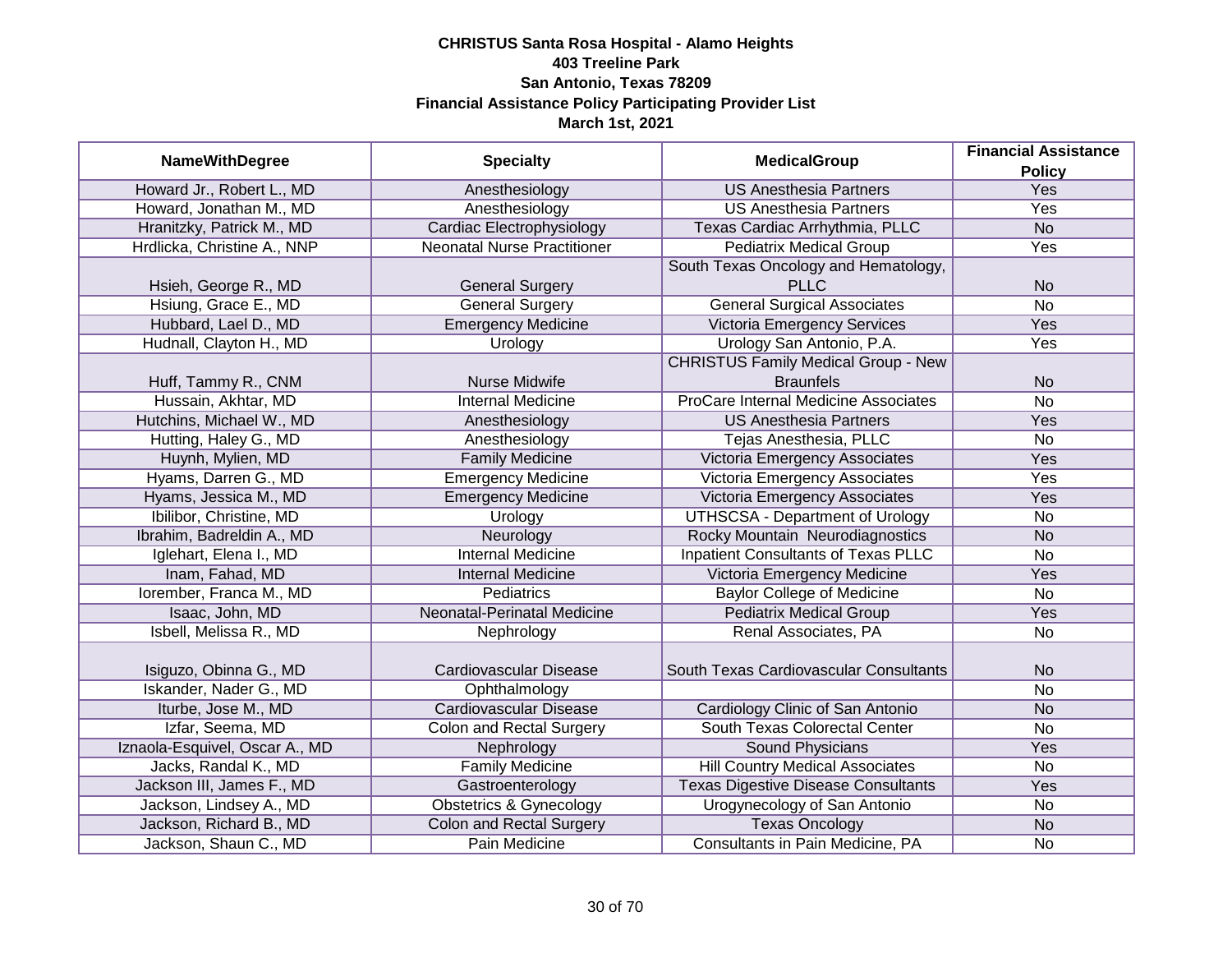|                                   |                                          | <b>MedicalGroup</b>                        | <b>Financial Assistance</b> |
|-----------------------------------|------------------------------------------|--------------------------------------------|-----------------------------|
| <b>NameWithDegree</b>             | <b>Specialty</b>                         |                                            | <b>Policy</b>               |
| Jackson, Vadean L., MD            | <b>Family Medicine</b>                   | Wellmed at NW 410                          | <b>No</b>                   |
| Jacobs, Philip M., MD             | Orthopedic Surgery                       | UT Health San Antonio                      | $\overline{No}$             |
| Jaime, Sonia P., FNP              | <b>Family Nurse Practitioner</b>         | <b>Medcare Associates</b>                  | <b>No</b>                   |
|                                   |                                          |                                            |                             |
| James, Brandon R., DPM            | Podiatry                                 | Foot & Ankle Surgery of New Braunfels      | <b>No</b>                   |
| James, Brian D., DO               | <b>Emergency Medicine</b>                | Victoria Emergency Associates              | Yes                         |
|                                   |                                          |                                            |                             |
| James, Sarah J., DPM              | Podiatry                                 | Foot & Ankle Surgery of New Braunfels      | No                          |
| Janes, William W., MD             | Physical Medicine & Rehabilitation       | South Texas PM&R Group                     | <b>No</b>                   |
| Jansa, Kimberly A., FNP           | <b>Family Nurse Practitioner</b>         | Medcare Associates of Castroville          | No                          |
| Jardeleza, Maria Stephanie R., MD | Ophthalmology                            | San Antonio Eye Center, PA                 | <b>No</b>                   |
| Jatoi, Ismail, MD                 | <b>General Surgery</b>                   | <b>UTHSCSA Dept. Surgery</b>               | <b>No</b>                   |
| Jatskiv, Andrew, MD               | <b>Internal Medicine</b>                 | Inpatient Medicine Physicians PA           | Yes                         |
| Jayakumar, Lalithapriya, MD       | <b>Vascular Surgery</b>                  |                                            | <b>No</b>                   |
| Jeneby, Thomas T., MD             | <b>Plastic Surgery</b>                   |                                            | <b>No</b>                   |
| Jenkins, Sherri L., WHNP          | <b>Women's Health Nurse Practitioner</b> | <b>Pediatrix TX Perinatal Group</b>        | Yes                         |
|                                   |                                          | South Texas Cardiothoracic & Vascular      |                             |
| Jenne, Ashley A., PA              | Physician Assistant                      | Surg                                       | <b>No</b>                   |
| Jenne, Joel W., MD                | <b>Orthopedic Surgery</b>                | South Texas Spinal Clinic, PA              | <b>No</b>                   |
| Jeppson, Corinne N., DO           | <b>Gynecologic Oncology</b>              | <b>Texas Oncology</b>                      | <b>No</b>                   |
| Jetton, Shannon M., FNP           | <b>Family Nurse Practitioner</b>         | Physicians Untiy, PA                       | <b>No</b>                   |
| Jimenez, John L., MD              | Anesthesiology                           | <b>US Anesthesia Partners</b>              | Yes                         |
| Jimenez-Sanders, Rebecca, MD      | Neurology                                |                                            | No                          |
| Joe, Roger G., MD                 | Psychiatry                               | Asana Integrated Medical Group             | <b>No</b>                   |
| John, Bijo K., MD                 | Gastroenterology                         | <b>Texas Digestive Disease Consultants</b> | Yes                         |
| Johnson, Corine N., FNP           | <b>Family Nurse Practitioner</b>         |                                            | <b>No</b>                   |
| Johnson, Durkee P., MD            | Anesthesiology                           | <b>US Anesthesia Partners</b>              | Yes                         |
|                                   |                                          | The San Antonio Orthopaedic Group,         |                             |
| Johnson, Jordan K., PA            | Physician Assistant                      | <b>LLP</b>                                 | <b>No</b>                   |
| Johnson, Katharine M., MD         | Neonatal-Perinatal Medicine              | <b>Pediatrix Medical Group</b>             | Yes                         |
|                                   |                                          | San Antonio Kidney Disease Center          |                             |
| Johnson, Lin Z., MD               | Nephrology                               | Physicians Group, P.L.L.C.                 | <b>No</b>                   |
| Johnson, Natasha L., FNP          | <b>Family Nurse Practitioner</b>         | Homer C. Reyes, MD                         | $\overline{No}$             |
|                                   |                                          |                                            |                             |
| Johnson, Rinna C., MD             | Dermatology                              | Dermatology Associates of San Antonio      | <b>No</b>                   |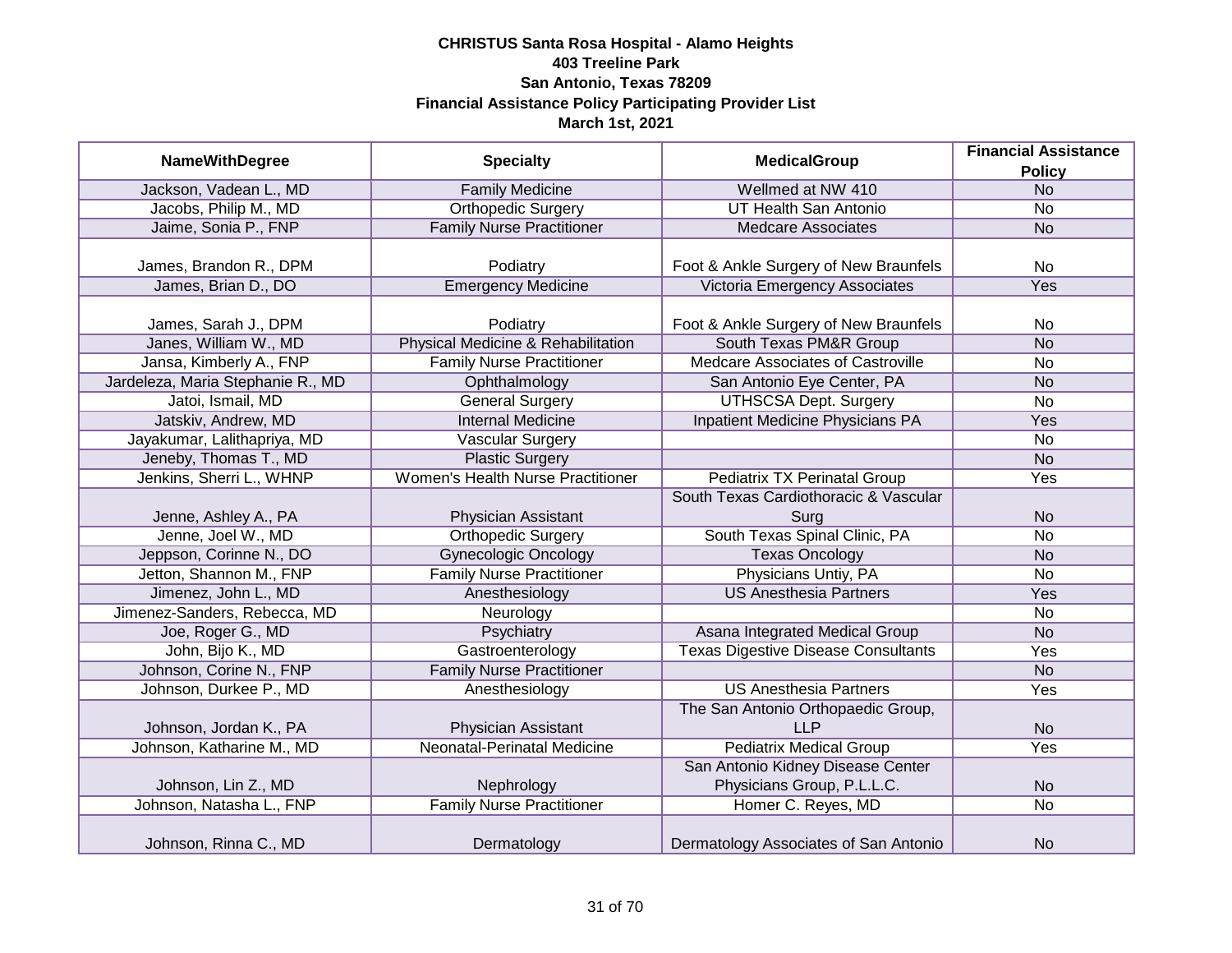|                             | <b>Specialty</b>                 | <b>MedicalGroup</b>                       | <b>Financial Assistance</b> |
|-----------------------------|----------------------------------|-------------------------------------------|-----------------------------|
| <b>NameWithDegree</b>       |                                  |                                           | <b>Policy</b>               |
| Johnston, Cindy L., MD      | <b>Family Medicine</b>           | <b>WellMed at Centerview</b>              | $\overline{No}$             |
|                             |                                  | South Texas Oncology and Hematology,      |                             |
| Johnston, Joe E., MD        | <b>General Surgery</b>           | <b>PLLC</b>                               | <b>No</b>                   |
| Jones Jr., Leroy A., MD     | Urology                          | Urology San Antonio, P.A.                 | Yes                         |
| Jones, David L., FNP        | <b>Family Nurse Practitioner</b> | <b>WoundCentrics</b>                      | <b>No</b>                   |
| Jones, Jeffrey C., MD       | <b>Infectious Disease</b>        | <b>SA Infectious Diseases Consultants</b> | Yes                         |
| Jones, McClure K., MD       | Anesthesiology                   | <b>US Anesthesia Partners</b>             | Yes                         |
| Jones, Michael L., MD       | Surgery of the Hand              | Center for Ortho Surg & Sports Med        | <b>No</b>                   |
| Jones, Monique, MD          | Anesthesiology                   | <b>US Anesthesia Partners</b>             | Yes                         |
| Jonke, Judith A., DPM       | Podiatry                         | Judith Jonke, DPM                         | <b>No</b>                   |
| Jordan, Jason S., PA        | <b>Physician Assistant</b>       | <b>Precision Assist</b>                   | <b>No</b>                   |
| Jordan, Yekaterina A., MD   | <b>General Surgery</b>           | Texas Urology Group, PA                   | No                          |
| Jorgensen, Anton, MD        | <b>Orthopedic Surgery</b>        | Orthopedic San Antonio                    | <b>No</b>                   |
| Joshi, Ajeya P., MD         | <b>Orthopedic Surgery</b>        | South Texas Spinal Clinic, PA             | <b>No</b>                   |
|                             |                                  | Inpatient Progressive Healthcare of       |                             |
| Jowlaei, Sousan, FNP        | <b>Family Nurse Practitioner</b> | America                                   | <b>No</b>                   |
| Joyner, Robert W., MD       | Anesthesiology                   | <b>US Anesthesia Partners</b>             | Yes                         |
| Jumao-as, Ramil C., MD      | <b>Internal Medicine</b>         | Ramil C. Jumao-As, PLLC                   | <b>No</b>                   |
| Jung, Mark, MD              | <b>Family Medicine</b>           | Sports and Family Medicine of Boerne      | <b>No</b>                   |
| Juro, David H., MD          | Anesthesiology                   | Tejas Anesthesia, P.A.                    | <b>No</b>                   |
|                             |                                  | The San Antonio Orthopaedic Group,        |                             |
| Kaiser, Bryan W., MD        | <b>Orthopedic Surgery</b>        | <b>LLP</b>                                | <b>No</b>                   |
|                             |                                  | South Texas Oncology & Hematology,        |                             |
| Kalter, Steven P., MD       | Hematology/Oncology              | <b>PLLC</b>                               | <b>No</b>                   |
| Kanatzar, Brian M., DO      | <b>Emergency Medicine</b>        | Victoria Emergency Services               | Yes                         |
| Kane, Scott T., MD          | Anesthesiology                   | Tejas Anesthesia, P.A.                    | <b>No</b>                   |
| Kanz, Brian N., MD          | <b>Orthopedic Surgery</b>        | <b>Westover Hills Orthopaedics</b>        | <b>No</b>                   |
| Kapadia, Pankaj, MD         | <b>Critical Care Medicine</b>    | Southwest General Hospital                | <b>No</b>                   |
| Kapoor, Rohit, MD           | <b>Internal Medicine</b>         |                                           | No                          |
|                             |                                  | San Antonio Kidney Disease Center         |                             |
| Kapturczak, Matthias H., MD | Nephrology                       | Physicians Group, P.L.L.C.                | <b>No</b>                   |
| Karam, Harold J., DO        | Anesthesiology                   | <b>US Anesthesia Partners</b>             | Yes                         |
| Karam, Joseph R., MD        | <b>General Surgery</b>           |                                           | <b>No</b>                   |
| Kardys, Clark M., MD        | <b>Colon and Rectal Surgery</b>  | <b>Texas Oncology</b>                     | No                          |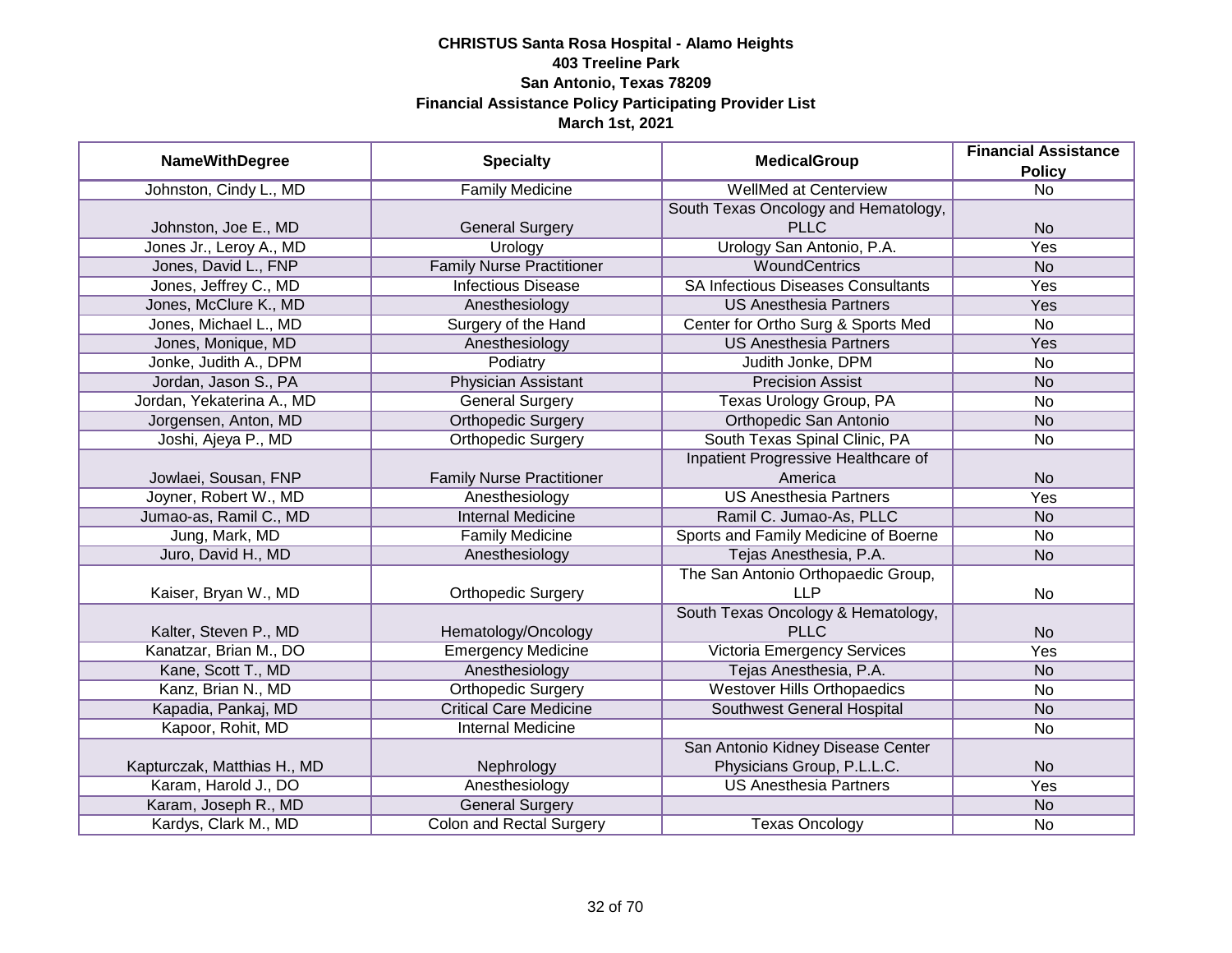| <b>NameWithDegree</b>     | <b>Specialty</b>                          | <b>MedicalGroup</b>                                                              | <b>Financial Assistance</b> |
|---------------------------|-------------------------------------------|----------------------------------------------------------------------------------|-----------------------------|
|                           |                                           |                                                                                  | <b>Policy</b>               |
|                           |                                           | University of Texas Health Science                                               |                             |
| Karia, Ravi A., MD        | <b>Orthopedic Surgery</b>                 | Center at San Antonio                                                            | <b>No</b>                   |
| Karp, Lisa A., NNP        | <b>Neonatal Nurse Practitioner</b>        | <b>Pediatrix Medical Group</b>                                                   | Yes                         |
|                           |                                           | <b>CHRISTUS Santa Rosa Family Health</b>                                         |                             |
| Karrh, Larry R., MD       | <b>Family Medicine</b>                    | Center                                                                           | <b>No</b>                   |
| Karulak, Bryce J., DPM    | Podiatry                                  | Alamo Family Foot and Ankle Care                                                 | <b>No</b>                   |
| Kathen, Charmaine M., NNP | <b>Neonatal Nurse Practitioner</b>        | <b>Pediatrix Medical Group</b>                                                   | Yes                         |
| Kaushik, Dharam, MD       | Urology                                   | <b>UTHSCSA Department of Urology</b>                                             | <b>No</b>                   |
|                           |                                           |                                                                                  |                             |
| Kazhdan, Irene, MD        | <b>Internal Medicine</b>                  | Cancer Care Centers of South Texas, PA                                           | <b>No</b>                   |
| Keh, Richard A., DPM      | Podiatry                                  |                                                                                  | <b>No</b>                   |
| Kella, Naveen, MD         | Urology                                   | Medicine & Radiation Oncology                                                    | <b>No</b>                   |
| Keller, Michael A., MD    | <b>Colon and Rectal Surgery</b>           | <b>Texas Oncology</b>                                                            | <b>No</b>                   |
| Kelley, Chelsea S., FNP   | <b>Family Nurse Practitioner</b>          | <b>WoundCentrics, LLC</b>                                                        | <b>No</b>                   |
| Kellum, John H., MD       | <b>Obstetrics &amp; Gynecology</b>        | Kellum Physician Partners                                                        | <b>No</b>                   |
| Kempenich, Jason W., MD   | <b>General Surgery</b>                    | <b>UTHSCSA General Surgery</b>                                                   | <b>No</b>                   |
| Kempf, Kevin J., MD       | Rheumatology                              |                                                                                  | <b>No</b>                   |
| Kendrick, Kerri A., PA    | <b>Physician Assistant</b>                | <b>UTHSCSA Department of Urology</b>                                             | <b>No</b>                   |
| Kennedy, Bruce D., MD     | Anesthesiology                            | <b>US Anesthesia Partners</b>                                                    | Yes                         |
|                           |                                           | San Antonio Preventive & Diagnostic                                              |                             |
| Kennedy, Bryan C., MD     | <b>Internal Medicine</b>                  | Medcine PA                                                                       | <b>No</b>                   |
| Kenton, Alexander B., MD  | Pediatrics                                | <b>Pediatrix Medical Group</b>                                                   | Yes                         |
| Kepczyk, Thomas, MD       | Gastroenterology                          | <b>Texas Digestive Disease Consultants</b>                                       | Yes                         |
| Kerby, Paul G., MD        | Anesthesiology                            | <b>US Anesthesia Partners</b>                                                    | Yes                         |
| Kessler, David J., MD     | <b>Clinical Cardiac Electrophysiology</b> | Texas Cardiac Arrhythmia                                                         | <b>No</b>                   |
|                           |                                           | Inpatient Progressive Healthcare of                                              |                             |
| Khan, Mehmood H., MD      | <b>Internal Medicine</b>                  | America                                                                          | <b>No</b>                   |
| Khan, Saadat A., MD       | Neurology                                 | Head & Spine Institute of Texas                                                  | <b>No</b>                   |
| Khan, Sanober M., MD      | <b>Internal Medicine</b>                  | Sound Physicians                                                                 | Yes                         |
| Khangura, Sajneet K., MD  | <b>Internal Medicine</b>                  | <b>Texas Digestive Disease Consultants</b>                                       | Yes                         |
| Khateeb, Fahad N., MD     | <b>Family Medicine</b>                    | <b>Sound Physicians</b>                                                          | Yes                         |
| Kholeif, Clark T., MD     | Radiology                                 | <b>River City Imaging Assiociates</b>                                            | Yes                         |
| Khowaja, Ameer A., MD     |                                           | Endocrinology, Diabetes and Metabolism   Diabetes & Glandular Disease Clinic, PA | No                          |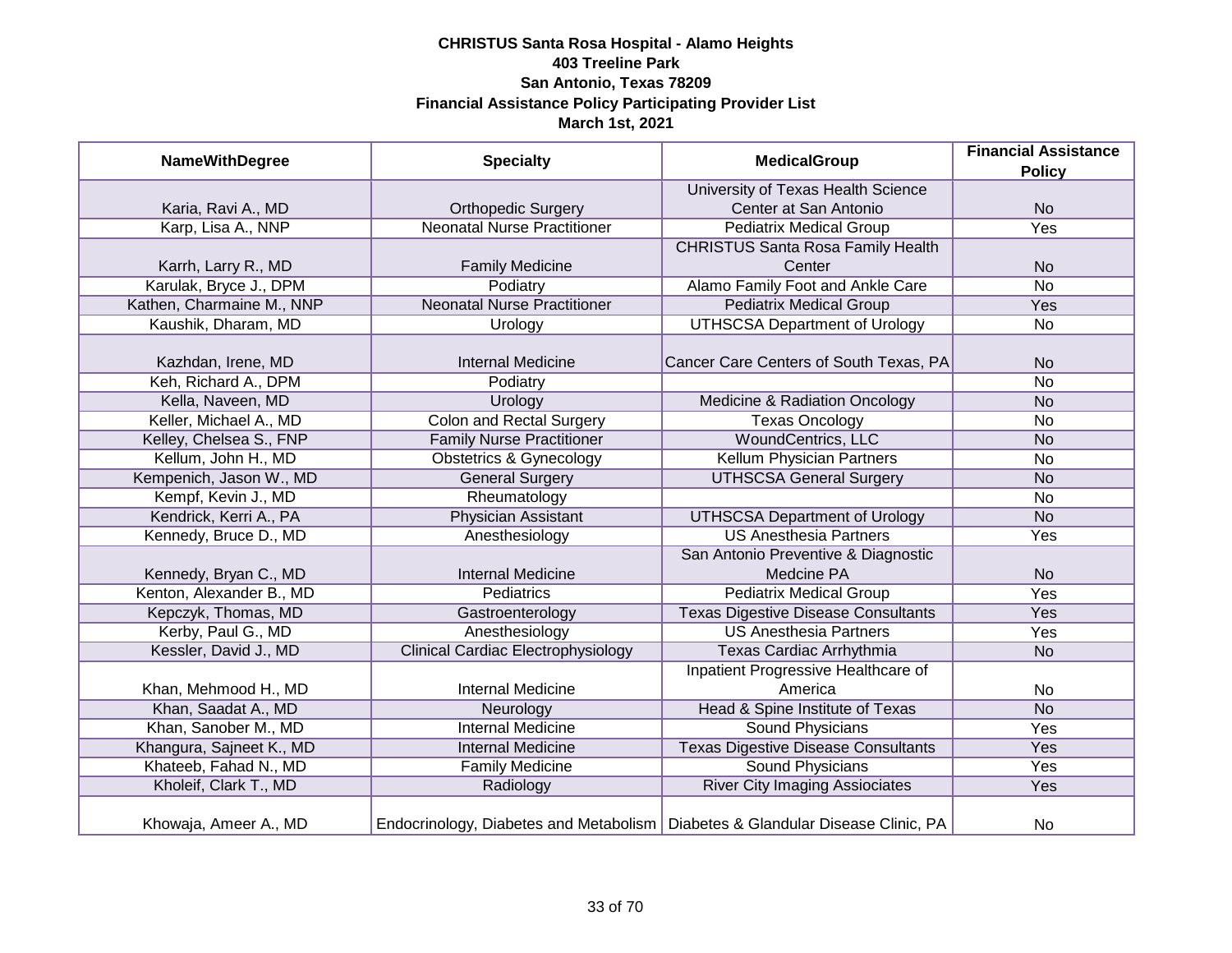| <b>NameWithDegree</b>      | <b>Specialty</b>                       | <b>MedicalGroup</b>                      | <b>Financial Assistance</b> |
|----------------------------|----------------------------------------|------------------------------------------|-----------------------------|
|                            |                                        |                                          | <b>Policy</b>               |
|                            |                                        | San Antonio Pediatric Surgery            |                             |
| Kidd Jr., Joseph N., MD    | <b>Pediatric Surgery</b>               | Associates                               | <b>No</b>                   |
|                            |                                        | San Antonio Endovascular and Heart       |                             |
| Kiesz, Radoslaw S., MD     | Cardiovascular Disease                 | Institute                                | No                          |
| Kim, Catherine L., MD      | Anesthesiology                         | Tejas Anesthesia, P.A.                   | <b>No</b>                   |
| Kim, Dean D., DPM          | Podiatry                               |                                          | <b>No</b>                   |
| Kim, Michael, MD           | Anesthesiology                         | Tejas Anesthesia, P.A.                   | <b>No</b>                   |
| King, Debra A., FNP        | <b>Family Nurse Practitioner</b>       | <b>UT Health</b>                         | No                          |
| King, Elizabeth A., MD     | <b>Obstetrics &amp; Gynecology</b>     | Northeast OB/GYN Associates, PLLC        | <b>No</b>                   |
| King, Kevin M., MD         | <b>Emergency Medicine</b>              | Victoria Emergency Services              | Yes                         |
| King, Ronald B., MD        | Anesthesiology                         | <b>US Anesthesia Partners</b>            | Yes                         |
|                            |                                        | Diabetes & Glandular Disease Clinic,     |                             |
| Kipnes, Mark S., MD        | Endocrinology, Diabetes and Metabolism | P.A.                                     | <b>No</b>                   |
| Kiprono, Luissa V., DO     | <b>Obstetrics &amp; Gynecology</b>     | <b>Texas Perinatal Group</b>             | <b>No</b>                   |
| Kirk, Kevin L., DO         | <b>Orthopedic Surgery</b>              | The San Antonio Orthopaedic Group        | No                          |
| Kirk, William O., MD       | <b>Vascular Surgery</b>                | Peripheral Vascular Associates PA        | <b>No</b>                   |
| Kirn, Terri L., MD         | <b>Family Medicine</b>                 | Gonzaba Medical Group                    | No                          |
| Klem Jr., Samuel A., MD    | Anesthesiology                         | <b>US Anesthesia Partners</b>            | Yes                         |
| Klinger, Daniel R., MD     | <b>Neurological Surgery</b>            | <b>Frank Fichtel PA</b>                  | No                          |
| Klinger, Jonathan E., MD   | Anesthesiology                         |                                          | <b>No</b>                   |
| Klinger, Leilani C., MD    | <b>Emergency Medicine</b>              | <b>Victoria Emergency Services</b>       | Yes                         |
| Kneuper, Mark F., MD       | <b>General Surgery</b>                 | <b>New Braunfels Surgical Associates</b> | <b>No</b>                   |
| Knudsen, Joshua T., PA-C   | <b>Physician Assistant</b>             | <b>Victoira Emergency Associates</b>     | Yes                         |
|                            |                                        | San Antonio Kidney Disease Center        |                             |
| Kobert, John E., DO        | Nephrology                             | Physicians Group, P.L.L.C.               | <b>No</b>                   |
| Koeck, William K., MD      | <b>Orthopedic Surgery</b>              | <b>Baylor College of Medicine</b>        | <b>No</b>                   |
| Koehler, Michelle Z., MD   | Anesthesiology                         | <b>US Anesthesia Partners</b>            | Yes                         |
| Kohli, Parmish L., MD      | <b>Internal Medicine</b>               | <b>Renal Associates</b>                  | No                          |
| Kolkebeck, Thomas E., MD   | <b>Emergency Medicine</b>              | Victoria Emergency Services              | Yes                         |
| Kollars, Joshua P., MD     | Anesthesiology                         | Tejas Anesthesia, P.A.                   | No                          |
| Kolluri, Sangeetha L., DO  | <b>General Surgery</b>                 | <b>Texas Oncology</b>                    | <b>No</b>                   |
|                            |                                        | Advanced Concepts in Plastic Surgery,    |                             |
| Koneru, Suresh, MD         | <b>Plastic Surgery</b>                 | <b>PA</b>                                | No                          |
| Konkol Jr., John E., DPM   | Podiatry                               | John Konkol JR, DPM                      | N <sub>o</sub>              |
| Kopchinski, Bernard J., MD | <b>Plastic Surgery</b>                 | <b>Prestige Cosmetic Surgery</b>         | No                          |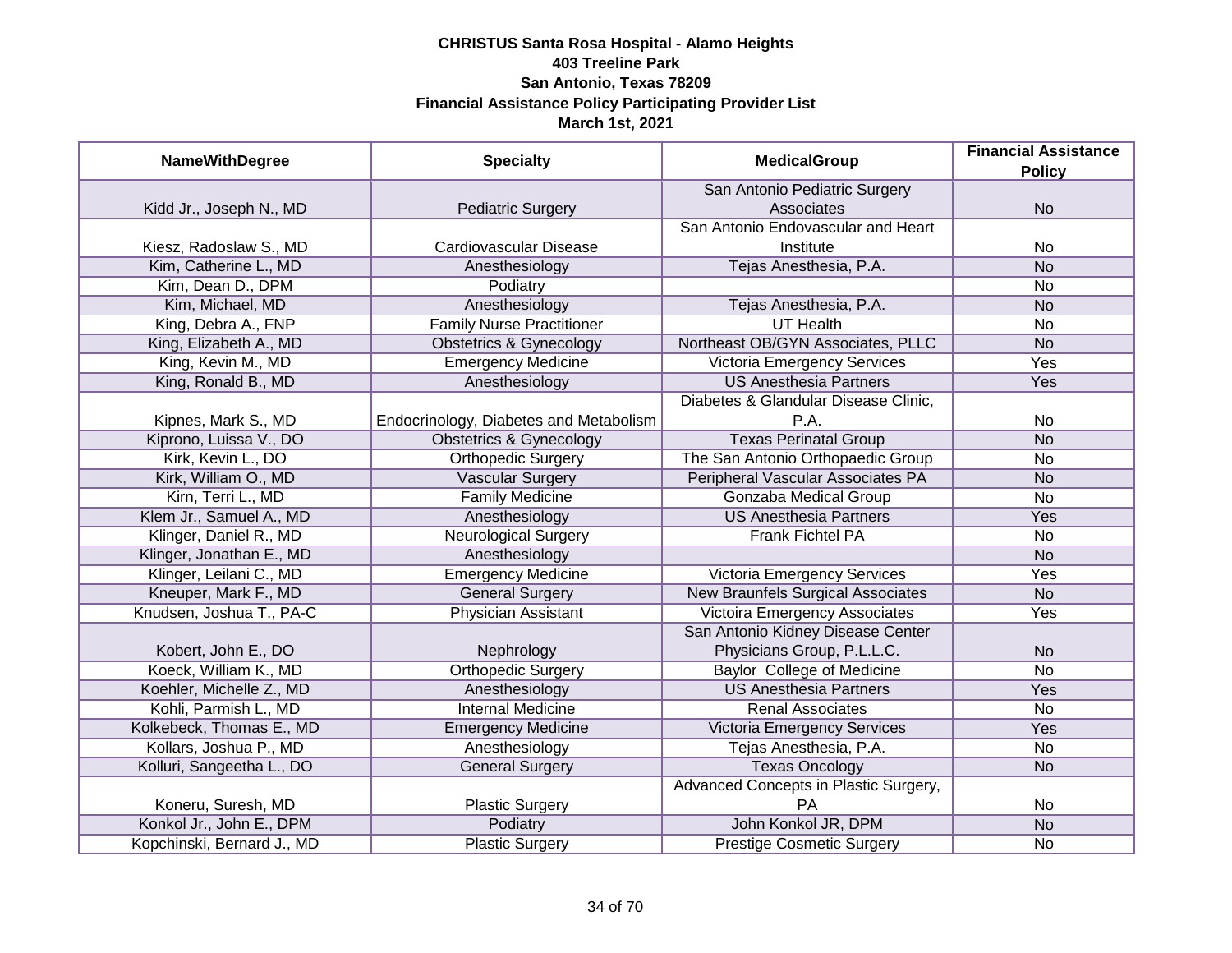| <b>NameWithDegree</b>          | <b>Specialty</b>                   | <b>MedicalGroup</b>                     | <b>Financial Assistance</b> |
|--------------------------------|------------------------------------|-----------------------------------------|-----------------------------|
|                                |                                    |                                         | <b>Policy</b>               |
| Koretsky, Stela, MD            | <b>Family Medicine</b>             | <b>Westover Primary Care</b>            | N <sub>O</sub>              |
| Koster, Kim R., MD             | Anesthesiology                     | Tejas Anesthesia, P.A.                  | <b>No</b>                   |
| Kraus, Stephen R., MD, MBA     | Urology                            | <b>UTHSCSA Department of Urology</b>    | N <sub>o</sub>              |
| Krause, Pamela R., NNP         | <b>Neonatal Nurse Practitioner</b> | <b>Pediatrix Medical Group</b>          | <b>Yes</b>                  |
| Krebsbach, Jennifer, NNP       | <b>Neonatal Nurse Practitioner</b> | <b>Pediatrix Medical Group</b>          | Yes                         |
| Kreidel, Kerry L., MD          | Anesthesiology                     | <b>US Anesthesia Partners</b>           | <b>Yes</b>                  |
|                                |                                    | South Texas Orthopedic Speciatly        |                             |
| Kreines, Alexander B., DO      | <b>Sports Medicine</b>             | Group, PLLC                             | <b>No</b>                   |
| Kretschmann, Richard J., MD    | <b>Emergency Medicine</b>          | Victoria Emergency Associates           | Yes                         |
| Kroger, Jared, MD              | Anesthesiology                     | <b>US Anesthesia Partners</b>           | Yes                         |
|                                |                                    | CVK General & Pediatric Anesthesia &    |                             |
| Kruger, Cynthia V., MD         | Anesthesiology                     | Pain                                    | <b>No</b>                   |
| Kujawa, Ples L., MD            | <b>Orthopedic Surgery</b>          | Ples L Kujawa M.D. PA                   | <b>No</b>                   |
| Kukkar, Nitin, MD              | <b>Orthopedic Surgery</b>          | <b>Quantum Pain and Orthopaedics</b>    | <b>No</b>                   |
| Kuklinski, Piotr P., MD        | Hospitalist                        |                                         | <b>No</b>                   |
|                                |                                    | Inpatient Progressive Helathcare of     |                             |
| Kumar, Sanjay, MD              | <b>Internal Medicine</b>           | America                                 | No                          |
| Kumarashekhara, Varuni H., DPM | Podiatry                           |                                         | <b>No</b>                   |
|                                |                                    | Sono Bello Body Contouring and Facial   |                             |
| Kunasz, Markian G., MD         | <b>Plastic Surgery</b>             | Aesthetics                              | No                          |
| Kunavarapu, Chandra R., MD     | <b>Cardiovascular Disease</b>      | <b>Texas Transplant Physician Group</b> | <b>No</b>                   |
|                                |                                    |                                         |                             |
| Kuo, Tzy-Shiuan B., MD         | <b>Interventional Cardiology</b>   | Cardiovascular Institute of South Texas | <b>No</b>                   |
| Kura, Karthik K., MD           | Anesthesiology                     | Tejas Anesthesia, P.A.                  | <b>No</b>                   |
| Kuwamura III, Frank K., MD     | <b>Orthopedic Surgery</b>          | <b>Innovative Spine</b>                 | <b>No</b>                   |
|                                |                                    | San Antonio Kidney Disease Center       |                             |
| Kwan, Hana K., MD              | Nephrology                         | Physicians Group, LLC                   | <b>No</b>                   |
| Kwan, Michael D., MD           | <b>Cardiovascular Disease</b>      | <b>Texas Transplant Physician Group</b> | <b>No</b>                   |
| Kwee, Jason W., MD             | Anesthesiology                     | <b>US Anesthesia Partners</b>           | Yes                         |
| Laborde, Alfred L., MD         | Vascular Surgery                   | Peripheral Vascular Associates          | No                          |
| Lai, Bryan, MD                 | Anesthesiology                     | Consultants in Pain Medicine, PLLC      | <b>No</b>                   |
| Lai, Victor T., MD             | Anesthesiology                     | <b>US Anesthesia Partners</b>           | Yes                         |
| Lam, David T., MD              | Neonatal-Perinatal Medicine        | <b>Pediatrix Medical Group</b>          | Yes                         |
|                                |                                    | South Texas Cardiothoracic & Vascular   |                             |
| Lamkin, Christina M., PA       | Physician Assistant                | Surgical                                | <b>No</b>                   |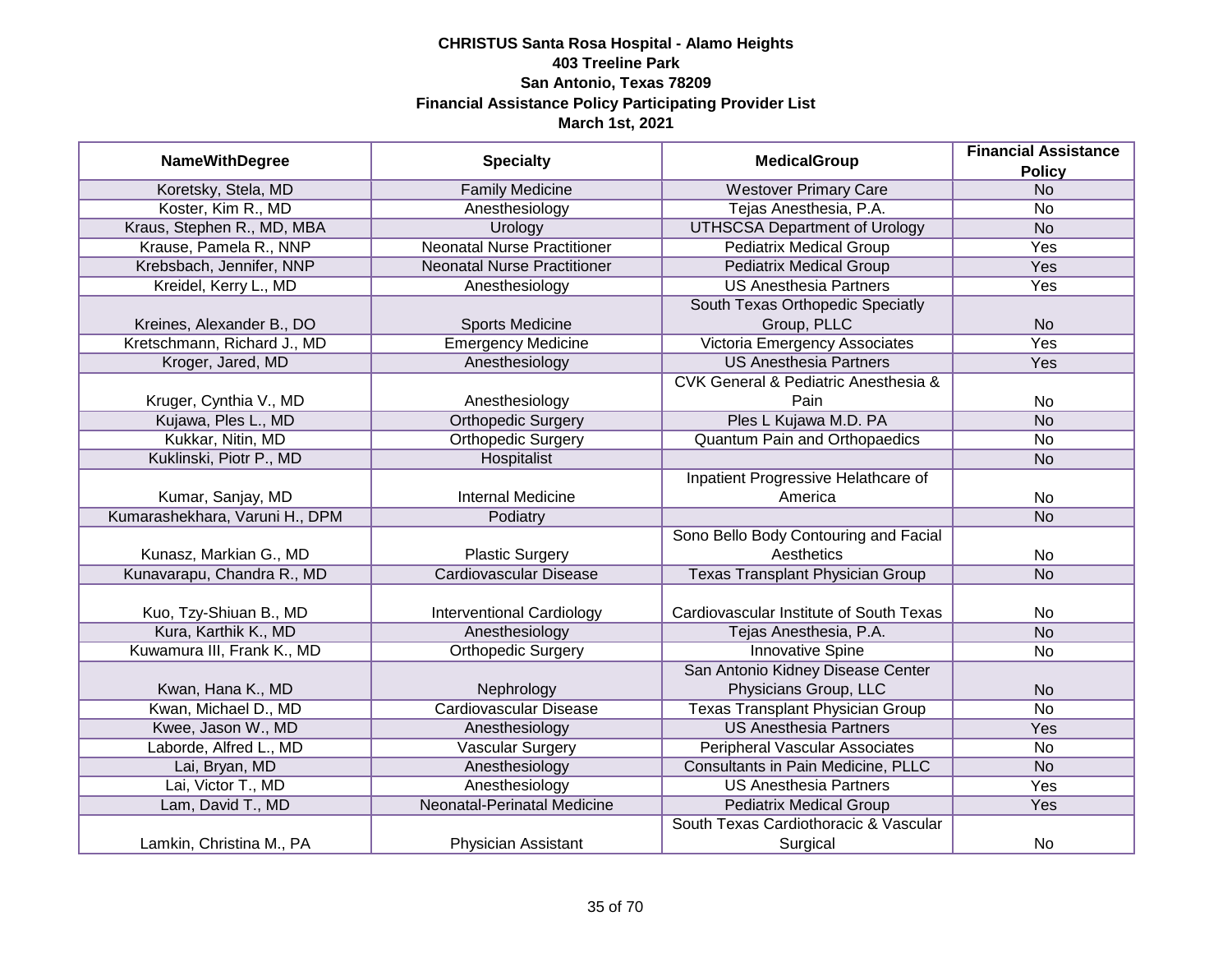|                            |                                    |                                               | <b>Financial Assistance</b> |
|----------------------------|------------------------------------|-----------------------------------------------|-----------------------------|
| <b>NameWithDegree</b>      | <b>Specialty</b>                   | <b>MedicalGroup</b>                           | <b>Policy</b>               |
| Landers, Jacobie N., DNP   |                                    | Arrythmia Associates of South Texas           | <b>No</b>                   |
| Landesman, Barbara A., MD  | <b>Clinical Neurophysiology</b>    |                                               | No                          |
|                            |                                    | South Texas Oncology & Hematology,            |                             |
| Lang, Amy S., MD           | Hematology/Oncology                | <b>PLLC</b>                                   | <b>No</b>                   |
| Lano Jr, Charles F., MD    | Otolaryngology                     | Hill Country Ear, Nose & Throat, PA           | <b>No</b>                   |
| Lara, Mallory A., MD       | <b>General Surgery</b>             | <b>UTHSCSA</b>                                | <b>No</b>                   |
| Lavin, John E., MD         | Urology                            | <b>Urology San Antonio</b>                    | <b>Yes</b>                  |
| Lawitz, Eric J., MD        | Gastroenterology                   | <b>Texas Liver Insititue</b>                  | <b>No</b>                   |
| Lawler, Gregory T., MD     | Anesthesiology                     | Tejas Anesthesia, P.A.                        | No                          |
| Lawrence, Leonard M., MD   | Anesthesiology                     | <b>US Anesthesia Partners</b>                 | Yes                         |
| Lawson, Richard S., MD     | <b>Radiation Oncology</b>          | <b>Texas Oncology</b>                         | <b>No</b>                   |
|                            |                                    | <b>Real Time Neuromonitoring Associates</b>   |                             |
| Le, Chuong M., MD          | Neurology                          | of California                                 | <b>No</b>                   |
| Le, David, MD              | <b>Emergency Medicine</b>          | Victoria Emergency Associates                 | Yes                         |
| Leal, Maria C., PA         | <b>Physician Assistant</b>         | Sound Physician's                             | Yes                         |
| Lebens, Kaylen, PA         | <b>Physician Assistant</b>         | Neurosurgery and Spine Consultants            | No                          |
|                            |                                    | Texas Oncology - San Antonio Medical          |                             |
| Lee, Jennifer C., MD       | <b>Radiation Oncology</b>          | Center                                        | <b>No</b>                   |
| Lee, John Y., MD           | <b>Family Medicine</b>             |                                               | No                          |
| Lee, Regina K., MD         | <b>Family Medicine</b>             | Family Health of South Texas                  | <b>No</b>                   |
| Lehmann, James D., MD      | Ophthalmology                      | <b>Focal Point Vision</b>                     | <b>No</b>                   |
| Leist, Doris M., MD        | <b>General Surgery</b>             |                                               | <b>No</b>                   |
| Lenderman, Lawrence L., MD | <b>Orthopedic Surgery</b>          |                                               | <b>No</b>                   |
|                            |                                    | San Antonio State Supported Living            |                             |
| Leonard, Ellen I., MD      | Physical Medicine & Rehabilitation | Center                                        | <b>No</b>                   |
| Leonard, Michael A., MD    | <b>Neurological Surgery</b>        | Alamo Neurosurgical Institute, PA             | No                          |
|                            |                                    | Inpatient Progressive Healthcare of           |                             |
| LeSaint, Jane M., MD       | <b>Internal Medicine</b>           | America                                       | <b>No</b>                   |
|                            |                                    |                                               |                             |
| Leslie, Jeffrey A., MD     | Pediatric Urology                  | Pediatric Urology of San Antonio, PLLC        | No                          |
| Levan, Jaclyn, DO          | <b>Pediatrics</b>                  | <b>Pediatrix Medical Group</b>                | Yes                         |
| Lew, David C., MD          | Anesthesiology                     | <b>US Anesthesia Partners</b>                 | Yes                         |
| Lewis, Don M., MD          | <b>Plastic Surgery</b>             |                                               | <b>No</b>                   |
| Lewis, Laura L., PA        | <b>Physician Assistant</b>         | EVT, Inc                                      | No                          |
| Lewis, Spencer R., MD      | <b>Family Medicine</b>             | <b>CentroMed Health &amp; Wellness Center</b> | <b>No</b>                   |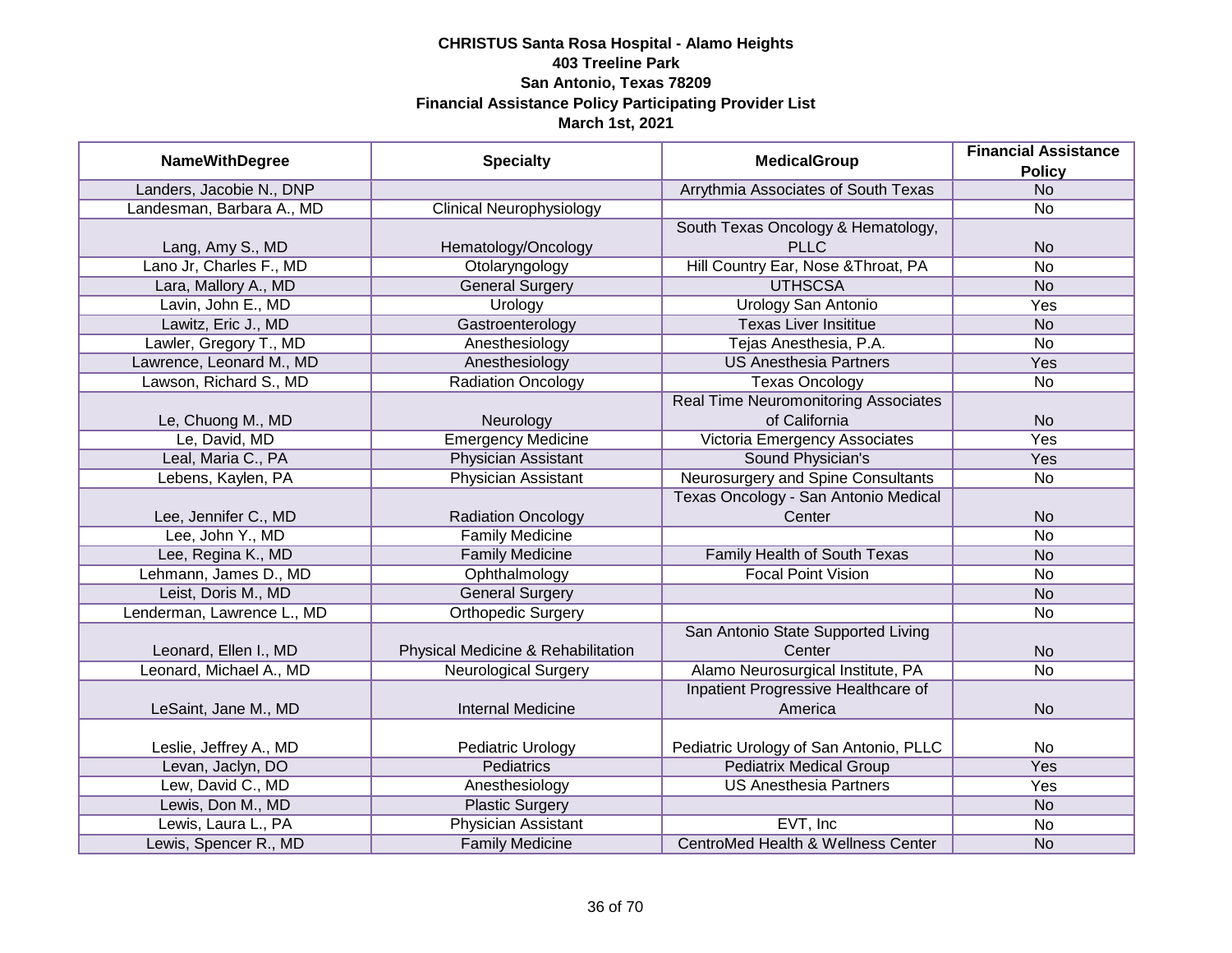| <b>NameWithDegree</b>       | <b>Specialty</b>                              | <b>MedicalGroup</b>                        | <b>Financial Assistance</b><br><b>Policy</b> |
|-----------------------------|-----------------------------------------------|--------------------------------------------|----------------------------------------------|
|                             |                                               | South Texas Oncology and Hematology,       |                                              |
| Lewis, William C., MD       | <b>General Surgery</b>                        | <b>PLLC</b>                                | No                                           |
| Lilly, Gregory L., MD       | Anesthesiology                                | <b>US Anesthesia Partners</b>              | <b>Yes</b>                                   |
| Lin, Bryan C., MD           | <b>Radiation Oncology</b>                     | Texas Oncology San Antonio                 | <b>No</b>                                    |
| Lin, Ellen W., MD           | Physical Medicine & Rehabilitation            | <b>Advanced Spine and Pain Center</b>      | <b>No</b>                                    |
| Lin, Robin F., MD           | Psychiatry                                    | <b>Health Link Now</b>                     | No                                           |
|                             |                                               | San Antonio Gastroenterology               |                                              |
| Lindner, Michael S., MD     | Gastroenterology                              | Associates, P.A.                           | <b>No</b>                                    |
| Lindsey, Gregory R., CRNA   | <b>Certified Registered Nurse Anesthetist</b> | <b>US Anesthesia Partners</b>              | Yes                                          |
| Lindsey, Sara S., MD        | Diagnostic Radiology                          | <b>River City Imaging Associates</b>       | Yes                                          |
| Liss, Michael A., MD        | Urology                                       | <b>UTHSCSA Department of Urology</b>       | No                                           |
| Liu, Enchun M., MD          | Ophthalmology                                 | Retina Associates of South Texas           | <b>No</b>                                    |
| Liu, Grace, PA              | Physician Assistant                           | Victoria Emergency Associates              | Yes                                          |
| Liu, Mark, MD               | Anesthesiology                                | <b>US Anesthesia Partners</b>              | Yes                                          |
| Livingston, Joshua C., MD   | Anesthesiology                                | <b>US Anesthesia Partners</b>              | Yes                                          |
| LLamas, Luis L., MD         | Anesthesiology                                | <b>USAP Texas South</b>                    | <b>No</b>                                    |
| Lloyd, Timothy H., MD       | Anesthesiology                                | <b>US Anesthesia Partners</b>              | Yes                                          |
| Logue, Alicia J., MD        | <b>Colon and Rectal Surgery</b>               | <b>UTHSCA</b>                              | <b>No</b>                                    |
| Lomba, Maria R., MD         | Physical Medicine & Rehabilitation            |                                            | No                                           |
| Lopez Morra, Hernan A., MD  | Gastroenterology                              | <b>Texas Digestive Disease Consultants</b> | Yes                                          |
| Lopez, Eva J., MD           | Hospitalist                                   | <b>Sound Physicians</b>                    | Yes                                          |
| Lopez, Jessica A., MD       | <b>Emergency Medicine</b>                     | Victoria Emergency Associates              | Yes                                          |
| Lopez, Jesus A., MD         | <b>Family Medicine</b>                        |                                            | <b>No</b>                                    |
| Lopez, Manuel A., MD        | Otolaryngology                                | Lopez Plastic Surgery                      | <b>No</b>                                    |
| Lopez, Marc A., MD          | Anesthesiology                                | South Texas Anesthesia Group               | <b>No</b>                                    |
| Lopez, Rene B., MD          | <b>Emergency Medicine</b>                     | Victoria Emergency Associates              | Yes                                          |
| Lopez-Llado, Sara M., MD    | <b>Internal Medicine</b>                      | <b>Healing Wounds LLC</b>                  | <b>No</b>                                    |
| Lopez-Toro, Alwin H., MD    | <b>Internal Medicine</b>                      | Renal Associates, PA                       | <b>No</b>                                    |
| Lorbieski, Pamela L., NNP   | <b>Neonatal Nurse Practitioner</b>            | <b>Pediatrix Medical Group</b>             | Yes                                          |
| Lough, Nancy S., ACNP       | <b>Acute Care Nurse Practitioner</b>          | <b>Inpatient Medicine Physicians</b>       | Yes                                          |
| Love, Sue L., PA            | Physician Assistant                           | Victoria Emergency Associates              | Yes                                          |
| Lowry, Madison D., MD       | <b>Family Medicine</b>                        | Madison Lowry, MD, PA                      | <b>No</b>                                    |
| Lozada Plazas, Pablo A., MD | <b>Internal Medicine</b>                      | <b>Inpatient Care of South Texas</b>       | No                                           |
| Lozano, Michael E., MD      | <b>Internal Medicine</b>                      | <b>Impact Physicians of Texas</b>          | N <sub>o</sub>                               |
| Lozoya, Maria L., NNP       | <b>Neonatal Nurse Practitioner</b>            | <b>Pediatrix Medical Group</b>             | Yes                                          |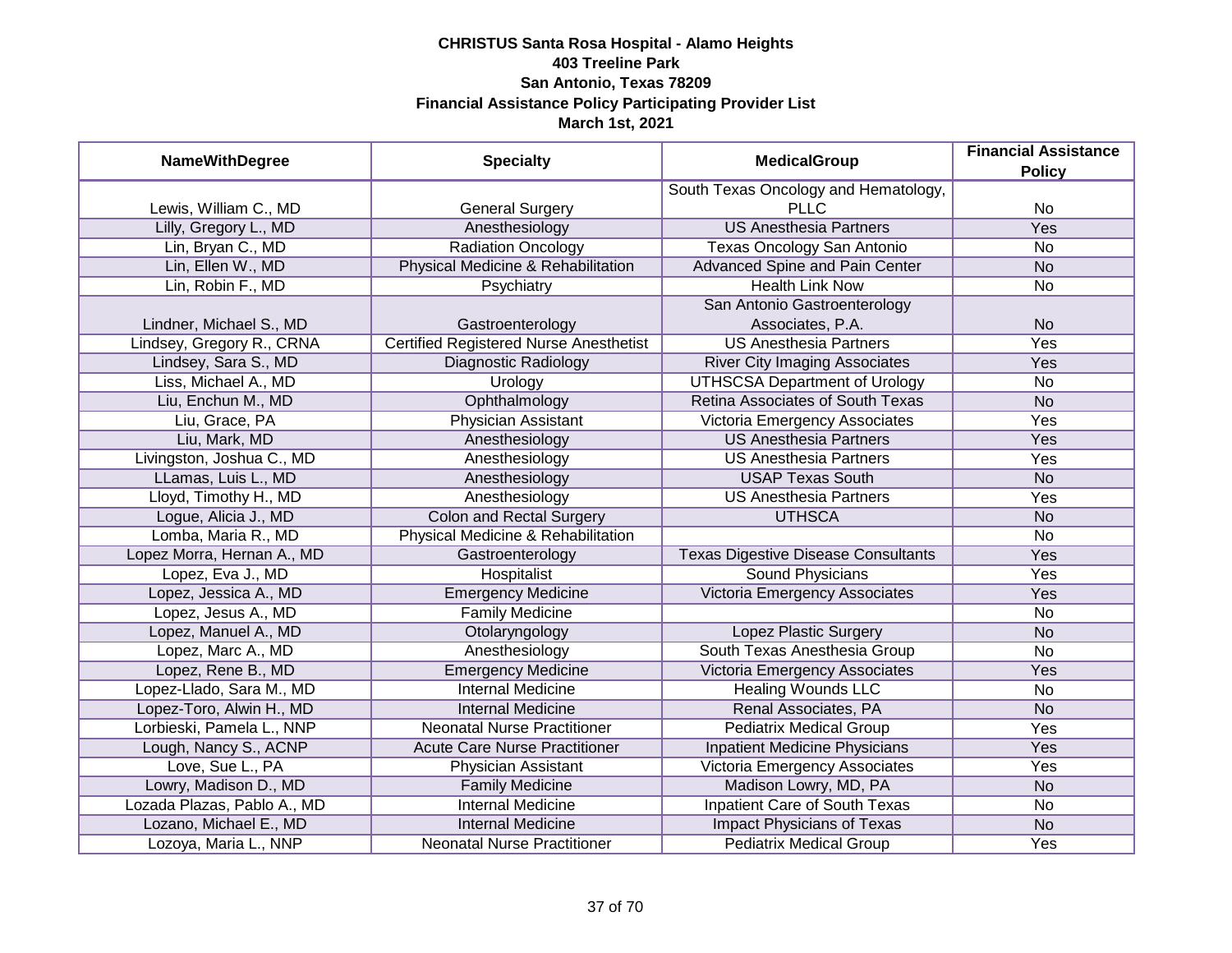| <b>NameWithDegree</b>      | <b>Specialty</b>                              | <b>MedicalGroup</b>                                     | <b>Financial Assistance</b><br><b>Policy</b> |
|----------------------------|-----------------------------------------------|---------------------------------------------------------|----------------------------------------------|
| Lucas, Peter B., MD        | Psychiatry                                    | <b>Health Link Now</b>                                  | <b>No</b>                                    |
| Ludlam, Louis C., CRNA     | <b>Certified Registered Nurse Anesthetist</b> |                                                         | <b>No</b>                                    |
| Lue, Stanley G., MD        | Neurology                                     | TeleSpecialists, LLC                                    | <b>No</b>                                    |
| Luna, Maria G., MD         | Nephrology                                    | San Antonio Kidney Disease Center                       | <b>No</b>                                    |
| Lunke, Roger J., MD        | <b>Orthopedic Surgery</b>                     | Roger J. Lunke, MD, PA                                  | N <sub>o</sub>                               |
| Luo, Ma, MD                | Anesthesiology                                | Advanced Spine and Pain Center                          | <b>No</b>                                    |
| Luz, Teresa A., CRNA       | <b>Certified Registered Nurse Anesthetist</b> | <b>US Anesthesia Partners</b>                           | Yes                                          |
|                            |                                               | <b>CHRISTUS Santa Rosa Specialty Clinic</b>             |                                              |
| Lyda, Timothy S., MD       | <b>Thoracic Surgery</b>                       | New Braunfels                                           | <b>No</b>                                    |
| Lyon, Tracy, MD            | <b>Obstetrics &amp; Gynecology</b>            | <b>Baylor College of Medicine</b>                       | <b>No</b>                                    |
| Lyons, Robert D., MD       | Anesthesiology                                | Tejas Anesthesia, P.A.                                  | <b>No</b>                                    |
| Lyons, Roger M., MD        | Hematology                                    |                                                         | <b>No</b>                                    |
| Machell, Charles H., MD    | <b>Clinical Cardiac Electrophysiology</b>     | South Texas Cardiovascular Consultants                  | <b>No</b>                                    |
| Macias, Blanca A., GNP     | <b>Acute Care Nurse Practitioner</b>          | Sound Physicians                                        | Yes                                          |
| Macias-Rodriguez, Rene, MD | Anesthesiology                                | <b>US Anesthesia Partners</b>                           | Yes                                          |
| Mackie, Emily L., MD       | <b>Emergency Medicine</b>                     | Victoria Emergency Associates                           | Yes                                          |
| Macris, Demetrios N., MD   | <b>Vascular Surgery</b>                       | <b>Peripheral Vascular Associates</b>                   | <b>No</b>                                    |
| Maddry, Joseph K., MD      | <b>Emergency Medicine</b>                     | Victoria Emergency Associates                           | Yes                                          |
| Maddux, David, NNP         | <b>Neonatal Nurse Practitioner</b>            | <b>Pediatrix Medical Group</b>                          | Yes                                          |
| Magallon, Jorge C., MD     | <b>Interventional Cardiology</b>              | River City Cardiovascular of San Antonio<br><b>PLLC</b> | Yes                                          |
| Mahan, Stephanie A., NNP   | <b>Neonatal Nurse Practitioner</b>            | <b>Pediatrix Medical Group</b>                          | Yes                                          |
| Mahnke, Nina, MD           | Anesthesiology                                | <b>US Anesthesia Partners</b>                           | Yes                                          |
| Makin, Catherine E., DO    | Ophthalmology                                 |                                                         | <b>No</b>                                    |
| Maknojia, Sonia E., AGACNP | Adult-Gerontological Nurse Practitioner       | Inpatient Progressive Healthcare of<br>America          | <b>No</b>                                    |
| Malave, David, MD          | <b>Thoracic Surgery</b>                       | <b>Surgical Specialist of San Antonio</b>               | <b>No</b>                                    |
| Maldonado, Jorge L., MD    | Psychiatry                                    | Maldonado Psychiatric, P.A                              | <b>No</b>                                    |
| Malek, Farbod, MD          | <b>Orthopedic Surgery</b>                     | Bone and Joint Surgery Associates                       | <b>No</b>                                    |
| Malik, Aamir S., MD        | <b>Pulmonary Disease</b>                      |                                                         | <b>No</b>                                    |
| Malik, Jamil A., MD        | <b>Interventional Cardiology</b>              |                                                         | <b>No</b>                                    |
| Malik, Shazli N., MD       | Anatomic & Clinical Pathology                 | Pathology Associates of San Antonio                     | Yes                                          |
| Malkowski, Richard S., MD  | Anesthesiology                                | <b>US Anesthesia Partners</b>                           | Yes                                          |
| Maloy Jr., Michael J., MD  | <b>Internal Medicine</b>                      | Sigma Physician Associates, PLLC                        | <b>No</b>                                    |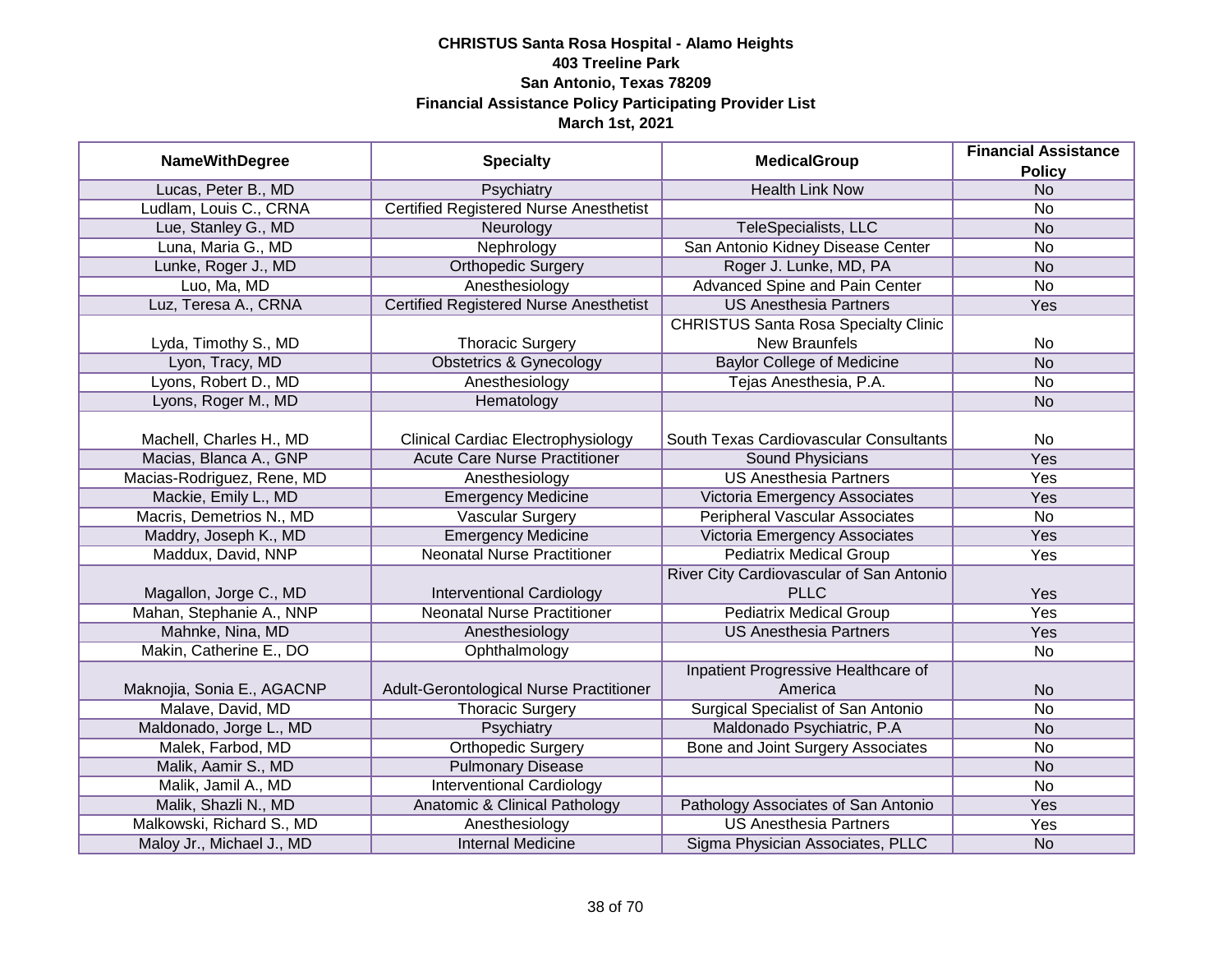| <b>NameWithDegree</b>             | <b>Specialty</b>                         | <b>MedicalGroup</b>                                  | <b>Financial Assistance</b><br><b>Policy</b> |
|-----------------------------------|------------------------------------------|------------------------------------------------------|----------------------------------------------|
| Malphrus, Amy D., MD              | Neurology                                | <b>National Neuromonitoring Services</b>             | $\overline{No}$                              |
| Mamidi, Murali K., MD             | <b>Pediatric Anesthesiology</b>          | Tejas Anesthesia, P.A.                               | <b>No</b>                                    |
| Mancuso, James J., MD             | <b>Cardiovascular Disease</b>            |                                                      | <b>No</b>                                    |
| Mangiafico, Anna M., NNP          | <b>Neonatal Nurse Practitioner</b>       | <b>Pediatrix Medical Group</b>                       | Yes                                          |
| Mann, Michael W., MD, MA, BA      | <b>Family Medicine</b>                   |                                                      | $\overline{No}$                              |
| Manocha, Jahnavi R., MD           | Physical Medicine & Rehabilitation       | The Rehabilitation Group, PA                         | <b>No</b>                                    |
| Mantravadi, Krishana M., MD       | Anesthesiology                           | <b>US Anesthesia Partners</b>                        | <b>Yes</b>                                   |
| Manuel, Shayna A., FNP            | <b>Family Nurse Practitioner</b>         | <b>Wound Care Specialists</b>                        | <b>No</b>                                    |
| Marek, Shannon J., MD             | Gastroenterology                         | <b>Texas Digestive Disease Consultants</b>           | Yes                                          |
| Marin, Amy L., PNP                | <b>Pediatric Nurse Practitioner</b>      | <b>Pediatrix Medical Group</b>                       | Yes                                          |
| Mark, James E., MD                | <b>Obstetrics &amp; Gynecology</b>       | South Texas Oncology & Hematology,<br><b>PLLC</b>    | <b>No</b>                                    |
| Mark, Jaron E., MD                | <b>Obstetrics &amp; Gynecology</b>       | South Texas Oncology & Hematology,<br><b>PLLC</b>    | <b>No</b>                                    |
| Marks, Andrew J., MD              | <b>Pediatric Urology</b>                 | Pediatric Urology of San Antonio                     | <b>No</b>                                    |
| Marks, David A., MD               | <b>Pulmonary Disease</b>                 | David Marks, MD PA                                   | <b>No</b>                                    |
| Marouf, Lina M., MD               | Ophthalmology                            | Retina Associates of South Texas, PA                 | <b>No</b>                                    |
| Martin, Amy R., MD                | <b>Emergency Medicine</b>                | Victoria Emergency Associates                        | Yes                                          |
| Martin, Matthew A., MD            | <b>Anatomic &amp; Clinical Pathology</b> | <b>Pathology Associates</b>                          | Yes                                          |
| Martinez III, Joaquin, MD         | Anesthesiology                           | <b>US Anesthesia Partners</b>                        | Yes                                          |
| Martinez Rumayor, Abelardo A., MD | Cardiovascular Disease                   | Cardiology Clinic of San Antonio, PLLC               | <b>No</b>                                    |
| Martinez, Jeffrey M., MD          | <b>Vascular Surgery</b>                  | <b>National IR Partners</b>                          | <b>No</b>                                    |
| Martinez, Jennifer A., PA         | Physician Assistant                      | San Antonio Gastroenterlogy Associates               | No                                           |
| Martinez, Juan D., MD             | <b>Internal Medicine</b>                 |                                                      | <b>No</b>                                    |
| Martinez, Manuel, MD              | Internal Medicine                        | Gonzaba Medical Group                                | <b>No</b>                                    |
| Martinez, Rafael H., MD           | <b>Family Medicine</b>                   | CentroMed Santa Rosa Pavilion Clinic                 | <b>No</b>                                    |
| Martinez, Raul G., MD             | Pain Medicine                            | Consultants in Pain Medicine, PA                     | <b>No</b>                                    |
| Martinez, Rogelio A., MD          | Anesthesiology                           | <b>US Anesthesia Partners</b>                        | Yes                                          |
| Martinez-Ugarte, Maria L., MD     | <b>General Surgery</b>                   | San Antonio Colon and Rectal Clinic                  | <b>No</b>                                    |
| Masters, Patrick A., MD           | Gastroenterology                         | Gastroenterology Consultants Of San<br>Antonio, P.A. | <b>No</b>                                    |
| Mastrovich, John D., MD           | Allergy & Immunology                     |                                                      | <b>No</b>                                    |
| Masud, Muhammad W., MD            | Neurology                                | TeleSpecialists, LLC                                 | <b>No</b>                                    |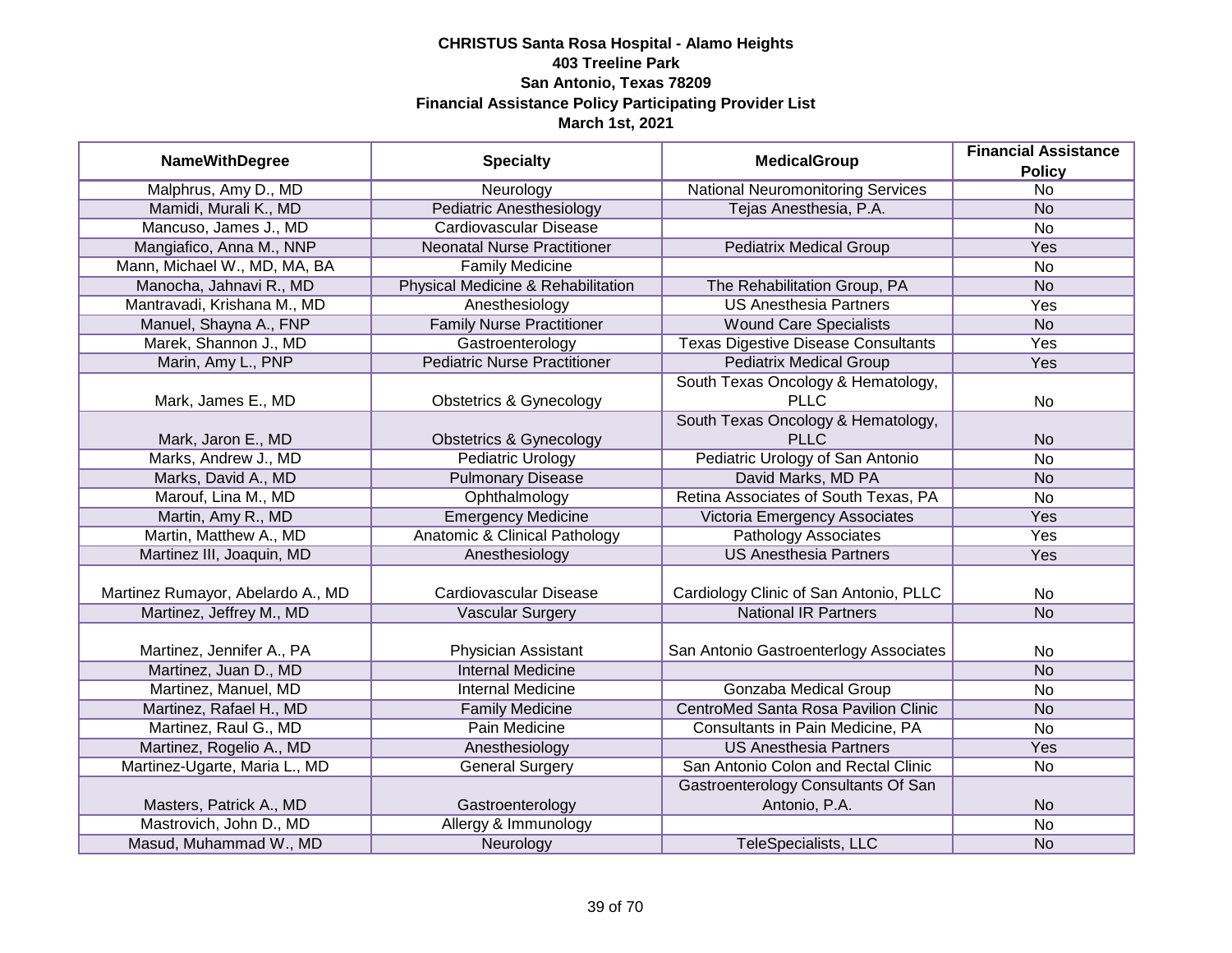|                                    |                                           |                                          | <b>Financial Assistance</b> |
|------------------------------------|-------------------------------------------|------------------------------------------|-----------------------------|
| <b>NameWithDegree</b>              | <b>Specialty</b>                          | <b>MedicalGroup</b>                      | <b>Policy</b>               |
| Maszak, Gary J., MD                | <b>Interventional Cardiology</b>          | South Texas Cardiology Institute         | $\overline{No}$             |
| Matalon, Ralph G., MD              | Anesthesiology                            | Tejas Anesthesia, P.A.                   | N <sub>o</sub>              |
| Mathew, Ruby, ACNP                 | <b>Acute Care Nurse Practitioner</b>      | <b>Geriatric Ace Unit</b>                | $\overline{No}$             |
|                                    |                                           | <b>CHRISTUS Family Medical Group -</b>   |                             |
| Mathewson, Kristyn M., DO          | <b>Family Medicine</b>                    | <b>North New Braunfels</b>               | <b>No</b>                   |
| May, Stephen, MD                   | <b>Clinical Cardiac Electrophysiology</b> | Arrhythmia Associates of South Texas     | <b>No</b>                   |
| Mayhua, Primo A., MD               | <b>Internal Medicine</b>                  | Inpatient Medicine Physicians, PA        | Yes                         |
| Maynard, Duane W., MD              | Anesthesiology                            |                                          | <b>No</b>                   |
| Mayoral, Jaime L., MD              | <b>Colon and Rectal Surgery</b>           | San Antonio Colon and Rectal Clinic      | <b>No</b>                   |
|                                    |                                           | San Antonio Oral and Maxillofacial       |                             |
| Mazock, James B., DDS              | Oral and Maxillofacial Surgery            | <b>Surgery Associates</b>                | No                          |
| Mazumdar, Bhaskar, MD              | Anesthesiology                            | <b>US Anesthesia Partners</b>            | Yes                         |
| Mazza, Francis G., MD              | <b>Pulmonary Disease</b>                  | Frank Mazza, MD PA                       | <b>No</b>                   |
| McBurney, Terrance A., MD          | <b>Anatomic &amp; Clinical Pathology</b>  | Pathology Associates of San Antonio      | Yes                         |
| McCarty, Kathren D., DPM           | Reconstructive Rearfoot/Ankle Surgery     | Sports Occupational & Knee Surgery       | No                          |
| McCurley, Charles W., MD           | <b>Family Medicine</b>                    | Sports & Family Medicine of Boerne       | <b>No</b>                   |
| McCutchen, Deidra, PA              | <b>Physician Assistant</b>                | The San Antonio Orthopaedic Group        | <b>No</b>                   |
| McDaniel, Joseph L., MD            | <b>Emergency Medicine</b>                 | Victoria Emergency Associates            | Yes                         |
|                                    |                                           | Perinatal & Fertility Specialists of San |                             |
| McFarland, Melinda B., MD          | Maternal-Fetal Medicine                   | Antonio, PA                              | No                          |
| McGehee, Jarrett T., MD            | <b>Interventional Cardiology</b>          | Cardiology Clinic of San Antonio         | <b>No</b>                   |
| McInnis, Kathleen M., NNP          | <b>Neonatal Nurse Practitioner</b>        | <b>Pediatrix Medical Group</b>           | Yes                         |
| McLaren, Barbara, MD               | Obstetrics & Gynecology                   | Northeast OB/GYN Associates, PLLC        | <b>No</b>                   |
| McLendon, Dominica J., FNP         | <b>Family Nurse Practitioner</b>          | Peripheral Vascular Associates, PA       | No                          |
| McMurtrie-Jayaram, Elzbieta B., MD | Nephrology                                | San Antonio Kidney Disease Center        | <b>No</b>                   |
| McMyler, Donna M., MD              | Gastroenterology                          | Gastroenterology Consultants Of SA       | No                          |
| McWilliams, Sara F., MD            | Anesthesiology                            | <b>US Anesthesia Partners</b>            | Yes                         |
| Meadows, Gilbert R., MD            | <b>Orthopedic Surgery</b>                 | South Texas Spinal Clinic, P.A.          | No                          |
| Meaney, John T., MD                | Anesthesiology                            | <b>US Anesthesia Partners</b>            | Yes                         |
| Measom, Marianna E., NNP           | <b>Neonatal Nurse Practitioner</b>        | <b>Pediatrix Medical Group</b>           | Yes                         |
| Mechell, Ruben J., DPM             | Podiatry                                  | San Antonio Podiatry Associates          | <b>No</b>                   |
| Medarametla, Srikanth, MD          | Radiology                                 | <b>River City Imaging Associates</b>     | Yes                         |
| Medellin, Gustavo J., MD           | <b>Internal Medicine</b>                  |                                          | N <sub>o</sub>              |
|                                    |                                           | Cancer Care Network of South Texas,      |                             |
| Medellin, Jesse E., MD             | Hematology/Oncology                       | P.A.                                     | No                          |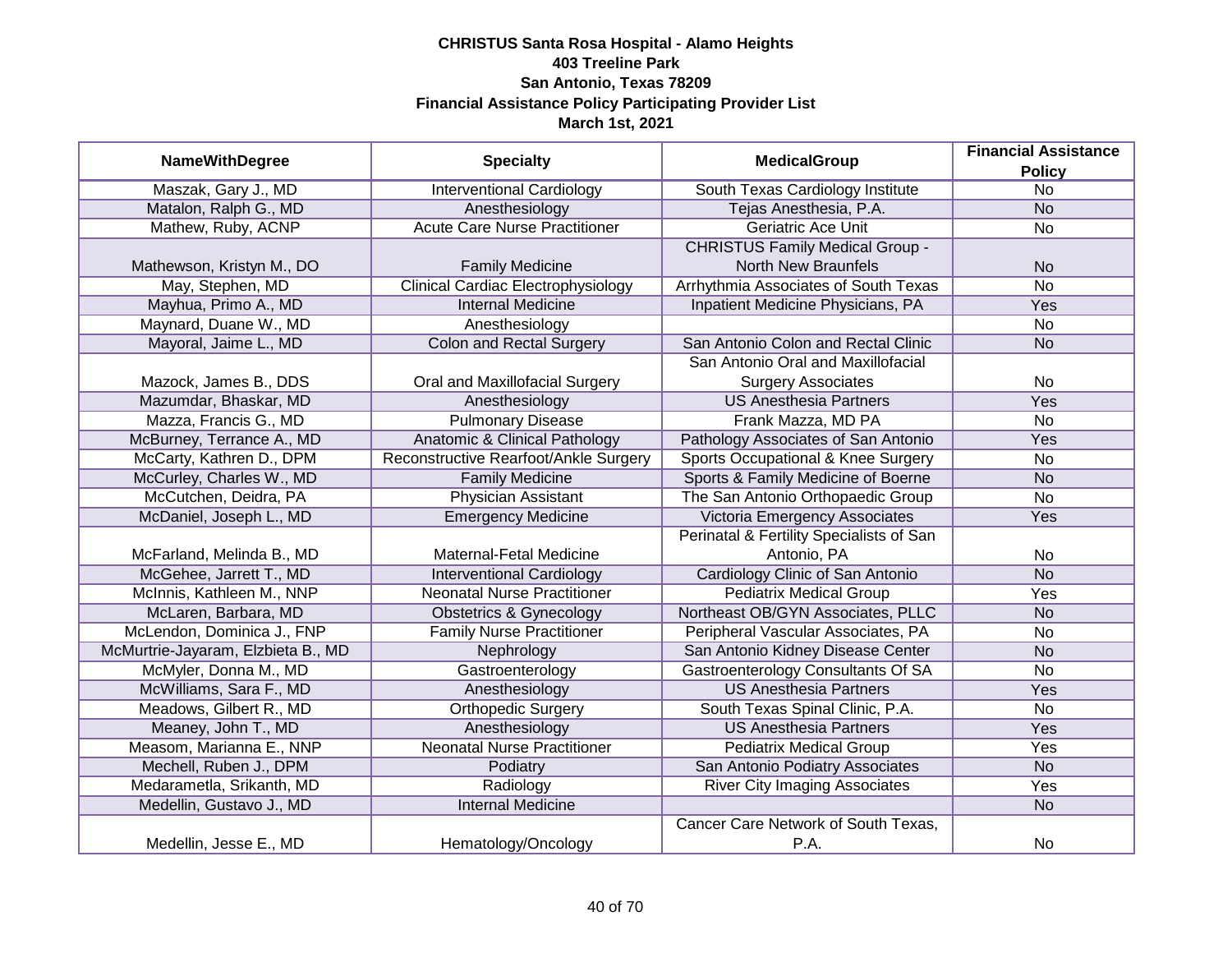|                                                 |                                                                  | <b>MedicalGroup</b>                                                          | <b>Financial Assistance</b> |
|-------------------------------------------------|------------------------------------------------------------------|------------------------------------------------------------------------------|-----------------------------|
| <b>NameWithDegree</b>                           | <b>Specialty</b>                                                 |                                                                              | <b>Policy</b>               |
| Medellin, Roland A., MD                         | <b>Family Medicine</b>                                           | Victoria Emergency Associates                                                | Yes                         |
| Medina Jr., Salvador D., MD                     | Anesthesiology                                                   | <b>US Anesthesia Partners</b>                                                | <b>Yes</b>                  |
| Medina, Gilbert A., MD                          | Anesthesiology                                                   | <b>US Anesthesia Partners</b>                                                | Yes                         |
|                                                 |                                                                  | Texas Digestive Disease Consultants,                                         |                             |
| Medina, Melissa A., FNP                         | <b>Family Nurse Practitioner</b>                                 | <b>PLLC</b>                                                                  | Yes                         |
| Mehari, Tigist Girmy, MD                        | Neurology                                                        | <b>Telespecialists LLC</b>                                                   | <b>No</b>                   |
| Mehta, Paresh P., MD                            | Gastroenterology                                                 |                                                                              | <b>No</b>                   |
| Mehta, Praful R., MD                            | <b>Internal Medicine</b>                                         |                                                                              | <b>No</b>                   |
| Meier, Primrose C., MD                          | Neonatal-Perinatal Medicine                                      | <b>Pediatrix Medical Group</b>                                               | Yes                         |
| Meisamy, Sina, MD                               | Radiology                                                        | <b>River City Imaging Associates</b>                                         | Yes                         |
| Meissner, Kurt G., MD                           | Urology                                                          | Urology San Antonio, P.A.                                                    | Yes                         |
| Melamed, Matthew J., MD                         | <b>Emergency Medicine</b>                                        | Victoria Emergency Associates                                                | Yes                         |
| Melgarejo, Nicolas A., MD                       | <b>Infectious Disease</b>                                        | S.A. Infectious Disease Consultants                                          | Yes                         |
| Melish, Mark A., MD                             | Anesthesiology                                                   | <b>Mark Melish MD</b>                                                        | <b>No</b>                   |
| Mella, Kimberly, NNP                            | <b>Neonatal Nurse Practitioner</b>                               | <b>Pediatrix Medical Group</b>                                               | Yes                         |
|                                                 |                                                                  |                                                                              |                             |
| Melton, Charles M., DPM<br>Melvin, Lissa M., MD | Podiatry<br>Maternal-Fetal Medicine                              | The Podiatry Group of South Texas, P.A.<br><b>Baylor College of Medicine</b> | <b>No</b><br><b>No</b>      |
| Menendez, Jorge L., MD                          |                                                                  |                                                                              |                             |
| Meng, Yan, MD                                   | <b>Plastic Surgery</b><br><b>Internal Medicine</b>               | <b>Sound Physicians</b>                                                      | <b>No</b>                   |
| Mennite, Bridgit, MD                            |                                                                  | Victoria Emergency Associates                                                | Yes<br>Yes                  |
|                                                 | <b>Emergency Medicine</b>                                        |                                                                              |                             |
| Mercado-Deane, Maria G., MD                     | <b>Pediatric Radiology</b><br><b>Neonatal Nurse Practitioner</b> | <b>River City Imaging Associates</b>                                         | Yes                         |
| Mercier, Susan M., NNP                          |                                                                  | <b>Pediatrix Medical Group</b>                                               | Yes                         |
| Metta, Ramesh, MD                               | <b>Internal Medicine</b>                                         | <b>Sound Physicians</b>                                                      | Yes                         |
| Meyers, Clifford W., MD                         | Neurology                                                        | Telespecialists, LLC                                                         | <b>No</b>                   |
| Meza, Mario A., MD                              | Anesthesiology                                                   | <b>US Anesthesia Partners</b>                                                | Yes                         |
| Meza, Michelle M., MD                           | <b>Neonatal-Perinatal Medicine</b>                               | <b>Pediatrix Medical Group</b>                                               | Yes                         |
| Mielke, Arthur R., MD                           | Anesthesiology                                                   | <b>US Anesthesia Partners</b>                                                | Yes                         |
| Mieras, Thomas W., MD                           | <b>Internal Medicine</b>                                         | S.A. Preventative & Diagnostic Medicine                                      | <b>No</b>                   |
| Miles, Christopher A., PA                       | <b>Physician Assistant</b>                                       | <b>Precision Assist</b>                                                      | $\overline{No}$             |
|                                                 |                                                                  | South Texas Oncology & Hematology,                                           |                             |
| Miller, Alexander R., MD                        | <b>General Surgery</b>                                           | <b>PLLC</b>                                                                  | <b>No</b>                   |
|                                                 |                                                                  | Pulmonary Consultants of San Antonio,                                        |                             |
| Miller, Bradley E., MD                          | <b>Pulmonary Disease</b>                                         | PA                                                                           | No                          |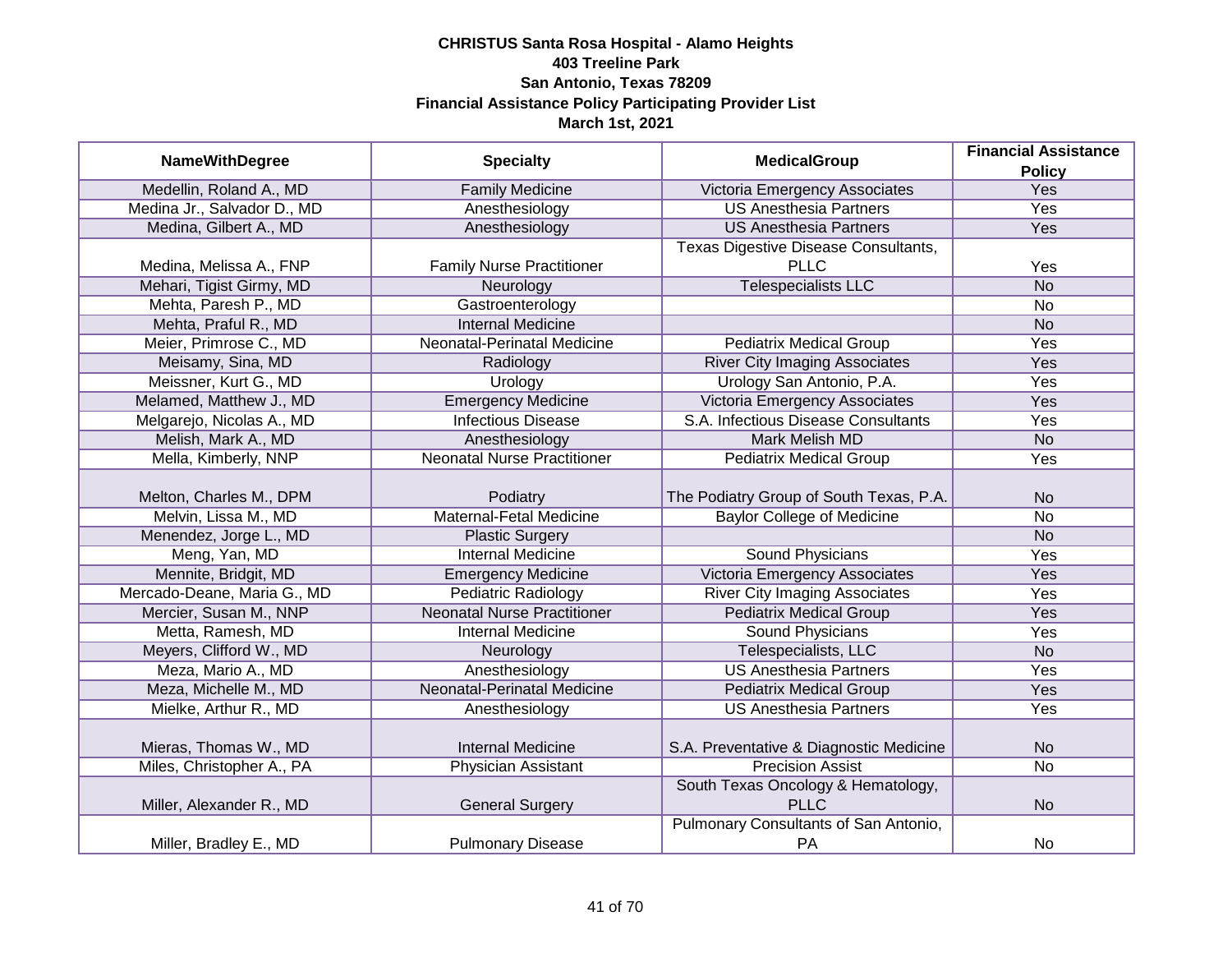|                                    |                                      |                                              | <b>Financial Assistance</b> |
|------------------------------------|--------------------------------------|----------------------------------------------|-----------------------------|
| <b>NameWithDegree</b>              | <b>Specialty</b>                     | <b>MedicalGroup</b>                          | <b>Policy</b>               |
| Miller, Eric J., MD                | Pain Medicine                        | <b>Central Texas Pain Center</b>             | N <sub>o</sub>              |
| Miller, Eugenia M., PA             | <b>Physician Assistant</b>           | <b>University Health Systems</b>             | No                          |
|                                    |                                      |                                              |                             |
| Miller, Nessa E., MD               | Vascular Surgery                     | Vascular & Endovascular Surgery of TX        | <b>No</b>                   |
| Millican, Geoffrey M., MD          | <b>Orthopedic Surgery</b>            | Center for Ortho Surg & Sports Med           | $\overline{No}$             |
| Mimari, Damon A., MD               | <b>General Surgery</b>               |                                              | <b>No</b>                   |
| Mina, Maged M., MD                 | Anesthesiology                       | <b>US Anesthesia Partners</b>                | <b>Yes</b>                  |
|                                    |                                      | South Texas Oncology & Hematology,           |                             |
| Mira, Joaquin G., MD               | Radiology                            | <b>PLLC</b>                                  | <b>No</b>                   |
| Miramontes, David A., MD           | <b>Emergency Medicine</b>            | UT Health San Antonio Physicians             | <b>No</b>                   |
| Mireles, Jason E., DPM             | Podiatry                             | At Home Foot Care, PLLC                      | <b>No</b>                   |
| Miserlis, Dimitrios, MD            | <b>General Surgery</b>               | <b>UHS Vascular Surgery Clinic</b>           | No                          |
| Mishra, Vijayendra, MD             | Anesthesiology                       | <b>US Anesthesia Partners</b>                | Yes                         |
| Misra, Sanjay, MD                  | <b>Orthopedic Surgery</b>            | Sanjay Misra, M.D.                           | No                          |
|                                    |                                      |                                              |                             |
| Mitchell Hernandez, Sherryl D., MD | <b>Internal Medicine</b>             | <b>Complete Care Medical Associates PLLC</b> | <b>No</b>                   |
|                                    |                                      | San Antonio Pediatric Surgery                |                             |
| Mitchell, Ian C., MD               | <b>Pediatric Surgery</b>             | Associates                                   | No                          |
|                                    |                                      | Inpatient Progressive Healthcare of          |                             |
| Mitchell, Joseph, FNP              | <b>Family Nurse Practitioner</b>     | America                                      | <b>No</b>                   |
|                                    |                                      | Rivercity Cardiovascular of San Antonio,     |                             |
| Mitchell, Mark A., ACNP            | <b>Acute Care Nurse Practitioner</b> | <b>PLLC</b>                                  | Yes                         |
| Mitromaras, Christopher, MD        | <b>General Surgery</b>               | <b>UTHSCSA Dept of Surgery</b>               | <b>No</b>                   |
| Mizani, Mohammad R., MD            | Nephrology                           | South Texas Renal Care Group                 | <b>No</b>                   |
| Moe Jr, Roderick D., MD            | Pediatric Otolaryngology             | Pedi ENT of South Texas                      | <b>No</b>                   |
| Mogarala, Indraneel, MD            | Nephrology                           | South Texas Renal Care Group                 | No                          |
| Mogga, Noela, MD                   | Anesthesiology                       | <b>US Anesthesia Partners</b>                | Yes                         |
| Mohammadi, Milad, MD               | <b>Vascular Surgery</b>              | Peripheral Vascular Associates, PA           | No                          |
| Mohan, Sowmya S., MD               | <b>Pediatrics</b>                    | <b>Pediatrix Medical Group</b>               | Yes                         |
| Mok, William L., MD                | Anesthesiology                       | <b>US Anesthesia Partners</b>                | Yes                         |
|                                    |                                      | River City Cardiovascular of San Antonio     |                             |
| Mokwe, Evan O., MD                 | Cardiovascular Disease               | <b>PLLC</b>                                  | Yes                         |
| Molina, Blanca C., MD              | <b>Pediatrics</b>                    | <b>Pediatrix Medical Group</b>               | Yes                         |
| Molitoriz-Hester, Andrea M., NNP   | <b>Neonatal Nurse Practitioner</b>   | <b>Pediatrix Medical Group</b>               | <b>Yes</b>                  |
| Mondal, Utpal, MD                  | <b>Internal Medicine</b>             | <b>Inpatient Care of South Texas</b>         | No                          |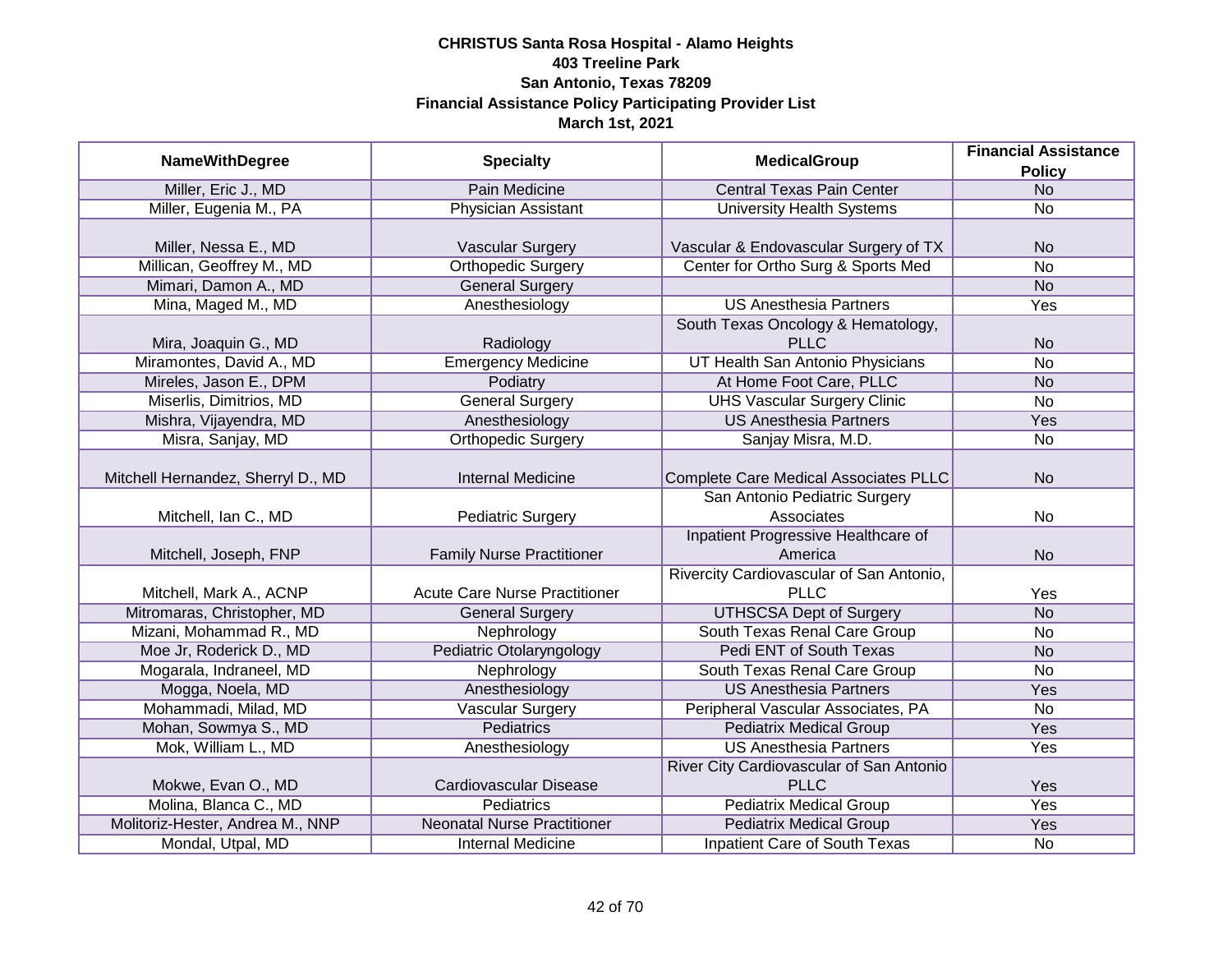|                                   |                                  | <b>MedicalGroup</b>                         | <b>Financial Assistance</b> |
|-----------------------------------|----------------------------------|---------------------------------------------|-----------------------------|
| <b>NameWithDegree</b>             | <b>Specialty</b>                 |                                             | <b>Policy</b>               |
| Monis, Kanishka, MD               | Pain Medicine                    |                                             | N <sub>o</sub>              |
| Montelongo, Saul, MD              | <b>Family Medicine</b>           | Gonzaba Medical Group                       | <b>No</b>                   |
|                                   |                                  | Health Texas Medical Group of San           |                             |
| Montemayor, Lenibet M., MD        | <b>Internal Medicine</b>         | Antonio                                     | <b>No</b>                   |
| Montes, Crystal M., FNP           | <b>Family Nurse Practitioner</b> | <b>Peripheral Vascular Associates</b>       | <b>No</b>                   |
| Montoya, Juan D., MD              | <b>Emergency Medicine</b>        | Victoria Emergency Associates               | Yes                         |
| Moore, Chance C., MD              | Orthopedic Surgery               | Ortho San Antonio                           | <b>No</b>                   |
| Moore, Lauren B., MD              | Anesthesiology                   | <b>US Anesthesia Partners</b>               | Yes                         |
|                                   |                                  | <b>Real Time Neuromonitoring Associates</b> |                             |
| Mora, Michelle, DO                | Neurology                        | of California, PC                           | No                          |
| Morales Mendez, Jacobo S., MD     | <b>Family Medicine</b>           | <b>Gonzaba Medical Group</b>                | <b>No</b>                   |
| Morales, John M., MD              | <b>Thoracic Surgery</b>          | J. Mark Morales MD, PA                      | <b>No</b>                   |
| Moran, Kimberly A., MD            | <b>Infectious Disease</b>        |                                             | <b>No</b>                   |
| Morgan, Maribel M., MD            | Neonatal-Perinatal Medicine      | <b>Pediatrix Medical Group</b>              | Yes                         |
| Morgan, Whitney R., MD            | Pediatrics                       | Dr Kathleen Ethridge                        | <b>No</b>                   |
| Morrey Sr., Bernard F., MD        | <b>Orthopedic Surgery</b>        | <b>UT Health San Antonio</b>                | <b>No</b>                   |
| Morrey, Matthew C., MD            | <b>Orthopedic Surgery</b>        |                                             | <b>No</b>                   |
| Morton, Ryan, MD                  | <b>Neurological Surgery</b>      |                                             | <b>No</b>                   |
|                                   |                                  | San Antonio Preventive & Diagnostic         |                             |
| Mosqueda, Albert, MD              | <b>Internal Medicine</b>         | Medicine, P.A.                              | <b>No</b>                   |
| Moss Jr., Jesse, MD               | Otolaryngology                   |                                             | <b>No</b>                   |
| Moszkowicz, Arie, MD              | Diagnostic Radiology             | <b>River City Imaging Associates</b>        | Yes                         |
| Motta, Cheryl L., MD              | Neonatal-Perinatal Medicine      |                                             | <b>No</b>                   |
| Mourad, Shadi, MD                 | Nephrology                       |                                             | <b>No</b>                   |
| Moussaoui, Ali M., MD             | Neurology                        | Head & Spine Institute of Texas             | <b>No</b>                   |
| Mowzoon, Nima, MD                 | Neurology                        | <b>TeleSpecialists, LLC</b>                 | <b>No</b>                   |
| Moyo, Sarah G., AGACNP            |                                  | <b>Sound Physicians</b>                     | Yes                         |
|                                   |                                  | San Antonio Endocrinology & Diabetes        |                             |
| Mroueh, Gabriela, MD              | <b>Internal Medicine</b>         | Care                                        | <b>No</b>                   |
| Mu, Thornton S., MD               | Neonatal-Perinatal Medicine      | <b>Pediatrix Medical Group</b>              | Yes                         |
| Muck, Andrew E., MD               | <b>Emergency Medicine</b>        | Victoria Emergency Associates               | Yes                         |
| Mudipalli, Vasudeva Ranjit S., MD | Hospitalist                      | <b>Sound Physicians</b>                     | Yes                         |
| Mudrick, Jessica, MD              | Anesthesiology                   | <b>Tejas Anesthesia</b>                     | <b>No</b>                   |
| Mudrick, Tucker R., MD            | Anesthesiology                   | <b>Tejas Anesthesia</b>                     | No                          |
| Muldrow, Michelle J., DO          | Obstetrics & Gynecology          | <b>Consultants In Womens Health</b>         | <b>No</b>                   |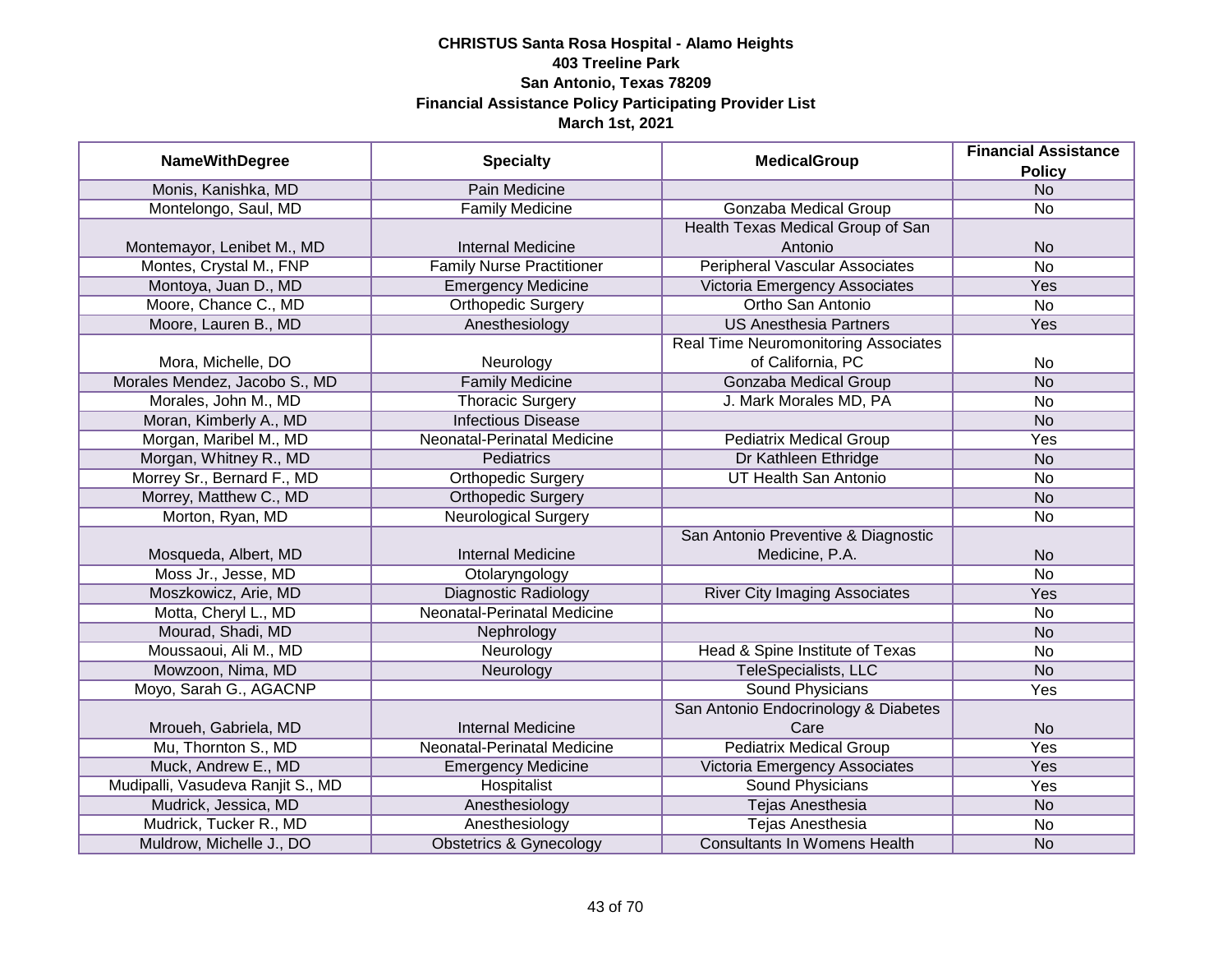|                                 |                                    |                                           | <b>Financial Assistance</b> |
|---------------------------------|------------------------------------|-------------------------------------------|-----------------------------|
| <b>NameWithDegree</b>           | <b>Specialty</b>                   | <b>MedicalGroup</b>                       | <b>Policy</b>               |
| Mulherin, Patrick J., MD        | <b>Emergency Medicine</b>          | <b>Schumacher Clinical Partners</b>       | <b>Yes</b>                  |
| Mullican, David R., MD          | <b>Family Medicine</b>             | South Alamo Medical Group                 | <b>No</b>                   |
| Mullins, Janice N., DO          | <b>Medical Oncology</b>            | <b>Texas Oncology</b>                     | $\overline{No}$             |
| Mun, Sandra J., MD              | Radiology                          | <b>River City Imaging Assiociates</b>     | <b>Yes</b>                  |
| Munoz III, Elizandro, MD        | Anesthesiology                     | <b>US Anesthesia Partners</b>             | Yes                         |
| Munton, Daniel L., MD           | Physical Medicine & Rehabilitation | NATIONAL NEUROMONITORING                  | <b>No</b>                   |
| Murgo, Joseph P., MD, MPH       | <b>Cardiovascular Disease</b>      | <b>MARC</b>                               | No                          |
|                                 |                                    | <b>CHRISTUS Orthopaedics &amp; Sports</b> |                             |
| Murray, Matthew C., MD          | <b>Orthopedic Surgery</b>          | Medicine-San Antonio                      | <b>No</b>                   |
|                                 | Acute Care Adult-Gerontology Nurse | Rivercity Cardiovascular Of San Antonio   |                             |
| Musquiz, Sabrina C., AGACNP     | Practitioner                       | <b>PLLC</b>                               | Yes                         |
| Myers, Auston J., MD            | <b>Internal Medicine</b>           | <b>Medcare Associates</b>                 | <b>No</b>                   |
|                                 |                                    |                                           |                             |
| Naeem, Muhammad, MD             | Gastroenterology                   | Advanced Gastroenterology Assoc of SA     | No                          |
| Nagaraja, Harsha G., MD         | Neurology                          | <b>TeleSpecialists, LLC</b>               | <b>No</b>                   |
| Najera, Maria D., MD            | <b>Internal Medicine</b>           | Novara Primary Care                       | No                          |
| Najera, Rodrigo I., MD          | <b>Family Medicine</b>             | <b>Gonzaba Medical Group</b>              | <b>No</b>                   |
| Nall, Christina M., NNP         | <b>Neonatal Nurse Practitioner</b> | Pediatrix                                 | Yes                         |
| Nallagatla, Sasikanth, MD       | <b>Pulmonary Disease</b>           | <b>Westover Hills Lung Center</b>         | <b>No</b>                   |
| Nallapaneni, Nagalakshmi K., MD | <b>Internal Medicine</b>           | <b>Health Texas Medical Group</b>         | <b>No</b>                   |
| Nancherla, Prakash R., MD       | <b>Internal Medicine</b>           | San Antonio Kidney Disease Center         | <b>No</b>                   |
| Nancherla, Swarnalatha, MD      | Anesthesiology                     | <b>US Anesthesia Partners</b>             | Yes                         |
| Nandyala, Ramavathi, MD         | <b>Cardiovascular Disease</b>      | Cardiology Clinic of San Antonio          | <b>No</b>                   |
|                                 |                                    | New Braunfels Orthopaedic Surgery &       |                             |
| Napier, Cassandra Y., PA        | Physician Assistant                | <b>Sports Medicine</b>                    | No                          |
|                                 |                                    | Inpatient Progressive Healthcare of       |                             |
| Naqvi, Syed U., MD              | <b>Internal Medicine</b>           | America                                   | <b>No</b>                   |
| Narayan, Rajeev, MD             | Nephrology                         | San Antonio Kidney Disease Center         | <b>No</b>                   |
| Nash, Zack, MD                  | Vascular Surgery                   | <b>New Braunfels Cardiology</b>           | <b>No</b>                   |
| Nau, Thomas W., MD              | Otolaryngology                     | Alamo ENT Associates, PA                  | No                          |
| Naugher, Gregory L., MD         | <b>Orthopedic Surgery</b>          | The San Antonio Orthopaedic Group         | <b>No</b>                   |
| Navarro, Carlos A., PA          | <b>Physician Assistant</b>         | The San Antonio Orthopaedic Group         | No                          |
| Navarro, Rodolfo R., MD         | <b>Sports Medicine</b>             |                                           | <b>No</b>                   |
| Nayar, Scheel, DO               | <b>Obstetrics &amp; Gynecology</b> | <b>Barlite Women's Health Care</b>        | No                          |
| Ndi, Julius S., MD              | <b>Emergency Medicine</b>          | Victoria Emergency Associates             | Yes                         |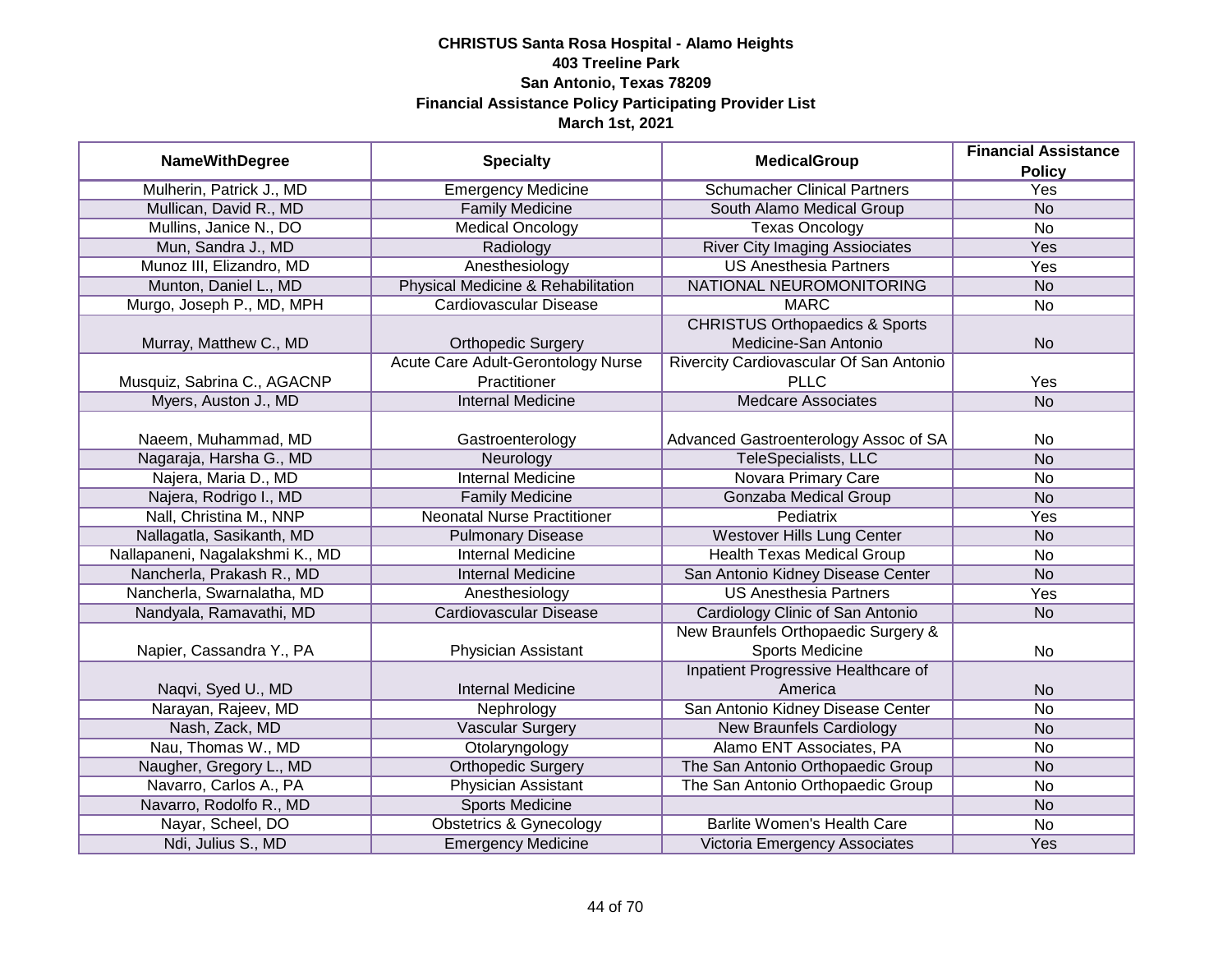|                              |                                        | <b>MedicalGroup</b>                     | <b>Financial Assistance</b> |
|------------------------------|----------------------------------------|-----------------------------------------|-----------------------------|
| <b>NameWithDegree</b>        | <b>Specialty</b>                       |                                         | <b>Policy</b>               |
| Neghme, Carlos A., MD        | Gastroenterology                       | <b>Tx Digestive Disease Consultants</b> | $\overline{No}$             |
|                              |                                        |                                         |                             |
| Negron, Roberto A., MD       | <b>Neurological Surgery</b>            | Neurosurgical Associates of San Antono  | <b>No</b>                   |
| Nelson, Gregory, FNP         | <b>Family Nurse Practitioner</b>       | Irvin Sahni MD, PA                      | $\overline{No}$             |
| Nelson, Jason, MD            | <b>Family Medicine</b>                 | <b>Hill Country Medical Associates</b>  | <b>No</b>                   |
| Nemarugommula, Vishal, MD    | <b>Family Medicine</b>                 | Alamo Physician Services, PLLC          | No                          |
| Nesbitt, Michael E., PA      | <b>Physician Assistant</b>             | <b>BAMC - Emergency Medicine</b>        | Yes                         |
|                              |                                        | South Texas Cardiothoracic and          |                             |
| New, Ronald B., MD           | <b>General Surgery</b>                 | <b>Vascular Associates</b>              | No                          |
| Newberry, Ryan K., DO, MPH   | <b>Emergency Medicine</b>              | Victoria Emergency Associates           | Yes                         |
| Newman, Richard K., MD       | Otolaryngology                         | ENT Clinics of San Antonio, PA          | No                          |
| Newman, Richard P., MD       | Neurology                              | <b>TeleSpecialists, LLC</b>             | <b>No</b>                   |
| Newton, Lisa M., FNP         | <b>Family Nurse Practitioner</b>       | Vita Sana Clinic                        | <b>No</b>                   |
| Nguyen, Hinh D., MD          | <b>Cardiovascular Disease</b>          | South Texas Cardiology Institute        | <b>No</b>                   |
| Nguyen, Mary S., MD          | <b>Family Medicine</b>                 | <b>Medina Valley Family Practice</b>    | No                          |
| Nguyen, Nam-Vinh, MD         | Anesthesiology                         | <b>US Anesthesia Partners</b>           | Yes                         |
| Nguyen, Patrick, MD          | <b>General Surgery</b>                 | <b>UTHSCSA Department of Surgery</b>    | No                          |
|                              |                                        | San Antonio Pediatric Surgery           |                             |
| Nice, Tate, MD               | <b>General Surgery</b>                 | Associates                              | <b>No</b>                   |
| Nielsen, Peter E., MD        | Maternal-Fetal Medicine                | <b>BCM Physicians of San Antonio</b>    | No                          |
| Nieto Fonseca, Carlos A., MD | <b>Internal Medicine</b>               | Sound Physicians                        | Yes                         |
| Noack, Dana M., ACNP         | <b>Acute Care Nurse Practitioner</b>   |                                         | No                          |
| Nolan, Jamie L., DO          | <b>Obstetrics &amp; Gynecology</b>     | Institute for Women's Health            | <b>No</b>                   |
| Noland Jr., Robert E., MD    | <b>Family Medicine</b>                 | <b>WellMed at Boerne</b>                | <b>No</b>                   |
| Noormohammadi, Omid, MD      | Anesthesiology                         | <b>US Anesthesia Partners</b>           | Yes                         |
|                              |                                        | Pedro Nosnik, MD/Head and Spine         |                             |
| Nosnik, Pedro, MD            | Neurology                              | Institute of Texas, PA                  | No                          |
| Notini, Jillian M., MD       | <b>Emergency Medicine</b>              | Victoria Emergency Associates           | Yes                         |
|                              |                                        | San Antonio Skin Care and Dermatology   |                             |
| Nutt, Terri J., MD           | Dermatology                            | Clinic                                  | No                          |
| Obeng, Kwame B., MD          | <b>Internal Medicine</b>               | <b>Envision Physician Services</b>      | N <sub>o</sub>              |
|                              |                                        |                                         |                             |
| Ocampo, Gloria L., MD        | Endocrinology, Diabetes and Metabolism | <b>DCOA Physician Associates</b>        | No                          |
| Ochoa Jr., Eloy, MD          | <b>Orthopedic Surgery</b>              | The San Antonio Orthopaedic Group       | N <sub>o</sub>              |
| Ochoa, Lyssa N., MD          | <b>Vascular Surgery</b>                |                                         | No                          |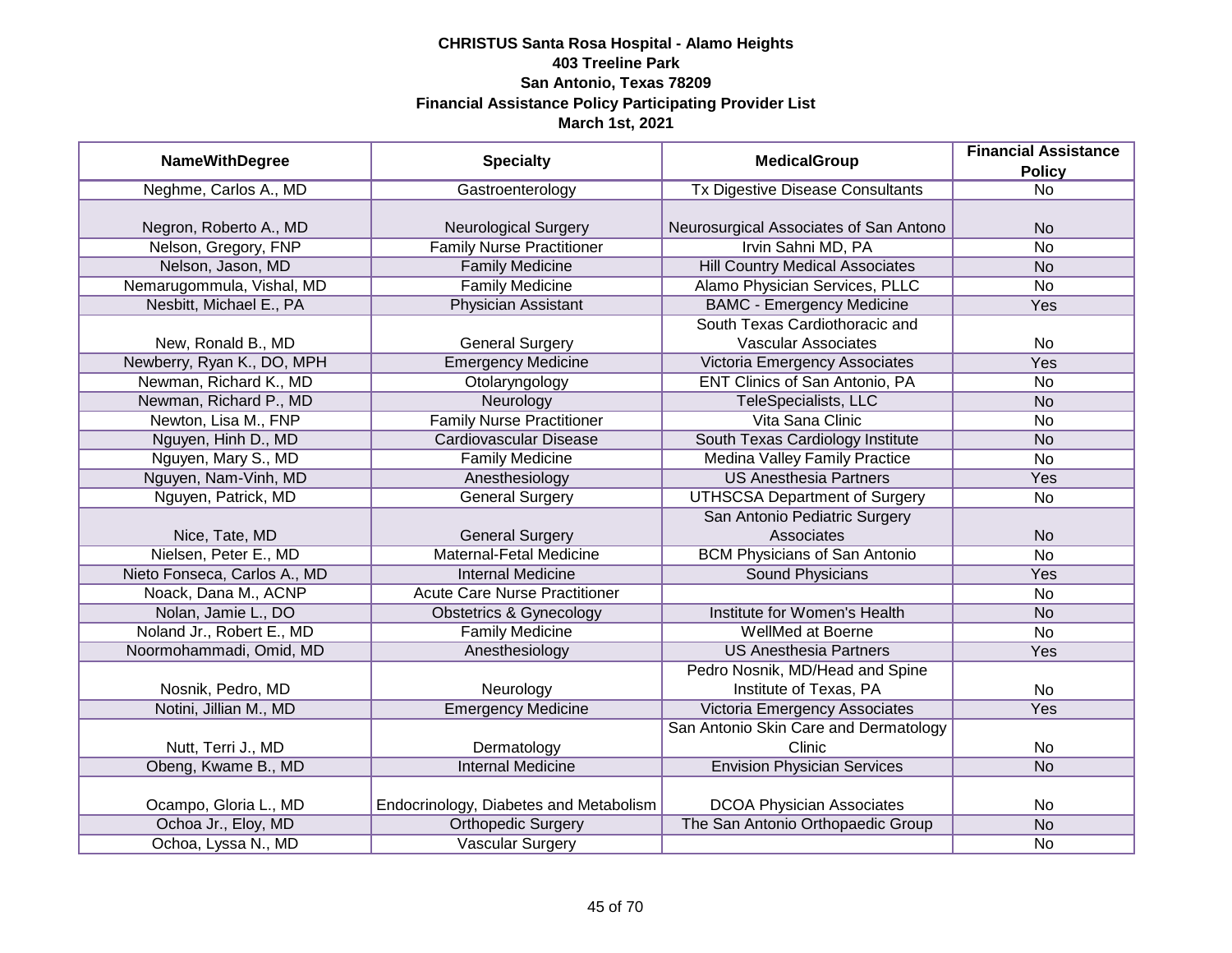| <b>NameWithDegree</b>        | <b>Specialty</b>                           | <b>MedicalGroup</b>                      | <b>Financial Assistance</b><br><b>Policy</b> |
|------------------------------|--------------------------------------------|------------------------------------------|----------------------------------------------|
| Ogden, James D., DPM         | Podiatry                                   |                                          | <b>No</b>                                    |
| Ogogor, Nkechi S., MD        | <b>Obstetrics &amp; Gynecology</b>         | River City Women's Health                | Yes                                          |
| O'Gorman, Gerald V., MD      | Anesthesiology                             | <b>US Anesthesia Partners</b>            | Yes                                          |
| Ogunwole, Olabode C., MD     | Anesthesiology                             | <b>US Anesthesia Partners</b>            | <b>Yes</b>                                   |
| Okolo, Ekene I., MD          | <b>Internal Medicine</b>                   | <b>Sound Physicians</b>                  | Yes                                          |
| Olabiyi, Olawale, MD         | <b>Pediatric Cardiology</b>                |                                          | <b>No</b>                                    |
| Olarte Merida, Karen E., MD  | <b>Internal Medicine</b>                   | <b>Gonzaba Medical Group</b>             | N <sub>o</sub>                               |
| Olsen, John J., MD           | Anesthesiology                             | <b>US Anesthesia Partners</b>            | Yes                                          |
| Ombaba, Siang King, MD       | Anesthesiology                             | <b>US Anesthesia Partners</b>            | Yes                                          |
| Omidvar, Kamran, MD          | Internal Medicine                          | Sound Physicians                         | Yes                                          |
|                              |                                            | Inpatient Progressive Healthcare of      |                                              |
| Ong, EE Sing A., ACNP        | <b>Acute Care Nurse Practitioner</b>       | America                                  | <b>No</b>                                    |
|                              |                                            | River City Cardiovascular of San Antonio |                                              |
| Ontiveros, Margaret M., MD   | Cardiovascular Disease                     | <b>PLLC</b>                              | Yes                                          |
| Opeola, Mobolaji M., MD      | Dermatology                                | <b>Westover Hills Dermatology</b>        | <b>No</b>                                    |
| Oppeltz, Richard, MD         | <b>General Surgery</b>                     | <b>New Braunfels Specialty Clinic</b>    | <b>No</b>                                    |
| Ortegon, Delio P., MD        | <b>Plastic Surgery</b>                     | San Antonio Cosmetic Surgery, PA         | <b>No</b>                                    |
| Ortiz, Amil U., MD           | Pediatrics                                 | <b>Pediatrix Medical Group</b>           | Yes                                          |
| Ortiz, Gabriel, MD           | <b>Family Medicine</b>                     | <b>Health Texas Medical Group</b>        | <b>No</b>                                    |
| Ortiz, Mauro, MD             | Cardiovascular Disease                     | Cardiology Clinic of San Antonio         | <b>No</b>                                    |
| Ortiz-Romero, Sara E., MD    | <b>Diagnostic Radiology</b>                | <b>River City Imaging Associates</b>     | Yes                                          |
| Ortiz-Varela, Gabriel C., MD | <b>Internal Medicine</b>                   | MedCede Physician Services, PLLC         | <b>No</b>                                    |
| Osborne, John R., MD         | Radiology                                  | <b>River City Imaging Associates</b>     | Yes                                          |
| Osuji, Nonyerem N., MD       | <b>Family Medicine</b>                     | CentroMed Noemi Galvan Eling Clinic      | No                                           |
| Otero, Carmelo, MD           | Thoracic & Cardiac Surgery                 | Surgical Specialists of San Antonio      | <b>No</b>                                    |
| O'Toole, Megan C., DO        | <b>General Surgery</b>                     | <b>STARS Plastic Surgery</b>             | No                                           |
| Ottesen, Alexander S., MD    | Anesthesiology                             | <b>USAP Texas South</b>                  | <b>No</b>                                    |
|                              | Dentistry - Oral and Maxillofacial Surgery |                                          |                                              |
| Ouellette, Albert L., DDS    | (Archived)                                 | Sonterra Pulmonary Consultants           | <b>No</b>                                    |
| Overley, Scott H., MD        | Anesthesiology                             | <b>US Anesthesia Partners</b>            | Yes                                          |
| Overman, Dorothy N., MD      | <b>Family Medicine</b>                     | <b>Hill Country Medical Associates</b>   | <b>No</b>                                    |
|                              |                                            |                                          |                                              |
| Owusu Jr., Anthony, MD       | <b>Orthopedic Surgery</b>                  | Next Generation Orthopadic & Spine Inst  | <b>No</b>                                    |
| Oxford, Diana L., MD         | Anesthesiology                             | Tejas Anesthesia, P.A.                   | No                                           |
| Paddock, Clark S., MD        | <b>Emergency Medicine</b>                  | Victoria Emergency Associates            | Yes                                          |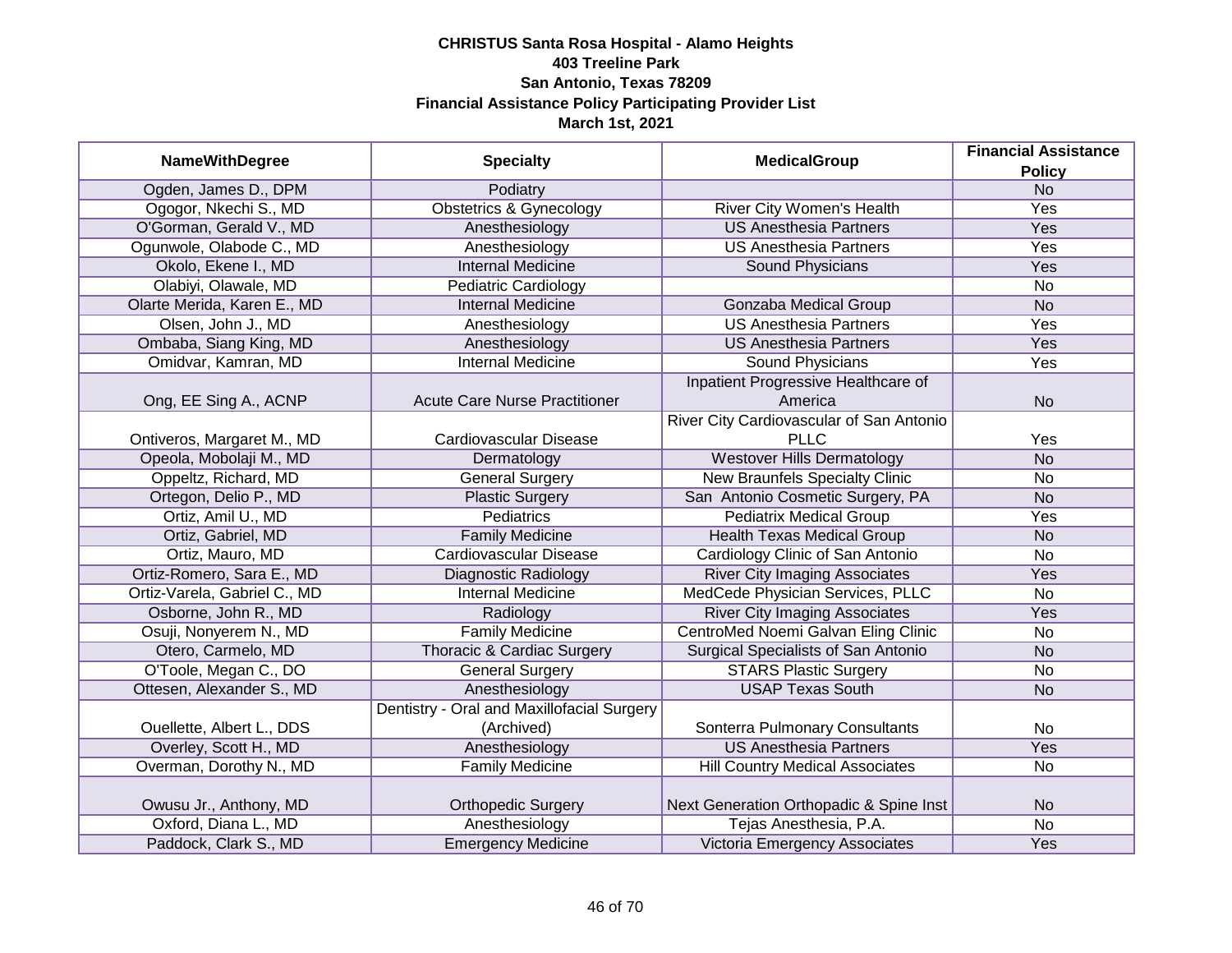|                                 |                                           | <b>MedicalGroup</b>                         | <b>Financial Assistance</b> |
|---------------------------------|-------------------------------------------|---------------------------------------------|-----------------------------|
| <b>NameWithDegree</b>           | <b>Specialty</b>                          |                                             | <b>Policy</b>               |
| Padilla, Adrian, MD             | <b>Internal Medicine</b>                  | <b>Sound Physicians</b>                     | <b>Yes</b>                  |
| Paez, Vladimir, MD              | <b>Internal Medicine</b>                  | Inpatient Medicine Physicians PA            | Yes                         |
| Pahlajani, Niraj H., MD         | <b>Radiation Oncology</b>                 | The START Center for Cancer Care            | <b>No</b>                   |
| Pak, Ho S., DO                  | <b>Internal Medicine</b>                  |                                             | <b>No</b>                   |
| Palacio, Carlos A., MD          | <b>Internal Medicine</b>                  | Inpatient Care of South Texas               | <b>No</b>                   |
| Palasota, Joseph A., MD         | Anesthesiology                            | <b>US Anesthesia Partners</b>               | Yes                         |
| Palmer, Richard D., MD          |                                           | Richard D Palmer, M.D.                      | <b>No</b>                   |
| Palomino, George, MD            | Cardiovascular Disease                    | Cardiology Clinic of San Antonio            | <b>No</b>                   |
|                                 |                                           | Diabetes & Glandular Disease Clinic,        |                             |
| Pamar, Vijayveer S., MD         | Endocrinology, Diabetes and Metabolism    | P.A.                                        | No                          |
| Panday, Manoj M., MD            | <b>Clinical Cardiac Electrophysiology</b> | <b>UTHSCSA Cardiology</b>                   | <b>No</b>                   |
| Pandey, Aashish K., MD          | Nephrology                                | Renal Associates, PA                        | <b>No</b>                   |
| Pandya, Mayank, MD              | <b>Obstetrics &amp; Gynecology</b>        | Pandya Medical PA                           | <b>No</b>                   |
| Pandya, Vrunda, MD              | Anesthesiology                            | Alliance Spine and Pain Management          | <b>No</b>                   |
| Panicco, Preston J., DPM        | Podiatry                                  | San Antonio Podiatry Associates             | <b>No</b>                   |
| Panther, Randy L., MD           | <b>Internal Medicine</b>                  |                                             | No                          |
|                                 |                                           | South Texas Oncology & Hematology,          |                             |
| Papadopoulos, Kyriakos P., MD   | Hematology                                | <b>PLLC</b>                                 | <b>No</b>                   |
| Pappoe, Timothy A., MD          | Neonatal-Perinatal Medicine               | Pediatrix Medical Group- Mednax             | Yes                         |
| Parente, Lynn T., MD            | <b>Obstetrics &amp; Gynecology</b>        |                                             | <b>No</b>                   |
| Parente, William T., MD         | <b>Emergency Medicine</b>                 | Victoria Emergency Associates               | Yes                         |
| Parikh, Pratik K., MD           | <b>Pediatrics</b>                         | <b>Pediatrix Medical Group</b>              | Yes                         |
| Parikh, Valay, MD               | <b>Clinical Cardiac Electrophysiology</b> | <b>BHS Physician Network</b>                | <b>No</b>                   |
|                                 |                                           | <b>Real Time Neuromonitoring Associates</b> |                             |
| Parker, John A., MD             | Neurology                                 | of CA                                       | <b>No</b>                   |
| Parodi, Aldo A., MD             | <b>Critical Care Medicine</b>             | Aldo Ambrosio Parodi MD, PA                 | <b>No</b>                   |
| Parra, Ernesto O., MD           | <b>Family Medicine</b>                    | <b>CentroMed South Park Clinic</b>          | <b>No</b>                   |
| Parra, Norma G., MD             | <b>Family Medicine</b>                    | <b>CentroMed South Park Clinic</b>          | <b>No</b>                   |
|                                 |                                           |                                             |                             |
| Parsons, William T., MD         | Dermatology                               | Dermatology Associates of San Antonio       | <b>No</b>                   |
|                                 |                                           | <b>Texas Digestive Disease Consultants,</b> |                             |
| Pascual-Gonzales, Hazel V., FNP | <b>Family Nurse Practitioner</b>          | <b>PLLC</b>                                 | Yes                         |
| Patel, Amit I., MD              | <b>Obstetrics &amp; Gynecology</b>        |                                             | N <sub>o</sub>              |
| Patel, Chirag M., MD            | <b>Internal Medicine</b>                  | <b>Texas Digestive Disease Consultants</b>  | <b>Yes</b>                  |
| Patel, Jatin N., DO             | <b>Pediatric Cardiology</b>               | Alamo Childrens Heart Center                | <b>No</b>                   |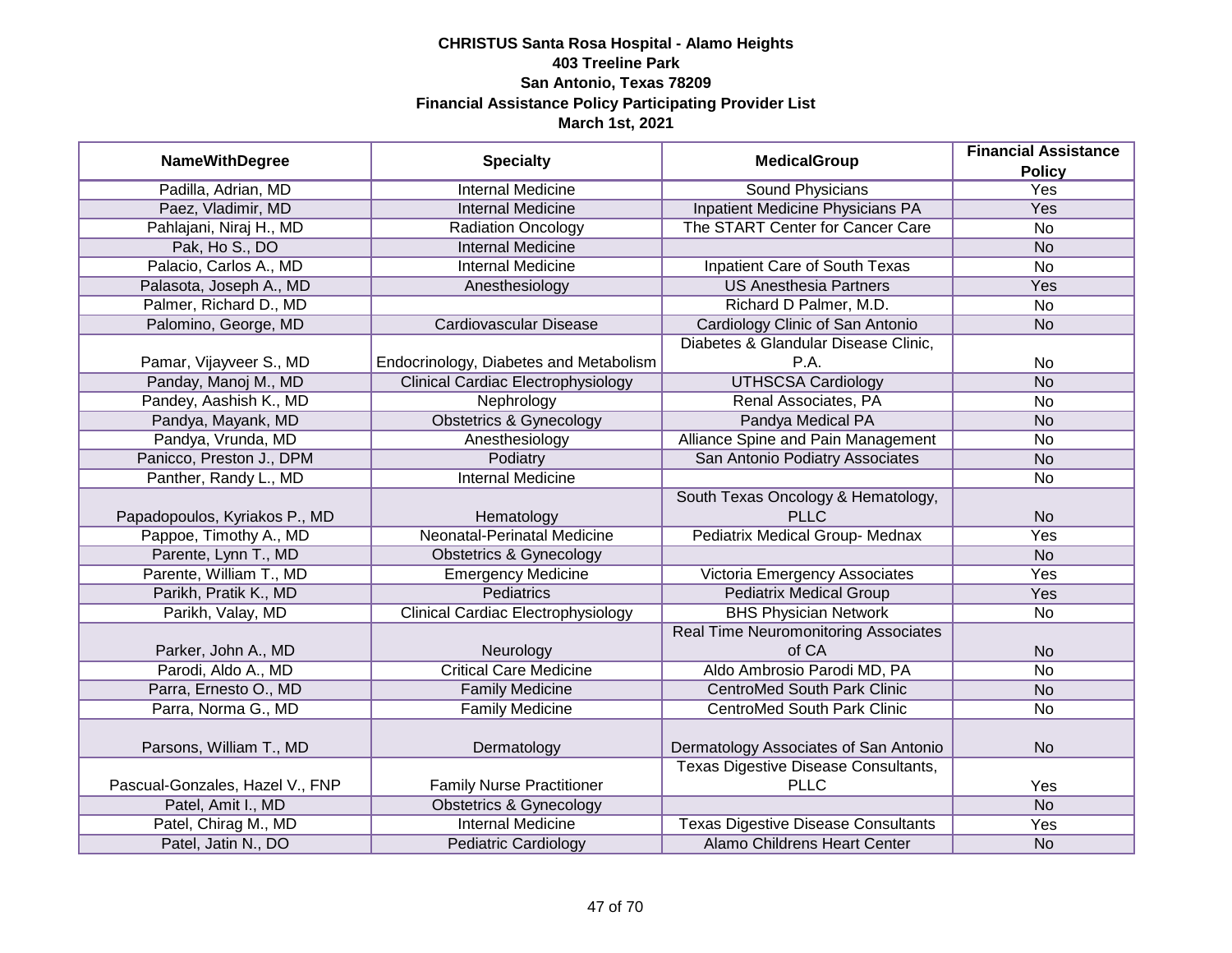|                            |                                      |                                            | <b>Financial Assistance</b> |
|----------------------------|--------------------------------------|--------------------------------------------|-----------------------------|
| <b>NameWithDegree</b>      | <b>Specialty</b>                     | <b>MedicalGroup</b>                        | <b>Policy</b>               |
| Patel, Jigar, MD           | <b>Internal Medicine</b>             | MedCare Associates, PA                     | $\overline{No}$             |
| Patel, Kirtan R., MD       | Psychiatry                           |                                            | <b>No</b>                   |
| Patel, Lajja J., MD        | <b>Internal Medicine</b>             | Medcede Physician Services                 | No                          |
| Patel, Mihir V., MD        | <b>Internal Medicine</b>             | <b>Sound Physicians</b>                    | Yes                         |
| Patel, Neela K., MD        | <b>Family Medicine</b>               | <b>UT Medicine Senior Health</b>           | $\overline{No}$             |
|                            |                                      |                                            |                             |
| Patel, Neil A., MD         | <b>Internal Medicine</b>             | Complete Care Medical Associates PLLC      | <b>No</b>                   |
| Patel, Neil J., MD         | Neurology                            | Telespecialists                            | <b>No</b>                   |
| Patel, Roshni M., DO       | <b>Internal Medicine</b>             |                                            | <b>No</b>                   |
| Patel, Sandeep N., DO      | Gastroenterology                     | UT Health- Transplant Center               | No                          |
|                            |                                      | Rivercity Cardiovascular of San Antonio,   |                             |
| Patel, Shalin S., MD       | Cardiovascular Disease               | <b>PLLC</b>                                | Yes                         |
| Pathapati, Raja S., MD     | <b>Internal Medicine</b>             | <b>Envision Physician Services</b>         | <b>No</b>                   |
| Pattabiraman, Pavithra, MD | <b>Internal Medicine</b>             | Sound Physicians                           | Yes                         |
| Patterson, Jerry W., DPM   | Podiatry                             |                                            | <b>No</b>                   |
| Paul, Jeffrey V., MD       | Neonatal-Perinatal Medicine          | <b>Pediatrix Medical Group</b>             | Yes                         |
| Paulson, Stephen M., MD    | <b>Emergency Medicine</b>            | Victoria Emergency Associates              | Yes                         |
| Payne, Miles N., MD        | Anesthesiology                       | <b>US Anesthesia Partners</b>              | Yes                         |
|                            |                                      | Inpatient Progressive Healthcare of        |                             |
| Paz, Jesica B., FNP        | <b>Family Nurse Practitioner</b>     | America                                    | No                          |
| Pearce, Steven G., MD      | Gastroenterology                     | <b>Texas Digestive Disease Consultatns</b> | Yes                         |
| Pecha, Marc D., MD         | Physical Medicine & Rehabilitation   | The Rehabilitation Group, PA               | No                          |
| Peck, Michael, MD          | <b>Vascular Surgery</b>              | <b>Peripheral Vascular Assoicates</b>      | <b>No</b>                   |
| Pelzl, Jon T., MD          | <b>General Surgery</b>               | <b>General Surgical Associates</b>         | <b>No</b>                   |
| Pena, Fernando J., MD      | Anesthesiology                       | Tejas Anesthesia, P.A.                     | <b>No</b>                   |
|                            |                                      | San Antonio Kidney Disese Center           |                             |
| Penagaluru, Neena M., MD   | Nephrology                           | Physicians Group, P.L.L.C.                 | No                          |
| Pendon, Joseph D., MD      | <b>Emergency Medicine</b>            | Victoria Emergency Associates              | Yes                         |
| Penshorn, Duane A., MD     | <b>Emergency Medicine</b>            | Victoria Emergency Associates              | Yes                         |
| Pequeno, Michael A., ACNP  | <b>Acute Care Nurse Practitioner</b> | <b>River City Cardiovasular Group</b>      | Yes                         |
| Perches, David, MD         | Anesthesiology                       | <b>US Anesthesia Partners</b>              | Yes                         |
| Percival, Thomas J., MD    | <b>Cardiothoracic Surgery</b>        | South Texas Cadiothoracic                  | <b>No</b>                   |
| Perez Jr., Rolando, MD     | <b>Family Medicine</b>               | Alon Family Health                         | No                          |
| Perez, Cristobal E., PA    | Physician Assistant                  | Victoria Emergency Associates              | Yes                         |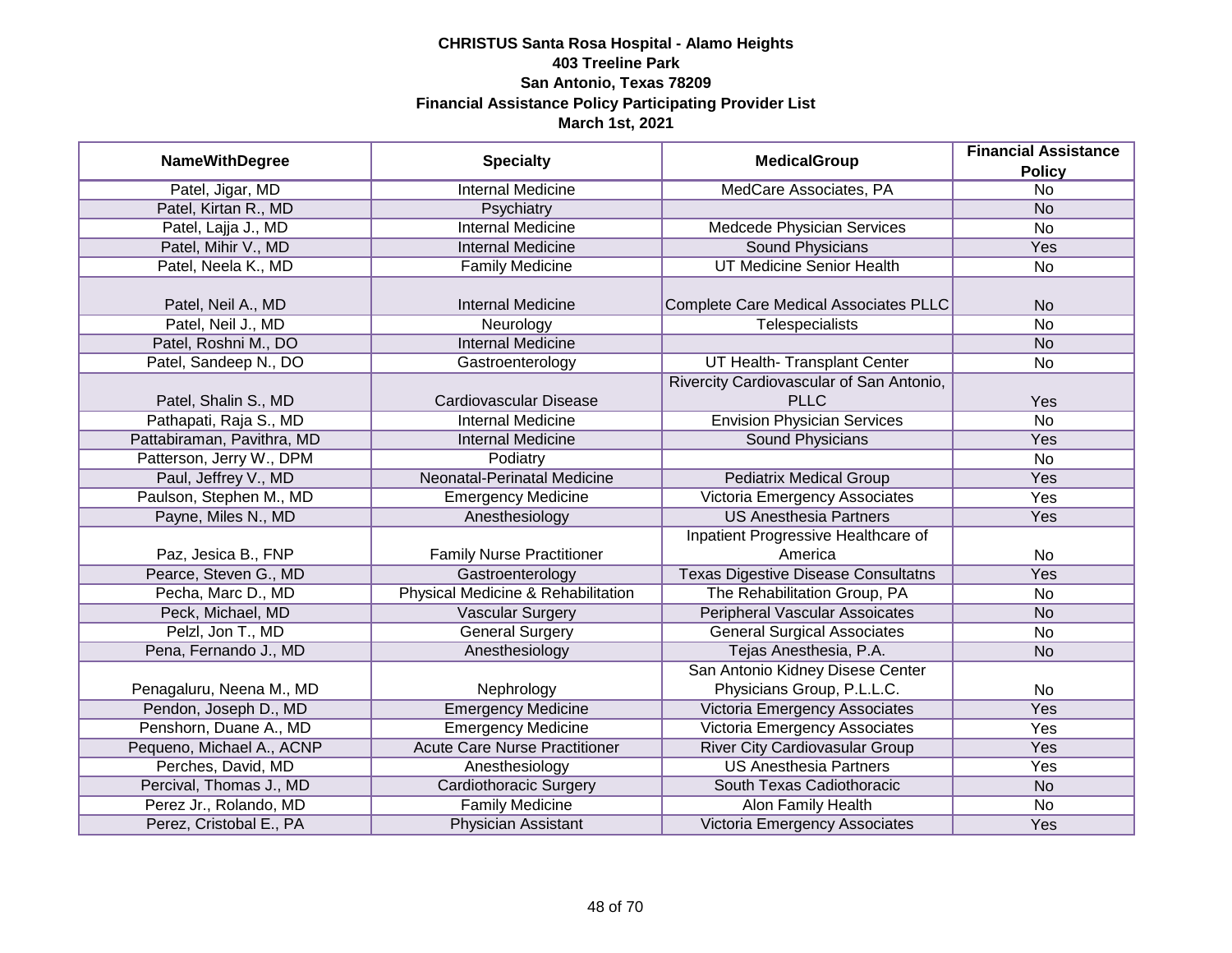| <b>NameWithDegree</b>          | <b>Specialty</b>                   | <b>MedicalGroup</b>                         | <b>Financial Assistance</b><br><b>Policy</b> |
|--------------------------------|------------------------------------|---------------------------------------------|----------------------------------------------|
|                                |                                    | The San Antonio Orthopaedic Group,          |                                              |
| Perez, Luis D., PA             | <b>Physician Assistant</b>         | <b>LLP</b>                                  | No                                           |
| Perez, Rene, MD                | <b>Obstetrics &amp; Gynecology</b> | Alamo Women's OB/GYN                        | N <sub>o</sub>                               |
| Perez, Richard R., DPM         | Podiatry                           | San Antonio Podiatry Associates             | No                                           |
| Pergola, Pablo E., MD          | Nephrology                         | Renal Associates, PA                        | <b>No</b>                                    |
| Perretta, Peter T., MD         | Anesthesiology                     | <b>US Anesthesia Partners</b>               | Yes                                          |
| Peterson, Richard M., MD       | <b>General Surgery</b>             | UT Medicine San Antonio                     | N <sub>o</sub>                               |
| Pettyjohn, Edward W., MD       | <b>Orthopedic Surgery</b>          | South Texas Spinal Clinic, PA               | <b>No</b>                                    |
| Peveto, Rodney V., MD          | Radiology                          | <b>River City Imaging Associates</b>        | Yes                                          |
| Pham, Kim, MD                  | Anesthesiology                     | <b>US Anesthesia Partners</b>               | Yes                                          |
| Pham, Viet H., MD              | Otolaryngology                     |                                             | <b>No</b>                                    |
| Phelps, Christopher I., MD     | <b>Orthopedic Surgery</b>          | Orthopaedic Performance Institute, PLLC     | No                                           |
| Phillips, Christopher W., MD   | <b>Emergency Medicine</b>          | Victoria Emergency Associates               | Yes                                          |
|                                |                                    | Alamo Brain and Spine Neurosurgery          |                                              |
| Phillips, Scott B., MD         | <b>Neurological Surgery</b>        | Center                                      | No                                           |
|                                |                                    | Rivercity Cardiovascular Of San Antonio     |                                              |
| Pickett, Christopher, MD       | <b>Internal Medicine</b>           | <b>PLLC</b>                                 | Yes                                          |
| Pierce, Jessica L., MD         | Nephrology                         | Renal Associates, PA                        | No                                           |
| Pierce, Maria R., MD           | <b>Neonatal-Perinatal Medicine</b> | <b>Pediatrix Medical Group</b>              | Yes                                          |
| Pilcher Jr., John A., MD       | <b>General Surgery</b>             | Sage Bariatric                              | <b>No</b>                                    |
| Pina, Daniel N., MD            | Anesthesiology                     | <b>US Anesthesia Partners</b>               | Yes                                          |
| Pinkston, Sheila R., MD        | <b>Family Medicine</b>             | <b>Family Medical Home</b>                  | <b>No</b>                                    |
| Pipkin III, Charles S., MD     | <b>Orthopedic Surgery</b>          | So. Tx. Spinal Clinic, PA                   | <b>No</b>                                    |
| Pirmohamed, Fermina A., MD     | Neurology                          | Telespecialists                             | No                                           |
| Plancher, Joao Mc-Oneil N., MD | Neurology                          | <b>Telespecialists LLC</b>                  | <b>No</b>                                    |
| Platt, Phillip L., NNP         | <b>Neonatal Nurse Practitioner</b> | <b>Pediatrix Medical Group</b>              | Yes                                          |
| Pola, Bharath, DO              | <b>Internal Medicine</b>           | <b>HealthTexas Medical Group</b>            | <b>No</b>                                    |
| Polanco, Alexandria T., FNP    | <b>Family Nurse Practitioner</b>   | <b>Texas Neurosurgical Spine</b>            | No                                           |
| Pollak, Richard A., DPM        | Podiatry                           | San Antonio Podiatry Associates, P.C.       | <b>No</b>                                    |
| Pollard, Trevor G., MD         | Anesthesiology                     | Tejas Anesthesia, P.A.                      | No                                           |
| Pollono, Eduardo N., MD        | <b>Cardiovascular Disease</b>      | <b>Heart and Vascular Institue of Texas</b> | N <sub>o</sub>                               |
| Poole Jr., Rex D., MD          | <b>Family Medicine</b>             | Victoria Emergency Associates               | Yes                                          |
| Poordad, Fred F., MD           | <b>Transplant Hepatology</b>       | <b>Texas Liver Insititue</b>                | <b>No</b>                                    |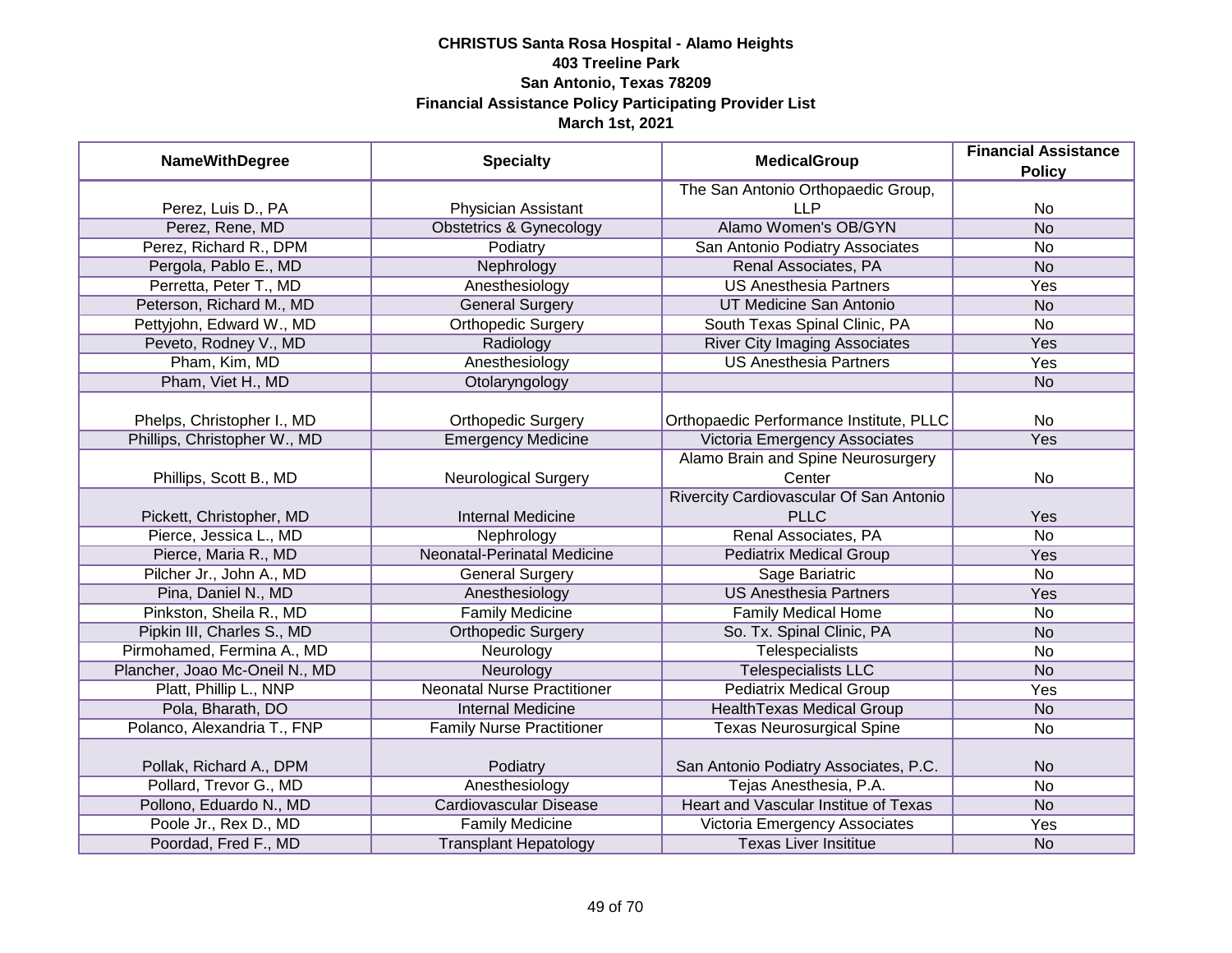| <b>NameWithDegree</b>               |                                    | <b>MedicalGroup</b>                         | <b>Financial Assistance</b> |
|-------------------------------------|------------------------------------|---------------------------------------------|-----------------------------|
|                                     | <b>Specialty</b>                   |                                             | <b>Policy</b>               |
| Porisch, Mary E., MD                | <b>Pediatric Cardiology</b>        | <b>Pediatric Cardiology Associates</b>      | $\overline{No}$             |
| Porres Aguilar, Mateo, MD           | <b>Internal Medicine</b>           | <b>Sound Physicians</b>                     | Yes                         |
| Porter, Carlos, MD                  | <b>Family Medicine</b>             | <b>Porter Medical Associates</b>            | No                          |
|                                     |                                    | <b>Real Time Neuromonitoring Associates</b> |                             |
| Porter, Douglas, MD                 | Neurology                          | of CA                                       | <b>No</b>                   |
| Portillo, Raul M., MD               | <b>Medical Oncology</b>            | <b>Texas Oncology</b>                       | <b>No</b>                   |
|                                     |                                    | New Braunfels Orthopaedic & Sports          |                             |
| Post, Richard J., MD                | <b>Orthopedic Surgery</b>          | Medicine                                    | <b>No</b>                   |
| Postell, Autumn F., PA              | <b>Physician Assistant</b>         | Victoria Emergency Associates               | Yes                         |
| Pounds, Lori C., MD                 | <b>Vascular Surgery</b>            | <b>UTHSCSA Surgery Department</b>           | <b>No</b>                   |
| Powers, George C., MD               | Neonatal-Perinatal Medicine        | <b>Pediatrix Medical Group</b>              | Yes                         |
| Prado, Stephanie M., MD             | Physical Medicine & Rehabilitation | <b>BAPTIST HEALTH</b>                       | <b>No</b>                   |
|                                     |                                    | Digestive Diseases Center of South          |                             |
| Prazak, Jan C., MD                  | Gastroenterology                   | Texas                                       | No                          |
| Prezas, Richard, MD                 | <b>Family Medicine</b>             | <b>WellMed Medical Management</b>           | <b>No</b>                   |
| Prieto, James H., MD                | <b>General Surgery</b>             |                                             | No                          |
| Prieto, Luis G., MD                 | <b>Obstetrics &amp; Gynecology</b> |                                             | <b>No</b>                   |
| Propper, Brandon W., MD             | Vascular Surgery                   | <b>Peripheral Vascular Assoicates</b>       | No                          |
|                                     |                                    | Gastroenterology Consultants Of San         |                             |
| Pruitt, Alejandro, MD               | Gastroenterology                   | Antonio, P.A.                               | <b>No</b>                   |
| Pruthi, Deepak K., MD               | Urology                            | <b>UTHSCSA</b>                              | <b>No</b>                   |
| Puckett, James A., NNP              | <b>Neonatal Nurse Practitioner</b> | <b>Pediatrix Medical Group</b>              | Yes                         |
| Puente-Cuellar, Napoleon A., MD     | <b>Pulmonary Disease</b>           | <b>Texas IPC PLLC</b>                       | No                          |
| Puri, Muhammad Rehan A., MD         | Psychiatry                         |                                             | <b>No</b>                   |
| Quezada, Carlos E., MD              | <b>Obstetrics &amp; Gynecology</b> | Santa Rosa Family Health Center             | <b>No</b>                   |
| Quintela, Heather, MD               | Anesthesiology                     | <b>US Anesthesia Partners</b>               | Yes                         |
| Quintero, Vicente, MD               | Dermatology                        |                                             | <b>No</b>                   |
| Racey, Jeremy C., MD                | <b>Emergency Medicine</b>          | Victoria Emergency Associates               | Yes                         |
| Rackley, Tanya M., MD               | Pediatrics                         | Christus Pediatric Physician Group          | No                          |
| Rafie, Abraham D., MD               | Radiology                          | <b>River City Imaging Associates</b>        | Yes                         |
| Rajani, Rajiv, MD                   | <b>Orthopedic Surgery</b>          | <b>UT Health San Antonio</b>                | No                          |
| Raju, Gaayana A., MD                | <b>Pediatric Urology</b>           | Peditaric Urology of San Antonio            | <b>No</b>                   |
| Rakowczyk, Robert W., MD            | <b>Family Medicine</b>             | <b>CHRISTUS Family Medicine Oak Run</b>     | No                          |
| Ramakrishnarao, Veerakaputra R., MD | <b>Obstetrics &amp; Gynecology</b> | <b>OB/GYN &amp; Anesthesia Associates</b>   | <b>No</b>                   |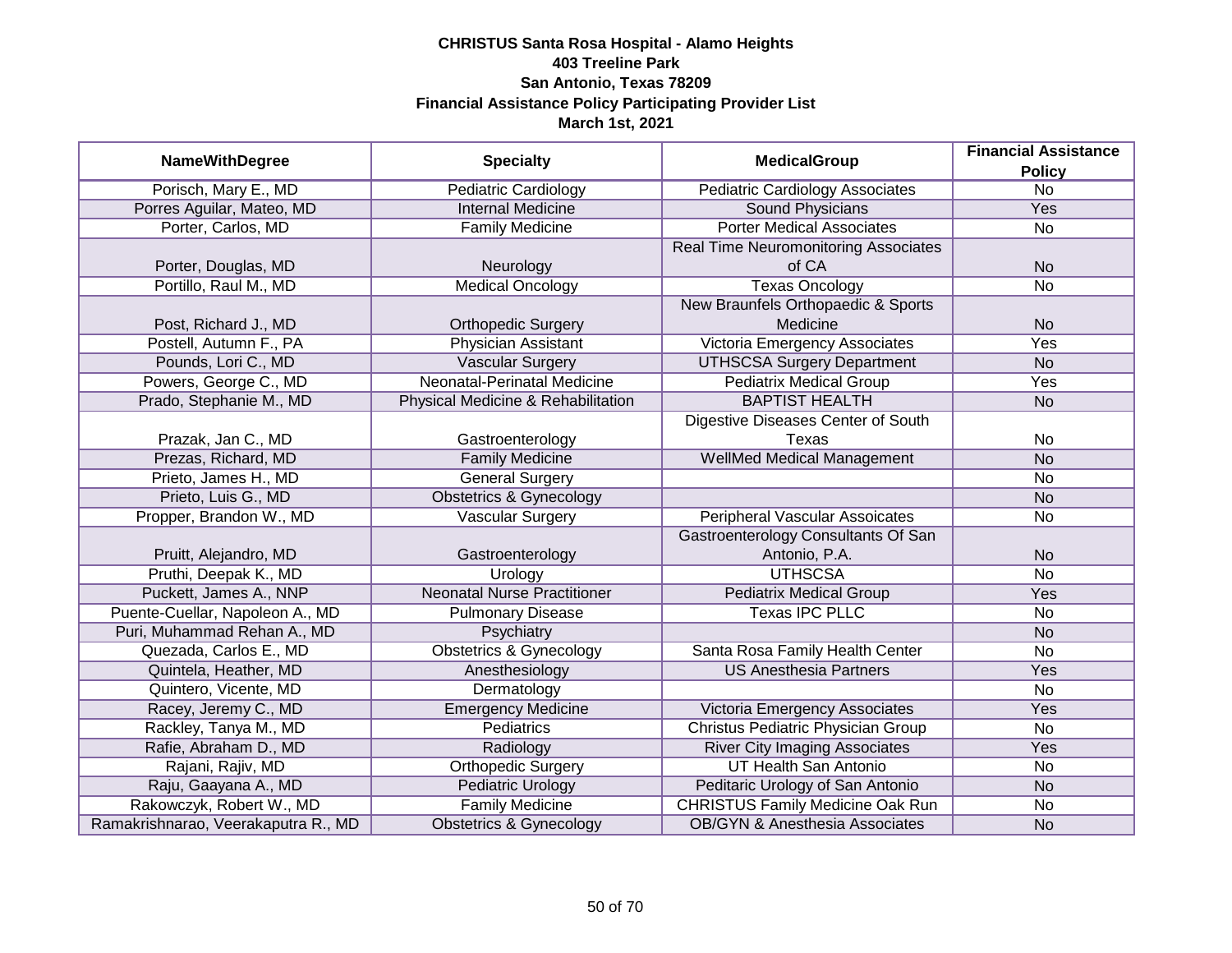| <b>NameWithDegree</b>     | <b>Specialty</b>                          | <b>MedicalGroup</b>                       | <b>Financial Assistance</b><br><b>Policy</b> |
|---------------------------|-------------------------------------------|-------------------------------------------|----------------------------------------------|
|                           |                                           | Cardiovascular Institute of South Texas,  |                                              |
| Rambod, Mehdi, MD         | <b>Interventional Cardiology</b>          | <b>PLLC</b>                               | <b>No</b>                                    |
|                           |                                           | Neurodiagnostics & Neuromonitoring        |                                              |
| Ramirez, Carmen T., MD    | Neurology                                 | Institute, Inc.                           | <b>No</b>                                    |
| Ramirez, Danielle, MD     | <b>Pediatrics</b>                         | <b>Pediatrix Medical Group</b>            | <b>Yes</b>                                   |
| Ramirez, Ricardo, MD      | Anesthesiology                            | <b>US Anesthesia Partners</b>             | Yes                                          |
| Ramirez, Robert R., MD    | <b>Internal Medicine</b>                  |                                           | <b>No</b>                                    |
| Ramos, Jose A., ACNP      | <b>Acute Care Nurse Practitioner</b>      | Medcede Physicians Services               | <b>No</b>                                    |
| Ramos, Luis R., MD        | Anesthesiology                            | <b>US Anesthesia Partners</b>             | Yes                                          |
|                           |                                           | Inpatient Progressive Healthcare of       |                                              |
| Ramos, MaryBelle, AGACNP  | <b>Acute Care Nurse Practitioner</b>      | America                                   | <b>No</b>                                    |
| Ramos, Susanne E., NNP    | <b>Neonatal Nurse Practitioner</b>        | <b>Pediatrix Medical Group</b>            | Yes                                          |
| Rana, Chaula J., MD       | Physical Medicine & Rehabilitation        | The Rehabilitation Group, PA              | <b>No</b>                                    |
| Rana, Pauravi J., MD      | Psychiatry                                | Asana Integrated Medical Group            | No                                           |
|                           |                                           |                                           |                                              |
| Ransom, John J., DPM      | Podiatry                                  | New Braunfels Podiatry Associates, LLC    | <b>No</b>                                    |
| Rao, Aparna, MD           | <b>Internal Medicine</b>                  | <b>Advinity Hospitalist Group</b>         | <b>No</b>                                    |
| Rasch, Deborah K., MD     | Anesthesiology                            | Tejas Anesthesia, P.A.                    | <b>No</b>                                    |
| Rastrelli, Leonard M., MD | Anesthesiology                            | Tejas Anesthesia, P.A.                    | <b>No</b>                                    |
| Raza, Shakeel, MD         | Psychiatry                                | <b>Health Link Now</b>                    | <b>No</b>                                    |
| Razeq, Reem, PA           | Physician Assistant                       | <b>Innovative Spine</b>                   | No                                           |
|                           |                                           | San Antonio Kidney Disease Center         |                                              |
| Rebollar, Caridad M., MD  | Nephrology                                | Physicians Group, P.L.L.C.                | <b>No</b>                                    |
| Reddy, Bal T., MD         | <b>Cardiovascular Disease</b>             | South Texas Cardiology Institute          | <b>No</b>                                    |
| Reddy, Nagakrishna, MD    | Obstetrics & Gynecology                   | <b>New Braunfels OB/GYN</b>               | <b>No</b>                                    |
| Reddy, Uma C., MD         | Radiology                                 | <b>River City Imaging Associates</b>      | Yes                                          |
|                           | Interventional Radiology and Diagnostic   |                                           |                                              |
| Reddy, Venkat R., MD      | Radiology                                 | <b>River City Imaging Associates</b>      | Yes                                          |
| Reeves JR, William E., MD | <b>Family Medicine</b>                    | <b>Hill Country Medical Associates</b>    | <b>No</b>                                    |
| Reich, Stephen S., MD     | <b>Clinical Cardiac Electrophysiology</b> | Arrhythmia Associates of South Texas      | <b>No</b>                                    |
| Remo, Julie M., MD        | Cardiovascular Disease                    | <b>Mission Cardiovascular Consultants</b> | <b>No</b>                                    |
| Renganathan, Usha, MD     | <b>Family Medicine</b>                    | <b>Sound Physicians</b>                   | <b>Yes</b>                                   |
| Rensch, Michael J., MD    | Gastroenterology                          | <b>Hill Country Digestive Health</b>      | <b>No</b>                                    |
| Renshaw, John S., MD      | <b>Medical Oncology</b>                   |                                           | <b>No</b>                                    |
| Reyburn, Brent, DO        | <b>Neonatal-Perinatal Medicine</b>        | <b>Pediatrix Medical Group</b>            | Yes                                          |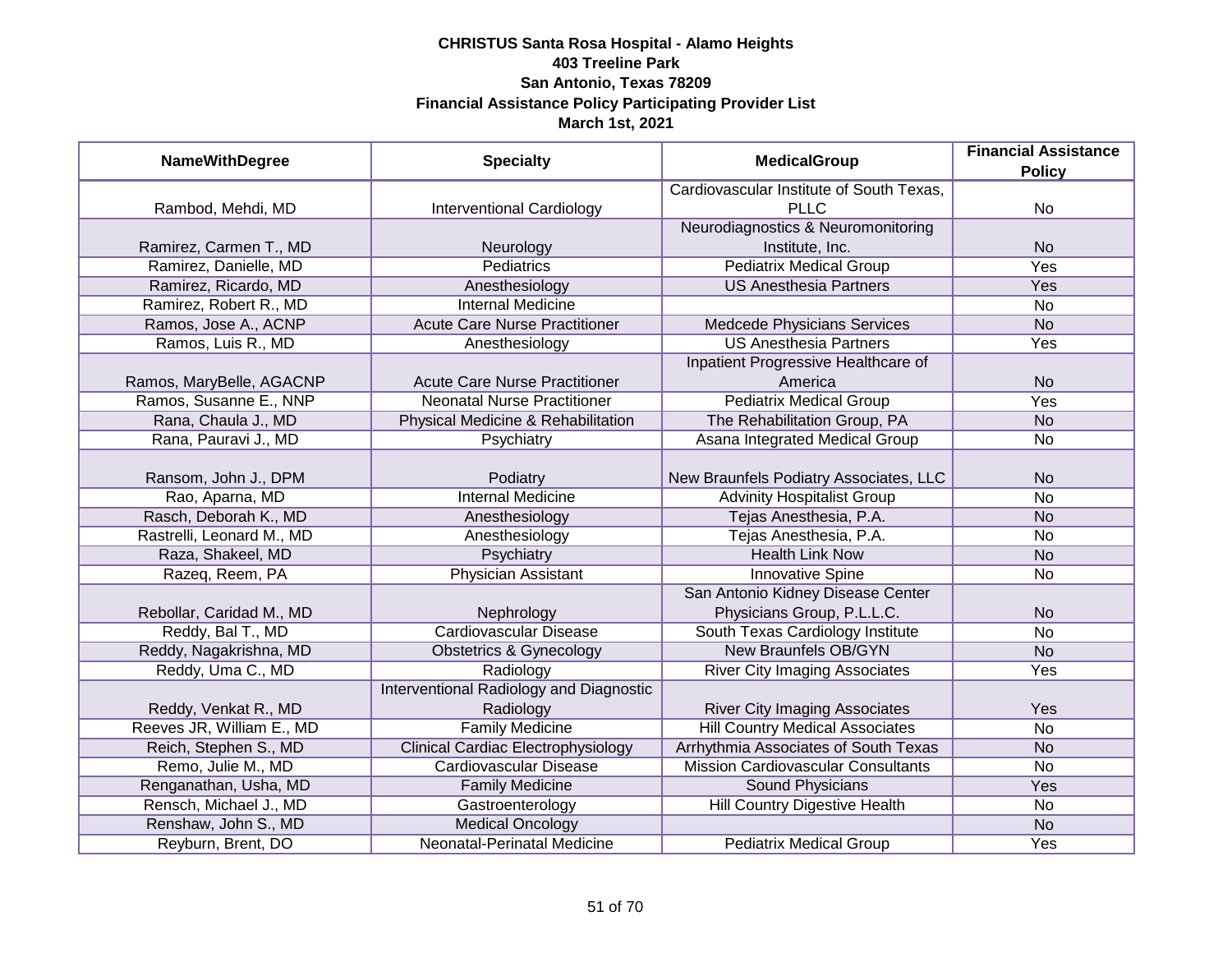|                                |                                      | <b>MedicalGroup</b>                           | <b>Financial Assistance</b> |
|--------------------------------|--------------------------------------|-----------------------------------------------|-----------------------------|
| <b>NameWithDegree</b>          | <b>Specialty</b>                     |                                               | <b>Policy</b>               |
| Reyes Almodovar, Ramon G., MD  | <b>Family Medicine</b>               | <b>Bandera Family Health Care</b>             | N <sub>o</sub>              |
| Reyes Jr., Guy E., MD          | <b>Orthopedic Surgery</b>            | Alamo Orthopedics                             | <b>No</b>                   |
| Reyes, Connie C., GNP          | <b>Acute Care Nurse Practitioner</b> |                                               | <b>No</b>                   |
| Reyes, Erasmo A., MD           | <b>Emergency Medicine</b>            | Victoria Emergency Associates                 | <b>Yes</b>                  |
| Reyes, Guillermo A., MD        | <b>Interventional Cardiology</b>     | Cardiology of San Antonio, PA                 | N <sub>o</sub>              |
| Rezendes, Catherine, DPM       | Podiatry                             |                                               | No                          |
|                                |                                      | South Texas Orthopaedic & Spinal              |                             |
| Richardson, Kevin D., DO       | <b>Orthopedic Surgery</b>            | Surgery                                       | <b>No</b>                   |
| Richmond Jr., George M., MD    | <b>Family Medicine</b>               | Metropolitan Family Practice, P.A.            | No                          |
|                                |                                      | Pathology Associates of San Antonio,          |                             |
| Richmond, Abby M., MD          | Anatomic & Clinical Pathology        | LLP                                           | Yes                         |
| Richmond, Cliff M., MD         | Anatomic & Clinical Pathology        | Pathology Associates of San Antonio           | Yes                         |
|                                |                                      | San Antonio Preventative and Diagnostic       |                             |
| Riddoch, Mark D., MD           | <b>Internal Medicine</b>             | Medicine                                      | <b>No</b>                   |
| Rider, David M., MD            | <b>Family Medicine</b>               | <b>Guadalupe Family Health</b>                | No                          |
| Riordan, Katherine C., MD      | Neurology                            | <b>TeleSpecialists, LLC</b>                   | <b>No</b>                   |
| Rios, Marivel, MD              | Anesthesiology                       | <b>US Anesthesia Partners</b>                 | Yes                         |
| Rios, Rolando E., MD           | <b>Emergency Medicine</b>            | Victoria Emergency Associates                 | Yes                         |
| Rios, Ruben, MD                | Anesthesiology                       | <b>US Anesthesia Partners</b>                 | Yes                         |
|                                |                                      | <b>Trinity Adult and Pediatric Orthopedic</b> |                             |
| Ritchie, Eric R., MD           | <b>Orthopedic Surgery</b>            | <b>Specialists</b>                            | <b>No</b>                   |
| Rivera Jr., Ernesto M., FNP    | <b>Family Nurse Practitioner</b>     | <b>Wound Centrics, LLC</b>                    | No                          |
| Rivera, Santos M., PA          | <b>Physician Assistant</b>           | <b>Surgery Professionals</b>                  | <b>No</b>                   |
| Rivera, Susan Y., MD           | <b>Obstetrics &amp; Gynecology</b>   | <b>Baylor College of Medicine</b>             | No                          |
| Rizvi, Rabab, MD               | Psychiatry                           | <b>Health Link Now</b>                        | <b>No</b>                   |
| Rizvi, Syed Z., MD             | <b>Vascular Surgery</b>              | Peripheral Vascular Associates                | No                          |
| Rizzo, Brandy M., FNP          | <b>Family Nurse Practitioner</b>     | <b>Victoria Emergency Services</b>            | Yes                         |
| Robbins, Mark P., DO           | Undersea & Hyperbaric Medicine       | <b>Wound Healing Associates, PLLC</b>         | <b>No</b>                   |
| Roberts, David A., MD          | <b>Orthopedic Surgery</b>            | South Texas Spinal Clinic, PA                 | <b>No</b>                   |
|                                |                                      | San Antonio Pediatric Surgery                 |                             |
| Robertson, Frank M., MD        | <b>Pediatric Surgery</b>             | Associates                                    | No                          |
| Robertson, Mark C., MD         | Anesthesiology                       | <b>US Anesthesia Partners</b>                 | <b>Yes</b>                  |
| Robertson, Timothy L., NNP     | <b>Neonatal Nurse Practitioner</b>   | <b>Pediatrix Medical Group</b>                | <b>Yes</b>                  |
| Robinson, Joe D., MD           | Anesthesiology                       | <b>US Anesthesia Partners</b>                 | Yes                         |
| Rodriguez IV, Francisco B., MD | <b>Thoracic Surgery</b>              | Delta Locum Tenans                            | No                          |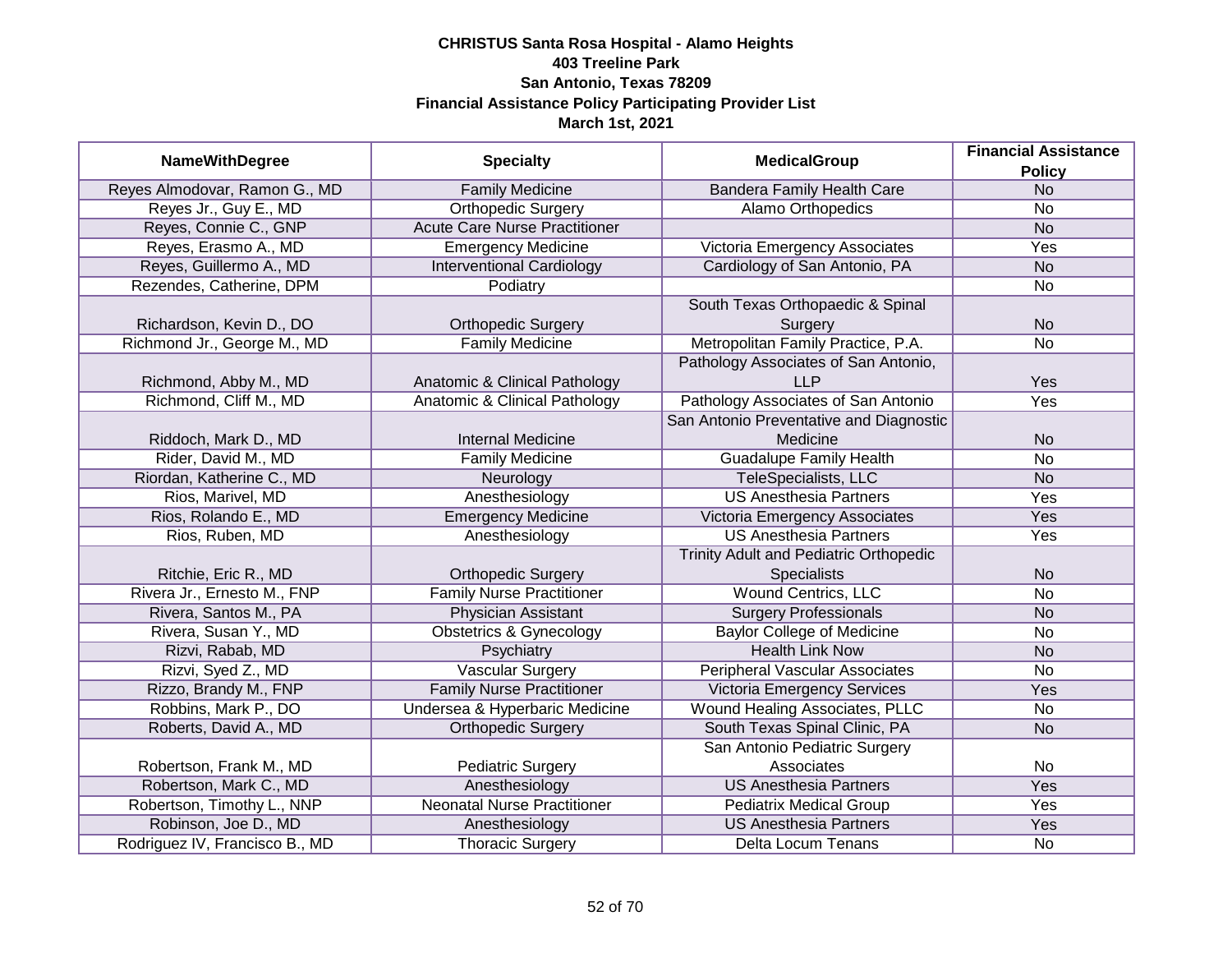|                            |                                               |                                            | <b>Financial Assistance</b> |
|----------------------------|-----------------------------------------------|--------------------------------------------|-----------------------------|
| <b>NameWithDegree</b>      | <b>Specialty</b>                              | <b>MedicalGroup</b>                        | <b>Policy</b>               |
| Rodriguez, Armand R., MD   | Anesthesiology                                | <b>US Anesthesia Partners</b>              | <b>Yes</b>                  |
| Rodriguez, Briana K., MD   | Anesthesiology                                | <b>US Anesthesia Partners</b>              | <b>Yes</b>                  |
| Rodriguez, David A., MD    | <b>Internal Medicine</b>                      | Inpatient Medicine Physicians              | Yes                         |
| Rodriguez, Emma I., MD     | Maternal-Fetal Medicine                       |                                            | $\overline{No}$             |
| Rodriguez, Gabriel, MD     | <b>Emergency Medicine</b>                     | Victoria Emergency Associates              | Yes                         |
|                            |                                               | South Texas Oncology & Hematology,         |                             |
| Rodriguez, Gladys I., MD   | <b>Medical Oncology</b>                       | <b>PLLC</b>                                | No                          |
| Rodriguez, Jesus A., MD    | <b>Family Medicine</b>                        | <b>Family Medical Home</b>                 | <b>No</b>                   |
|                            |                                               | South Texas Oncology and Hematology,       |                             |
| Rodriguez, Luis C., MD     | <b>Medical Oncology</b>                       | P.A.                                       | No                          |
|                            |                                               | <b>Orthopaedic Surgery and Sports</b>      |                             |
| Rodriguez, Michael E., PA  | Physician Assistant                           | Medicine of San Antonio                    | <b>No</b>                   |
| Rodriguez, Radames, MD     | <b>Internal Medicine</b>                      | South Alamo Medical Group                  | <b>No</b>                   |
| Rodriguez, Rafael M., MD   | <b>Internal Medicine</b>                      | Rafael Rodriguez MD                        | <b>No</b>                   |
| Rodriguez, Ronald, MD      | Urology                                       | <b>UTHSCSA Department of Urology</b>       | <b>No</b>                   |
| Rodriguez, Timothy D., FNP | <b>Family Nurse Practitioner</b>              | Victoria Emergency Associates              | Yes                         |
| Roeder Jr, Loddie F., MD   | <b>Orthopedic Surgery</b>                     | <b>NB Sports Medicine</b>                  | No                          |
| Rogers, Derek, CRNA        | <b>Certified Registered Nurse Anesthetist</b> | <b>US Anesthesia Partners</b>              | Yes                         |
| Rogers, Matthew D., MD     | Urology                                       | <b>Urology San Antonio</b>                 | <b>No</b>                   |
| Rogers, Randall D., MD     | <b>Colon and Rectal Surgery</b>               |                                            | <b>No</b>                   |
| Rojas, Jesse A., MD        | Anesthesiology                                | <b>US Anesthesia Partners</b>              | Yes                         |
| Rojas-Padron, Tara R., PA  | <b>Physician Assistant</b>                    | EVT, Inc.                                  | <b>No</b>                   |
| Rollins, Sara K., NNP      | <b>Neonatal Nurse Practitioner</b>            | <b>Pediatrix Medical Group</b>             | Yes                         |
|                            |                                               | <b>Texas Physical Medicine &amp; Rehab</b> |                             |
| Roman Jr, Angel M., MD     | Physical Medicine & Rehabilitation            | Institute                                  | <b>No</b>                   |
|                            |                                               |                                            |                             |
| Roman-Gonzalez, Javier, MD | <b>Clinical Cardiac Electrophysiology</b>     | South Texas Cardiovascular Consultants     | No                          |
| Roper, Jamie L., DO        | <b>Emergency Medicine</b>                     | Victoria Emergency Associates              | Yes                         |
| Rosado, Sara N., PA        | <b>Physician Assistant</b>                    |                                            | No                          |
| Rosen, Marcy, MD           | <b>Obstetrics &amp; Gynecology</b>            | Northeast OB/GYN Associates, PLLC          | <b>No</b>                   |
| Rosenblatt, Steven G., MD  | Nephrology                                    | South Texas Renal Group                    | No                          |
|                            |                                               |                                            |                             |
| Rosenbloom, Jeffrey S., MD | Otolaryngology                                | Alamo ENT Associates, P.A. (Stone Oak)     | <b>No</b>                   |
| Rosenkranz, Laura M., MD   | Gastroenterology                              | <b>MARC</b>                                | No                          |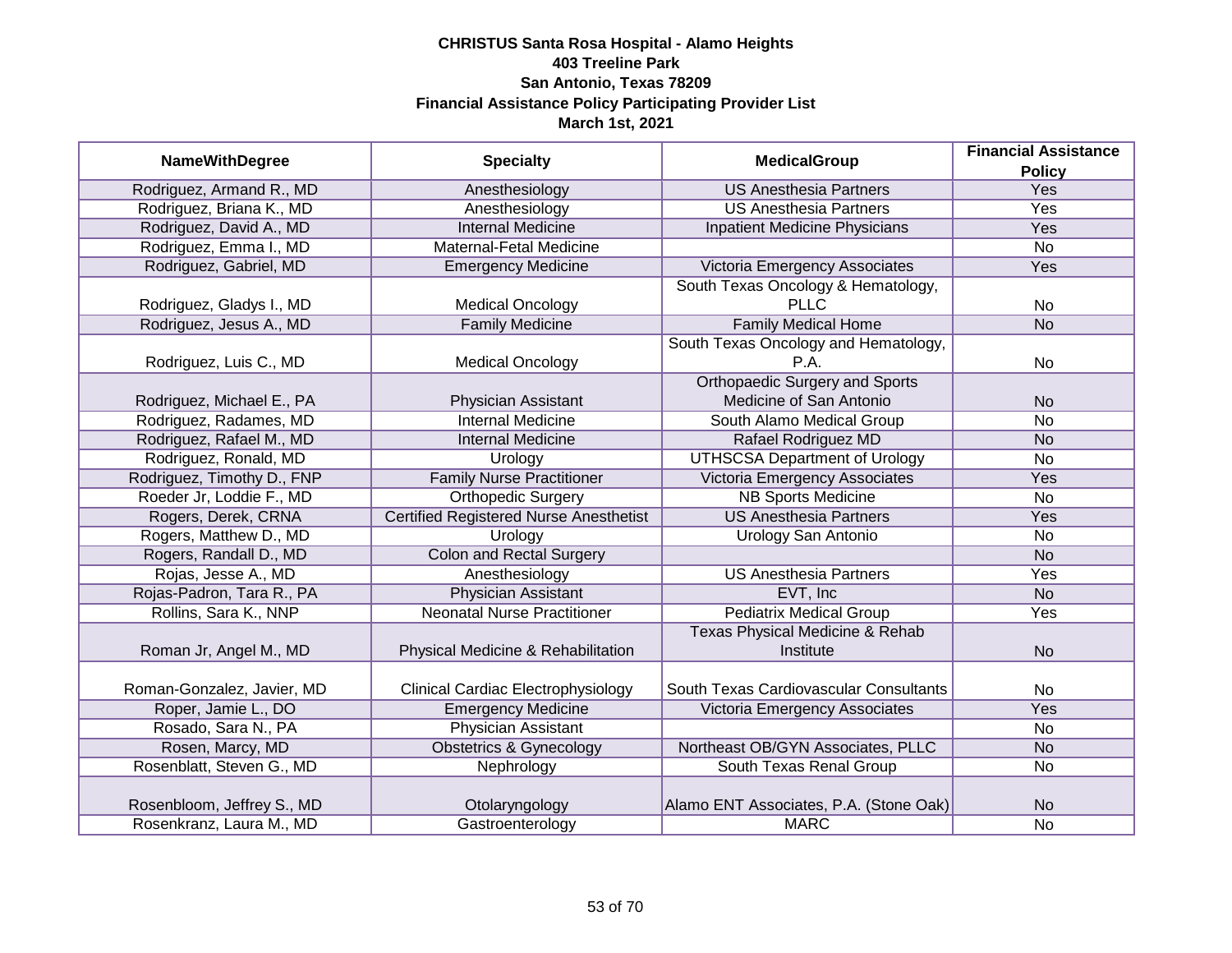| <b>NameWithDegree</b>            | <b>Specialty</b>                       | <b>MedicalGroup</b>                                             | <b>Financial Assistance</b><br><b>Policy</b> |
|----------------------------------|----------------------------------------|-----------------------------------------------------------------|----------------------------------------------|
|                                  |                                        |                                                                 |                                              |
| Rosenthal, Arthur, MD            | <b>General Surgery</b>                 | South Texas Oncology and Hematology                             | <b>No</b>                                    |
| Rossbach, Mario M., MD           | Vascular Surgery                       | Mission Cardiovascular Consultants dba                          | No                                           |
| Roth, Gregory S., MD             | <b>Emergency Medicine</b>              | Victoria Emergency Associates                                   | <b>Yes</b>                                   |
| Rotto, Debra K., MD              | Anesthesiology                         | <b>US Anesthesia Partners</b>                                   | Yes                                          |
| Rowan, Shandra C., AGACNP        | <b>Acute Care Nurse Practitioner</b>   | Inpatient Progressvie Healthcare of<br>America                  | <b>No</b>                                    |
| Rozanski, Alexander T., MD       | Urology                                | <b>UTHSCSA Department of Urology</b>                            | No                                           |
| Rozanski, Jillian, DDS, MD       | Oral and Maxillofacial Surgery         | Clark and Gossett Implant and Oral<br>Surgery, PA               | <b>No</b>                                    |
| Rubalcava, Frank J., MD          | <b>Cardiovascular Disease</b>          | <b>New Braunfels Cardiology</b>                                 | No                                           |
| Rubin, Brian S., MD              | Anesthesiology                         | <b>Tejas Anesthesia</b>                                         | <b>No</b>                                    |
| Ruiz III, Jose M., MD            | <b>Obstetrics &amp; Gynecology</b>     | Institute for Women's Health                                    | No                                           |
| Ruiz, Cynthia A., FNP, ENP       | <b>Family Nurse Practitioner</b>       | Victoria Emergency Associates                                   | Yes                                          |
| Ruiz, Gilbert M., MD             | Otolaryngology                         | ENT Clinics of San Antonio, PA                                  | No                                           |
| Russell, Douglas H., DO          | Urology                                | Urology San Antonio PA                                          | Yes                                          |
| Saa, Fausto G., FNP              | <b>Family Nurse Practitioner</b>       | Victoria Emergency Associates                                   | Yes                                          |
| Saap, Liliana J., MD             | Dermatology                            | <b>Skin Unlimited PLLC</b>                                      | <b>No</b>                                    |
| Sabbag Daccarett, Orlando D., MD | <b>Orthopedic Surgery</b>              | <b>Texas Spine Care Center</b>                                  | <b>No</b>                                    |
| Sadler, Randall K., MD           | Gynecology                             | Northeast OB/GYN Associates, PLLC                               | <b>No</b>                                    |
| Saenz, Amanda M., PNP            | <b>Psychiatric Nurse Practitioner</b>  | Pediatrix Medical Group - Mednax                                | Yes                                          |
| Saenz, Nicholas, MD              | Anesthesiology                         | <b>US Anesthesia Partners</b>                                   | Yes                                          |
| Saenz, Rolando H., MD            | <b>Colon and Rectal Surgery</b>        | San Lucas Surgical Associates PA                                | No                                           |
| Saha, Sam K., MD                 | Neurology                              | TeleSpecialists, LLC                                            | <b>No</b>                                    |
| Sahni, Irvin K., MD              | <b>Orthopedic Surgery</b>              |                                                                 | No                                           |
| Saigal, Navid Q., MD             | Nephrology                             | Renal Associates, PA                                            | <b>No</b>                                    |
| Salameh, Habeeb M., MD           | Gastroenterology                       | <b>Texas Digestive Disease Consultants</b>                      | Yes                                          |
| Salas Jr., Prisiliano, MD        | <b>Family Medicine</b>                 |                                                                 | <b>No</b>                                    |
| Salazar, David, MD               | <b>Pulmonary Disease</b>               |                                                                 | No                                           |
| Salazar, Rolando, DDS            | Oral and Maxillofacial Surgery         | San Antonio Oral and Maxillofacial<br><b>Surgery Associates</b> | <b>No</b>                                    |
| Salgado, Nancy, NNP              | <b>Neonatal Nurse Practitioner</b>     | <b>Pediatrix Medical Group</b>                                  | Yes                                          |
|                                  |                                        | Diabetes & Glandular Disease Clinic,                            |                                              |
| Salhin, Amna A., MD              | Endocrinology, Diabetes and Metabolism | P.A.                                                            | <b>No</b>                                    |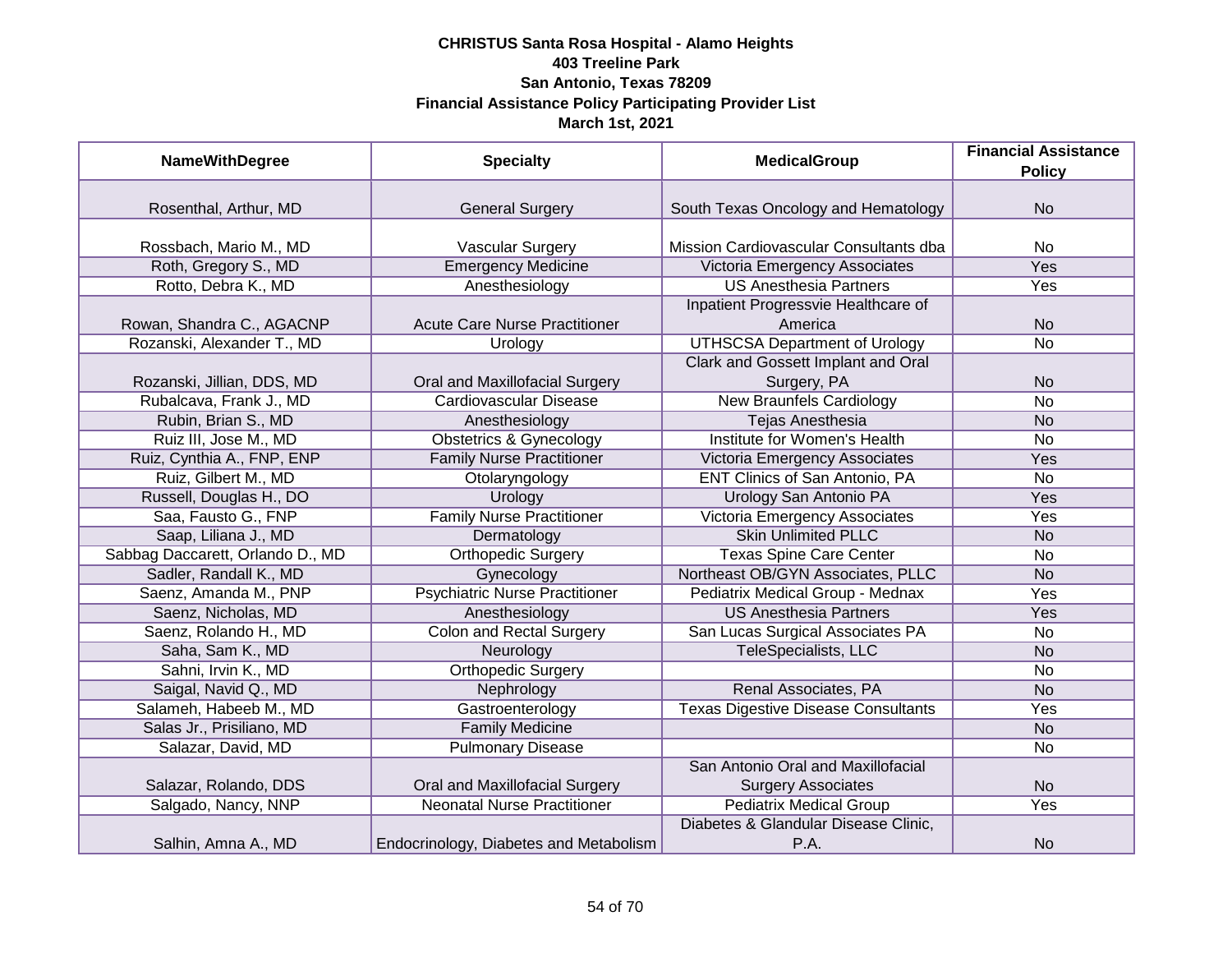|                                 |                                         | <b>MedicalGroup</b>                        | <b>Financial Assistance</b> |
|---------------------------------|-----------------------------------------|--------------------------------------------|-----------------------------|
| <b>NameWithDegree</b>           | <b>Specialty</b>                        |                                            | <b>Policy</b>               |
| Saligram, Shreyas, MD           | Gastroenterology                        | <b>University Health System</b>            | $\overline{No}$             |
|                                 |                                         | South Texas Oncology & Hematology,         |                             |
| Salih, Hanni, MD                | Hematology                              | <b>PLLC</b>                                | <b>No</b>                   |
| Salter Jr., Oscar R., MD        | Anesthesiology                          | <b>US Anesthesia Partners</b>              | <b>Yes</b>                  |
| Saltzstein, Daniel R., MD       | Urology                                 | Urology San Antonio, P.A.                  | Yes                         |
|                                 |                                         | San Antonio Infectious Disease             |                             |
| Samano, Annalisa C., AGACNP     | Adult-Gerontological Nurse Practitioner | Consultants                                | Yes                         |
| Samdani, Sheema, DO             | <b>Emergency Medicine</b>               | Victoria Emergency Associates              | Yes                         |
| Samodumov, Andrey, MD           | Anesthesiology                          | <b>US Anesthesia Partners</b>              | Yes                         |
| Sanchez Mora, Jully M., MD      | <b>Internal Medicine</b>                | Gonzaba Medical Group                      | <b>No</b>                   |
| Sanchez, Agustin F., MD         | Physical Medicine & Rehabilitation      | AllStar Healthcare Physical Medicine       | <b>No</b>                   |
| Sanchez, Ninza A., MD           | <b>Internal Medicine</b>                | South Alamo Medical Group                  | <b>No</b>                   |
| Sanchez, Victor, FNP            | <b>Family Nurse Practitioner</b>        | <b>Texas Digestive Disease Consultants</b> | Yes                         |
|                                 |                                         | South Texas Oncology and Hematology,       |                             |
| Sandera, Marisa, MD             | <b>Medical Oncology</b>                 | P.A.                                       | <b>No</b>                   |
| Sanders, Stephanie, FNP         | <b>Family Nurse Practitioner</b>        | <b>Wound Centrics</b>                      | <b>No</b>                   |
| Sandoval, Cynthia M., NNP       | <b>Neonatal Nurse Practitioner</b>      | <b>Pediatrix Medical Group</b>             | Yes                         |
| Sandoval, Sal S., MD            | Anesthesiology                          | <b>US Anesthesia Partners</b>              | Yes                         |
| Sandquist, Caralyne A., PA      | Physician Assistant                     | <b>SAS Orthopaedics PLLC</b>               | <b>No</b>                   |
|                                 |                                         | San Antonio Kidney Disease Center          |                             |
| Sangha, Bhupinder S., MD        | <b>Critical Care Medicine</b>           | Physicians Group PLLC                      | No                          |
| Sangha, Denisse M., MD          | <b>Cardiovascular Disease</b>           | <b>Stephen Carey Cardiology</b>            | <b>No</b>                   |
| Sanka, V S Shankar C., MD       | <b>Internal Medicine</b>                | IPC, The Hospitalist Company               | No                          |
|                                 |                                         |                                            |                             |
| Santellana, Rolando R., DPM     | Podiatry                                | The Podiatry Group of South Texas PA       | <b>No</b>                   |
| Santiago, Manuel A., MD         | Hematology                              |                                            | <b>No</b>                   |
| Santillan-Gomez, Alfredo A., MD | <b>General Surgery</b>                  | Texas Oncology- San Antonio                | <b>No</b>                   |
| Santillan-Gomez, Antonio, MD    | <b>Gynecologic Oncology</b>             | <b>Cancer Care Centers of South Texas</b>  | No                          |
| Santillano, Daniel R., MD       | <b>Internal Medicine</b>                | Daniel R. Santillano MD, PLLC              | <b>No</b>                   |
| Santos, Claudia Y., MD          | <b>Internal Medicine</b>                | <b>Health Texas Medical Group</b>          | <b>No</b>                   |
| Santos, Jose A., MD             | Physical Medicine & Rehabilitation      | The Rehabilitation Group, PA               | <b>No</b>                   |
| Santosa, Claudia, MD            | Anesthesiology                          | <b>US Anesthesia Partners</b>              | Yes                         |
| Santoscoy, Raul, DO             | <b>Family Medicine</b>                  | <b>Health Texas Medical Group</b>          | N <sub>o</sub>              |
| Sarao, Ravjot S., MD            | <b>Family Medicine</b>                  | IPC, The Hospitalist Company               | No                          |
| Saravia, Jorge A., MD           | Neurology                               |                                            | <b>No</b>                   |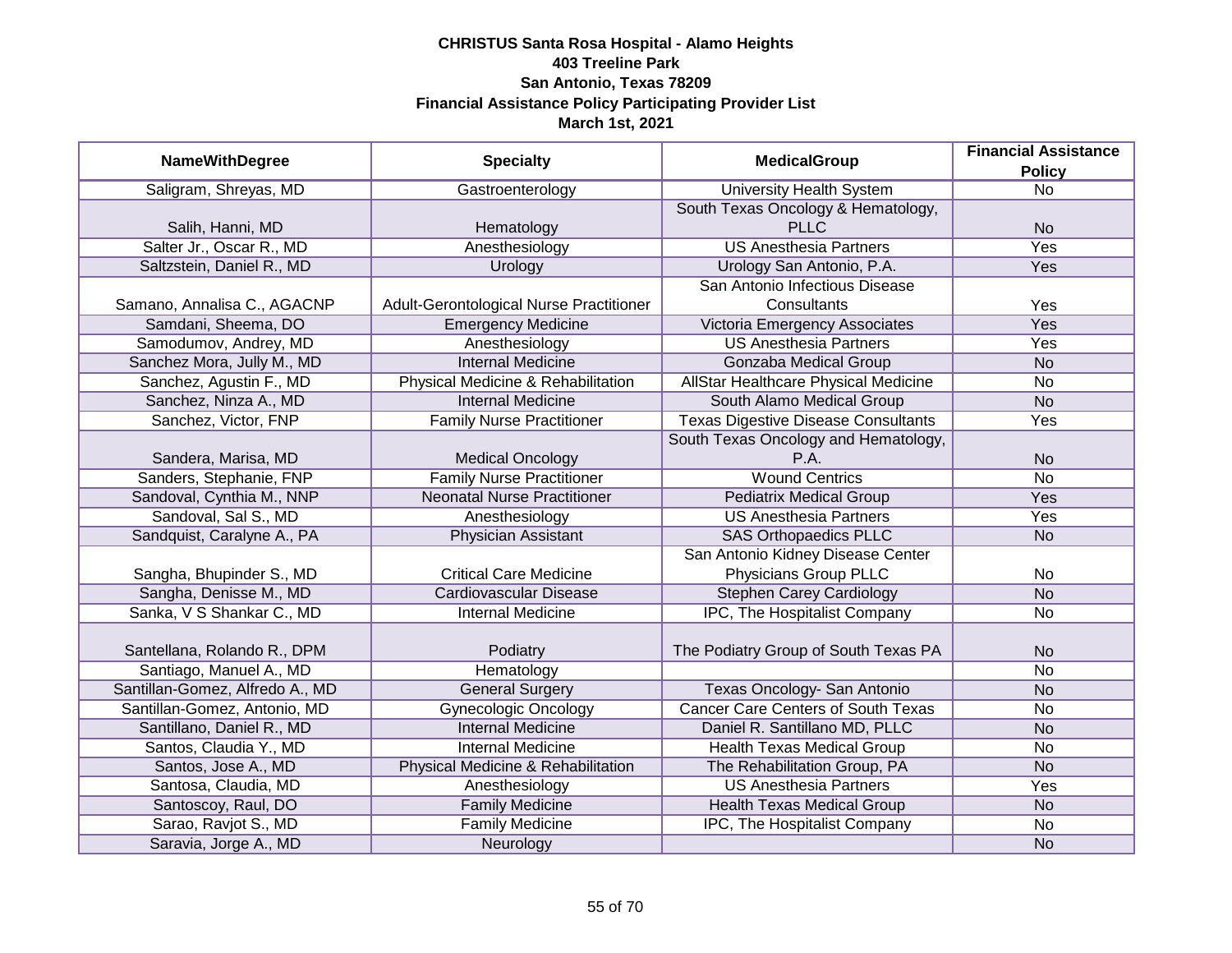| <b>NameWithDegree</b>      | <b>Specialty</b>                              | <b>MedicalGroup</b>                        | <b>Financial Assistance</b> |
|----------------------------|-----------------------------------------------|--------------------------------------------|-----------------------------|
|                            |                                               | <b>Policy</b>                              |                             |
| Sargent, Edward R., MD     | <b>Internal Medicine</b>                      |                                            | $\overline{No}$             |
|                            | Acute Care Adult-Gerontology Nurse            | Inpatient Progressive Healthcare of        |                             |
| Sarrami, Mahshid, AGACNP   | Practitioner                                  | America                                    | <b>No</b>                   |
| Sarreal Jr, Renato, MD     | Anesthesiology                                | <b>US Anesthesia Partners</b>              | <b>Yes</b>                  |
| Satpathy, Bighnesh, MD     | Radiology                                     | <b>River City Imaging Associates</b>       | Yes                         |
| Savage, Clare M., MD       | Radiology                                     | <b>River City Imaging Associates</b>       | Yes                         |
| Sayana, Hari P., MD        | Gastroenterology                              |                                            | <b>No</b>                   |
|                            |                                               |                                            |                             |
| Sayeed, Jaweed, MD         | <b>Interventional Cardiology</b>              | Lone Star Heart and Vascular Clinic PA     | No                          |
| Sayeed, Siraj A., MD       | <b>Orthopedic Surgery</b>                     | South Texas Bone & Joint Institute         | <b>No</b>                   |
|                            |                                               |                                            |                             |
| Scales, David K., MD       | Ophthalmology                                 | Retina & Uveitis Consultants of Texas PA   | No                          |
| Scanlon, Michelle R., DO   | Anesthesiology                                | Tejas Anesthesia, PA                       | <b>No</b>                   |
| Schaefer, Matthew E., DO   | Nephrology                                    | San Antonio Kidney Disease Center          | <b>No</b>                   |
| Schaffer, Eric S., MD      | <b>Plastic Surgery</b>                        | Eric Stuart Schaffer, M.D.                 | <b>No</b>                   |
| Schanen, Peter J., FNP     | <b>Family Nurse Practitioner</b>              | Cardiology of San Antonio, PA              | Yes                         |
| Schaner, Patrick J., MD    | <b>Plastic Surgery</b>                        | <b>Schaner Plastic Surgery</b>             | <b>No</b>                   |
| Schauer, Steven G., DO     | <b>Emergency Medicine</b>                     | Victoria Emergency Associates              | Yes                         |
| Schechtman, Jessica M., DO | <b>Obstetrics &amp; Gynecology</b>            |                                            | <b>No</b>                   |
| Schilling, Harry E., MD    | Otolaryngology                                | <b>ENT Clinics of San Antonio, PA</b>      | <b>No</b>                   |
| Schmidt, Melissa K., DO    | <b>Emergency Medicine</b>                     | Victoria Emergency Associates              | Yes                         |
| Schmidt, Steven W., MD     | Anesthesiology                                | <b>US Anesthesia Partners</b>              | Yes                         |
| Scholes, Robert B., CRNA   | <b>Certified Registered Nurse Anesthetist</b> | <b>US Anesthesia Partners</b>              | Yes                         |
| Schroeder, Tyrus, MD       | <b>Sleep Medicine</b>                         | Tyrus Schroeder, MD                        | <b>No</b>                   |
| Schuleman, Steven G., MD   | Anesthesiology                                | <b>US Anesthesia Partners</b>              | Yes                         |
|                            |                                               | Christus Santa Rosa Family Health          |                             |
| Schultz, Amanda E., MD     | <b>Family Medicine</b>                        | Center                                     | No                          |
| Schulze, Brian E., MD      | <b>Orthopedic Surgery</b>                     | <b>Schulze Orthopedics</b>                 | <b>No</b>                   |
| Scott, Andy G., PA         | <b>Physician Assistant</b>                    | Victoria Emergency Associates              | Yes                         |
| Scott, John R., MD         | <b>Emergency Medicine</b>                     | Victoria Emergency Associates              | Yes                         |
| Seastrunk, Brian K., MD    | Anesthesiology                                | <b>US Anesthesia Partners</b>              | Yes                         |
| Sebesto, Jason R., DO      | Neurology                                     | TeleSpecialists, LLC                       | <b>No</b>                   |
| Sedlak, Michael, MD        | Urology                                       | Comal Urology, PA                          | <b>No</b>                   |
| Seger, Michael V., MD      | <b>General Surgery</b>                        | Bariatric Medical Institute of Texas, PLLC | <b>No</b>                   |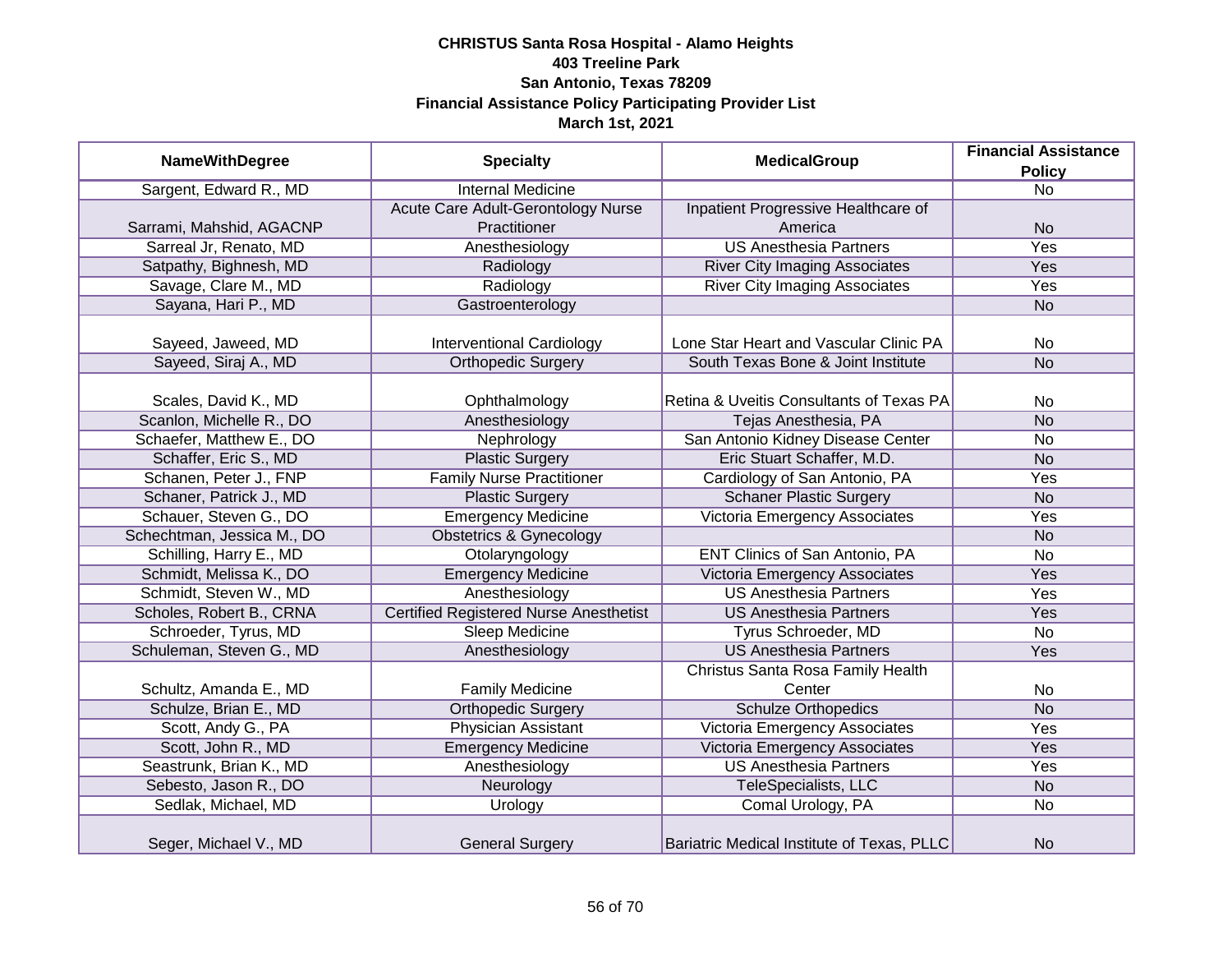|                                | <b>Specialty</b><br><b>MedicalGroup</b> |                                          | <b>Financial Assistance</b> |
|--------------------------------|-----------------------------------------|------------------------------------------|-----------------------------|
| <b>NameWithDegree</b>          |                                         |                                          | <b>Policy</b>               |
| Sehgal, Savitha D., MD         | Anesthesiology                          | Tejas Anesthesia, P.A.                   | $\overline{No}$             |
| Seidel, Sandra M., FNP         | <b>Family Nurse Practitioner</b>        | <b>Wound Centrics, LLC</b>               | <b>No</b>                   |
| Sellas, Monique I., MD         | <b>Emergency Medicine</b>               | Victoria Emergency Associates            | <b>Yes</b>                  |
| Sellers, Cheryl S., DDS        | Dentistry                               | <b>Children's Dental Ark</b>             | <b>No</b>                   |
|                                |                                         | Cardiovascular Associates of San         |                             |
| Senapathi, Murali K., MD       | <b>Internal Medicine</b>                | Antonio                                  | <b>No</b>                   |
| Sepulveda, Pedro, MD           | <b>Pulmonary Disease</b>                | Alamo Lung Institute                     | N <sub>o</sub>              |
| Sertich, Christopher, MD       | Anesthesiology                          | <b>US Anesthesia Partners</b>            | Yes                         |
|                                |                                         | <b>CHRISTUS Santa Rosa Family Health</b> |                             |
| Seto, Edward, MD               | <b>Family Medicine</b>                  | Center                                   | <b>No</b>                   |
| Sevilis, Theresa B., DO        | Neurology                               | <b>TeleSpecialists, LLC</b>              | <b>No</b>                   |
| Sewell, Jeffrey T., MD         | Nephrology                              | San Antonio Kidney Disease Center        | <b>No</b>                   |
| Shafiu, Mohamed, MD            | Nephrology                              | Renal Assoicates, P.A.                   | <b>No</b>                   |
| Shah, Chintalben D., MD        | <b>Family Medicine</b>                  | <b>Sound Physicians</b>                  | Yes                         |
| Shah, Umang H., MD             | <b>Internal Medicine</b>                | <b>BHS Specialty Network</b>             | <b>No</b>                   |
| Shaikh, Jawad Z., MD           | Cardiovascular Disease                  | Cardiac Center Of San Antonio            | <b>No</b>                   |
| Shamblin, Brandon C., DDS      | <b>Pediatric Dentistry</b>              | Treetop Pediatric Dentistry, PC          | <b>No</b>                   |
|                                | Interventional Radiology and Diagnostic |                                          |                             |
| Shapiro, Murray, MD            | Radiology                               | <b>River City Imaging Associates</b>     | Yes                         |
| Sharaf, Rashid, MD             | <b>Internal Medicine</b>                | <b>Renal Associates PA</b>               | <b>No</b>                   |
| Sharma, Desh B., MD            | Gastroenterology                        | Kesar Family PLLC Gastro Star            | <b>No</b>                   |
| Sharma, Shirin, MD             | Nephrology                              | South Texas Renal Care Center            | <b>No</b>                   |
| Sharron, Jennifer A., MD       | Neurology                               | Alamo Neurology Consultants, PA          | <b>No</b>                   |
| Shary Jr., Thomas M., MD       | <b>General Surgery</b>                  | <b>General Surgical Associates</b>       | <b>No</b>                   |
| Shaw Jr., Burton G., MD        | <b>Emergency Medicine</b>               | Metropolitan Family Practice, P.A.       | <b>No</b>                   |
| Shebetka, Karry A., DPM        | Podiatry                                | Peripheral Vascular Associates, P.A.     | <b>No</b>                   |
| Sheean, Andrew J., MD          | <b>Orthopedic Surgery</b>               | Fort Sam Houston                         | <b>No</b>                   |
|                                |                                         | Star Team Intensive Care and             |                             |
| Sheikh, Awais A., MD           | <b>Internal Medicine</b>                | Hospitalist                              | No                          |
| Shelton-Hong, Jennifer L., NNP | <b>Neonatal Nurse Practitioner</b>      | <b>Pediatrix Medical Group</b>           | Yes                         |
| Shelver, Lyle N., MD           | <b>Internal Medicine</b>                |                                          | No                          |
| Shepherd, John M., MD          | Pediatric Anesthesiology                | Tejas Anesthesia, P.A.                   | <b>No</b>                   |
|                                |                                         |                                          |                             |
| Sheplan, Bruce M., MD          | <b>Internal Medicine</b>                | Complete Care Medical Associates, LLC    | No                          |
| Shetty, Rajesh A., MD          | <b>Pulmonary Disease</b>                |                                          | <b>No</b>                   |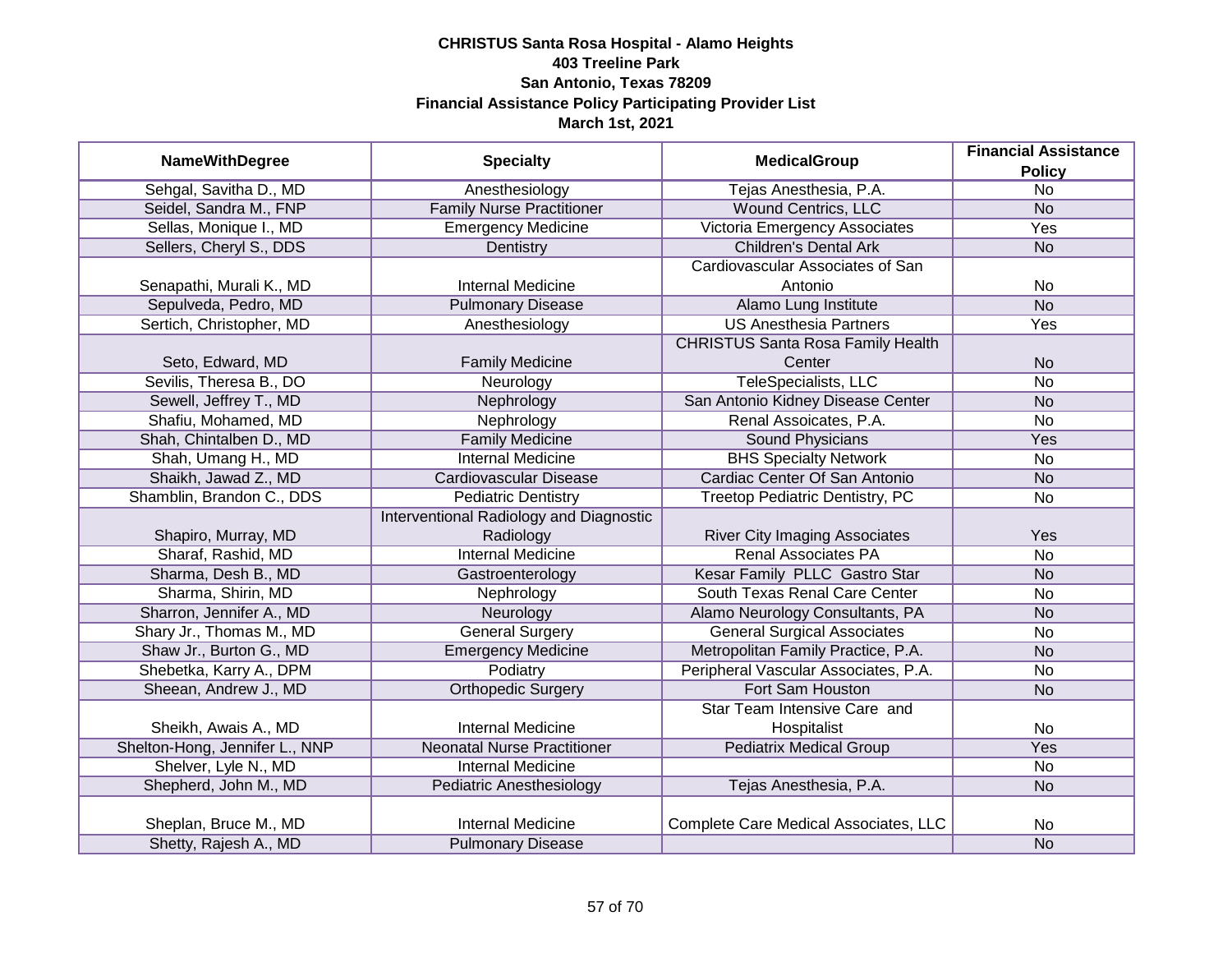|                           |                                     |                                          | <b>Financial Assistance</b> |
|---------------------------|-------------------------------------|------------------------------------------|-----------------------------|
| <b>NameWithDegree</b>     | <b>Specialty</b>                    | <b>MedicalGroup</b>                      | <b>Policy</b>               |
| Shi, Zheng, MD            | <b>Radiation Oncology</b>           | <b>UT Health Science Center</b>          | $\overline{No}$             |
| Shields, Andrea D., MD    | <b>Maternal-Fetal Medicine</b>      | <b>Baylor College of Medicine</b>        | <b>No</b>                   |
|                           |                                     | Rivercity Cardiovascular of San Antonio, |                             |
| Shima, Lynn M., ACNP      |                                     | <b>PLLC</b>                              | Yes                         |
|                           |                                     | Rivercity Cardiovascular of San Antonio  |                             |
| Shima, Mark A., MD        | <b>Internal Medicine</b>            | <b>PLLC</b>                              | Yes                         |
| Shirani, Khan Z., MD      | Aerospace Medicine                  | O2H Docs, PLLC                           | $\overline{No}$             |
|                           |                                     |                                          |                             |
| Shriner, David L., MD     | Dermatology                         | Dermatology Associates of San Antonio    | <b>No</b>                   |
|                           |                                     | <b>Interventional Pain Management</b>    |                             |
| Shroll, Joshua T., MD     | Pain Medicine                       | Physicians, PA                           | No                          |
|                           |                                     | <b>Synaptic Resources - Hill Country</b> |                             |
| Shtrahman, Matthew, MD    | Neurology                           | Monitoring                               | <b>No</b>                   |
| Shumway, Nathan, DO       | Hematology/Oncology                 |                                          | No                          |
| Sideman, Matthew J., MD   | <b>Vascular Surgery</b>             | <b>UTHSCSA Dept of Surgery</b>           | <b>No</b>                   |
| Silva, Roberto A., MD     | Neurology                           | Neuropro of Texas                        | No                          |
|                           |                                     |                                          |                             |
| Silverman, Alan K., MD    | Dermatology                         | Dermatology Associates of San Antonio    | <b>No</b>                   |
| Simmons III, James W., DO | <b>Pediatric Orthopedic Surgery</b> | South Texas Spinal Clinic                | <b>No</b>                   |
|                           |                                     | Neurodiagnostics & Neuromonitoring       |                             |
| Simmons, Larry K., DO     | Neurology                           | Institute, Inc.                          | <b>No</b>                   |
| Simon, Matthias, MD       | Nephrology                          | <b>Renal Associates PA</b>               | <b>No</b>                   |
|                           |                                     |                                          |                             |
| Simon, Patrick M., MD     | <b>Orthopedic Surgery</b>           | Northeast Orthopedics & Sports Medicine  | <b>No</b>                   |
| Simpson, Tamara D., MD    | <b>Pulmonary Disease</b>            | Leonard E Deal MD PA                     | No                          |
| Singh, Harinder R., MD    | <b>Pediatric Cardiology</b>         | <b>BCM Physicians of San Antonio</b>     | <b>No</b>                   |
|                           |                                     | Gastroenterology Consultants Of San      |                             |
| Singson, Zarema, MD       | Gastroenterology                    | Antonio, P.A.                            | No                          |
| Singstad, Charles P., MD  | <b>Emergency Medicine</b>           | Victoria Emergency Associates            | Yes                         |
| Sinha, Bishal, MD         | <b>Internal Medicine</b>            | IPC, The Hospitalist Company             | No                          |
| Sioco, Geraldo M., MD     | Cardiovascular Disease              | Sioco Cardiology, PA                     | <b>No</b>                   |
| Siqueiros, Alan, MD       | <b>Internal Medicine</b>            | Pulmonary Consultants of San Antonio     | No                          |
| Sirinek, Kenneth R., MD   | <b>General Surgery</b>              | <b>UTHSCSA</b>                           | N <sub>o</sub>              |
| Skelton, Thomas S., MD    | <b>Colon and Rectal Surgery</b>     | <b>Colorectal Surgery Services PLL</b>   | No                          |
| Smith Jr., Huelen E., MD  | <b>Family Medicine</b>              | Wellmed at Seguin                        | <b>No</b>                   |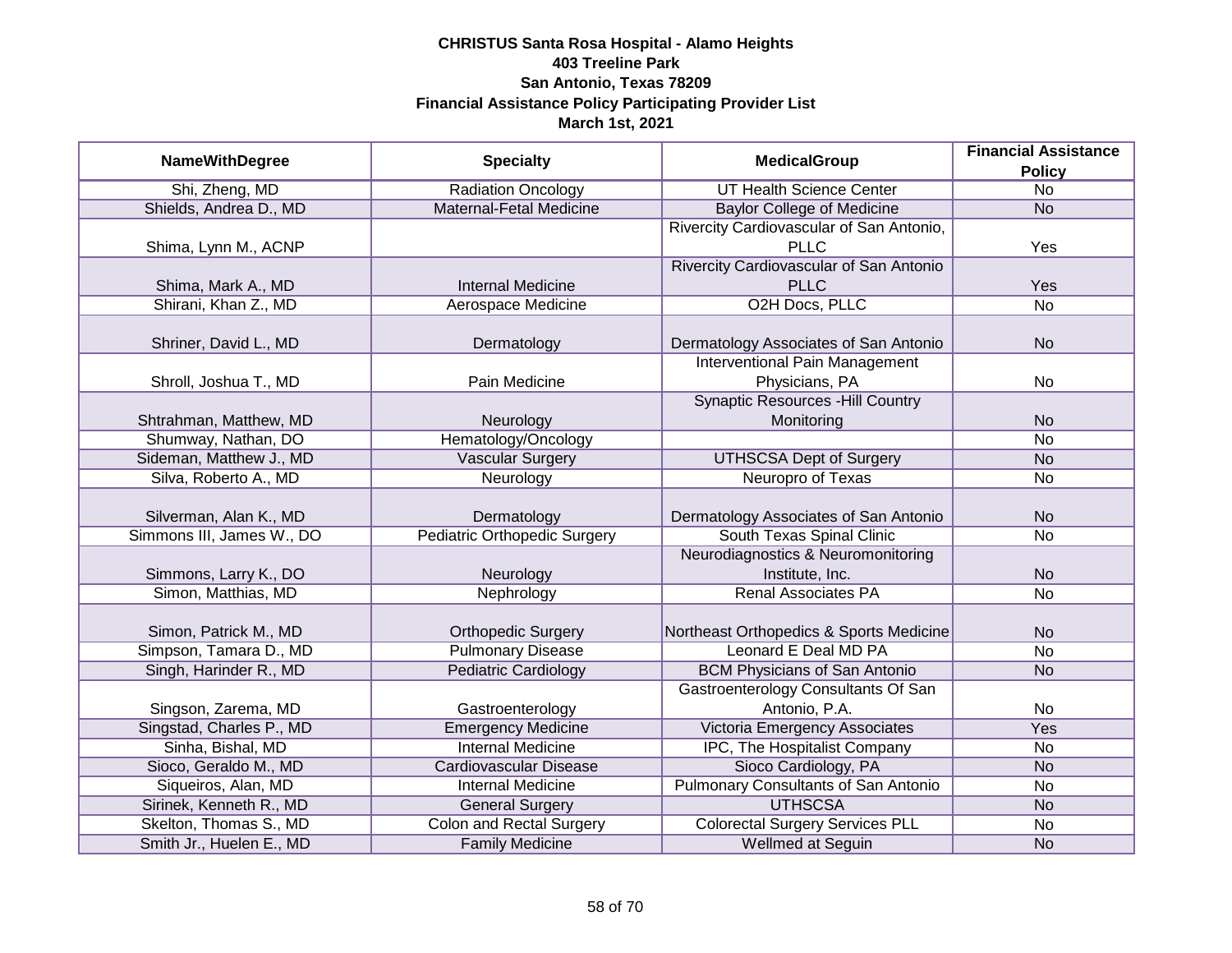|                                 |                                               | <b>MedicalGroup</b>                        | <b>Financial Assistance</b> |
|---------------------------------|-----------------------------------------------|--------------------------------------------|-----------------------------|
| <b>NameWithDegree</b>           | <b>Specialty</b>                              |                                            | <b>Policy</b>               |
| Smith, Amy M., AGACNP           | <b>Acute Care Nurse Practitioner</b>          | <b>Sound Physicians</b>                    | <b>Yes</b>                  |
| Smith, Carl K., MD              | Anesthesiology                                | <b>US Anesthesia Partners</b>              | <b>Yes</b>                  |
| Smith, Charles E., MD           | Anesthesiology                                | Confidential Anesthesia, PA                | $\overline{No}$             |
| Smith, Diana J., FNP            | <b>Family Nurse Practitioner</b>              | Inpatient Medicine Physicians              | <b>Yes</b>                  |
| Smith, John C., MD              | Anesthesiology                                | <b>US Anesthesia Partners</b>              | Yes                         |
|                                 |                                               | <b>CHRISTUS VNA Hospice and Palliative</b> |                             |
| Smith, Ken R., MD               | <b>Internal Medicine</b>                      | Care                                       | <b>No</b>                   |
|                                 |                                               | South Texas Oncology & Hematology,         |                             |
| Smith, Lon S., MD               | <b>Medical Oncology</b>                       | <b>PLLC</b>                                | No                          |
| Smith, Stanley G., MD           | Ophthalmology                                 | <b>New Braunfels Vision Center</b>         | <b>No</b>                   |
| Smith-Dunford, Lindsey M., CRNA | <b>Certified Registered Nurse Anesthetist</b> | <b>TDDC Gastroenterology New Braunfels</b> | <b>No</b>                   |
| Snyder, Michael D., MD          | Neurology                                     | TeleSpecialists, LLC                       | <b>No</b>                   |
| Sobamowo, Hezekiah O., MD       | Nephrology                                    | Renal Associates, P.A.                     | No                          |
| Soechting, Henry W., MD         | Anesthesiology                                | <b>US Anesthesia Partners</b>              | Yes                         |
| Sollohub, Heather M., NNP       | <b>Neonatal Nurse Practitioner</b>            | <b>Pediatrix Medical Group</b>             | Yes                         |
| Sombutmai, Chut, DO             | Neurology                                     | TeleSpecialists, LLC                       | <b>No</b>                   |
| Sommerhalder, David, MD         | Hematology                                    | <b>Texas Oncology</b>                      | No                          |
| Song, Yeun O., CRNA             | <b>Certified Registered Nurse Anesthetist</b> | <b>US Anesthesia Partners</b>              | Yes                         |
| Songco, Gary M., MD             | <b>Pulmonary Disease</b>                      | Gary M Songco, MD                          | No                          |
|                                 |                                               | Pulmonary Consultants of San Antonio,      |                             |
| Soto-Gomez, Natalia, MD         | <b>Pulmonary Disease</b>                      | <b>PA</b>                                  | <b>No</b>                   |
| Soulas Jr., Moises M., MD       | <b>General Surgery</b>                        | <b>Medical Clinic of Castroville</b>       | <b>No</b>                   |
| Soulas, Christopher M., PA      | <b>Physician Assistant</b>                    | San Antonio Orthopaedic Group              | <b>No</b>                   |
|                                 |                                               | Pediatric Orthopedic & Scoliosis Center    |                             |
| Soyars, Adam K., PA             | Physician Assistant                           | of South Texas                             | No                          |
| Sozansky Lujan, Jeanie, MD      | Otolaryngology                                | Jose Barrera, MD, PLLC                     | <b>No</b>                   |
| Spadaccini, Cathy J., MD        | <b>Anatomic &amp; Clinical Pathology</b>      | Pathology Associates of San Antonio        | Yes                         |
| Spencer III, Charles T., MD     | <b>Emergency Medicine</b>                     |                                            | Yes                         |
| Sponsel, William E., MD         | Ophthalmology                                 |                                            | No                          |
| Sra, Sharon K., MD              | Ophthalmology                                 |                                            | <b>No</b>                   |
| Srinivasan, Venkatasubraman, MD | <b>Internal Medicine</b>                      | <b>Sound Physicians</b>                    | Yes                         |
| Stahr, Stephen G., MD           | Dermatology                                   | <b>Elect Dermatology</b>                   | <b>No</b>                   |
| Stallard, Stacey A., DO         | <b>Pediatric Anesthesiology</b>               | <b>US Anesthesia Partners</b>              | <b>Yes</b>                  |
| Stallman, Kenneth J., MD        | Urology                                       | Urology San Antonio, P.A.                  | Yes                         |
| Stallworth, Christian L., MD    | Otolaryngology                                | <b>UT Health San Antonio</b>               | No                          |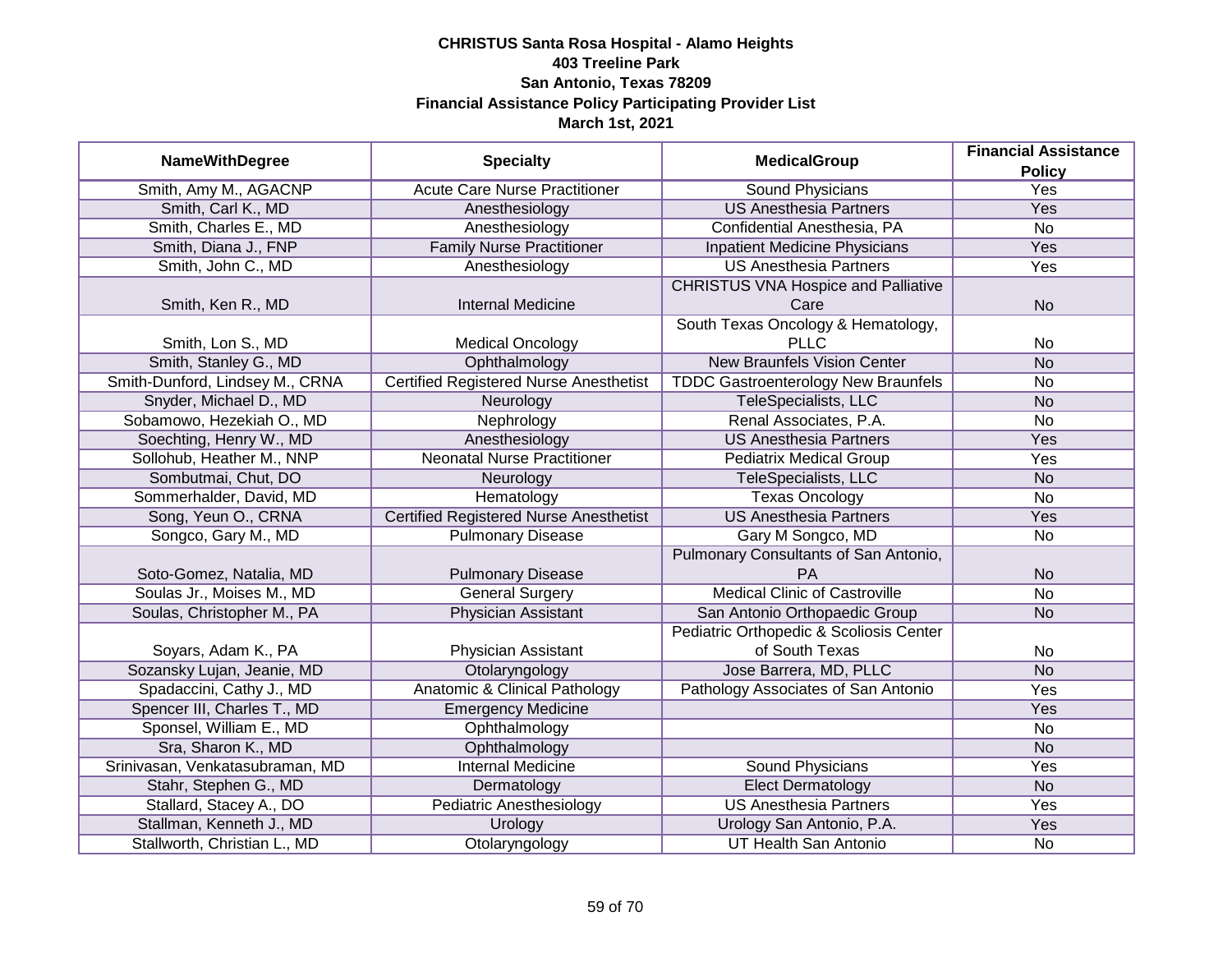|                                       |                                               |                                        | <b>Financial Assistance</b> |
|---------------------------------------|-----------------------------------------------|----------------------------------------|-----------------------------|
| <b>NameWithDegree</b>                 | <b>Specialty</b>                              | <b>MedicalGroup</b>                    | <b>Policy</b>               |
| Stanley, Brenda J., NNP               | <b>Neonatal Nurse Practitioner</b>            | <b>Pediatrix Medical Group</b>         | Yes                         |
|                                       |                                               |                                        |                             |
| Stanley, Russell, DPM                 | Podiatry                                      | San Antonio Podiatry Associates, P.C.  | No                          |
| Starch, David W., MD                  | <b>Orthopedic Surgery</b>                     | NB Ortho Surg & Sports Medicine        | N <sub>o</sub>              |
|                                       |                                               | South Texas Cardiothoracic & Surgical  |                             |
| Stasik, Chad N., MD                   | <b>Thoracic Surgery</b>                       | Vascular Associates, P                 | No                          |
| Statton, Michael J., MD               | <b>Internal Medicine</b>                      | Medcede Physcician Services            | <b>No</b>                   |
| Stavinoha, Tyler J., MD               | <b>Orthopedic Surgery</b>                     | Baylor College of Medicine             | No                          |
| Stecki, Jeremiah, NNP                 | <b>Neonatal Nurse Practitioner</b>            | <b>Pediatrix Medical Group</b>         | Yes                         |
| Stein, Jeffrey J., MD                 | <b>Vascular Surgery</b>                       | Peripheral Vascular Associates PA      | No                          |
|                                       |                                               |                                        |                             |
| Steinmetz-Rodriguez, Christina Y., DO | Dermatology                                   | Dermatology Associates of San Antonio  | <b>No</b>                   |
| Stevens, Samuel H., MD                | Pain Medicine                                 | <b>Cental Texas Pain Center</b>        | <b>No</b>                   |
| Stewart, Theresa L., MD               | <b>Obstetrics &amp; Gynecology</b>            | <b>Baylor College of Medicine</b>      | <b>No</b>                   |
| Stiebel, Victor, MD                   | Psychiatry                                    |                                        | <b>No</b>                   |
| Stigall, Brian W., MD                 | <b>Family Medicine</b>                        | <b>Hill Country Medical Associates</b> | <b>No</b>                   |
| Stilwell, Timothy W., PA              | <b>Physician Assistant</b>                    | The San Antonio Orthopaedic Group      | No                          |
| Stokes, Mary J., MD                   | <b>Obstetrics &amp; Gynecology</b>            | <b>Central Women's Health Care</b>     | <b>No</b>                   |
| Stoneking, Jennifer N., MD            | Anesthesiology                                | <b>USAP Texas South</b>                | <b>No</b>                   |
| Stothoff, Alice F., MD                | <b>Emergency Medicine</b>                     | Victoria Emergency Associates          | Yes                         |
| Strash, Walter, DPM                   | Podiatry                                      | Alamo Family Foot and Ankle Care       | <b>No</b>                   |
| Strehlow V, Robert, MD                | Anesthesiology                                | Tejas Anesthesia, P.A.                 | <b>No</b>                   |
| Streitz, Matthew J., MD               | <b>Emergency Medicine</b>                     | Victoria Emergency Associates          | Yes                         |
| Stryker, Louis S., MD                 | <b>Orthopedic Surgery</b>                     | San Antonio Orthopaedic Specialists    | <b>No</b>                   |
| Stuart, Selena J., MD                 | Hematology                                    | <b>Texas Oncology - New Braunfels</b>  | No                          |
| Suarez Gonzalez, Vivian M., MD        | Neurology                                     | TeleSpecialists, LLC                   | <b>No</b>                   |
| Sudheer, Viola G., PA                 | <b>Physician Assistant</b>                    | <b>Victoria Emergency Associates</b>   | Yes                         |
| Sullivan, Mackenzie D., CRNA          | <b>Certified Registered Nurse Anesthetist</b> | <b>US Anesthesia Partners</b>          | Yes                         |
| Sumner, Keith N., MD                  | Anesthesiology                                | <b>US Anesthesia Partners</b>          | Yes                         |
| Sunkari, Amar, MD                     | <b>Internal Medicine</b>                      | <b>IPHA</b>                            | <b>No</b>                   |
| Suradi, Yazan Mazen Mohammad, MD      | Neurology                                     | TeleSpecialists, LLC                   | No                          |
|                                       |                                               | South Texas Oncology & Hematology,     |                             |
| Surapaneni, Prathibha, MD             | <b>Internal Medicine</b>                      | <b>PLLC</b>                            | <b>No</b>                   |
| Surapaneni, Vamsi K., MD              | <b>Internal Medicine</b>                      | <b>Alamo Physician Services</b>        | $\overline{No}$             |
| Suris, Orlando J., MD                 | <b>Obstetrics &amp; Gynecology</b>            | Institute for Womens Health            | <b>No</b>                   |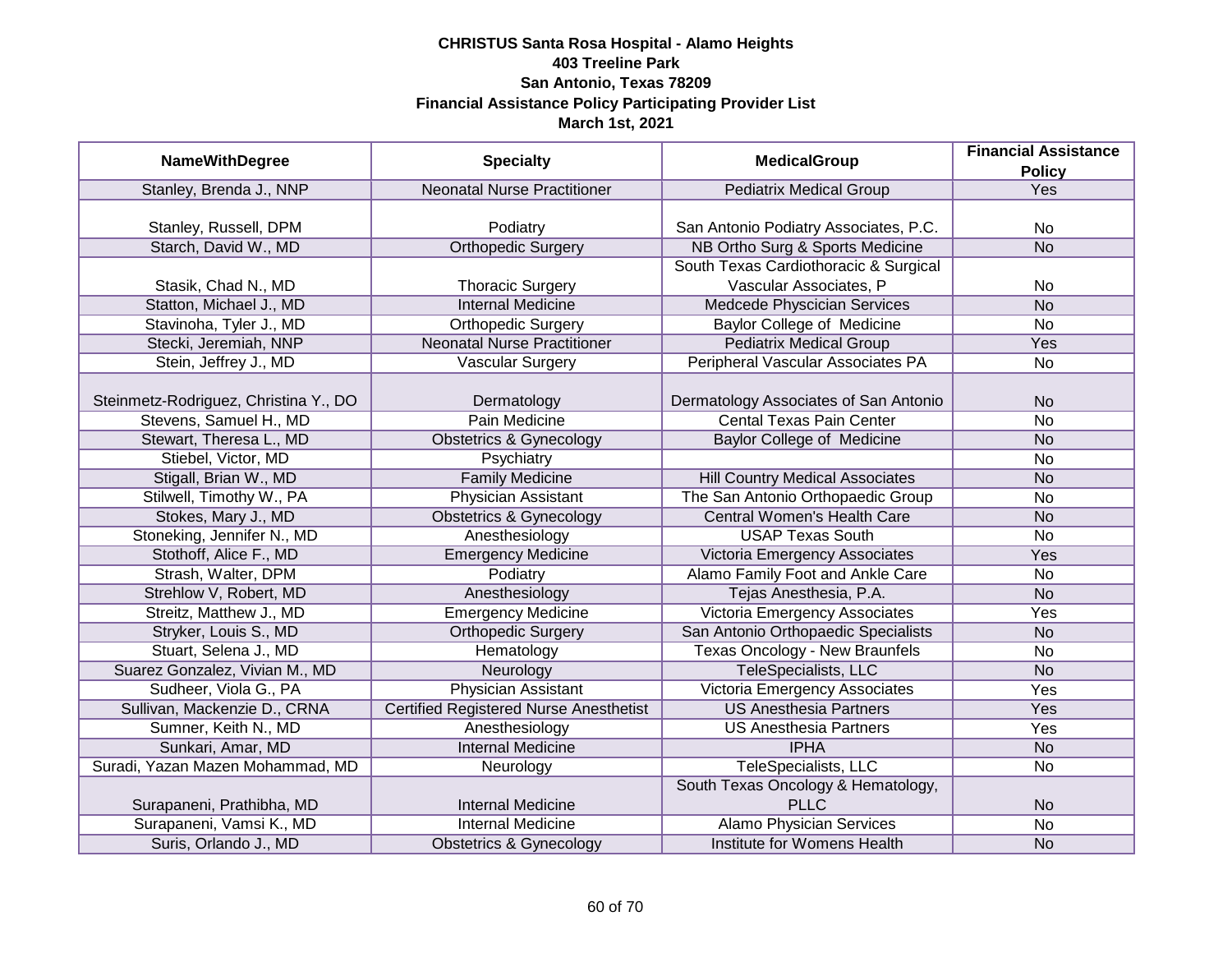| <b>NameWithDegree</b>      |                                      | <b>MedicalGroup</b>                   | <b>Financial Assistance</b> |
|----------------------------|--------------------------------------|---------------------------------------|-----------------------------|
|                            | <b>Specialty</b>                     |                                       | <b>Policy</b>               |
| Svatek, Robert S., MD      | Urology                              | <b>UTHSCSA Department of Urology</b>  | $\overline{No}$             |
| Swaney, Glenn P., MD       | Anesthesiology                       | <b>US Anesthesia Partners</b>         | <b>Yes</b>                  |
| Swearingen, Stephen D., MD | Radiology                            | <b>River City Imaging Associates</b>  | <b>Yes</b>                  |
| Syed, Saqib Z., MD         | Nephrology                           | South Texas Renal Care Group          | <b>No</b>                   |
|                            |                                      | South Texas Oncology & Hematology,    |                             |
| Szender, James B., MD      | <b>Gynecologic Oncology</b>          | <b>PLLC</b>                           | No                          |
| Szewc, Robert G., MD       | <b>Internal Medicine</b>             |                                       | N <sub>o</sub>              |
| Tabatabai, Babak, MD       | Anesthesiology                       | <b>US Anesthesia Partners</b>         | Yes                         |
|                            |                                      | San Antonio Kidney Disease Center     |                             |
| Tabatabai, Sayed A., MD    | Nephrology                           | Physicians Group, P.L.L.C.            | <b>No</b>                   |
| Taber, Casey D., MD        | <b>Orthopedic Surgery</b>            | The San Antonio Orthopaedic Group     | <b>No</b>                   |
| Tagle, Monica V., PNP      | <b>Pediatric Nurse Practitioner</b>  | <b>Pediatrix Medical Group</b>        | Yes                         |
| Taheri, Mohammad R., MD    | <b>Internal Medicine</b>             | SA Gastroenterology Assoc., PA        | <b>No</b>                   |
| Talib, Muhammad, MD        | <b>Pulmonary Disease</b>             | Pulmonology & Sleep Services of S.A.  | <b>No</b>                   |
| Talley, David R., MD       | Urology                              | Urology San Antonio, P.A.             | Yes                         |
|                            |                                      | San Antonio Head & Neck Surgical      |                             |
| Talley, Stephen J., MD     | Otolaryngology - Head & Neck Surgery | Assoc, PA                             | <b>No</b>                   |
| Talukdar, Subrata K., MD   | <b>Cardiovascular Disease</b>        | Cardiology Clinic of San Antonio      | <b>No</b>                   |
| Tamayo, Hector E., MD      | <b>Internal Medicine</b>             | Good Faith Medical, PA                | <b>No</b>                   |
| Tamez Jr., Daniel D., MD   | Vascular Surgery                     | <b>Peripheral Vascular Associates</b> | No                          |
|                            |                                      | Kidney Hypertension & Transplant      |                             |
| Tamirisa, Srinath K., MD   | Nephrology                           | <b>Specialists</b>                    | <b>No</b>                   |
| Tannenbaum, Lloyd I., MD   | <b>Emergency Medicine</b>            | Victoria Emergency Associates         | Yes                         |
| Tanner, Betsy L., FNP      | <b>Family Nurse Practitioner</b>     | <b>Surgery Professionals</b>          | <b>No</b>                   |
|                            |                                      | San Antonio Infectious Disease        |                             |
| Tapia-Zegarra, Gino G., MD | <b>Infectious Disease</b>            | Consultants                           | Yes                         |
| Tarbox, Lauren E., MD      | Nephrology                           | South Texas Renal Care                | <b>No</b>                   |
| Tarbox, Peter A., MD       | Neurology                            |                                       | No                          |
| Tarver, Denise L., DO      | <b>Family Medicine</b>               | <b>Gonzaba Medical Group</b>          | <b>No</b>                   |
| Tassin, Stephanie A., MD   | <b>Emergency Medicine</b>            | <b>Victoria Emergency Associates</b>  | Yes                         |
| Tate, Sheri L., DO         | <b>Emergency Medicine</b>            | Victoria Emergency Associates         | Yes                         |
| Tatineni, Latha, MD        | <b>Internal Medicine</b>             | <b>Sound Physicians</b>               | Yes                         |
| Taylor, Amanda, MD         | Anesthesiology                       | <b>US Anesthesia Partners</b>         | Yes                         |
| Taylor, Gregory H., MD     | <b>Internal Medicine</b>             | Pak Medical Group, PLLC               | No                          |
| Taylor, Travis J., MD      | <b>Pediatric Anesthesiology</b>      | Tejas Anesthesia                      | <b>No</b>                   |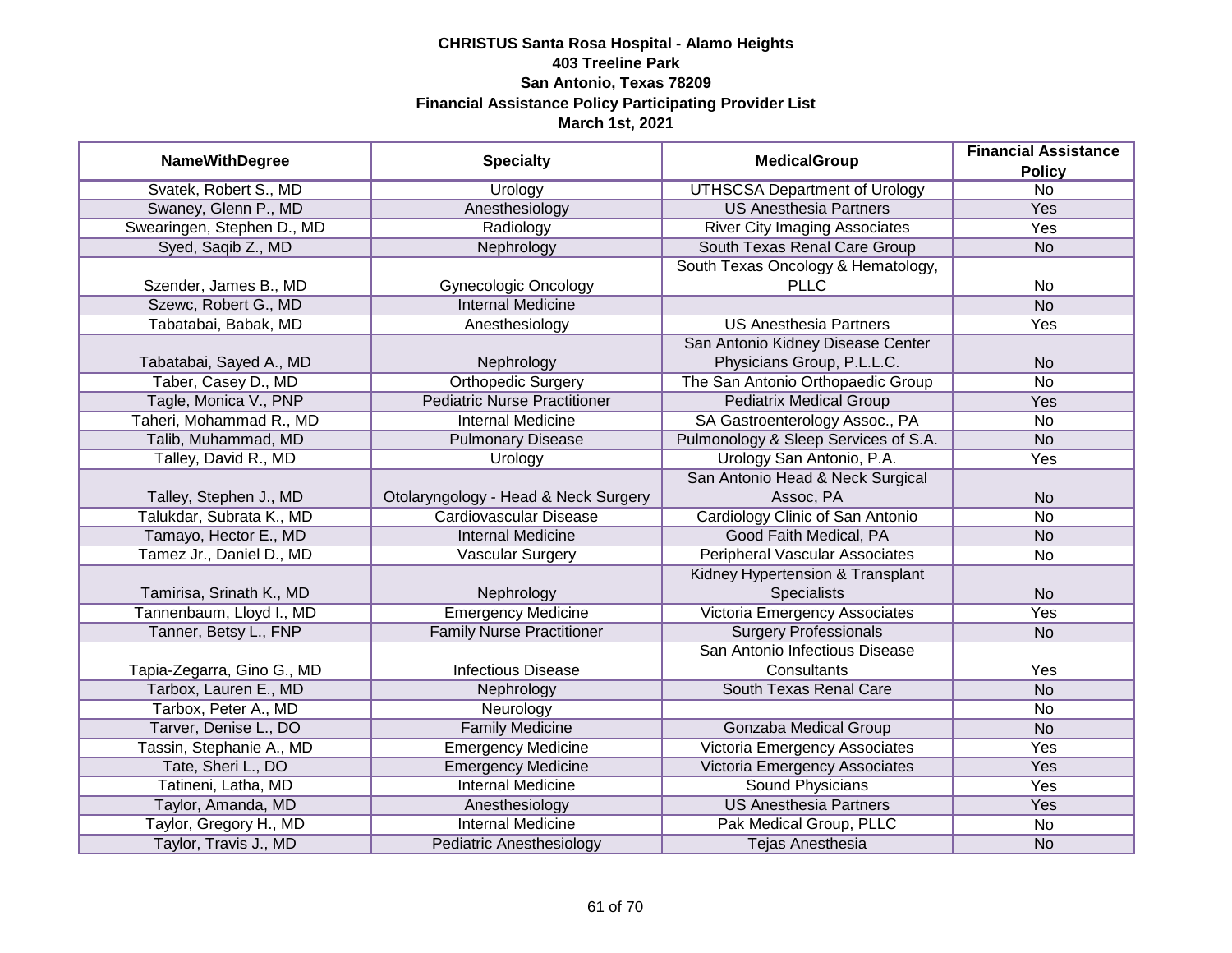|                              |                                      | <b>MedicalGroup</b>                        | <b>Financial Assistance</b> |
|------------------------------|--------------------------------------|--------------------------------------------|-----------------------------|
| <b>NameWithDegree</b>        | <b>Specialty</b>                     |                                            | <b>Policy</b>               |
| Tecuanhuey, Leopoldo A., MD  | Nephrology                           |                                            | $\overline{No}$             |
| Tecuanhuey, Yolanda E., MD   | <b>Pediatric Anesthesiology</b>      | Tejas Anesthesia, P.A.                     | <b>No</b>                   |
| Tellez-Flores, Israel J., MD | <b>Emergency Medicine</b>            | Victoria Emergency Associates              | Yes                         |
|                              |                                      | Orthopedic & Sports Medicine Institute of  |                             |
| Templin, David B., MD        | <b>Orthopedic Surgery</b>            | <b>New Braunfels</b>                       | <b>No</b>                   |
| Terry, Patricia J., MD       | Urology                              | Urology San Antonio, P.A.                  | Yes                         |
| Tewari, Malti, DO            | <b>Emergency Medicine</b>            | Victoria Emergency Associates              | Yes                         |
| Tezino, Tiffney, MD          | Anesthesiology                       | <b>US Anesthesia Partners</b>              | Yes                         |
| Thai, Alexander L., MD       | <b>Emergency Medicine</b>            | Victoria Emergency Associates              | Yes                         |
|                              |                                      |                                            |                             |
| Theoktisto, Mary K., MD      | <b>Internal Medicine</b>             | Echo Locum Tenens/Sound Physicians         | Yes                         |
| Therien, Sean P., PA         | <b>Physician Assistant</b>           | Victoria Emergency Associates              | Yes                         |
|                              | Neurology w/Special Qualification in |                                            |                             |
| Thirumalai, Shanti, MD       | <b>Child Neurology</b>               | Head & Spine Institute of Texas, LLC       | No                          |
| Thomas, Amy L., MD           | <b>Family Medicine</b>               | <b>Alamo Family Practice</b>               | <b>No</b>                   |
| Thomas, David B., MD         | <b>General Surgery</b>               | <b>BHS Physicians Network</b>              | <b>No</b>                   |
| Thomas, Linda P., MD         | <b>Diagnostic Radiology</b>          | <b>River City Imaging Associates</b>       | Yes                         |
|                              |                                      | San Antonio Pediatric Surgery              |                             |
| Thomas, Robert P., MD        | <b>Pediatric Surgery</b>             | Associates                                 | No                          |
| Thomas, Scott M., MD         | <b>Family Medicine</b>               | <b>Alamo Family Practice</b>               | <b>No</b>                   |
| Thomas, Seema, NNP           | <b>Neonatal Nurse Practitioner</b>   | Pediatrix                                  | Yes                         |
| Thompson III, Ian M., MD     | Urology                              | Texas Urology group                        | <b>No</b>                   |
| Thompson Jr., Ian M., MD     | Urology                              | <b>Texas Urology Group</b>                 | <b>No</b>                   |
| Thompson, Carrie F., FNP     | <b>Family Nurse Practitioner</b>     | Victoria Emergency Associates              | Yes                         |
| Thompson, Judith L., MD      | <b>General Surgery</b>               | Dr. Judith Thompson, MD, PA                | <b>No</b>                   |
| Thompson, Leanna M., AGACNP  | <b>Acute Care Nurse Practitioner</b> | <b>Sound Physicians</b>                    | Yes                         |
|                              |                                      | <b>CHRISTUS Family Medical Group - New</b> |                             |
| Thompson, Lynn E., MD        | <b>Family Medicine</b>               | <b>Braunfels</b>                           | No                          |
| Thompson, Mallory K., MD     | <b>Obstetrics &amp; Gynecology</b>   | Women's Center at Westover Hills           | <b>No</b>                   |
| Thormahlen, Ross N., MD      | Anesthesiology                       | Tejas Anesthesia, P.A.                     | <b>No</b>                   |
| Thornton, William D., MD     | Anesthesiology                       | <b>US Anesthesia Partners</b>              | Yes                         |
| Thurmon, Kelly G., DO        | <b>Internal Medicine</b>             | <b>Health Texas Medical Group</b>          | <b>No</b>                   |
| Tindall, John, MD            | Anesthesiology                       | <b>US Anesthesia Partners</b>              | Yes                         |
| Tinoco, Amalia, MD           | <b>Emergency Medicine</b>            | Victoria Emergency Associates              | Yes                         |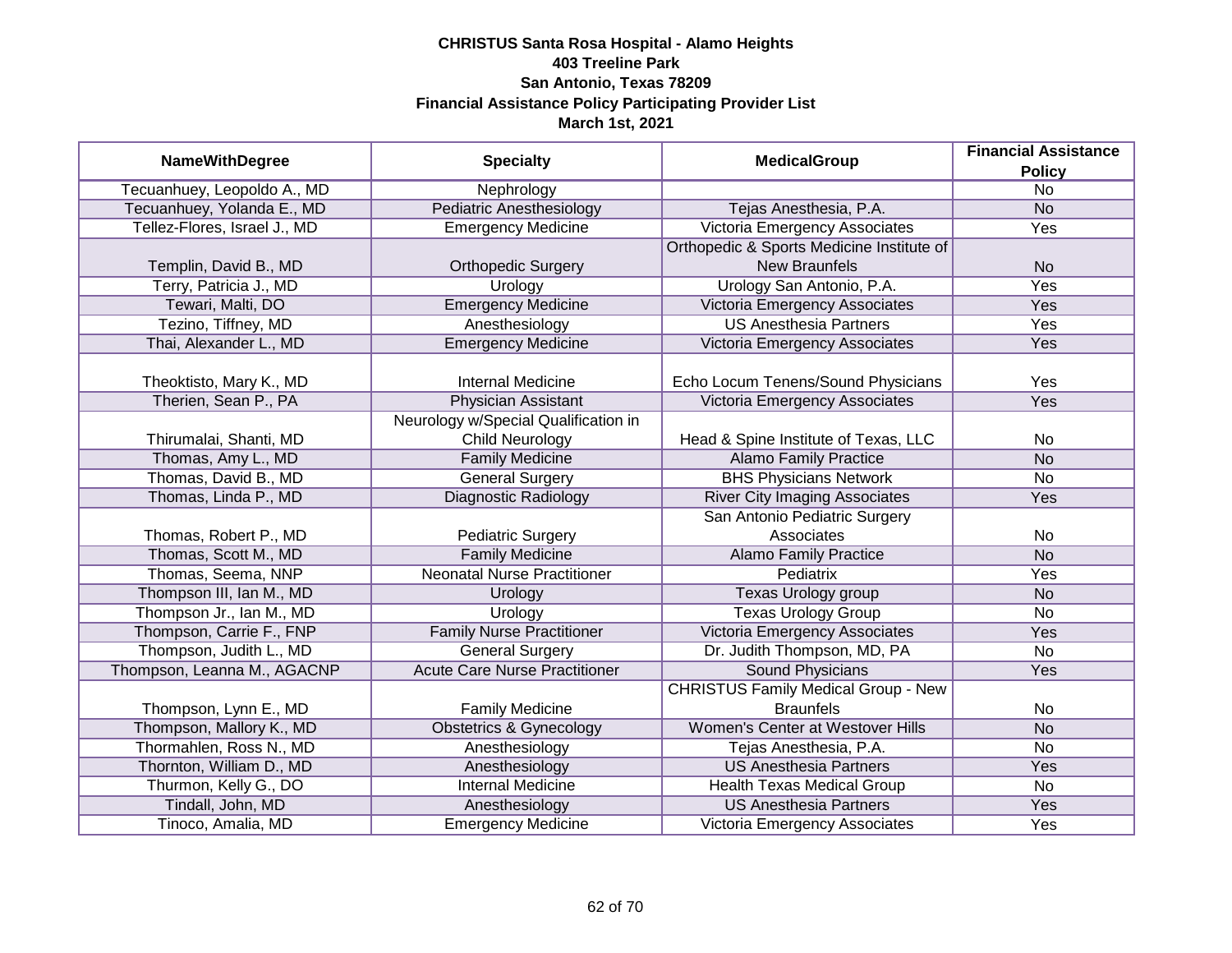| <b>NameWithDegree</b>          | <b>Specialty</b>                         | <b>MedicalGroup</b>                     | <b>Financial Assistance</b> |
|--------------------------------|------------------------------------------|-----------------------------------------|-----------------------------|
|                                |                                          |                                         | <b>Policy</b>               |
| Tjahja, Imam E., MD            | <b>Internal Medicine</b>                 | Cardiovascular Institute of South Texas | <b>No</b>                   |
| Todd, William J., DO           | Anesthesiology                           | <b>US Anesthesia Partners</b>           | <b>Yes</b>                  |
| Tolaymat, Shadi M., MD         | <b>Cardiovascular Disease</b>            | Cardiology Clinic of San Antonio        | <b>No</b>                   |
| Tolbert, Carrie S., NNP        | <b>Neonatal Nurse Practitioner</b>       | <b>Pediatrix Medical Group</b>          | Yes                         |
|                                |                                          | Texas Oncology - San Antonio Medical    |                             |
| Tolcher, Anthony W., MD        | <b>Medical Oncology</b>                  | Center                                  | <b>No</b>                   |
| Toledo, Claudio C., MD         | <b>Family Medicine</b>                   | Victoria Emergency Associates           | Yes                         |
|                                |                                          | The San Antonio Orthopaedic Group,      |                             |
| Tolin, Brad S., MD             | <b>Orthopedic Surgery</b>                | <b>LLP</b>                              | <b>No</b>                   |
| Tondre, Yvonne L., NNP         | <b>Neonatal Nurse Practitioner</b>       | <b>Pediatrix Medical Group</b>          | Yes                         |
| Tong, Lijuan, MD               | Nephrology                               |                                         | <b>No</b>                   |
| Tong, Tao, MD                  | Neurology                                | Telespecialists                         | No                          |
| Tong, Yi Cai I., MD            | Pain Medicine                            | <b>Tricity Pain Associates PA</b>       | <b>No</b>                   |
| Torres, Antonio F., CNS        | <b>Clinical Nurse Specialist</b>         | Alamo Physicians Services, PLLC         | No                          |
| Torres, Jaime E., MD           | Anesthesiology                           | Tejas Anesthesia, P.A.                  | <b>No</b>                   |
| Torres-Martinez, Juan P., MD   | <b>Internal Medicine</b>                 | Sound Physicians                        | Yes                         |
| Torrez, Heather D., MD         | <b>Emergency Medicine</b>                | <b>Victoria Emergency Associates</b>    | Yes                         |
| Torrijos, Vanessa M., MD       | <b>Emergency Medicine</b>                | Victoria Emergency Associates           | Yes                         |
| Toth, Christine M., MD         | Nephrology                               | Renal Associates, PA                    | <b>No</b>                   |
| Toursarkissian, Boulos, MD     | <b>Vascular Surgery</b>                  | Peripheral Vascular Associates, PA      | <b>No</b>                   |
| Towell, Brian D., MD           | <b>Anatomic &amp; Clinical Pathology</b> | Pathology Associates of San Antonio     | Yes                         |
| Tozzi, Federico, MD            | <b>General Surgery</b>                   | <b>UTHSCSA -Surgical Oncology</b>       | <b>No</b>                   |
| Trampota, Sarah E., MD         | Pain Medicine                            |                                         | <b>No</b>                   |
| Tran, Steve F., MD             | Anesthesiology                           | <b>US Anesthesia Partners</b>           | Yes                         |
| Traxinger, Kimberly, MD        | Anesthesiology                           | <b>US Anesthesia Partners</b>           | Yes                         |
| Treszezamsky, Alejandro D., MD | <b>Obstetrics &amp; Gynecology</b>       | South Texas Urogynecology               | No                          |
| Trevino, Abram, MD             | <b>Medical Oncology</b>                  | <b>Texas Oncology - New Braunfels</b>   | <b>No</b>                   |
| Trevino, Beth A., MD           | <b>Pediatrics</b>                        | <b>Pediatrix Medical Group</b>          | Yes                         |
|                                |                                          | Diabetes & Glandular Disease Clinic,    |                             |
| Trigoso, William F., MD        | Endocrinology, Diabetes and Metabolism   | P.A.                                    | <b>No</b>                   |
| Troy, Michael J., MD           | Obstetrics & Gynecology                  |                                         | $\overline{No}$             |
| Trueblood, Wesley E., MD       | <b>Family Medicine</b>                   | Victoria Emergency Associates           | Yes                         |
| Truong, Vu, MD                 | <b>Obstetrics &amp; Gynecology</b>       | Northeast OB-GYN Associates             | No                          |
| Trusevich Jr., Theodor, MD     | <b>Cardiovascular Disease</b>            | <b>New Braunfels Cardiology</b>         | <b>No</b>                   |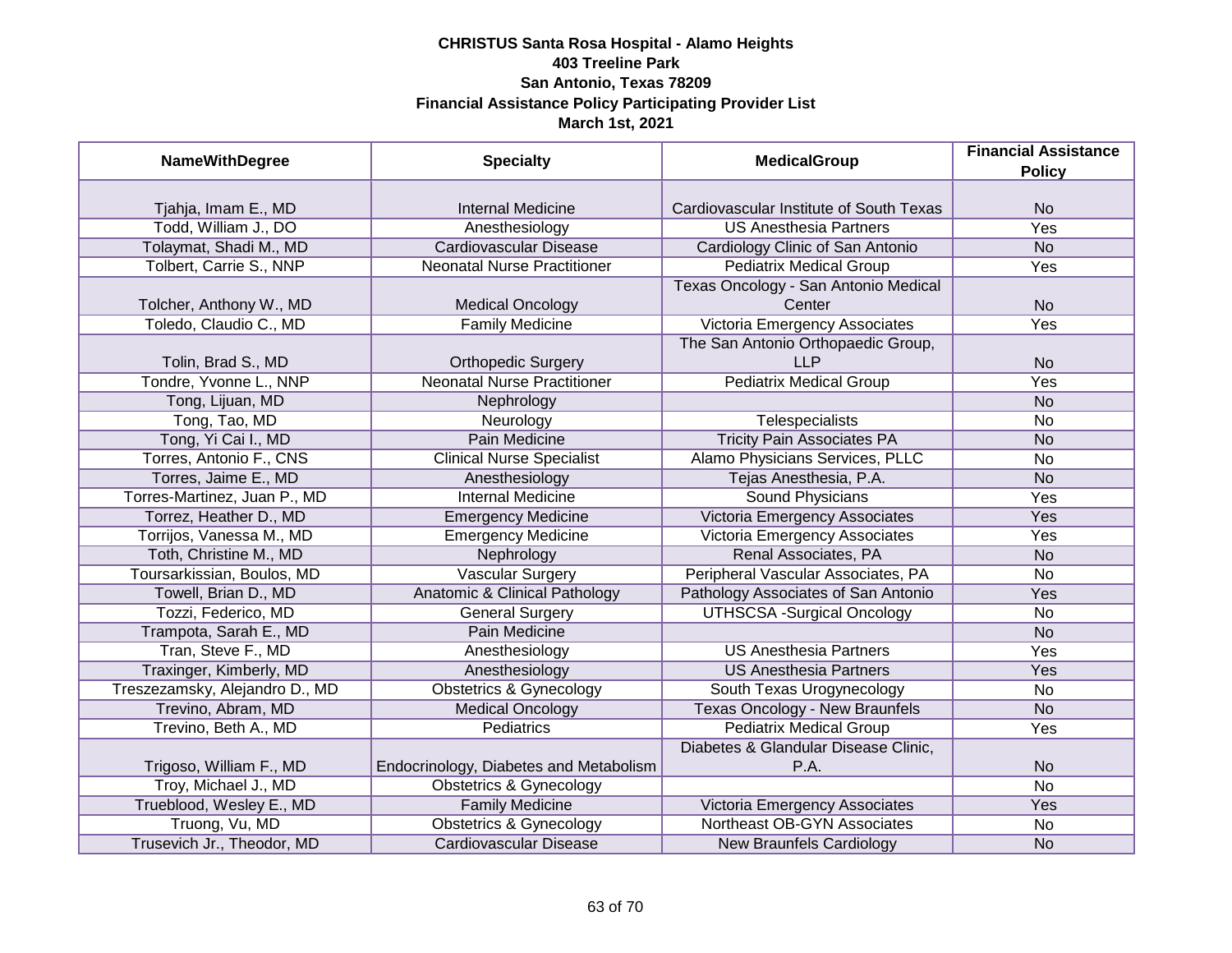|                                | <b>Financial Assistance</b>            |                                        |                 |
|--------------------------------|----------------------------------------|----------------------------------------|-----------------|
| <b>NameWithDegree</b>          | <b>Specialty</b>                       | <b>MedicalGroup</b>                    | <b>Policy</b>   |
| Tseng, Timothy Y., MD          | Urology                                | <b>UTHSCSA Department of Urology</b>   | $\overline{No}$ |
| Tubb, Ashley, PA               | <b>Physician Assistant</b>             | Northeast Orthopaedics                 | <b>No</b>       |
|                                |                                        |                                        |                 |
| Tubb, Creighton C., MD         | <b>Orthopedic Surgery</b>              | New Braunfels Bone and Joint Clinic PA | No              |
| Tucker, David I., DDS          | <b>Oral and Maxillofacial Surgery</b>  | Lee Dental Center                      | <b>No</b>       |
|                                |                                        |                                        |                 |
| Tuder, Dmitry, MD              | <b>Orthopedic Surgery</b>              | South Texas Orthopedic Specialty Group | <b>No</b>       |
| Turnini, Illiana G., FNP       | <b>Family Nurse Practitioner</b>       | Inpatient Medicine Physicians, PA      | Yes             |
| Tuthill, Edward W., MD         | Psychiatry                             | Asana Integrated Medical Group         | <b>No</b>       |
| Twitero, Trent J., MD          | <b>Orthopedic Surgery</b>              |                                        | <b>No</b>       |
|                                |                                        | Inpatient Progressive Healthcare of    |                 |
| Udom, Nadine N., FNP           | <b>Family Nurse Practitioner</b>       | America                                | No              |
| Ugboaja, Onyinye, MD           | <b>Internal Medicine</b>               | Medcede Physicans Services, PLLC       | <b>No</b>       |
| Ugwu, Valentine C., MD         | <b>Family Medicine</b>                 | <b>VNC RealHealth, PLLC</b>            | No              |
| Uleanya, Klever C., AGACNP     | <b>Acute Care Nurse Practitioner</b>   | <b>Sound Physicians</b>                | Yes             |
|                                |                                        | South Texas Oncology and Hematology,   |                 |
| Ulmer, Scott C., MD            | Hematology                             | РA                                     | No              |
| Umer, Syed J., MD              | <b>Cardiovascular Disease</b>          | <b>Syed Javed Umer MD PA</b>           | <b>No</b>       |
| Urbaez-Duran, Esther, MD       | Hematology                             | Gonzaba Medical Group                  | No              |
| Urena, Johanna G., MD          | Nephrology                             | Renal Associates, PA                   | <b>No</b>       |
| Urencio, Jose M., MD           | Cardiothoracic Surgery                 | Renata Ford MD PA                      | No              |
| Uribe, Eduardo J., MD          | <b>Family Medicine</b>                 | Medcede Physician Services             | <b>No</b>       |
| Urteaga, Alex J., DPM          | Podiatry                               | Foot & Ankle Clinic of Central Texas   | <b>No</b>       |
|                                |                                        |                                        |                 |
| Vadakekalam, Jacob, MD         | Endocrinology, Diabetes and Metabolism | Diabetic & Glandular Disease Clinic    | <b>No</b>       |
| Vaidyanathan, Damodharan, MD   | <b>Internal Medicine</b>               | <b>Sound Physicians</b>                | Yes             |
| Vaishnani, Rajul M., DO        | Anesthesiology                         | <b>US Anesthesia Partners</b>          | Yes             |
| Vajapey, Geetanjali, MD        | Neurology                              | TeleSpecialists, LLC                   | No              |
| Valbuena Plaza, Douglas G., MD | <b>Internal Medicine</b>               | Gonzaba Medical Group                  | <b>No</b>       |
|                                |                                        | Inpatient Progressive Healthcare of    |                 |
| Valdespino, Robert J., FNP     | <b>Family Nurse Practitioner</b>       | America                                | No              |
| Valdez, Ivette D., NNP         | <b>Neonatal Nurse Practitioner</b>     | <b>Pediatrix Medical Group</b>         | <b>Yes</b>      |
| Valencia-Chavez, Diego R., MD  | <b>Internal Medicine</b>               | <b>Inpatient Care of South Texas</b>   | No              |
| Valenta, Douglas A., MD        | Neurology                              | TeleSpecialists, LLC                   | <b>No</b>       |
| Valverde, Alessandro, MD       | <b>Family Medicine</b>                 | Family Medical Home                    | No              |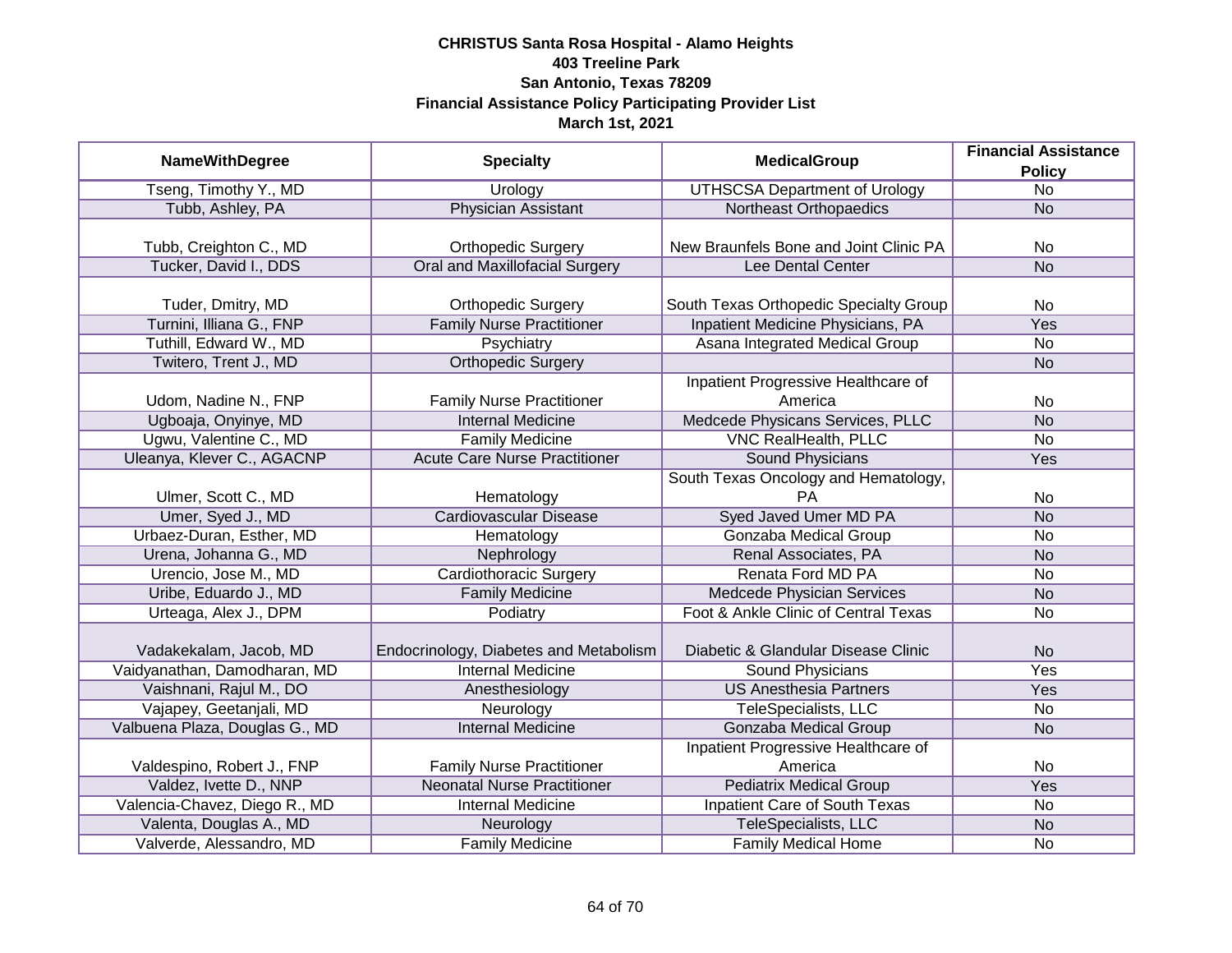| <b>NameWithDegree</b>              | <b>Specialty</b>                              | <b>MedicalGroup</b>                      | <b>Financial Assistance</b> |
|------------------------------------|-----------------------------------------------|------------------------------------------|-----------------------------|
|                                    |                                               |                                          | <b>Policy</b>               |
| Van Den Boom, Adam M., MD          | <b>Pediatrics</b>                             | <b>Pediatrix Medical Group</b>           | <b>Yes</b>                  |
| Van Sickle, Kent R., MD            | <b>General Surgery</b>                        | The Medical Arts and Research Center     | $\overline{No}$             |
| Van Winkle, Lloyd P., MD           | <b>Family Medicine</b>                        | <b>Lloyd Van Winkle</b>                  | <b>No</b>                   |
| Van Wisse, Francis, MD             | Anesthesiology                                | Tejas Anesthesia, P.A.                   | <b>No</b>                   |
|                                    |                                               | Alamo's Womens Obstetrics &              |                             |
| Vander Sys, Ericka L., APRN, CNM   | Nurse Midwife                                 | Gynecology                               | <b>No</b>                   |
| VanNess III, William C., MD        | Physical Medicine & Rehabilitation            | The Pain & Rehan Institute, PA           | <b>No</b>                   |
|                                    |                                               | Hospitalist Medicine Physicians of Texas |                             |
| Varanasi, Anju B., MD              | <b>Family Medicine</b>                        | dba Sound Physician                      | Yes                         |
|                                    |                                               | Neurological Associates of San Antonio,  |                             |
| Vardiman, Arnold B., MD            | <b>Neurological Surgery</b>                   | PA                                       | No                          |
|                                    |                                               | Inpatient Progressive Healthcare of      |                             |
| Vargas, Alberto, MD                | <b>Family Medicine</b>                        | America                                  | <b>No</b>                   |
| Vargas, Daniel, MD                 | <b>General Surgery</b>                        | <b>General Surgical Associates</b>       | <b>No</b>                   |
| Vargas, Jamiel S., FNP             | <b>Family Nurse Practitioner</b>              |                                          | <b>No</b>                   |
| Vasconcellos, Jose A., MD          | <b>Emergency Medicine</b>                     | Victoria Emergency Associates            | Yes                         |
| Vasireddy, Sridhar, MD             | <b>Pain Medicine</b>                          |                                          | <b>No</b>                   |
| Vasquez, Debra A., MD              | <b>Internal Medicine</b>                      | <b>Medfirst</b>                          | No                          |
|                                    |                                               | San Antonio Kidney Disease Center        |                             |
| Vasquez, Karina, MD                | Nephrology                                    | Physician's Group, P.L.L.C               | <b>No</b>                   |
| Vassar, George J., MD              | Urology                                       | Urology San Antonio, P.A.                | Yes                         |
| Vaughn, David D., MD               | <b>Diagnostic Radiology</b>                   |                                          | Yes                         |
| Vaughn, James C., PA               | <b>Physician Assistant</b>                    | <b>Premier Urgent Care Plus</b>          | <b>No</b>                   |
| Vazquez, Gerardo, MD               | <b>General Surgery</b>                        | Gerardo Vazquez                          | <b>No</b>                   |
| Vazquez-Seoane, Pablo, MD          | <b>Orthopedic Surgery</b>                     | South Texas Spinal Clinic                | <b>No</b>                   |
| Vedavalli, Abhishek, MD            | <b>Pulmonary Disease</b>                      | Lung Clinic                              | <b>No</b>                   |
| Vefali, Huseng, MD                 | <b>Internal Medicine</b>                      | Cardiology Clinic of San Antonio         | <b>No</b>                   |
| Vela, Jeni, MD                     | <b>Obstetrics &amp; Gynecology</b>            | Institute for Women's Health             | <b>No</b>                   |
| Vela, Victoria A., CRNA            | <b>Certified Registered Nurse Anesthetist</b> | <b>US Anesthesia Partners</b>            | Yes                         |
| Velez, Jose A., MD                 | Nephrology                                    | Renal Associates, PA                     | <b>No</b>                   |
| Velez, Luis E., MD                 | Nephrology                                    | South Texas Renal Care                   | <b>No</b>                   |
|                                    |                                               | Cardiovascular Associates of San         |                             |
| Vemulapalli, Lakshmi Prasad M., MD | Cardiovascular Disease                        | Antonio                                  | <b>No</b>                   |
|                                    |                                               | Cancer Care Center of South Texas,       |                             |
| Vemulapalli, Sushma, MD            | Hematology/Oncology                           | P.A.                                     | <b>No</b>                   |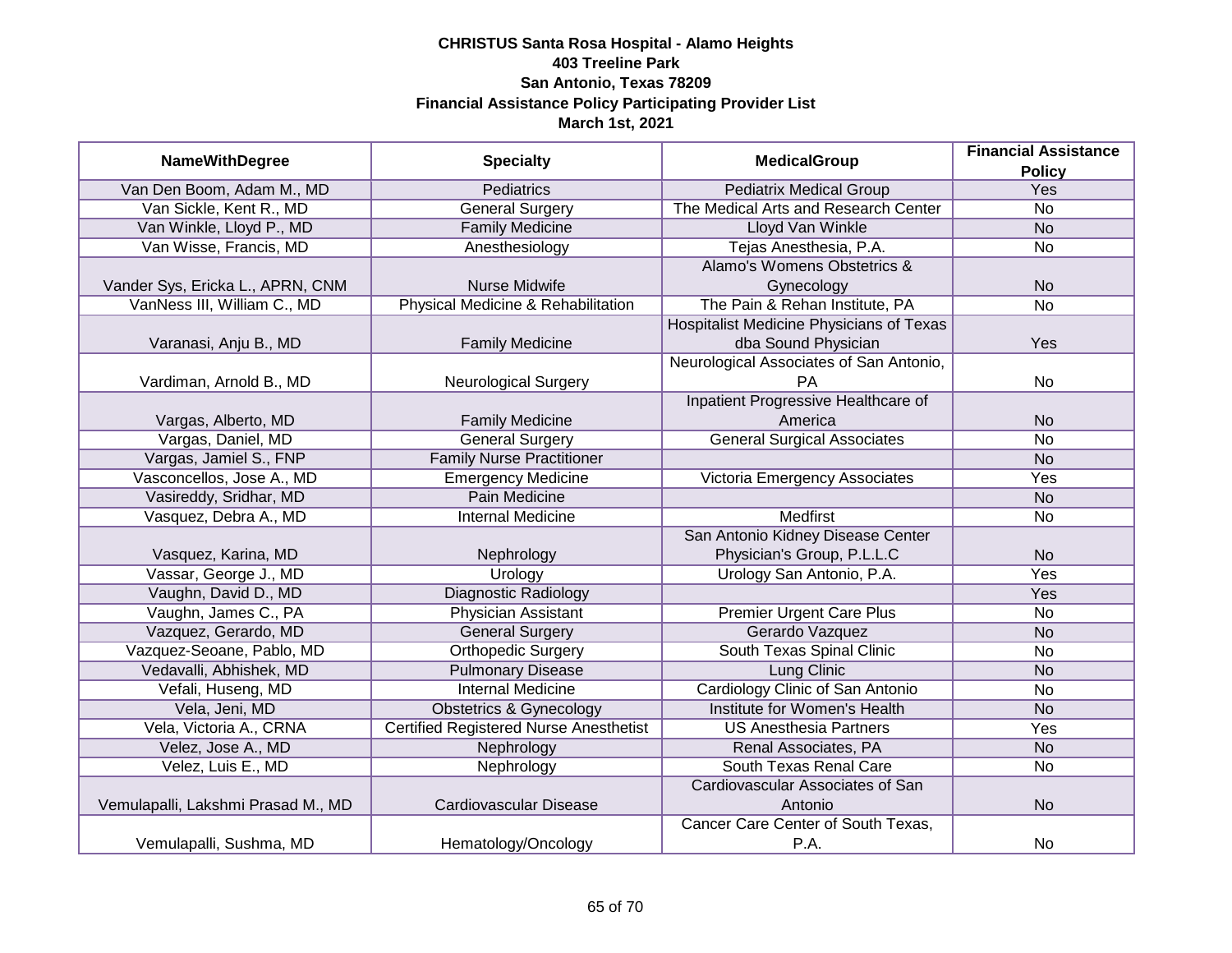| <b>NameWithDegree</b><br><b>Specialty</b> | <b>MedicalGroup</b>                           | <b>Financial Assistance</b>               |               |
|-------------------------------------------|-----------------------------------------------|-------------------------------------------|---------------|
|                                           |                                               |                                           | <b>Policy</b> |
| Vengrow, Michael I., MD                   | Neurology                                     | Head & Spine Institute of Texas           | <b>No</b>     |
| Vidgop, Yelena, MD                        | Neurology                                     | TeleSpecialists, LLC                      | <b>No</b>     |
| Vidouria, Christine J., DO                | Physical Medicine & Rehabilitation            | <b>PMPA PLLC</b>                          | <b>No</b>     |
| Vijayamadhavan, Vivek K., MD              | Neonatal-Perinatal Medicine                   | <b>Pediatrix Medical Group</b>            | Yes           |
| Villanueva-Rumpf, Rayleen, MD             | <b>Internal Medicine</b>                      | <b>Gonzaba Medical Group</b>              | <b>No</b>     |
| Villarreal Jr., Victor H., MD             | Nephrology                                    |                                           | <b>No</b>     |
| Villarreal, Santiago, MD                  | Nephrology                                    | Southwest Texas Nephrology                | <b>No</b>     |
| Villarreal, Sebastian J., MD              | <b>Neurological Surgery</b>                   | <b>Texas Neurosurgical Spine</b>          | <b>No</b>     |
| Villasenor, Hector R., MD                 | Cardiovascular Disease                        |                                           | <b>No</b>     |
| Villazana-Kretzer, Diana L., DO           | <b>Obstetrics &amp; Gynecology</b>            | Carl R. Darnall Army Medical Center       | No            |
| Villegas, Sergio A., MD                   | <b>Family Medicine</b>                        | <b>Sound Physicians</b>                   | Yes           |
| Viswanathan, Balasubramaniam, MD          | <b>General Surgery</b>                        |                                           | <b>No</b>     |
| Vizurraga, David E., MD                   | <b>Orthopedic Surgery</b>                     | South Texas Spinal                        | <b>No</b>     |
|                                           |                                               | Inpatient Progressive Healthcare of       |               |
| Vo, Heather, FNP                          | <b>Family Nurse Practitioner</b>              | America                                   | <b>No</b>     |
| Vogel-Rosbrook, Christina A., PA          | <b>Physician Assistant</b>                    | Peripheral Vasculas Associates, PA        | <b>No</b>     |
| Voorhees, Cynthia G., ACNP                | <b>Acute Care Nurse Practitioner</b>          | <b>TN Spine PLLC</b>                      | <b>No</b>     |
|                                           |                                               | Orthopedic & Sports Medicine Institute of |               |
| Vrana, Michael S., MD                     | <b>Orthopedic Surgery</b>                     | <b>New Braunfels</b>                      | <b>No</b>     |
| Vreeke, Stephen J., MD                    | <b>Family Medicine</b>                        | Smithson Valley Family Practice, LLP      | <b>No</b>     |
| Vu, Khang N., MD                          | Anesthesiology                                | <b>US Anesthesia Partners</b>             | Yes           |
| Wadekar, Mitali D., MD                    | Psychiatry                                    | <b>Health Link Now</b>                    | No            |
| Wagner, Jason E., MD                      | <b>Pulmonary Disease</b>                      | <b>Texas IPS</b>                          | <b>No</b>     |
| Wagner, Kathryn A., MD                    | <b>General Surgery</b>                        |                                           | <b>No</b>     |
| Wagner, Richard K., MD                    | <b>Maternal-Fetal Medicine</b>                |                                           | <b>No</b>     |
| Walker, Christopher J., MD                | Diagnostic Radiology                          | <b>River City Imaging Associates</b>      | Yes           |
| Walker, Jeffrey A., MD                    | Radiology                                     | <b>River City Imaging Associates</b>      | Yes           |
|                                           |                                               |                                           |               |
| Walker, Lisa C., MD                       | Dermatology                                   | Dermatology Associates of San Antonio     | No            |
| Walker, Nora L., MD                       | <b>Pulmonary Disease</b>                      |                                           | <b>No</b>     |
| Wall, Shawna R., MD                       | <b>Obstetrics &amp; Gynecology</b>            | Alamo Womens OB/GYN                       | <b>No</b>     |
| Wallace, Annmarie, CRNA                   | <b>Certified Registered Nurse Anesthetist</b> | San Marcos Anesthesiology                 | <b>No</b>     |
|                                           |                                               | San Antonio Pediatric Surgery             |               |
| Wang, Peter T., MD                        | <b>Plastic Surgery</b>                        | Associates, PPLC                          | No            |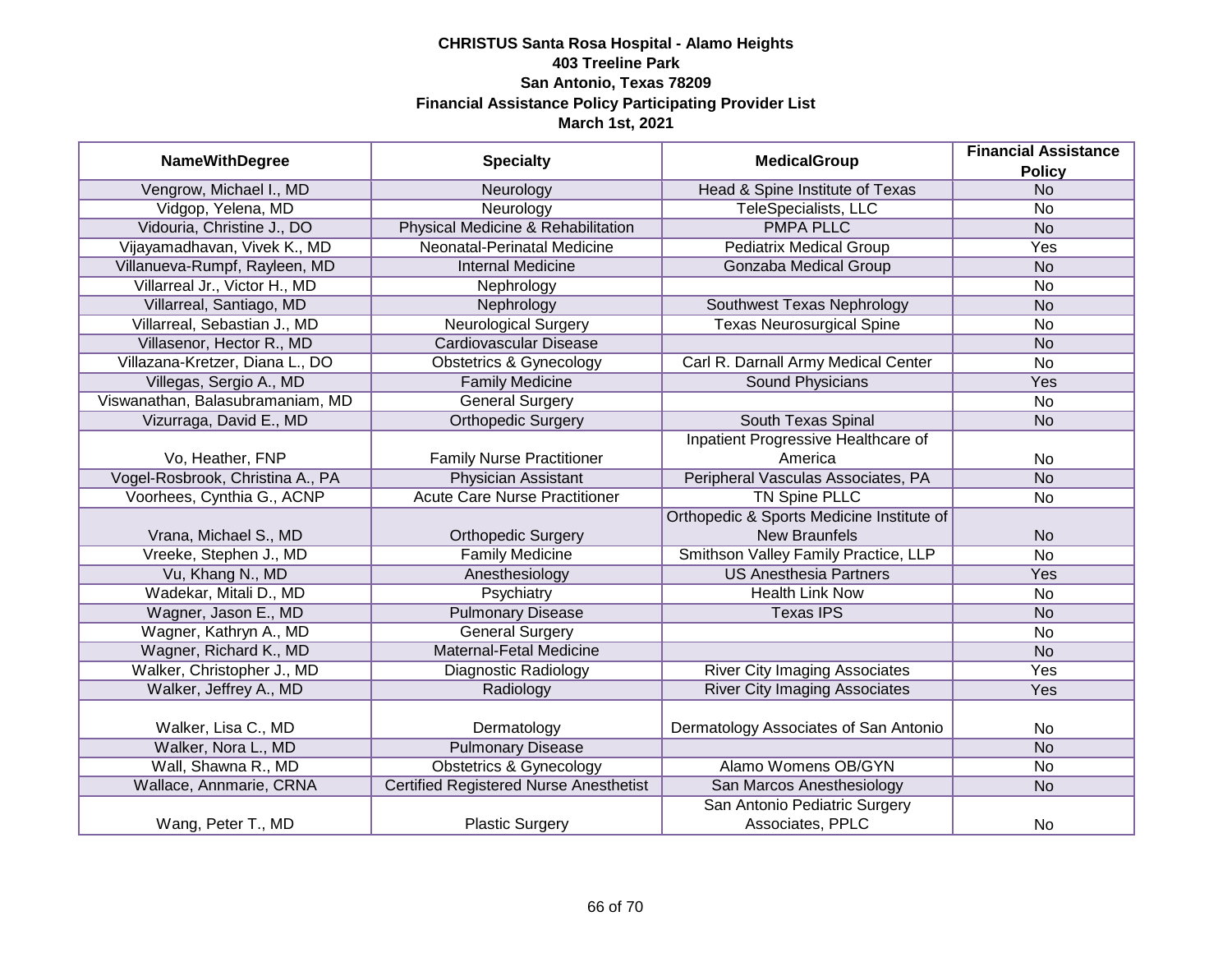| <b>NameWithDegree</b>        | <b>Specialty</b>                              | <b>MedicalGroup</b>                      | <b>Financial Assistance</b> |
|------------------------------|-----------------------------------------------|------------------------------------------|-----------------------------|
|                              |                                               |                                          | <b>Policy</b>               |
|                              |                                               | South Texas Orthopedic Specialty         |                             |
| Warmath, Christopher M., FNP | <b>Family Nurse Practitioner</b>              | Group, PLLC                              | <b>No</b>                   |
| Warmouth, Grant M., MD       | Neurology                                     | <b>Rocky Mountain Neurodiagnostics</b>   | <b>No</b>                   |
| Warren, Margaret A., DO      | <b>Obstetrics &amp; Gynecology</b>            | <b>Texas Perinatal Group</b>             | N <sub>o</sub>              |
| Washington, Jason C., CRNA   | <b>Certified Registered Nurse Anesthetist</b> | <b>US Anesthesia Partners</b>            | Yes                         |
| Washington, Jerome T., MD    | <b>Obstetrics &amp; Gynecology</b>            | Washington OB-GYN, PA                    | <b>No</b>                   |
| Watson, Rebecca L., MD       | <b>Internal Medicine</b>                      | <b>Sound Physicians</b>                  | <b>Yes</b>                  |
| Weakley, Sarah, MD           | <b>General Surgery</b>                        | <b>General Surgical Associates</b>       | <b>No</b>                   |
| Wearden, Mary E., MD         | Neonatal-Perinatal Medicine                   | <b>Pediatrix Medical Group</b>           | Yes                         |
| Webb, Antonio J., MD         | <b>Orthopedic Surgery</b>                     | South Texas Spinal Clinic PA             | <b>No</b>                   |
| Webb, Benjamin D., MD        | Otolaryngology                                | <b>Alamo ENT Associates</b>              | <b>No</b>                   |
| Webber, Patrick J., MD       | Anesthesiology                                | <b>US Anesthesia Partners</b>            | Yes                         |
| Weidendorf, Glenda, NNP      | <b>Neonatal Nurse Practitioner</b>            | <b>Pediatrix Medical Group</b>           | Yes                         |
| Weikle, Geoff R., DO         | <b>Internal Medicine</b>                      | <b>Medcare Associates of Castroville</b> | <b>No</b>                   |
|                              |                                               |                                          |                             |
| Weinberg, Jay S., MD         | Pediatrics                                    | New Braunfels Pediatric Associates, P.A. | No                          |
| Welch, Christian M., MD      | Anesthesiology                                | <b>US Anesthesia Partners</b>            | Yes                         |
| Welch, Cristina E., MD       | <b>Pediatrics</b>                             | Pediatrix                                | Yes                         |
| Weld, Kyle J., MD            | Urology                                       |                                          | <b>No</b>                   |
|                              |                                               | San Antonio Pediatric Surgery            |                             |
| Welk, Dawn E., PNP           | <b>Pediatric Nurse Practitioner</b>           | Associates                               | No                          |
| Wells, Barbi E., MD          | Anesthesiology                                | <b>US Anesthesia Partners</b>            | Yes                         |
|                              |                                               | San Antonio Pediatric Surgery            |                             |
| Wells, Colleen M., FNP       | <b>Family Nurse Practitioner</b>              | Associates                               | No                          |
| Wells, Kristen L., MD        | Anesthesiology                                | <b>UTHSCSA</b>                           | <b>No</b>                   |
| Wendorf, Patricia A., NNP    | <b>Neonatal Nurse Practitioner</b>            | <b>Pediatrix Medical Group</b>           | Yes                         |
| Wengrovitz, Mark, MD         | <b>Vascular Surgery</b>                       | <b>Peripheral Vascular Associates</b>    | <b>No</b>                   |
|                              |                                               | Orthopaedic Surgery & Sports Medicine    |                             |
| Whaley, Andrew L., MD        | <b>Orthopedic Surgery</b>                     | of San Antonio                           | No                          |
| Wheeler, Mary E., MD         | Anesthesiology                                | <b>US Anesthesia Partners</b>            | Yes                         |
| Wheeler, Sarah D., CNM       | <b>Nurse Midwife</b>                          | Westover Hills Womens Health PA          | $\overline{No}$             |
|                              |                                               | South Texas Oncology & Hematology,       |                             |
| White, Allan J., MD          | <b>Gynecologic Oncology</b>                   | <b>PLLC</b>                              | <b>No</b>                   |
| White, Michael A., DO        | Urology                                       | Urology San Antonio, P.A.                | <b>Yes</b>                  |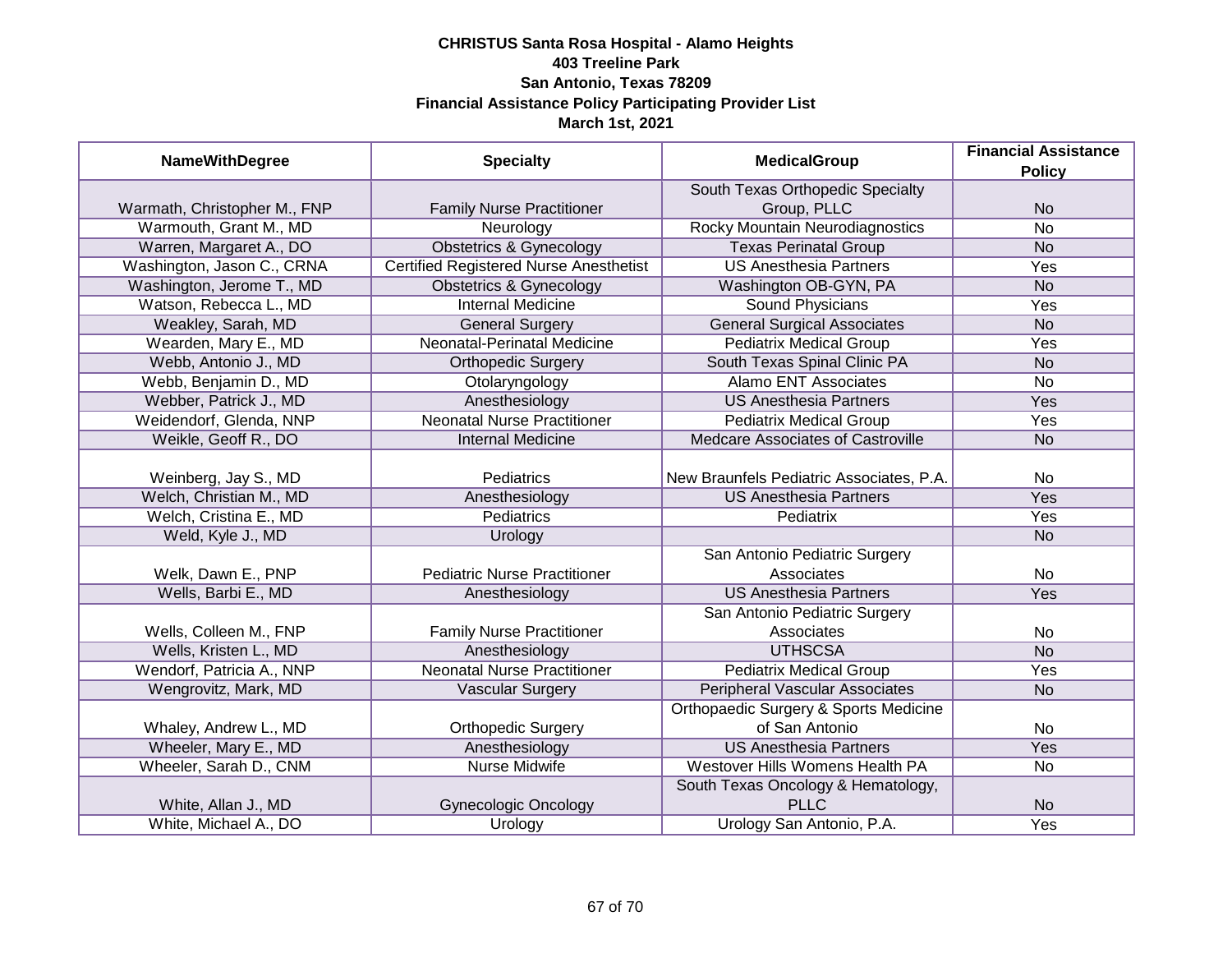| <b>NameWithDegree</b>          | <b>Specialty</b>                     | <b>MedicalGroup</b>                   | <b>Financial Assistance</b><br><b>Policy</b> |
|--------------------------------|--------------------------------------|---------------------------------------|----------------------------------------------|
|                                |                                      | Pulmonary Consultants of San Antonio, |                                              |
| Whitenack, Stephanie, AGACNP   | <b>Acute Care Nurse Practitioner</b> | PA                                    | <b>No</b>                                    |
| Whittaker, Russell A., PA      | <b>Physician Assistant</b>           | <b>UTHSCSA - Surgery</b>              | $\overline{No}$                              |
|                                |                                      | Inpatient Progressive Healthcare of   |                                              |
| Wilcox, George, DO             | <b>Internal Medicine</b>             | America                               | <b>No</b>                                    |
| Wilder, James L., MD           | <b>Gynecologic Oncology</b>          | South Texas Gynecologic Oncology      | <b>No</b>                                    |
| Wile, Frederic D., MD          | Anesthesiology                       | <b>US Anesthesia Partners</b>         | <b>Yes</b>                                   |
|                                |                                      | Cancer Care Network of South Texas,   |                                              |
| Wilks, Sharon T., MD           | Hematology/Oncology                  | P.A.                                  | <b>No</b>                                    |
| Williams, Felicia, MD          | <b>Internal Medicine</b>             | <b>CentroMed Base Clinic</b>          | <b>No</b>                                    |
| Williams, Heather R., MD       | <b>Obstetrics &amp; Gynecology</b>   | <b>Riverwalk OBGYN</b>                | Yes                                          |
| Williams, Patrick A., MD       | Urology                              | Comal Urology, PA                     | <b>No</b>                                    |
| Williams, Tamrasha, MD         | Anesthesiology                       | <b>US Anesthesia Partners</b>         | Yes                                          |
| Williams-Khmelev, Megan R., MD | <b>Family Medicine</b>               | Victoria Emergency Associates         | Yes                                          |
| Willingham, Alex C., MD        | Physical Medicine & Rehabilitation   | <b>South Texas PM&amp;R</b>           | <b>No</b>                                    |
| Wilson, Michael J., MD         | Cardiovascular Disease               | River City CardioVascular-SA          | Yes                                          |
| Wilson, William R., MD         | <b>Family Medicine</b>               | <b>WoundCentrics</b>                  | <b>No</b>                                    |
| Win, Sein, MD                  | <b>Internal Medicine</b>             | IPC, The Hospitalist Company          | <b>No</b>                                    |
| Winn, Ann Marie, NNP           | <b>Neonatal Nurse Practitioner</b>   | <b>Pediatrix Medical Group</b>        | Yes                                          |
|                                |                                      | Northeast Pulmonary and Sleep         |                                              |
| Winsett, Robert E., DO         | <b>Internal Medicine</b>             | Associates                            | <b>No</b>                                    |
| Winston III, John H., MD       | <b>Colon and Rectal Surgery</b>      | <b>Colorectal Surgery Services</b>    | <b>No</b>                                    |
| Winter, Bruce L., MD           | Ophthalmology                        |                                       | <b>No</b>                                    |
| Withoff, Megan M., NNP         | <b>Neonatal Nurse Practitioner</b>   | <b>Pediatrix Medical Group</b>        | Yes                                          |
| Wofford, Christopher B., DO    | <b>Family Medicine</b>               |                                       | <b>No</b>                                    |
| Wollett, Benjamin F., DPM      | Podiatry                             | San Antonio Podiatry Associate        | <b>No</b>                                    |
| Womack, James S., MD           | Anesthesiology                       | <b>US Anesthesia Partners</b>         | Yes                                          |
| Womack, Robin L., MD           | <b>Obstetrics &amp; Gynecology</b>   | Northeast OB/Gyn Associates           | <b>No</b>                                    |
| Won, Mai V., MD                | Neurology                            | TeleSpecialists, LLC                  | <b>No</b>                                    |
| Wong, Adrian, MD               | <b>Internal Medicine</b>             | <b>Renal Associates PA</b>            | <b>No</b>                                    |
| Wood, Aaron T., MD             | <b>Family Medicine</b>               | Christus Family Medicine Oak Run      | <b>No</b>                                    |
| Wood, Bruce A., MD             | <b>Infectious Disease</b>            |                                       | <b>No</b>                                    |
| Woodard, Russell L., MD        | <b>General Surgery</b>               | <b>General Surgical Associates</b>    | <b>No</b>                                    |
| Woodbury, Christian A., MD     | Surgery of the Hand                  | The San Antonio Orthopedic Group, LLP | <b>No</b>                                    |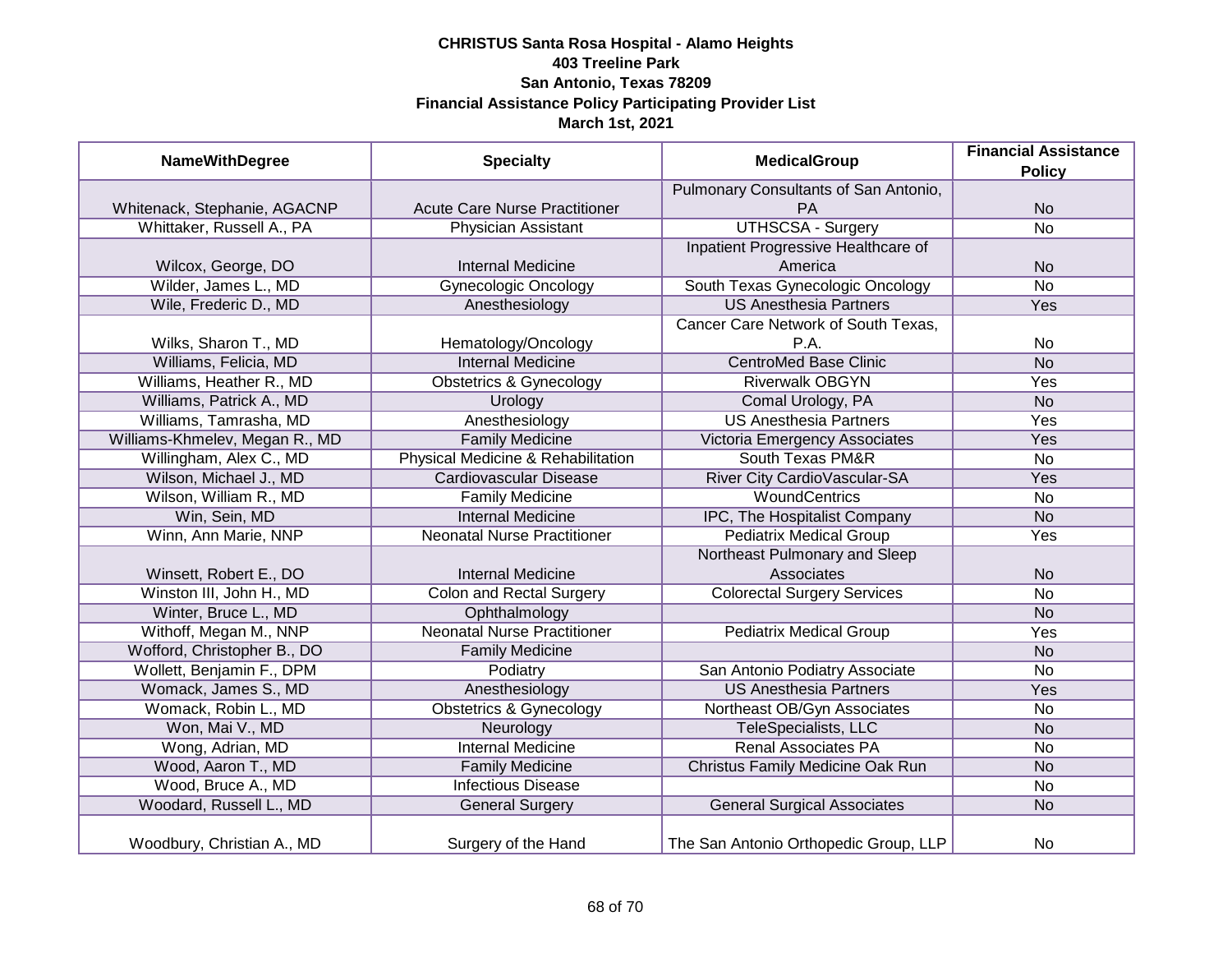| <b>NameWithDegree</b>         | <b>Specialty</b>                   | <b>MedicalGroup</b>                          | <b>Financial Assistance</b> |
|-------------------------------|------------------------------------|----------------------------------------------|-----------------------------|
|                               |                                    |                                              | <b>Policy</b>               |
|                               |                                    | Gastroenterology Consultants of San          |                             |
| Wool, Ronald N., MD           | Gastroenterology                   | Antonio                                      | <b>No</b>                   |
| Wortham, Barry G., MD         | Anesthesiology                     | <b>US Anesthesia Partners</b>                | <b>Yes</b>                  |
| Wright III, John L., MD       | Radiology                          | <b>River City Imaging Assiociates</b>        | Yes                         |
| Wright Jr., James H., MD      | Anesthesiology                     | <b>US Anesthesia Partners</b>                | <b>Yes</b>                  |
| Wright, Edward N., MD         | <b>Emergency Medicine</b>          | Victoria Emergency Associates                | <b>Yes</b>                  |
| Wright, Erin L., MD           | <b>Family Medicine</b>             | <b>Inpatient Medicine Physicians PA</b>      | <b>Yes</b>                  |
| Wright, Joseph K., MD         | <b>General Surgery</b>             | South Texas Surgeons, P.A.                   | <b>No</b>                   |
| Wyatt, Jamison N., MD         | <b>Interventional Cardiology</b>   | Lone Star Heart and Vascular Clinic PA       | <b>No</b>                   |
| Xu, Rachel Y., MD             | Physical Medicine & Rehabilitation | South Texas Spinal Clinic                    | <b>No</b>                   |
| Yanes III, Jesus A., MD       | <b>Family Medicine</b>             | Olga Joukovski, MD PA                        | No                          |
|                               |                                    | <b>CHRISTUS VNA Hospice &amp; Palliative</b> |                             |
| Yang-Kim, Dominique B., DO    | <b>Internal Medicine</b>           | Care                                         | <b>No</b>                   |
| Yelfimov, Daniel A., MD       | Urology                            |                                              | No                          |
|                               |                                    | San Antonio Head and Neck Surgical           |                             |
| York, Christopher A., MD      | Otolaryngology                     | Associates                                   | <b>No</b>                   |
| Youngdahl, Marcy E., MD       | <b>Family Medicine</b>             | <b>University Physician</b>                  | No                          |
| Yu, Haoran, MD                | <b>Internal Medicine</b>           | Haoran Yu, MD, PA                            | <b>No</b>                   |
| Yu, Kenneth C., MD            | Otolaryngology                     |                                              | No                          |
| Yusuf, Bushra, MD             | Nephrology                         | <b>Renal Associates</b>                      | <b>No</b>                   |
| Zafar, Naushad, MD            | Nephrology                         | South Texas Renal Care Group                 | No                          |
| Zainfeld, Daniel E., MD       | Urology                            | <b>Urology San Antonio</b>                   | Yes                         |
| Zakula, Mark, MD              | <b>Emergency Medicine</b>          | Victoria Emergency Associates                | Yes                         |
| Zaman, Fahim, MD              | Nephrology                         | Renal Associates, PA                         | <b>No</b>                   |
| Zaman, Mohammed Nayyar-uz, DO | Neurology                          | TeleSpecialists, LLC                         | No                          |
| Zamora, Melodie T., MD        | <b>Obstetrics &amp; Gynecology</b> | Institute for Womens Health                  | <b>No</b>                   |
| Zaragoza, Fernando L., MD     | Anesthesiology                     | Tejas Anesthesia, P.A.                       | No                          |
| Zarka, Anthony I., DO         | Radiology                          | <b>River City Imaging Associates</b>         | Yes                         |
| Zavala Jr., Gerardo, MD       | <b>Neurological Surgery</b>        | Neurosurgery and Spine Consultants           | No                          |
| Zeballos, Claudio F., MD      | <b>Emergency Medicine</b>          | Victoria Emergency Associates                | Yes                         |
| Zem, Carlos H., MD            | Nephrology                         | Renal Associates, PA                         | No                          |
| Zertuche, Benjamin S., MD     | <b>Family Medicine</b>             | <b>BSZ Medical</b>                           | <b>No</b>                   |
|                               |                                    | Pathology Associates of San Antonio,         |                             |
| Zhang, Jin, MD                | Anatomic & Clinical Pathology      | <b>LLP</b>                                   | Yes                         |